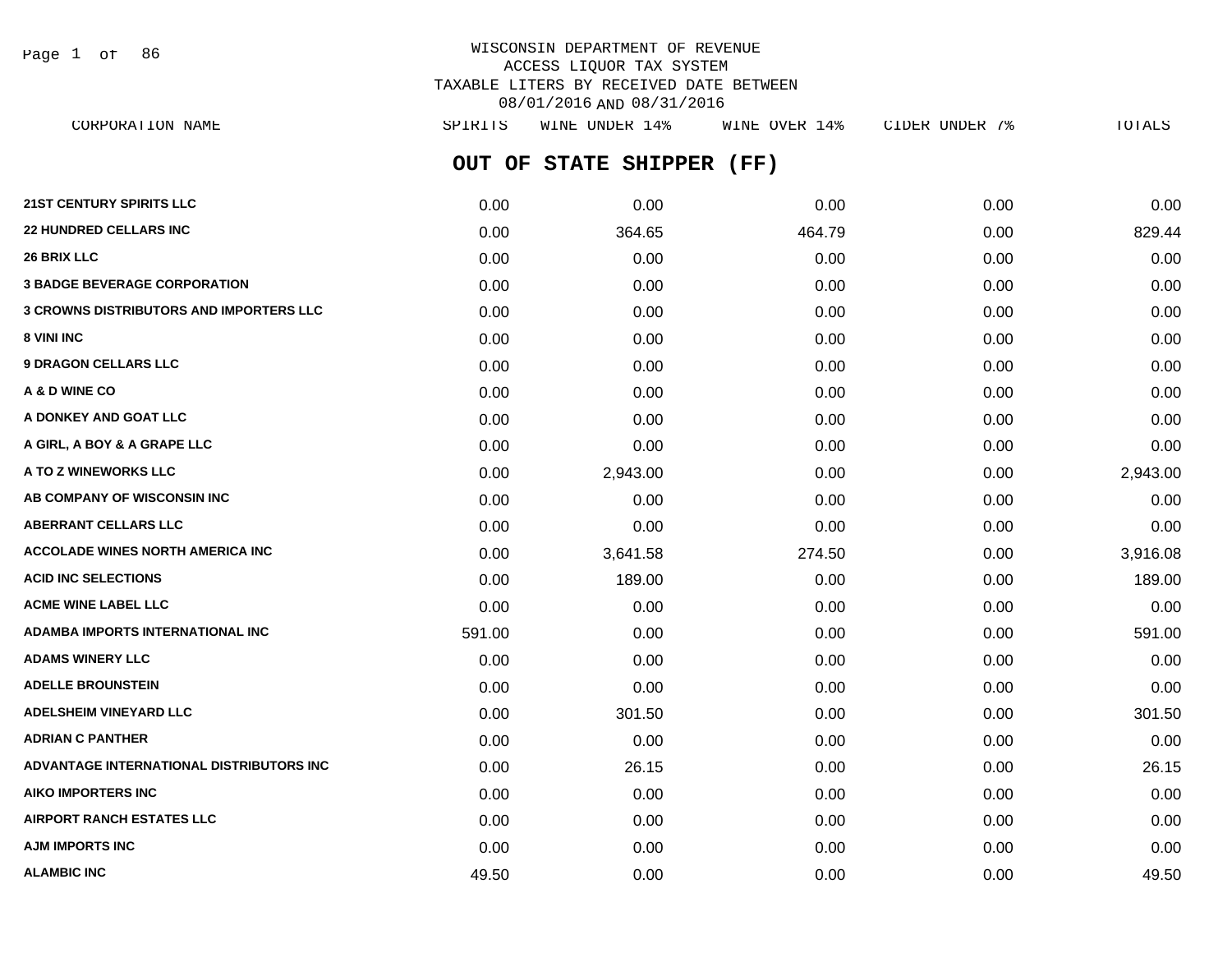Page 2 of 86

| CORPORATION NAME                       | SPIRITS  | WINE UNDER 14% | WINE OVER 14% | CIDER UNDER 7% | TOTALS    |
|----------------------------------------|----------|----------------|---------------|----------------|-----------|
| ALEXANDRIA NICOLE CELLARS LLC          | 0.00     | 0.00           | 5,544.00      | 0.00           | 5,544.00  |
| <b>ALLIED IMPORTERS USA LTD</b>        | 0.00     | 0.00           | 0.00          | 0.00           | 0.00      |
| <b>ALLIED WINE CORP</b>                | 0.00     | 0.00           | 0.00          | 0.00           | 0.00      |
| <b>ALLORO VINEYARD INC</b>             | 0.00     | 0.00           | 0.00          | 0.00           | 0.00      |
| <b>ALLTECH'S BEVERAGE DIVISION LLC</b> | 18.00    | 0.00           | 0.00          | 0.00           | 18.00     |
| <b>ALPHA &amp; OMEGA WINERY LLC</b>    | 0.00     | 0.00           | 0.00          | 0.00           | 0.00      |
| ALPHA MARKETING NETWORK INC            | 0.00     | 0.00           | 0.00          | 0.00           | 0.00      |
| <b>ALTAMAR BRANDS LLC</b>              | 0.00     | 0.00           | 0.00          | 0.00           | 0.00      |
| <b>ALTAMURA WINERY INC</b>             | 0.00     | 0.00           | 0.00          | 0.00           | 0.00      |
| <b>AMAVI CELLARS LLC</b>               | 0.00     | 0.00           | 0.00          | 0.00           | 0.00      |
| <b>AMERICAN BEVERAGE CORP</b>          | 0.00     | 41,989.00      | 0.00          | 0.00           | 41,989.00 |
| <b>AMERICAN ESTATES WINES INC</b>      | 0.00     | 0.00           | 0.00          | 0.00           | 0.00      |
| AMERICAN NORTHWEST DISTRIBUTORS INC    | 0.00     | 567.00         | 0.00          | 0.00           | 567.00    |
| AMERICAN VINTAGE BEVERAGE INC.         | 9,449.28 | 0.00           | 0.00          | 0.00           | 9,449.28  |
| <b>AMERICAN WINE TRADE INC</b>         | 0.00     | 0.00           | 0.00          | 0.00           | 0.00      |
| <b>AMICUS CELLARS LLC</b>              | 0.00     | 126.00         | 252.00        | 0.00           | 378.00    |
| <b>AMIR PEAY</b>                       | 0.00     | 0.00           | 0.00          | 0.00           | 0.00      |
| <b>AMUSE BOUCHE LLC</b>                | 0.00     | 0.00           | 0.00          | 0.00           | 0.00      |
| ANCHOR DISTILLING COMPANY LLC          | 0.00     | 0.00           | 0.00          | 0.00           | 0.00      |
| <b>ANCIEN WINES INC</b>                | 0.00     | 0.00           | 0.00          | 0.00           | 0.00      |
| <b>ANDERS-LANE ARTISAN WINES LP</b>    | 0.00     | 0.00           | 0.00          | 0.00           | 0.00      |
| ANDERSONS CONN VALLEY WINERY INC       | 0.00     | 0.00           | 0.00          | 0.00           | 0.00      |
| <b>ANDIS WINES LLC</b>                 | 0.00     | 0.00           | 0.00          | 0.00           | 0.00      |
| <b>ANDREW T BECKSTOFFER</b>            | 0.00     | 0.00           | 0.00          | 0.00           | 0.00      |
| <b>ANGELA OSBORNE</b>                  | 0.00     | 0.00           | 0.00          | 0.00           | 0.00      |
| <b>ANHEUSER-BUSCH COMPANIES LLC</b>    | 0.00     | 0.00           | 0.00          | 49,400.72      | 49,400.72 |
| <b>ANNE HUBATCH</b>                    | 0.00     | 0.00           | 0.00          | 0.00           | 0.00      |
| <b>ANTHONY BOZZANO</b>                 | 0.00     | 0.00           | 0.00          | 0.00           | 0.00      |
|                                        |          |                |               |                |           |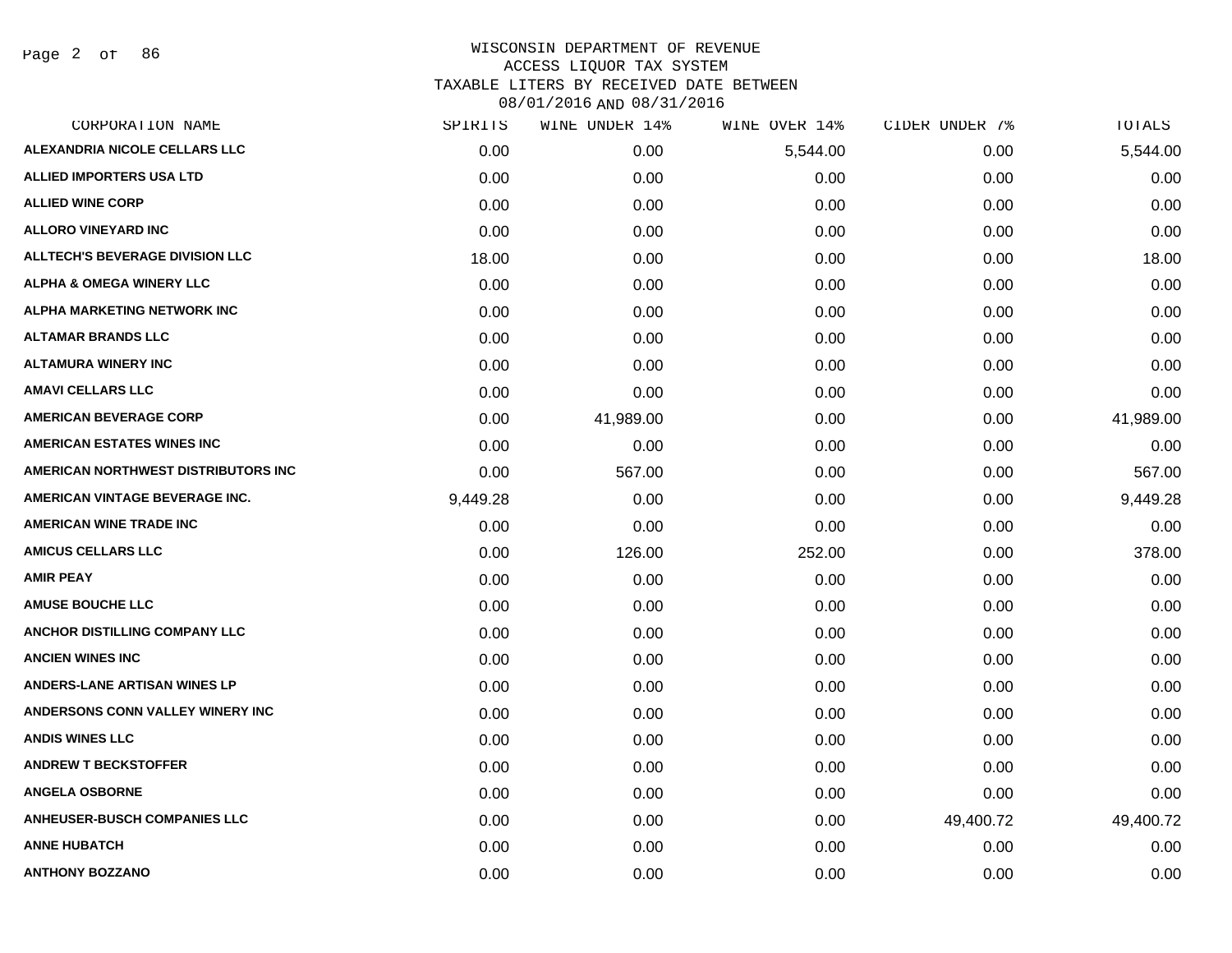Page 3 of 86

| CORPORATION NAME                                | SPIRITS  | WINE UNDER 14% | WINE OVER 14% | CIDER UNDER 7% | TOTALS   |
|-------------------------------------------------|----------|----------------|---------------|----------------|----------|
| <b>ANTHONY M TRUCHARD</b>                       | 0.00     | 0.00           | 0.00          | 0.00           | 0.00     |
| <b>ANTHONY ROAD WINE CO INC</b>                 | 0.00     | 0.00           | 0.00          | 0.00           | 0.00     |
| <b>ANTIPODEAN WINES LLC</b>                     | 0.00     | 0.00           | 0.00          | 0.00           | 0.00     |
| <b>APOSTROPHE BRANDS LLC</b>                    | 504.00   | 0.00           | 0.00          | 0.00           | 504.00   |
| <b>APPELLATION TRADING COMPANY LLC</b>          | 0.00     | 0.00           | 0.00          | 0.00           | 0.00     |
| <b>APRIORI CELLAR LLC</b>                       | 0.00     | 306.00         | 126.00        | 0.00           | 432.00   |
| <b>AQUA PUMPKIN INC</b>                         | 0.00     | 0.00           | 0.00          | 0.00           | 0.00     |
| <b>ARBOR VINEYARDS INC</b>                      | 0.00     | 0.00           | 0.00          | 0.00           | 0.00     |
| <b>ARCHANA A DAVE</b>                           | 0.00     | 0.00           | 0.00          | 0.00           | 0.00     |
| <b>AREL GROUP WINE &amp; SPIRITS INC</b>        | 0.00     | 0.00           | 0.00          | 0.00           | 0.00     |
| <b>ARETE WINES LLC</b>                          | 0.00     | 0.00           | 0.00          | 0.00           | 0.00     |
| <b>ARIETTA INC</b>                              | 0.00     | 0.00           | 0.00          | 0.00           | 0.00     |
| <b>ARNOT-ROBERTS LLC</b>                        | 0.00     | 0.00           | 0.00          | 0.00           | 0.00     |
| <b>ARTISANAL IMPORTS INC</b>                    | 0.00     | 69.00          | 0.00          | 298.00         | 367.00   |
| <b>ASCENT WINES INC</b>                         | 0.00     | 378.00         | 0.00          | 0.00           | 378.00   |
| <b>ASSOCIATED BREWING COMPANY</b>               | 189.00   | 0.00           | 0.00          | 0.00           | 189.00   |
| <b>ASV WINES INC</b>                            | 0.00     | 1,089.00       | 0.00          | 0.00           | 1,089.00 |
| <b>ATHENEE IMPORTERS &amp; DISTRIBUTORS LTD</b> | 0.00     | 0.00           | 0.00          | 0.00           | 0.00     |
| <b>ATOMIC BRANDS INC</b>                        | 7,972.08 | 0.00           | 0.00          | 0.00           | 7,972.08 |
| <b>AUGUST WINE GROUP LLC</b>                    | 0.00     | 0.00           | 0.00          | 0.00           | 0.00     |
| <b>AUSTRAL WINES LLC</b>                        | 0.00     | 5,139.00       | 0.00          | 0.00           | 5,139.00 |
| <b>AV BRANDS INC</b>                            | 0.00     | 765.00         | 891.00        | 0.00           | 1,656.00 |
| <b>AVV WINERY CO LLC</b>                        | 0.00     | 126.00         | 337.50        | 0.00           | 463.50   |
| AW DIRECT INC                                   | 0.00     | 1,994.00       | 0.00          | 0.00           | 1,994.00 |
| <b>AXIOS INC</b>                                | 0.00     | 0.00           | 0.00          | 0.00           | 0.00     |
| <b>B &amp; I OVERSEAS TRADING INC</b>           | 0.00     | 0.00           | 0.00          | 0.00           | 0.00     |
| <b>B UNITED INTERNATIONAL INC</b>               | 0.00     | 3.00           | 168.04        | 18.02          | 189.06   |
| <b>B. NEKTAR LLC</b>                            | 0.00     | 0.00           | 0.00          | 0.00           | 0.00     |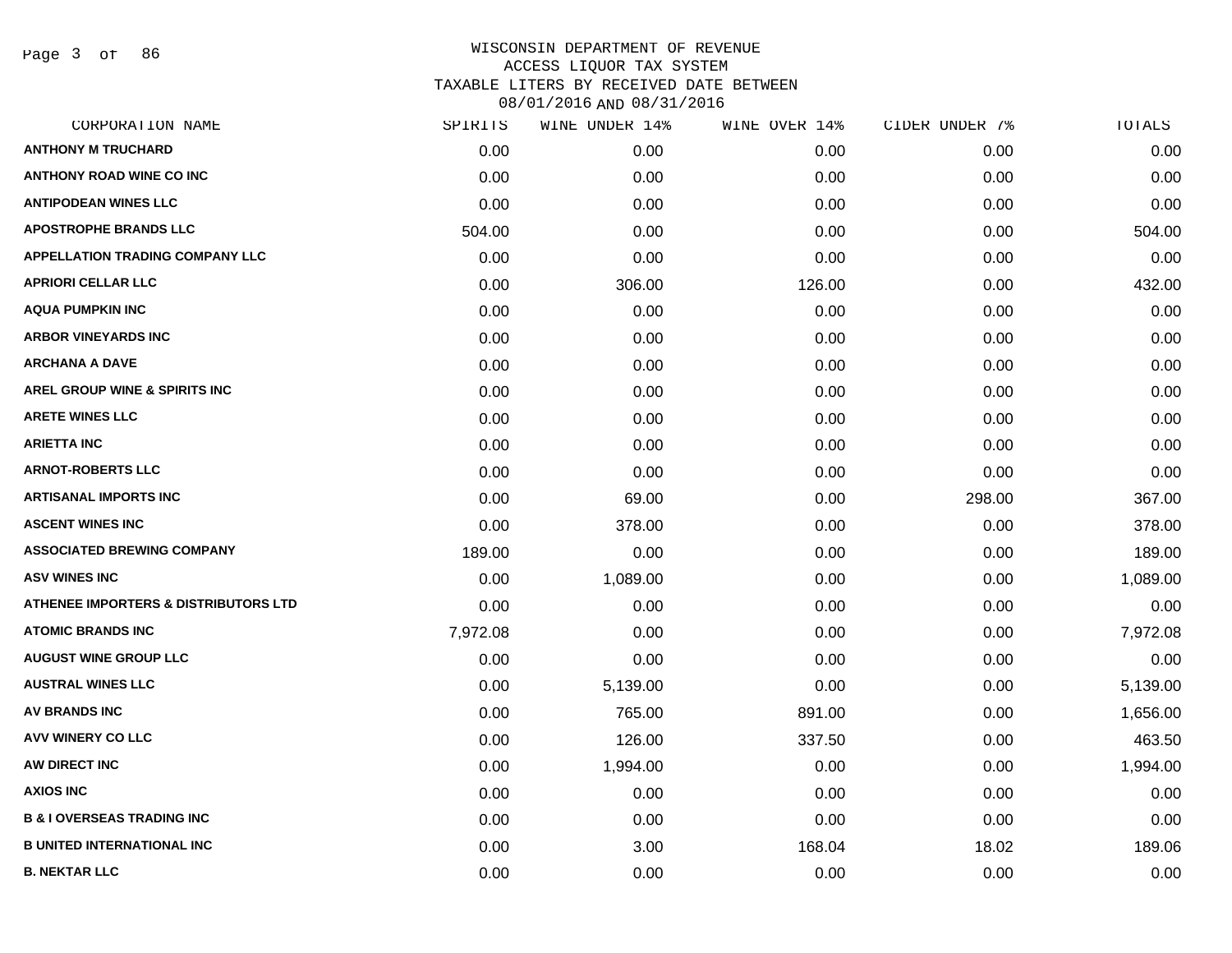Page 4 of 86

#### WISCONSIN DEPARTMENT OF REVENUE

### ACCESS LIQUOR TAX SYSTEM

TAXABLE LITERS BY RECEIVED DATE BETWEEN

| CORPORATION NAME                           | SPIRITS    | WINE UNDER 14% | WINE OVER 14% | CIDER UNDER 7% | TOTALS     |
|--------------------------------------------|------------|----------------|---------------|----------------|------------|
| <b>BACARDI USA INC</b>                     | 234,494.10 | 2,649.46       | 2,593.50      | 0.00           | 239,737.06 |
| <b>BACCHUS TECHNOLOGIES LLC</b>            | 0.00       | 728.25         | 63.00         | 0.00           | 791.25     |
| <b>BACIO DIVINO CELLARS LLC</b>            | 0.00       | 0.00           | 0.00          | 0.00           | 0.00       |
| <b>BADGER MOUNTAIN INC</b>                 | 0.00       | 630.00         | 0.00          | 0.00           | 630.00     |
| <b>BALCONES DISTILLING LLC</b>             | 0.00       | 0.00           | 0.00          | 0.00           | 0.00       |
| <b>BALIUS CELLARS LLC</b>                  | 0.00       | 0.00           | 0.00          | 0.00           | 0.00       |
| <b>BALLAST POINT SPIRITS LLC</b>           | 0.00       | 0.00           | 0.00          | 0.00           | 0.00       |
| <b>BANFI PRODUCTS CORPORATION</b>          | 9.00       | 2,690.06       | 31.50         | 0.00           | 2,730.56   |
| <b>BANSHEE WINES LLC</b>                   | 0.00       | 909.00         | 564.00        | 0.00           | 1,473.00   |
| <b>BANVILLE &amp; JONES WINE MERCHANTS</b> | 0.00       | 296.25         | 0.00          | 0.00           | 296.25     |
| <b>BANZAI BEVERAGE CORPORATION</b>         | 0.00       | 0.00           | 0.00          | 0.00           | 0.00       |
| <b>BARGETTOS SANTA CRUZ WINERY INC</b>     | 0.00       | 126.00         | 0.00          | 0.00           | 126.00     |
| <b>BARLOW VINEYARDS LLC</b>                | 0.00       | 0.00           | 0.00          | 0.00           | 0.00       |
| <b>BARNARD GRIFFIN INC</b>                 | 0.00       | 549.00         | 0.00          | 0.00           | 549.00     |
| <b>BARNETT VINEYARDS LP</b>                | 0.00       | 0.00           | 0.00          | 0.00           | 0.00       |
| <b>BATCH 206 DISTILLERY LLC</b>            | 0.00       | 0.00           | 0.00          | 0.00           | 0.00       |
| <b>BATTAGLIA DISTRIBUTING CORP INC</b>     | 0.00       | 0.00           | 0.00          | 0.00           | 0.00       |
| <b>BAUM WINE IMPORTS INC</b>               | 9.00       | 5,663.25       | 303.00        | 0.00           | 5,975.25   |
| <b>BAYWOOD CELLARS INC</b>                 | 0.00       | 0.00           | 0.00          | 0.00           | 0.00       |
| <b>BCTLD LLC</b>                           | 0.00       | 0.00           | 0.00          | 0.00           | 0.00       |
| <b>BEATBOX BEVERAGES LLC</b>               | 0.00       | 0.00           | 0.00          | 0.00           | 0.00       |
| <b>BEATBOX BEVERAGES LLC</b>               | 0.00       | 0.00           | 0.00          | 0.00           | 0.00       |
| <b>BEAUX FRERES LLC</b>                    | 0.00       | 0.00           | 0.00          | 0.00           | 0.00       |
| <b>BENDISTILLERY INC</b>                   | 0.00       | 0.00           | 0.00          | 0.00           | 0.00       |
| <b>BENESSERE VINEYARDS LTD</b>             | 0.00       | 0.00           | 0.00          | 0.00           | 0.00       |
| <b>BENNETT LANE WINERY LLC</b>             | 0.00       | 0.00           | 0.00          | 0.00           | 0.00       |
| <b>BENOVIA WINERY LLC</b>                  | 0.00       | 0.00           | 0.00          | 0.00           | 0.00       |
| <b>BENTON-LANE LLC</b>                     | 0.00       | 126.00         | 0.00          | 0.00           | 126.00     |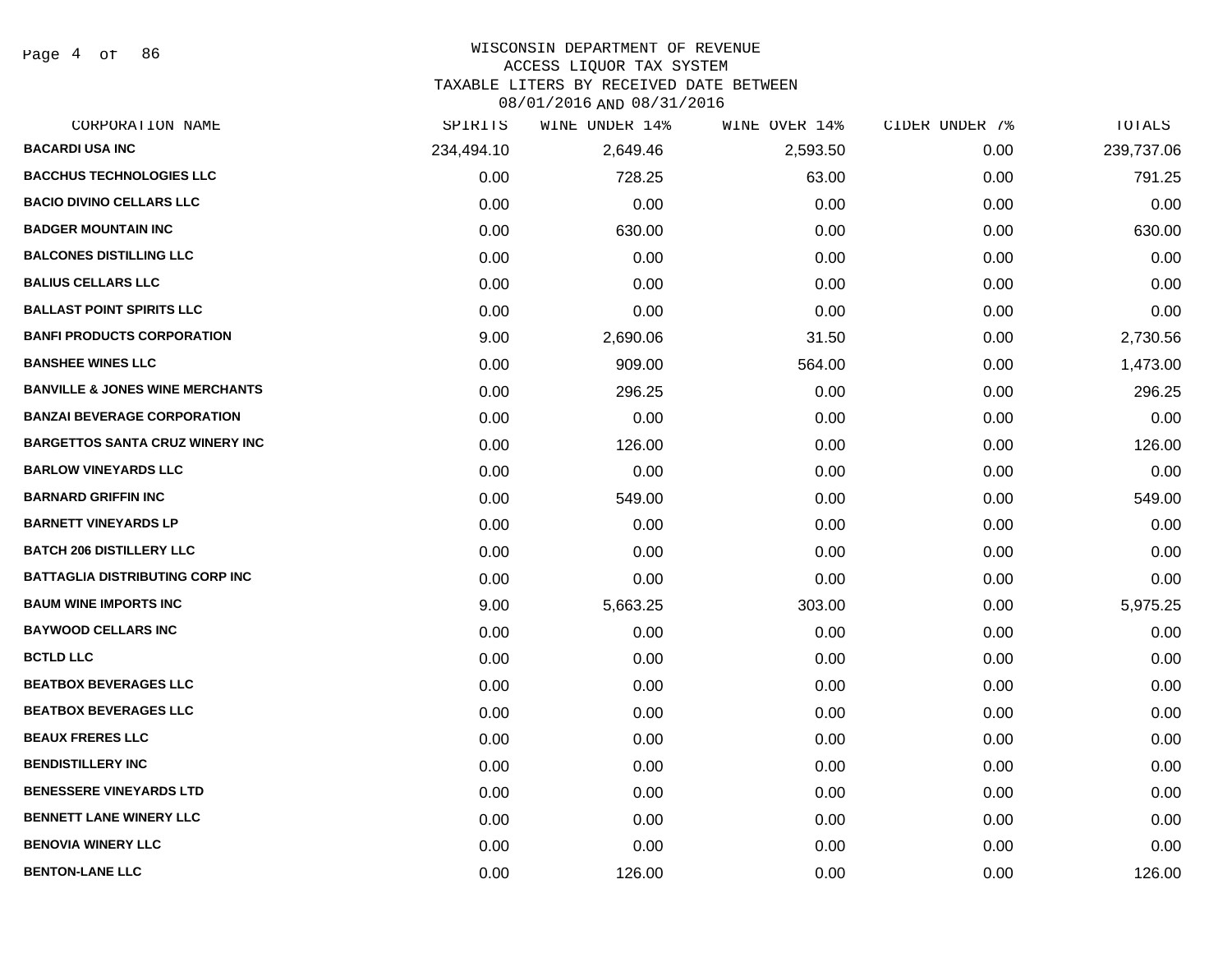| CORPORATION NAME                                              | SPIRITS | WINE UNDER 14% | WINE OVER 14% | CIDER UNDER 7% | <b>TOTALS</b> |
|---------------------------------------------------------------|---------|----------------|---------------|----------------|---------------|
| <b>BERGSTROM WINES LLC</b>                                    | 0.00    | 126.00         | 0.00          | 0.00           | 126.00        |
| <b>BERNARDUS LLC</b>                                          | 0.00    | 0.00           | 0.00          | 0.00           | 0.00          |
| BETHEL HEIGHTS VINEYARD INC                                   | 0.00    | 126.00         | 0.00          | 0.00           | 126.00        |
| <b>BETTER BRANDS INTERNATIONAL</b>                            | 0.00    | 126.00         | 126.00        | 0.00           | 252.00        |
| <b>BETZ CELLARS LLC</b>                                       | 0.00    | 0.00           | 0.00          | 0.00           | 0.00          |
| <b>BEVERAGE BROTHERS INC</b>                                  | 0.00    | 0.00           | 0.00          | 0.00           | 0.00          |
| <b>BEVERAGE SOLUTIONS &amp; LOGISTICS INC</b>                 | 0.00    | 0.00           | 0.00          | 0.00           | 0.00          |
| <b>BF ACQUISITION LTD</b>                                     | 0.00    | 0.00           | 0.00          | 0.00           | 0.00          |
| <b>BIAGIO CRU &amp; ESTATE WINES LLC</b>                      | 0.00    | 270.00         | 0.00          | 0.00           | 270.00        |
| <b>BIEN NACIDO VINEYARDS OF RANCHO TEPUSQUET</b><br><b>LP</b> | 0.00    | 0.00           | 0.00          | 0.00           | 0.00          |
| <b>BILTMORE ESTATE WINE COMPANY</b>                           | 0.00    | 0.00           | 0.00          | 0.00           | 0.00          |
| <b>BLACK ROCK SPIRITS LLC</b>                                 | 270.00  | 0.00           | 0.00          | 0.00           | 270.00        |
| <b>BLACKBIRD VINEYARDS LLC</b>                                | 0.00    | 0.00           | 405.00        | 0.00           | 405.00        |
| <b>BLACKBURN ENTERPRISES LLC</b>                              | 0.00    | 0.00           | 126.00        | 0.00           | 126.00        |
| <b>BLAKE FARMS HARD APPLE CIDER LLC</b>                       | 0.00    | 0.00           | 0.00          | 2,299.64       | 2,299.64      |
| <b>BLAUM BROS DISTILLING CO LLC</b>                           | 0.00    | 0.00           | 0.00          | 0.00           | 0.00          |
| <b>BLUE RIDGE DISTILLING CO INC</b>                           | 0.00    | 0.00           | 0.00          | 0.00           | 0.00          |
| <b>BLUE SKY VINTNERS LLC</b>                                  | 0.00    | 0.00           | 0.00          | 0.00           | 0.00          |
| <b>BNA WINE GROUP LLC</b>                                     | 0.00    | 756.00         | 0.00          | 0.00           | 756.00        |
| <b>BNP DISTRIBUTING CO INC</b>                                | 0.00    | 0.00           | 0.00          | 0.00           | 0.00          |
| <b>BOEGER WINERY INC</b>                                      | 0.00    | 0.00           | 18.00         | 0.00           | 18.00         |
| <b>BOGLE VINEYARDS INC</b>                                    | 0.00    | 10,080.00      | 1,386.00      | 0.00           | 11,466.00     |
| <b>BONANNO VINTNERS LLC</b>                                   | 0.00    | 0.00           | 0.00          | 0.00           | 0.00          |
| <b>BONNY DOON WINERY INC</b>                                  | 0.00    | 354.75         | 0.00          | 0.00           | 354.75        |
| <b>BOSTON BEER CORPORATION</b>                                | 0.00    | 0.00           | 0.00          | 177,646.86     | 177,646.86    |
| <b>BOUCHAINE VINEYARDS INC</b>                                | 0.00    | 0.00           | 0.00          | 0.00           | 0.00          |
| <b>BOUNDARY BREAKS LLC</b>                                    | 0.00    | 0.00           | 0.00          | 0.00           | 0.00          |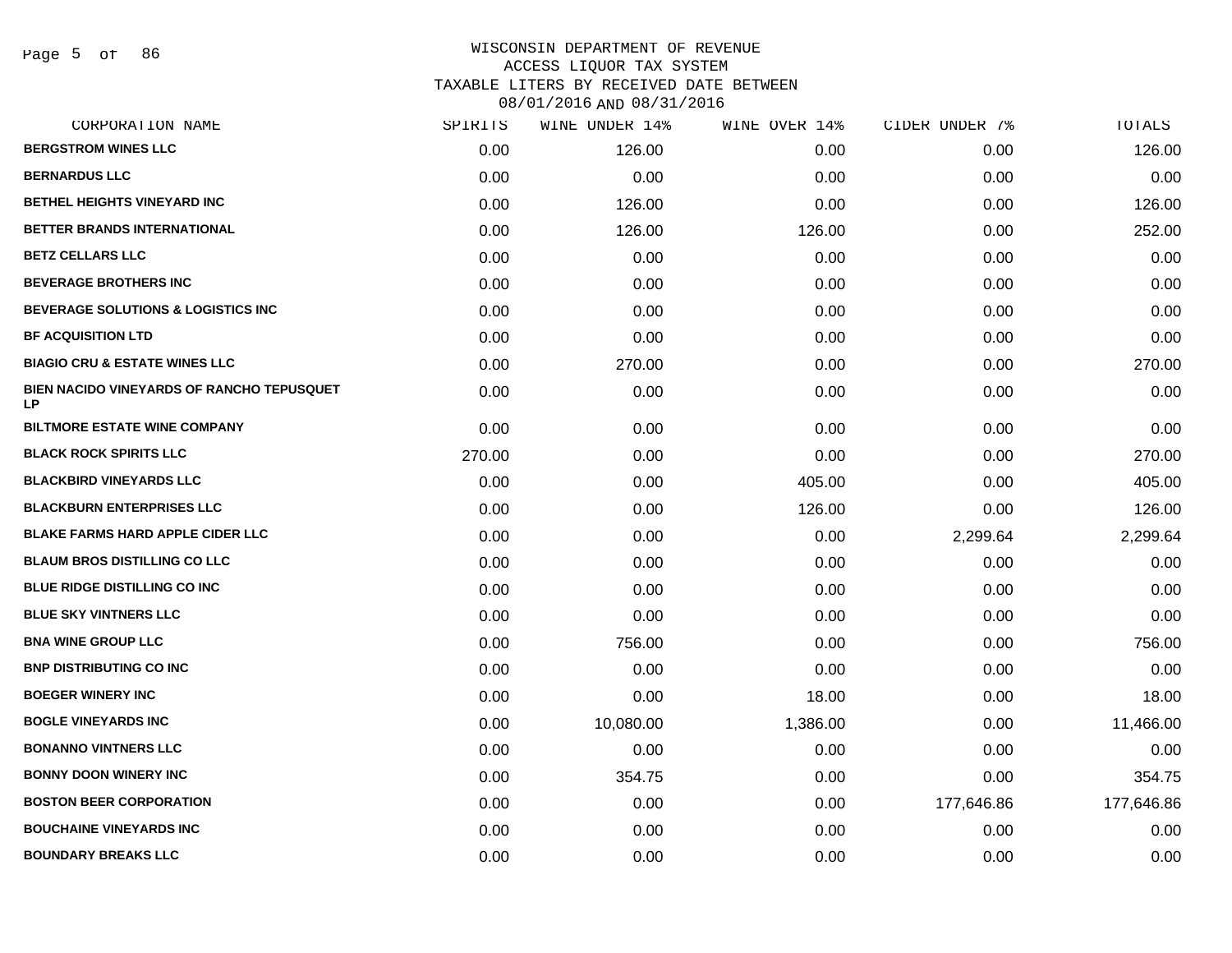Page 6 of 86

### WISCONSIN DEPARTMENT OF REVENUE ACCESS LIQUOR TAX SYSTEM TAXABLE LITERS BY RECEIVED DATE BETWEEN

| CORPORATION NAME                               | SPIRITS    | WINE UNDER 14% | WINE OVER 14% | CIDER UNDER 7% | TOTALS     |
|------------------------------------------------|------------|----------------|---------------|----------------|------------|
| <b>BOUTINOT USA INC</b>                        | 0.00       | 0.00           | 0.00          | 0.00           | 0.00       |
| <b>BRASSFIELD ESTATE WINERY LLC</b>            | 0.00       | 0.00           | 117.00        | 0.00           | 117.00     |
| <b>BRAZOS WINE IMPORTS LLC</b>                 | 0.00       | 63.00          | 0.00          | 0.00           | 63.00      |
| <b>BREWER-CLIFTON LLC</b>                      | 0.00       | 0.00           | 0.00          | 0.00           | 0.00       |
| <b>BRIAN PEARSON</b>                           | 0.00       | 0.00           | 0.00          | 0.00           | 0.00       |
| <b>BRIDGEVIEW VINEYARDS INC</b>                | 0.00       | 252.00         | 0.00          | 0.00           | 252.00     |
| <b>BROADBENT SELECTIONS INC</b>                | 0.00       | 2,014.50       | 549.00        | 0.00           | 2,563.50   |
| <b>BRONCO WINE COMPANY</b>                     | 0.00       | 56,740.47      | 1,638.00      | 0.00           | 58,378.47  |
| <b>BROTHERS INTERNATIONAL FOOD CORPORATION</b> | 0.00       | 0.00           | 0.00          | 0.00           | 0.00       |
| <b>BROVO SPIRITS LLC</b>                       | 0.00       | 0.00           | 0.00          | 0.00           | 0.00       |
| <b>BROWN-FORMAN CORPORATION</b>                | 145,582.20 | 4,717.83       | 4,608.00      | 0.00           | 154,908.03 |
| <b>BRUTOCAO CELLARS LP</b>                     | 0.00       | 657.00         | 0.00          | 0.00           | 657.00     |
| <b>BUEHLER VINEYARDS INC</b>                   | 0.00       | 585.00         | 0.00          | 0.00           | 585.00     |
| <b>BULGARIAN MASTER VINTNERS LLC</b>           | 0.00       | 126.00         | 0.00          | 0.00           | 126.00     |
| <b>BULLY HILL VINEYARDS INC</b>                | 0.00       | 0.00           | 0.00          | 0.00           | 0.00       |
| <b>BUONA VITA LLC</b>                          | 0.00       | 0.00           | 0.00          | 0.00           | 0.00       |
| <b>BUONCRISTIANI WINE CO LLC</b>               | 0.00       | 0.00           | 207.00        | 0.00           | 207.00     |
| <b>BURGESS CELLARS INC</b>                     | 0.00       | 0.00           | 0.00          | 0.00           | 0.00       |
| <b>BUZZBALLZ LLC</b>                           | 0.00       | 0.00           | 0.00          | 0.00           | 0.00       |
| <b>BUZZBOX BEVERAGES INC</b>                   | 0.00       | 0.00           | 0.00          | 0.00           | 0.00       |
| <b>BYRON T DOOLEY</b>                          | 0.00       | 0.00           | 0.00          | 0.00           | 0.00       |
| <b>C &amp; C WINE SERVICES INC</b>             | 0.00       | 0.00           | 0.00          | 0.00           | 0.00       |
| <b>C MONDAVI &amp; SONS</b>                    | 0.00       | 11,142.00      | 130.50        | 0.00           | 11,272.50  |
| <b>CA'MOMI WINERY LLC</b>                      | 0.00       | 732.00         | 0.00          | 0.00           | 732.00     |
| <b>CABERNET CORP</b>                           | 0.00       | 2,070.00       | 40.50         | 0.00           | 2,110.50   |
| <b>CAIN CELLARS INC</b>                        | 0.00       | 0.00           | 0.00          | 0.00           | 0.00       |
| <b>CAL VIN ENTERPRISES CORPORATION</b>         | 0.00       | 0.00           | 0.00          | 0.00           | 0.00       |
| <b>CALCAREOUS VINEYARD LLC</b>                 | 0.00       | 0.00           | 0.00          | 0.00           | 0.00       |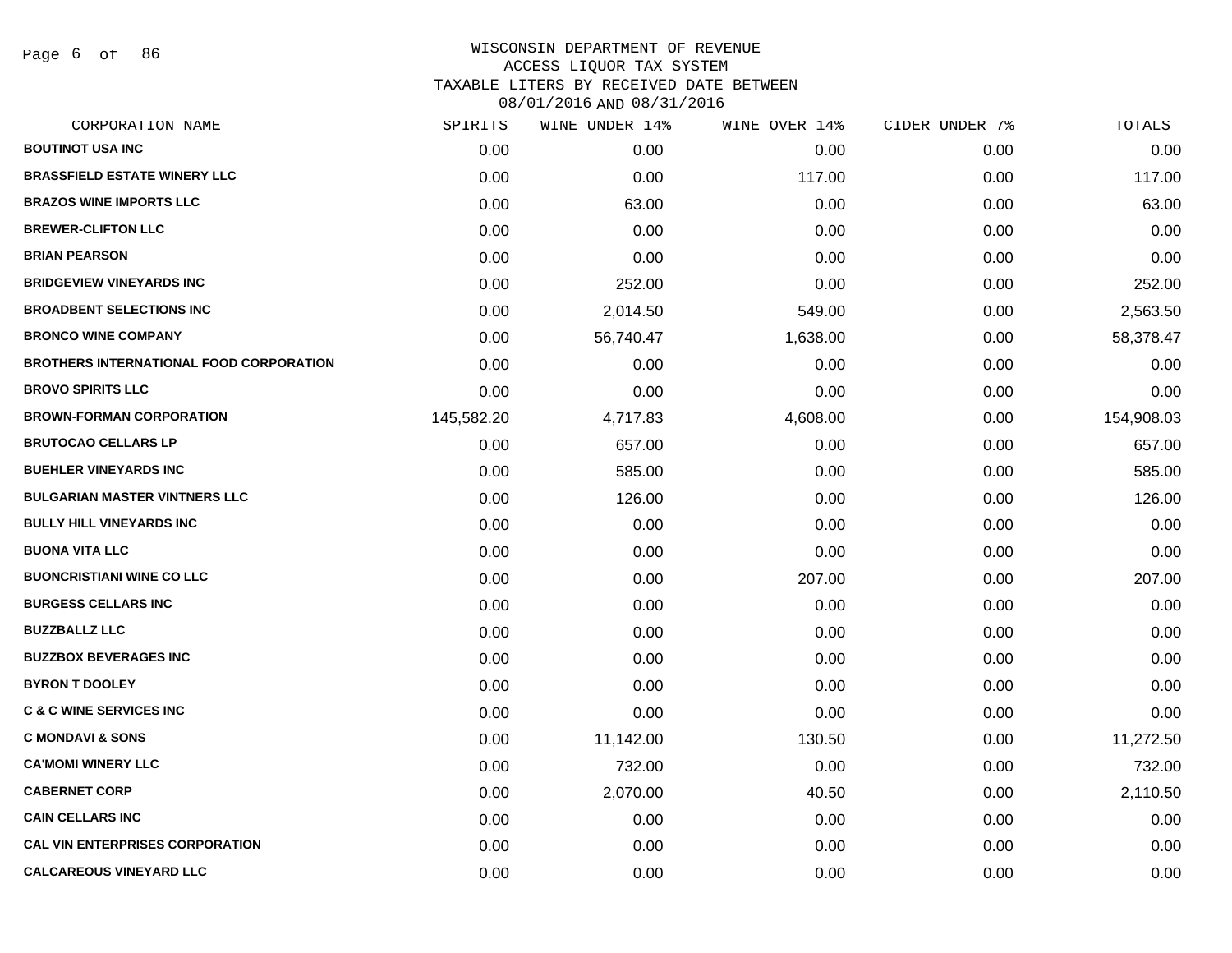Page 7 of 86

| CORPORATION NAME                            | SPIRITS   | WINE UNDER 14% | WINE OVER 14% | CIDER UNDER 7% | TOTALS    |
|---------------------------------------------|-----------|----------------|---------------|----------------|-----------|
| <b>CALERA WINE COMPANY LP</b>               | 0.00      | 0.00           | 193.50        | 0.00           | 193.50    |
| <b>CALIFORNIA CIDER COMPANY</b>             | 0.00      | 0.00           | 0.00          | 13,330.30      | 13,330.30 |
| <b>CALIFORNIA NATURAL PRODUCTS INC</b>      | 0.00      | 0.00           | 0.00          | 0.00           | 0.00      |
| <b>CALIFORNIA VINEYARDS INC</b>             | 0.00      | 0.00           | 0.00          | 0.00           | 0.00      |
| <b>CALISTOGA PARTNERS LP</b>                | 0.00      | 0.00           | 0.00          | 0.00           | 0.00      |
| <b>CALLUNA VINEYARDS LLC</b>                | 0.00      | 0.00           | 0.00          | 0.00           | 0.00      |
| <b>CAMARDA CORP</b>                         | 0.00      | 0.00           | 0.00          | 0.00           | 0.00      |
| <b>CAMPARI AMERICA LLC</b>                  | 57,054.75 | 0.00           | 0.00          | 0.00           | 57,054.75 |
| <b>CANNON RIVER WINERY LLC</b>              | 0.00      | 0.00           | 0.00          | 0.00           | 0.00      |
| <b>CAPE CLASSICS INC</b>                    | 0.00      | 909.00         | 0.00          | 0.00           | 909.00    |
| <b>CARAVEL GROUP LLC</b>                    | 0.00      | 0.00           | 0.00          | 0.00           | 0.00      |
| <b>CARDWELL HILL CELLARS LLC</b>            | 0.00      | 0.00           | 0.00          | 0.00           | 0.00      |
| <b>CARIBBEAN DISTILLERS LLC</b>             | 0.00      | 0.00           | 0.00          | 0.00           | 0.00      |
| <b>CARIBBEAN SPIRITS INC</b>                | 60.00     | 0.00           | 0.00          | 0.00           | 60.00     |
| <b>CARL JEPPSON COMPANY</b>                 | 436.00    | 0.00           | 0.00          | 0.00           | 436.00    |
| <b>CARL THOMA</b>                           | 0.00      | 0.00           | 0.00          | 0.00           | 0.00      |
| <b>CARLSON VINEYARDS INC</b>                | 0.00      | 0.00           | 0.00          | 0.00           | 0.00      |
| <b>CAROLE MINOGUE</b>                       | 0.00      | 630.00         | 0.00          | 0.00           | 630.00    |
| <b>CAROLINA DISTRIBUTION LLC</b>            | 0.00      | 0.00           | 0.00          | 0.00           | 0.00      |
| <b>CARRIAGE HOUSE IMPORTS, LTD.</b>         | 135.00    | 0.00           | 0.00          | 0.00           | 135.00    |
| <b>CASTLE BRANDS USA CORP</b>               | 2,038.50  | 0.00           | 0.00          | 0.00           | 2,038.50  |
| <b>CASTORO CELLARS</b>                      | 0.00      | 126.00         | 0.00          | 0.00           | 126.00    |
| <b>CEDAR KNOLL VINEYARDS INC</b>            | 0.00      | 0.00           | 0.00          | 0.00           | 0.00      |
| <b>CELEBRATION DISTILLATION CORPORATION</b> | 0.00      | 0.00           | 0.00          | 0.00           | 0.00      |
| <b>CELLAR DOOR SELECTIONS LLC</b>           | 0.00      | 0.00           | 0.00          | 0.00           | 0.00      |
| <b>CELLARS INTERNATIONAL INC</b>            | 0.00      | 98.68          | 0.00          | 0.00           | 98.68     |
| <b>CELLO VIA INC</b>                        | 0.00      | 0.00           | 0.00          | 0.00           | 0.00      |
| <b>CENTER VALLEY ORCHARDS LLC</b>           | 0.00      | 0.00           | 0.00          | 804.50         | 804.50    |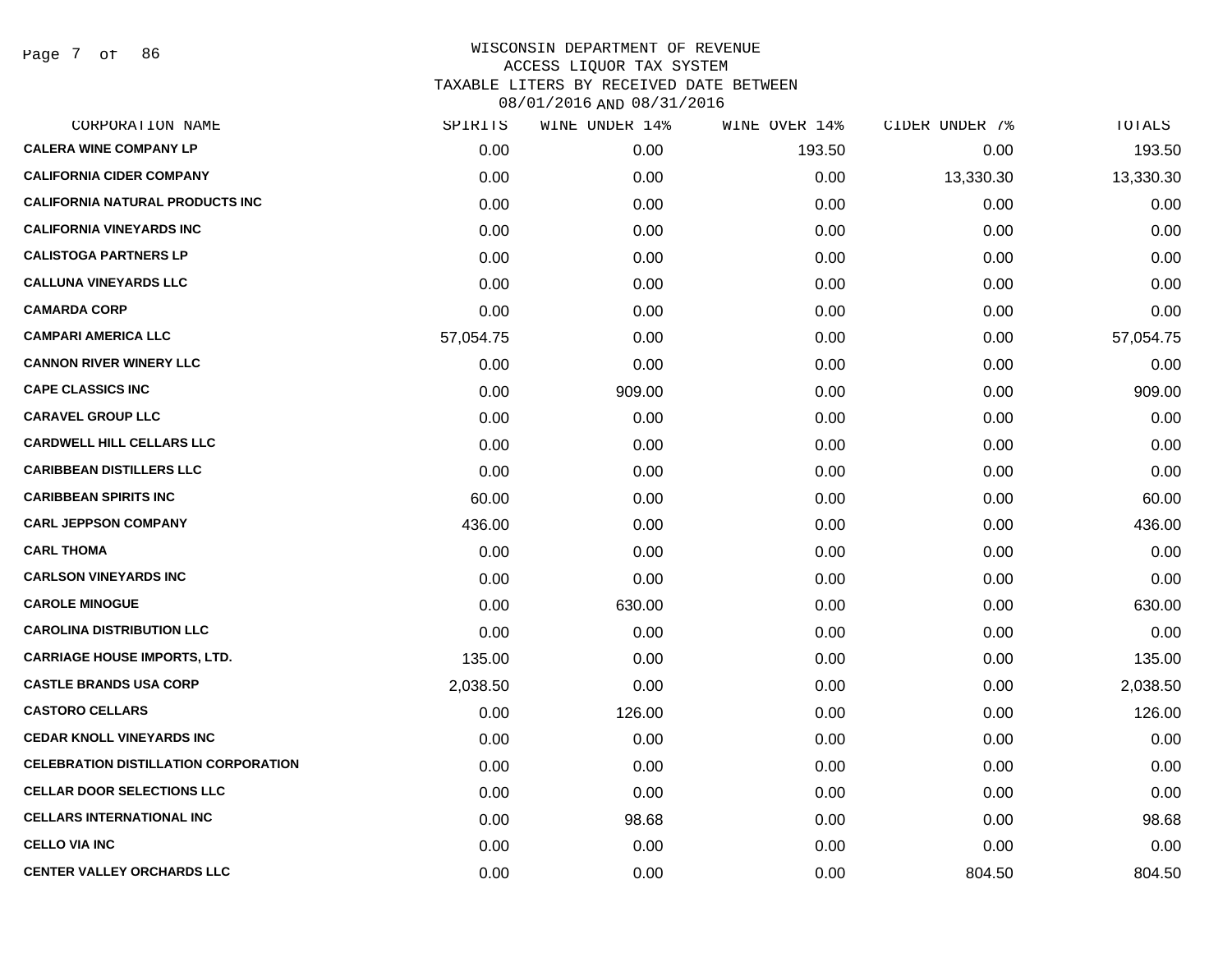Page 8 of 86

| CORPORATION NAME                      | SPIRITS   | WINE UNDER 14% | WINE OVER 14% | CIDER UNDER 7% | TOTALS    |
|---------------------------------------|-----------|----------------|---------------|----------------|-----------|
| <b>CHAISE VENTURES INC</b>            | 0.00      | 0.00           | 0.00          | 0.00           | 0.00      |
| <b>CHANNING DAUGHTERS WINERY LLC</b>  | 0.00      | 414.00         | 90.00         | 0.00           | 504.00    |
| <b>CHAPPELLET WINERY INC</b>          | 0.00      | 0.00           | 315.00        | 0.00           | 315.00    |
| <b>CHARBAUT AMERICA INC</b>           | 0.00      | 126.00         | 0.00          | 0.00           | 126.00    |
| <b>CHARLES &amp; MARTHA BARRA</b>     | 0.00      | 0.00           | 0.00          | 0.00           | 0.00      |
| <b>CHARLES JACQUIN ET CIE INC</b>     | 16,743.82 | 0.00           | 58.50         | 0.00           | 16,802.32 |
| <b>CHARLES NEAL SELECTIONS INC</b>    | 0.00      | 324.00         | 0.00          | 0.00           | 324.00    |
| <b>CHARLES REININGER LLC</b>          | 0.00      | 0.00           | 0.00          | 0.00           | 0.00      |
| <b>CHATEAU BARNABY LLC</b>            | 0.00      | 153.01         | 0.00          | 0.00           | 153.01    |
| <b>CHATEAU DIANA LLC</b>              | 0.00      | 989.71         | 63.00         | 0.00           | 1,052.71  |
| <b>CHATHAM IMPORTS INC</b>            | 423.00    | 0.00           | 0.00          | 0.00           | 423.00    |
| <b>CHEHALEM INC</b>                   | 0.00      | 0.00           | 0.00          | 0.00           | 0.00      |
| <b>CHICAGO DISTILLING COMPANY LLC</b> | 0.00      | 0.00           | 0.00          | 0.00           | 0.00      |
| <b>CHOYA UMESHU USA INC</b>           | 0.00      | 45.00          | 141.00        | 0.00           | 186.00    |
| <b>CHRISTIAN P SCHAEFER</b>           | 0.00      | 0.00           | 0.00          | 2,452.94       | 2,452.94  |
| <b>CHRISTOPHER DRAKE WHITCRAFT</b>    | 0.00      | 0.00           | 0.00          | 0.00           | 0.00      |
| <b>CHRISTOPHER FIGGINS</b>            | 0.00      | 0.00           | 0.00          | 0.00           | 0.00      |
| <b>CHRISTOPHER J FLOOD</b>            | 0.00      | 0.00           | 0.00          | 0.00           | 0.00      |
| <b>CHRISTOPHER M JAMES</b>            | 0.00      | 45.00          | 0.00          | 0.00           | 45.00     |
| <b>CHRISTOPHER MICHAEL WINES LLC</b>  | 0.00      | 0.00           | 0.00          | 0.00           | 0.00      |
| <b>CLAAR CELLARS LLC</b>              | 0.00      | 0.00           | 0.00          | 0.00           | 0.00      |
| <b>CLARA STREET COMPANY</b>           | 0.00      | 0.00           | 0.00          | 0.00           | 0.00      |
| <b>CLASSIC WINE IMPORTS INC</b>       | 358.80    | 0.00           | 0.00          | 0.00           | 358.80    |
| <b>CLASSICAL WINES FROM SPAIN LTD</b> | 0.00      | 0.00           | 0.00          | 0.00           | 0.00      |
| <b>CLENDENENLINDQUIST VINTNERS</b>    | 0.00      | 0.00           | 0.00          | 0.00           | 0.00      |
| <b>CLINE CELLARS INC</b>              | 0.00      | 1,638.00       | 2,142.00      | 0.00           | 3,780.00  |
| <b>CLINE SISTERS IMPORTS LLC</b>      | 0.00      | 0.00           | 0.00          | 0.00           | 0.00      |
| <b>CLINT PROPERTIES INC</b>           | 0.00      | 0.00           | 0.00          | 0.00           | 0.00      |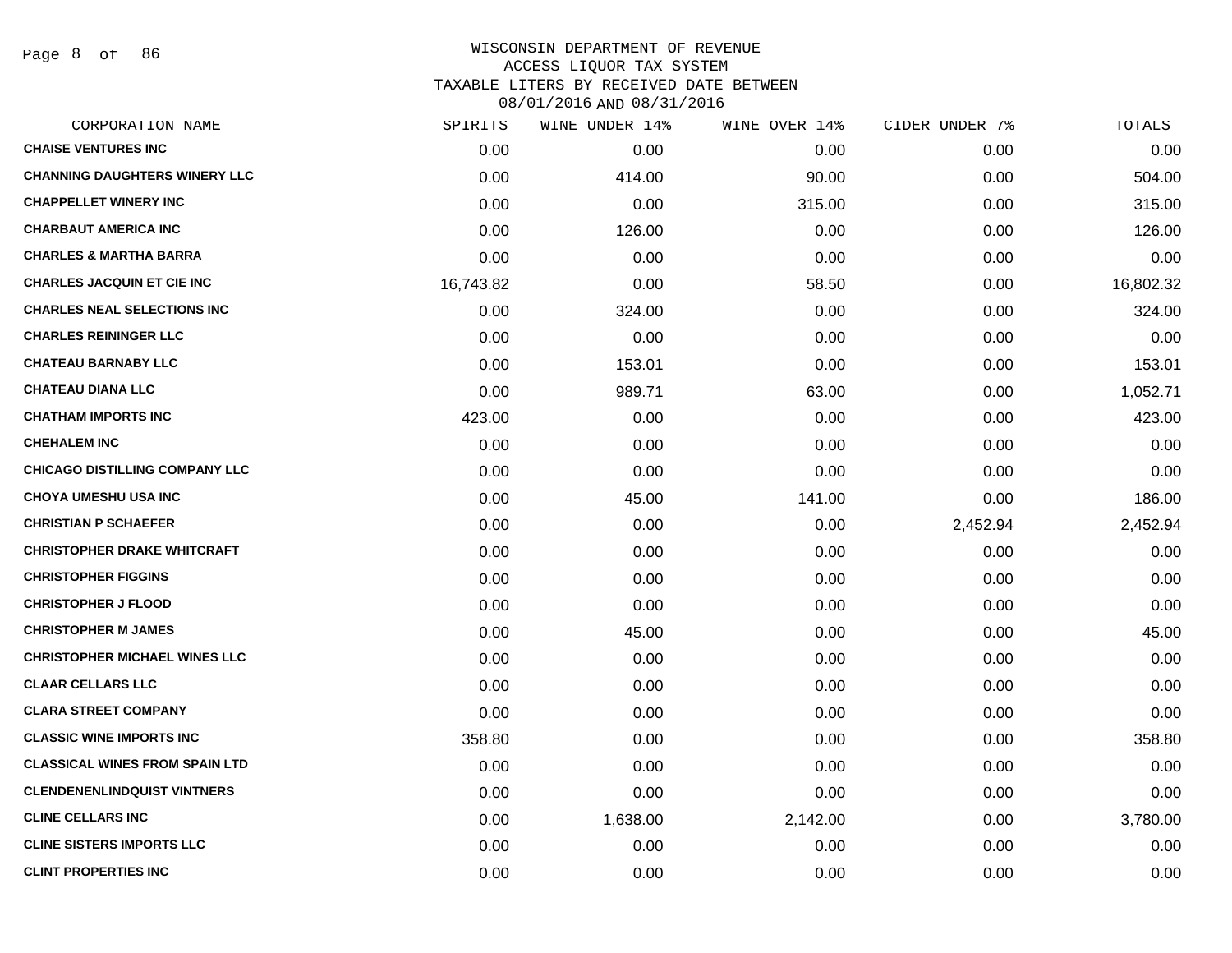# WISCONSIN DEPARTMENT OF REVENUE ACCESS LIQUOR TAX SYSTEM TAXABLE LITERS BY RECEIVED DATE BETWEEN

| CORPORATION NAME                             | SPIRITS   | WINE UNDER 14% | WINE OVER 14% | CIDER UNDER 7% | TOTALS     |
|----------------------------------------------|-----------|----------------|---------------|----------------|------------|
| <b>CLOS DU VAL WINE CO LTD</b>               | 0.00      | 0.00           | 0.00          | 0.00           | 0.00       |
| <b>COCKERELL WINE CONSULTING LLC</b>         | 0.00      | 0.00           | 216.00        | 0.00           | 216.00     |
| <b>COCKTAIL CRAFTERS LLC</b>                 | 0.00      | 0.00           | 0.00          | 0.00           | 0.00       |
| <b>CODY T WRIGHT</b>                         | 0.00      | 0.00           | 0.00          | 0.00           | 0.00       |
| <b>COHO WINES LLC</b>                        | 0.00      | 0.00           | 0.00          | 0.00           | 0.00       |
| <b>COLORADO CIDER COMPANY LLC</b>            | 0.00      | 0.00           | 0.00          | 0.00           | 0.00       |
| <b>CONSTELLATION BRANDS INC</b>              | 69,362.40 | 333,697.74     | 11,583.00     | 0.00           | 414,643.14 |
| <b>CONWAY VINEYARDS INC</b>                  | 0.00      | 0.00           | 0.00          | 0.00           | 0.00       |
| <b>COOL HAND VINEYARDS LLC</b>               | 0.00      | 0.00           | 252.00        | 0.00           | 252.00     |
| <b>COPA CACHACA CORPORATION</b>              | 0.00      | 0.00           | 0.00          | 0.00           | 0.00       |
| <b>COPPER &amp; KINGS AMERICAN BRANDY CO</b> | 499.50    | 0.00           | 0.00          | 0.00           | 499.50     |
| <b>COPPER CANE LLC</b>                       | 0.00      | 3,217.50       | 4,689.00      | 0.00           | 7,906.50   |
| <b>CORA IMPORTS LTD</b>                      | 0.00      | 0.00           | 0.00          | 0.00           | 0.00       |
| <b>CORDELINA WINE COMPANY LLC</b>            | 0.00      | 0.00           | 0.00          | 0.00           | 0.00       |
| <b>CORK ALLIANCE INC</b>                     | 0.00      | 0.00           | 0.00          | 0.00           | 0.00       |
| <b>CORNERSTONE CELLARS INC</b>               | 0.00      | 0.00           | 189.00        | 0.00           | 189.00     |
| <b>COUP DE FOUDRE LLC</b>                    | 0.00      | 0.00           | 0.00          | 0.00           | 0.00       |
| <b>COURAGEOUS INC</b>                        | 0.00      | 0.00           | 0.00          | 0.00           | 0.00       |
| <b>CRACOVIA BRANDS INC</b>                   | 36.00     | 0.00           | 0.00          | 0.00           | 36.00      |
| <b>CRAFTED ARTISAN MEADERY LLC</b>           | 0.00      | 0.00           | 0.00          | 0.00           | 0.00       |
| <b>CRAIG JAFFURS</b>                         | 0.00      | 0.00           | 0.00          | 0.00           | 0.00       |
| <b>CRAIG S HANDLY</b>                        | 0.00      | 0.00           | 0.00          | 0.00           | 0.00       |
| <b>CREATIVE WINE CONCEPTS INC</b>            | 0.00      | 0.00           | 0.00          | 0.00           | 0.00       |
| <b>CREW WINE COMPANY LLC</b>                 | 0.00      | 1,197.00       | 63.00         | 0.00           | 1,260.00   |
| <b>CRIBARI VINEYARDS INC</b>                 | 0.00      | 0.00           | 0.00          | 0.00           | 0.00       |
| <b>CRIMSON WINE GROUP LTD</b>                | 0.00      | 0.00           | 0.00          | 0.00           | 0.00       |
| <b>CRISPIN CIDER COMPANY</b>                 | 0.00      | 0.00           | 0.00          | 0.00           | 0.00       |
| <b>CRISTOM VINEYARDS INC</b>                 | 0.00      | 405.00         | 0.00          | 0.00           | 405.00     |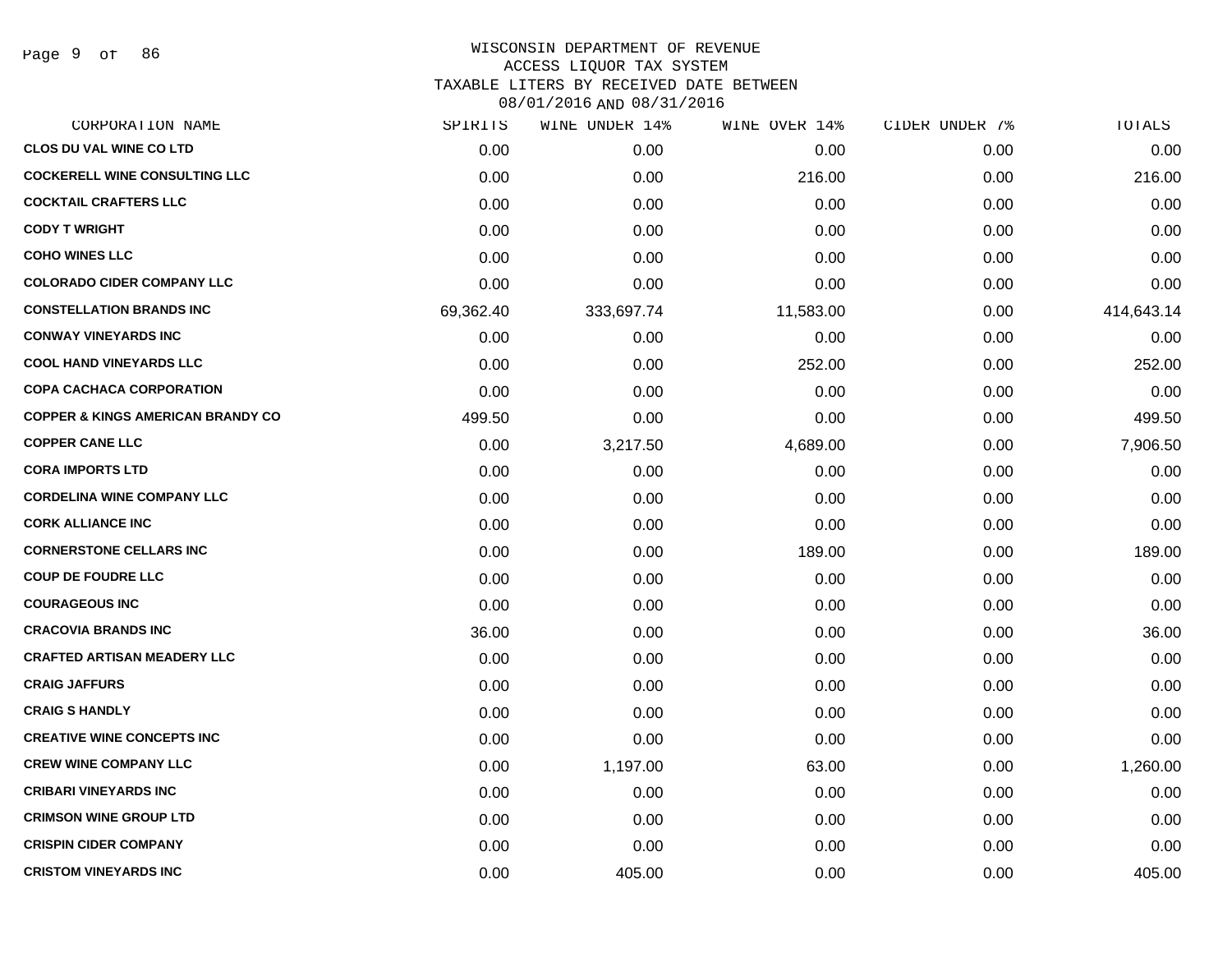Page 10 of 86

| CORPORATION NAME                        | SPIRITS  | WINE UNDER 14% | WINE OVER 14% | CIDER UNDER 7% | TOTALS    |
|-----------------------------------------|----------|----------------|---------------|----------------|-----------|
| <b>CROWLEY WINES LLC</b>                | 0.00     | 0.00           | 0.00          | 0.00           | 0.00      |
| <b>CROWN POINT WINERY LLC</b>           | 0.00     | 0.00           | 0.00          | 0.00           | 0.00      |
| <b>CROWN VALLEY WINERY INC</b>          | 1,746.00 | 0.00           | 0.00          | 0.00           | 1,746.00  |
| <b>CULT OF 8</b>                        | 0.00     | 1,325.97       | 504.00        | 0.00           | 1,829.97  |
| <b>CULTIVATE WINES LLC</b>              | 0.00     | 108.00         | 0.00          | 0.00           | 108.00    |
| <b>CURIOUS VINE LLC</b>                 | 0.00     | 0.00           | 0.00          | 0.00           | 0.00      |
| <b>CUSHMAN WINERY CORPORATION</b>       | 0.00     | 0.00           | 0.00          | 0.00           | 0.00      |
| <b>CUTLER'S ARTISAN SPIRITS INC</b>     | 0.00     | 0.00           | 0.00          | 0.00           | 0.00      |
| <b>CUVAISON INC</b>                     | 0.00     | 0.00           | 504.00        | 0.00           | 504.00    |
| <b>D &amp; D VINEYARDS INC</b>          | 0.00     | 0.00           | 0.00          | 0.00           | 0.00      |
| <b>D &amp; J F CELLARS INC</b>          | 0.00     | 0.00           | 0.00          | 0.00           | 0.00      |
| <b>D.G.L. DISTRIBUTORS, INC</b>         | 81.00    | 49.50          | 0.00          | 0.00           | 130.50    |
| <b>DAEDALUS CELLARS CO</b>              | 0.00     | 0.00           | 0.00          | 0.00           | 0.00      |
| <b>DAN CAREY</b>                        | 0.00     | 0.00           | 0.00          | 0.00           | 0.00      |
| <b>DANCING COYOTE WINES</b>             | 0.00     | 45.00          | 90.00         | 0.00           | 135.00    |
| <b>DANIEL SCHOENFELD</b>                | 0.00     | 0.00           | 0.00          | 0.00           | 0.00      |
| <b>DANNY RAKOVIC</b>                    | 0.00     | 0.00           | 0.00          | 0.00           | 0.00      |
| <b>DAOU VINEYARDS LLC</b>               | 0.00     | 0.00           | 0.00          | 0.00           | 0.00      |
| <b>DAQUINO ITALIAN IMPORTING CO INC</b> | 0.00     | 0.00           | 0.00          | 0.00           | 0.00      |
| <b>DARIOUSH KHALEDI WINERY LLC</b>      | 0.00     | 0.00           | 54.00         | 0.00           | 54.00     |
| <b>DAVID ARTHUR VINEYARDS LLC</b>       | 0.00     | 0.00           | 0.00          | 0.00           | 0.00      |
| <b>DAVID B POTTER</b>                   | 0.00     | 1,512.00       | 648.00        | 0.00           | 2,160.00  |
| <b>DAVID N RAYNE</b>                    | 475.50   | 15,745.75      | 262.50        | 0.00           | 16,483.75 |
| <b>DAVID R BARNES</b>                   | 0.00     | 0.00           | 0.00          | 0.00           | 0.00      |
| <b>DAVIDS PINOT VINEYARDS INC</b>       | 0.00     | 0.00           | 0.00          | 0.00           | 0.00      |
| <b>DAVIN A SHERWOOD</b>                 | 0.00     | 0.00           | 0.00          | 0.00           | 0.00      |
| DE MAISON SELECTIONS INC                | 10.50    | 1,266.50       | 40.50         | 0.00           | 1,317.50  |
| <b>DEANNA BASTIANICH</b>                | 0.00     | 252.00         | 0.00          | 0.00           | 252.00    |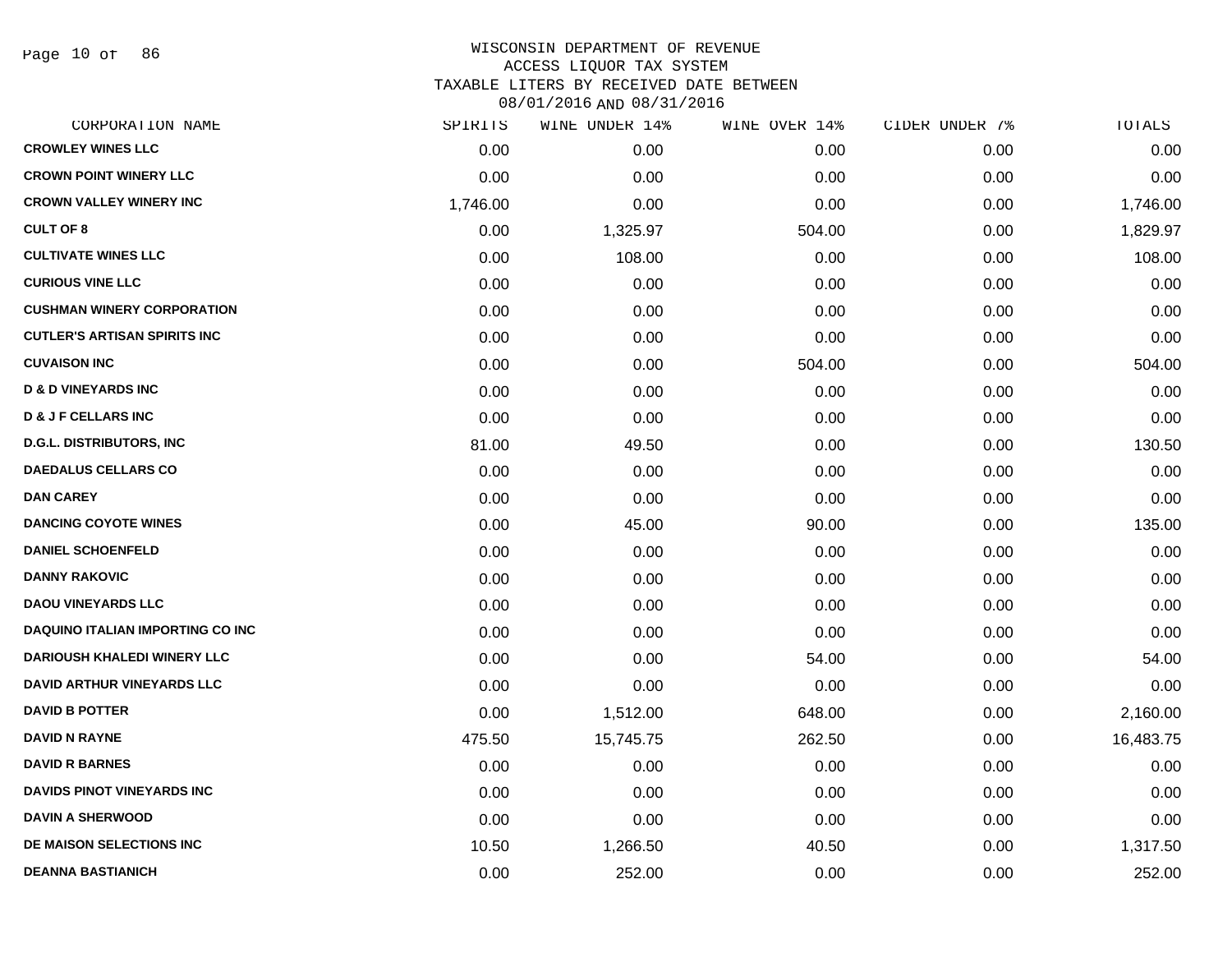Page 11 of 86

### WISCONSIN DEPARTMENT OF REVENUE ACCESS LIQUOR TAX SYSTEM TAXABLE LITERS BY RECEIVED DATE BETWEEN

| CORPORATION NAME                                                         | SPIRITS    | WINE UNDER 14% | WINE OVER 14% | CIDER UNDER 7% | TOTALS     |
|--------------------------------------------------------------------------|------------|----------------|---------------|----------------|------------|
| <b>DELEGAT USA INC</b>                                                   | 0.00       | 0.00           | 0.00          | 0.00           | 0.00       |
| <b>DELIA E RODRIGUEZ</b>                                                 | 0.00       | 0.00           | 0.00          | 0.00           | 0.00       |
| <b>DELICATO VINEYARDS INC</b>                                            | 0.00       | 90,414.00      | 7,830.00      | 0.00           | 98,244.00  |
| <b>DELILLE CELLARS LLC</b>                                               | 0.00       | 0.00           | 0.00          | 0.00           | 0.00       |
| DEMERARA DISTILLERS (USA) INC                                            | 0.00       | 0.00           | 0.00          | 0.00           | 0.00       |
| <b>DEROSE WINERY INC</b>                                                 | 0.00       | 0.00           | 0.00          | 0.00           | 0.00       |
| <b>DERRICK C MANCINI</b>                                                 | 0.00       | 0.00           | 0.00          | 0.00           | 0.00       |
| <b>DIAGEO AMERICAS INC</b>                                               | 138,549.00 | 0.00           | 0.00          | 0.00           | 138,549.00 |
| <b>DIAMOND IMPORTERS INC</b>                                             | 0.00       | 0.00           | 0.00          | 0.00           | 0.00       |
| <b>DISARONNO INTERNATIONAL LLC</b>                                       | 508.50     | 0.00           | 0.00          | 0.00           | 508.50     |
| DISTILLERY NO. 209 LTD NAPA CALIFORNIA                                   | 0.00       | 0.00           | 0.00          | 0.00           | 0.00       |
| <b>DIVOT ENTERPRISES LLC</b>                                             | 0.00       | 0.00           | 0.00          | 0.00           | 0.00       |
| DOMAINE DE LA TERRE ROUGE LTD                                            | 0.00       | 0.00           | 252.00        | 0.00           | 252.00     |
| <b>DOMAINE DE MARIA SOTER LLC</b>                                        | 0.00       | 0.00           | 0.00          | 0.00           | 0.00       |
| <b>DOMAINE SELECT WINE &amp; SPIRITS LLC</b>                             | 0.00       | 0.00           | 0.00          | 0.00           | 0.00       |
| <b>DOMAINE SELECT WINE ESTATES LLC</b>                                   | 0.00       | 0.00           | 0.00          | 0.00           | 0.00       |
| <b>DOMAINE SERENE VINEYARDS &amp; WINERY INC</b>                         | 0.00       | 0.00           | 0.00          | 0.00           | 0.00       |
| <b>DOMAINE ST GEORGE</b>                                                 | 0.00       | 0.00           | 0.00          | 0.00           | 0.00       |
| <b>DON SEBASTIANI &amp; SONS INTERNATIONAL WINE</b><br><b>NEGOCIANTS</b> | 0.00       | 19,056.00      | 0.00          | 0.00           | 19,056.00  |
| <b>DONALD PHILLIPS HILL JR</b>                                           | 0.00       | 0.00           | 0.00          | 0.00           | 0.00       |
| DOUBLE DIAMOND DISTILLERY LLC                                            | 0.00       | 0.00           | 0.00          | 0.00           | 0.00       |
| <b>DOUBLE DOWN SPIRITS LLC</b>                                           | 0.00       | 0.00           | 0.00          | 0.00           | 0.00       |
| <b>DOYNA LTD</b>                                                         | 0.00       | 0.00           | 0.00          | 0.00           | 0.00       |
| <b>DREYER WINE LLC</b>                                                   | 0.00       | 378.00         | 0.00          | 0.00           | 378.00     |
| <b>DREYFUS ASHBY INC</b>                                                 | 0.00       | 1,773.00       | 175.50        | 0.00           | 1,948.50   |
| <b>DRINKS AMERICAS INC</b>                                               | 0.00       | 0.00           | 0.00          | 0.00           | 0.00       |
| DRY CREEK VINEYARD INC                                                   | 0.00       | 819.00         | 63.00         | 0.00           | 882.00     |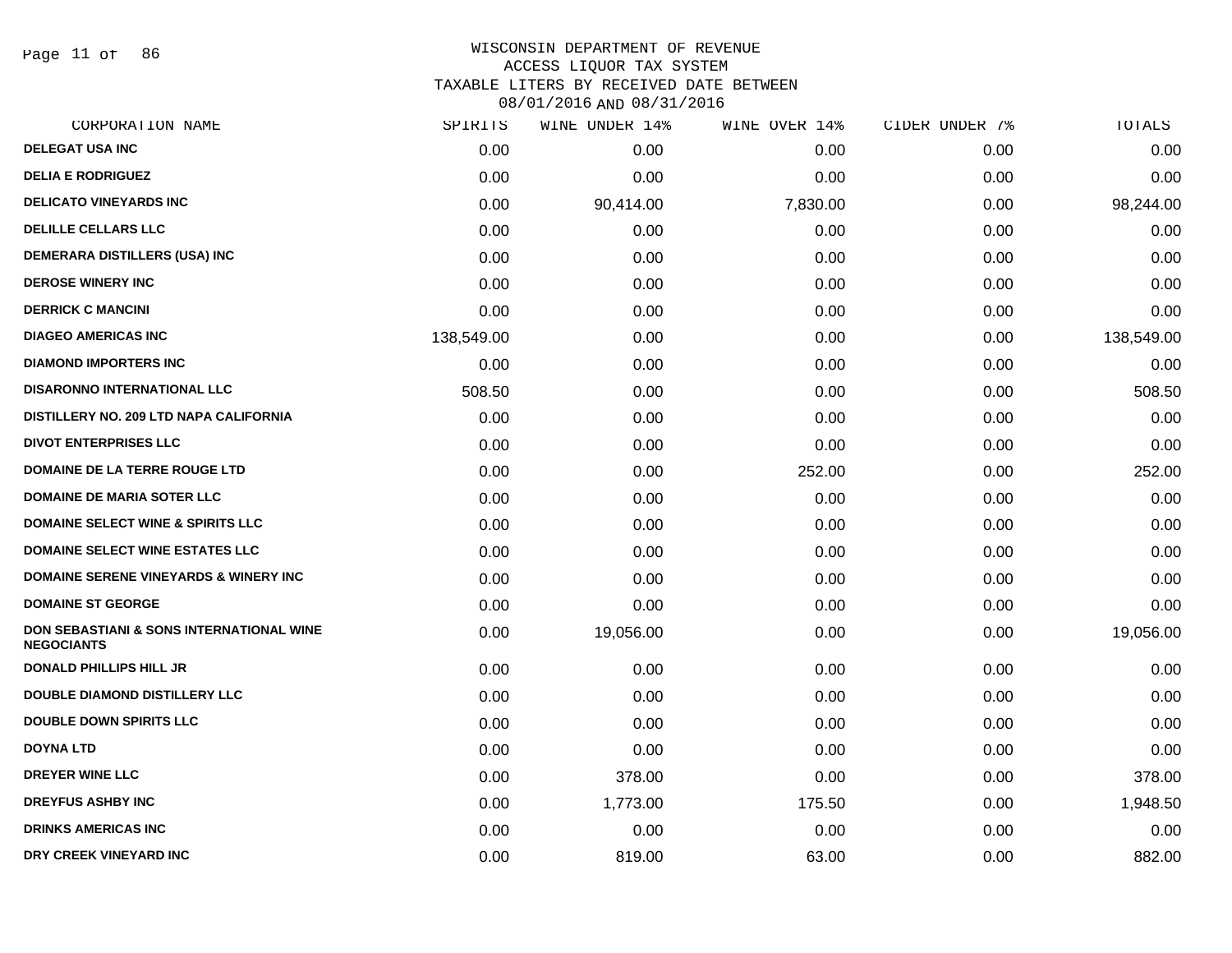Page 12 of 86

### WISCONSIN DEPARTMENT OF REVENUE ACCESS LIQUOR TAX SYSTEM

TAXABLE LITERS BY RECEIVED DATE BETWEEN

| CORPORATION NAME                               | SPIRITS    | WINE UNDER 14% | WINE OVER 14% | CIDER UNDER 7% | TOTALS       |
|------------------------------------------------|------------|----------------|---------------|----------------|--------------|
| DRY FLY DISTILLING INC                         | 0.00       | 0.00           | 0.00          | 0.00           | 0.00         |
| <b>DUCKHORN WINE COMPANY</b>                   | 0.00       | 3,240.00       | 1,264.50      | 0.00           | 4,504.50     |
| <b>DUGGANS DISTILLERS PRODUCTS CORPORATION</b> | 180.00     | 0.00           | 0.00          | 0.00           | 180.00       |
| <b>DUMOL INC</b>                               | 0.00       | 0.00           | 0.00          | 0.00           | 0.00         |
| <b>DUNHAM CELLARS LLC</b>                      | 0.00       | 252.00         | 0.00          | 0.00           | 252.00       |
| <b>DUNN VINEYARDS LLC</b>                      | 0.00       | 0.00           | 0.00          | 0.00           | 0.00         |
| DUTTON GOLDFIELD WINERY LLC                    | 0.00       | 0.00           | 0.00          | 0.00           | 0.00         |
| <b>DV SPIRITS LLC</b>                          | 0.00       | 0.00           | 0.00          | 0.00           | 0.00         |
| <b>E &amp; J GALLO WINERY</b>                  | 153,314.10 | 880,668.90     | 24,435.00     | 0.00           | 1,058,418.00 |
| <b>EAGLE EYE IMPORTS LLC</b>                   | 0.00       | 252.00         | 0.00          | 0.00           | 252.00       |
| <b>EAGLES LANDING WINERY LLC</b>               | 0.00       | 325.50         | 0.00          | 0.00           | 325.50       |
| <b>EASTERN LIQUORS USA INC</b>                 | 0.00       | 0.00           | 0.00          | 0.00           | 0.00         |
| <b>EBERLE WINERY LP</b>                        | 0.00       | 0.00           | 63.00         | 0.00           | 63.00        |
| <b>ECLIPSE ASSETS LLC</b>                      | 0.00       | 0.00           | 0.00          | 0.00           | 0.00         |
| <b>ECOSUR GROUP LLC</b>                        | 0.00       | $-333.00$      | 0.00          | 0.00           | $-333.00$    |
| <b>EGELHOFF WINES INC</b>                      | 0.00       | 0.00           | 0.00          | 0.00           | 0.00         |
| <b>EHREN JORDAN WINE CELLARS LLC</b>           | 0.00       | 0.00           | 0.00          | 0.00           | 0.00         |
| <b>EIGHT BOTTLES LLC</b>                       | 0.00       | 0.00           | 0.00          | 0.00           | 0.00         |
| <b>ELK COVE VINEYARDS INC</b>                  | 0.00       | 0.00           | 0.00          | 0.00           | 0.00         |
| <b>ELV HOLDINGS INC</b>                        | 0.00       | 0.00           | 0.00          | 0.00           | 0.00         |
| <b>ELV-OREGON LLC</b>                          | 0.00       | 0.00           | 0.00          | 0.00           | 0.00         |
| <b>ELYSE WINERY LLC</b>                        | 0.00       | 0.00           | 0.00          | 0.00           | 0.00         |
| <b>EMCO CHEMICAL DISTRIBUTORS, INC.</b>        | 0.00       | 0.00           | 0.00          | 0.00           | 0.00         |
| <b>EMILIO GUGLIELMO WINERY INC</b>             | 0.00       | 33.00          | 0.00          | 0.00           | 33.00        |
| <b>EMPSON USA INC</b>                          | 0.00       | 8,923.10       | 0.00          | 0.00           | 8,923.10     |
| <b>ENOS VINEYARDS INC</b>                      | 0.00       | 0.00           | 0.00          | 0.00           | 0.00         |
| <b>ENOTEC IMPORTS INC</b>                      | 0.00       | 539.97         | 521.97        | 0.00           | 1,061.94     |
| <b>ENOVATION BRANDS INC</b>                    | 0.00       | 297.00         | 0.00          | 0.00           | 297.00       |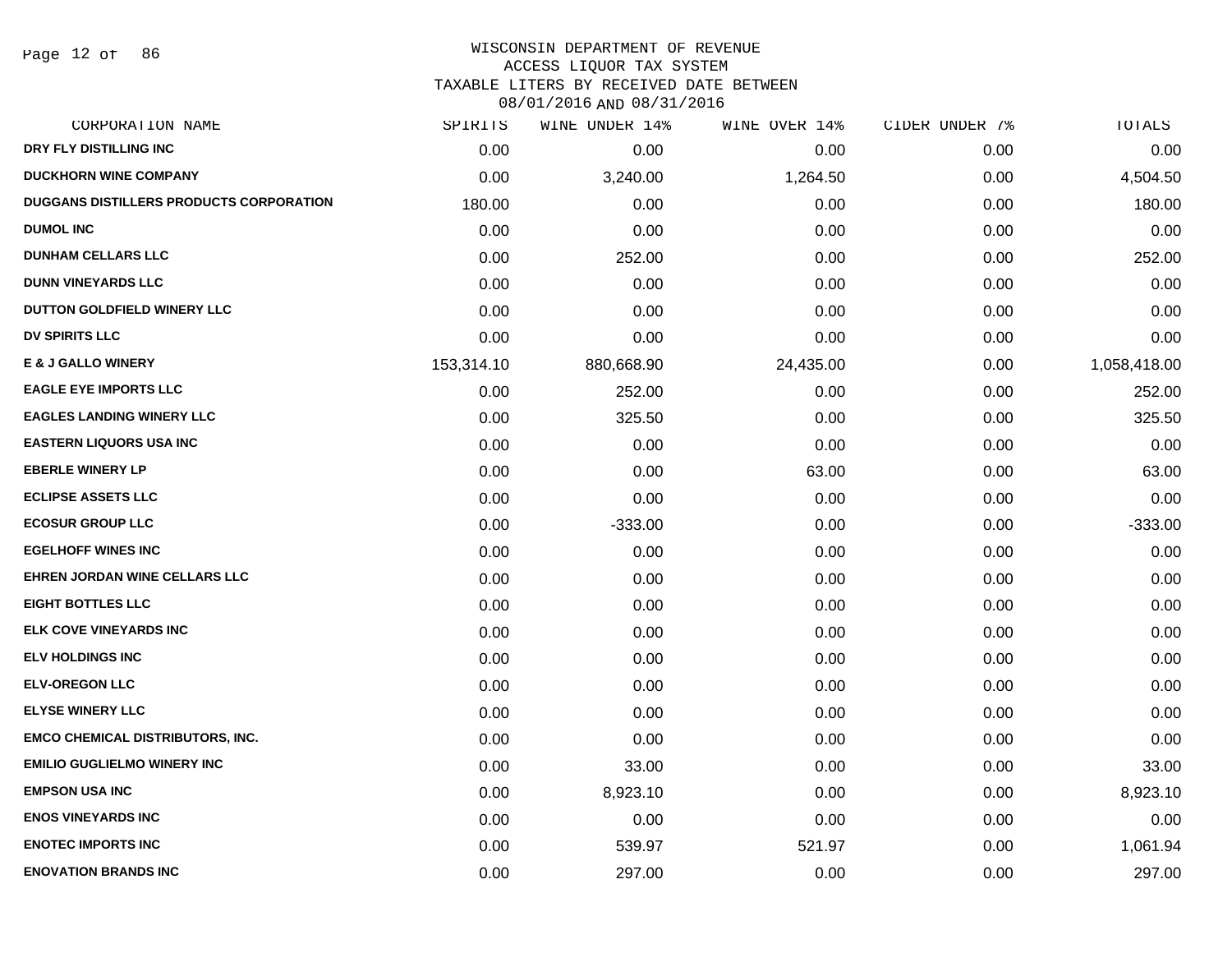Page 13 of 86

| CORPORATION NAME                                 | SPIRITS   | WINE UNDER 14% | WINE OVER 14% | CIDER UNDER 7% | TOTALS    |
|--------------------------------------------------|-----------|----------------|---------------|----------------|-----------|
| <b>EPIC VENTURES INC</b>                         | 0.00      | 0.00           | 0.00          | 0.00           | 0.00      |
| <b>EPICUREAN WINES LLC</b>                       | 0.00      | 0.00           | 207.00        | 0.00           | 207.00    |
| <b>ERIC FLANAGAN</b>                             | 0.00      | 0.00           | 0.00          | 0.00           | 0.00      |
| <b>ERIC TRUMP WINE MANUFACTURING LLC</b>         | 0.00      | 0.00           | 0.00          | 0.00           | 0.00      |
| <b>ERNST A STORM</b>                             | 0.00      | 0.00           | 0.00          | 0.00           | 0.00      |
| <b>ESSER WINES LLC</b>                           | 0.00      | 0.00           | 0.00          | 0.00           | 0.00      |
| <b>EUGENE WINE CELLARS LLC</b>                   | 0.00      | 0.00           | 0.00          | 0.00           | 0.00      |
| <b>EUROPEAN IMPORTS &amp; EXPORTS LLC</b>        | 0.00      | 0.00           | 0.00          | 0.00           | 0.00      |
| <b>EUROPEAN WINE IMPORTS INC</b>                 | 0.00      | 0.00           | 0.00          | 0.00           | 0.00      |
| <b>EVAKI INC</b>                                 | 0.00      | 0.00           | 0.00          | 0.00           | 0.00      |
| EVESHAM WOOD VINEYARD AND WINERY LLC             | 0.00      | 0.00           | 0.00          | 0.00           | 0.00      |
| <b>EXCELSIOR WINE COMPANY LLC</b>                | 0.00      | 3,500.80       | 0.00          | 0.00           | 3,500.80  |
| <b>F KORBEL &amp; BROS INC</b>                   | 0.00      | 0.00           | 0.00          | 0.00           | 0.00      |
| <b>FL NAVARRO LIMITED</b>                        | 0.00      | 0.00           | 0.00          | 0.00           | 0.00      |
| <b>F&amp;F FINE WINES INTERNATIONAL INC</b>      | 0.00      | 630.00         | 0.00          | 0.00           | 630.00    |
| F.X. MAGNER SELECTIONS, INC.                     | 0.00      | 0.00           | 0.00          | 0.00           | 0.00      |
| <b>FANTIS IMPORTS INC</b>                        | 0.00      | 387.00         | 0.00          | 0.00           | 387.00    |
| <b>FASEL SHENSTONE LLC</b>                       | 0.00      | 0.00           | 0.00          | 0.00           | 0.00      |
| <b>FERRARI CARANO VINEYARDS &amp; WINERY LLC</b> | 0.00      | 603.00         | 864.00        | 0.00           | 1,467.00  |
| <b>FETZER VINEYARDS</b>                          | 0.00      | 24,342.46      | 3,834.00      | 0.00           | 28,176.46 |
| <b>FIDDLEHEAD CELLARS LP</b>                     | 0.00      | 53.25          | 23.25         | 0.00           | 76.50     |
| <b>FIELD STONE WINERY &amp; VINEYARD INC</b>     | 0.00      | 0.00           | 0.00          | 0.00           | 0.00      |
| <b>FIFTH GENERATION INC</b>                      | 97,480.20 | 0.00           | 0.00          | 0.00           | 97,480.20 |
| <b>FIFTY FOURTH STREET ENTERPRISES LLC</b>       | 0.00      | 0.00           | 0.00          | 0.00           | 0.00      |
| FIJI WATER COMPANY HOLDINGS LLC                  | 0.00      | 0.00           | 1,449.00      | 0.00           | 1,449.00  |
| <b>FIRE HOUSE LLC</b>                            | 0.00      | 0.00           | 0.00          | 0.00           | 0.00      |
| <b>FIRESTEED CORPORATION</b>                     | 0.00      | 1,930.50       | 0.00          | 0.00           | 1,930.50  |
| <b>FISHER VINEYARDS</b>                          | 0.00      | 0.00           | 18.00         | 0.00           | 18.00     |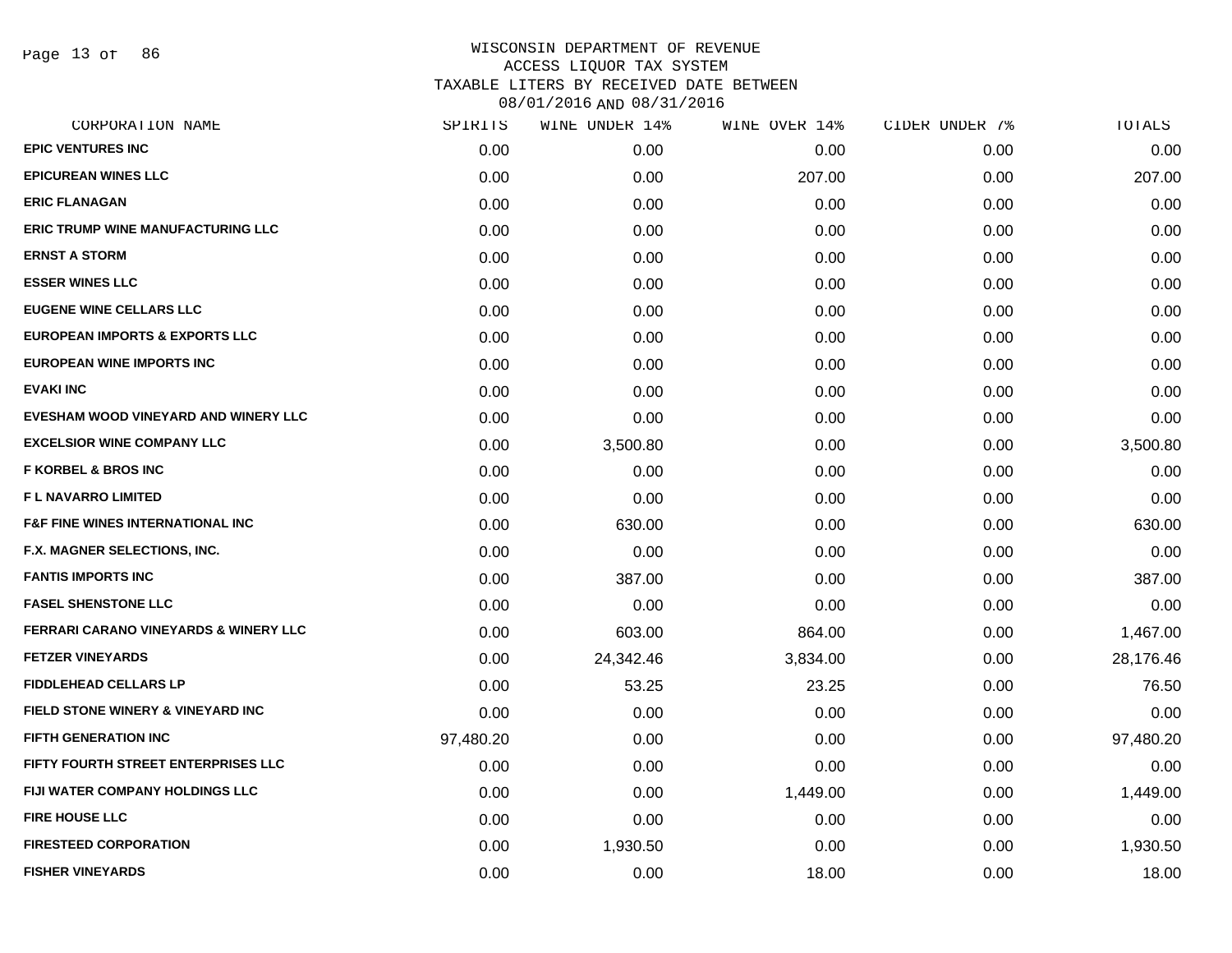Page 14 of 86

### WISCONSIN DEPARTMENT OF REVENUE ACCESS LIQUOR TAX SYSTEM TAXABLE LITERS BY RECEIVED DATE BETWEEN

| CORPORATION NAME                           | SPIRITS   | WINE UNDER 14% | WINE OVER 14% | CIDER UNDER 7% | TOTALS       |
|--------------------------------------------|-----------|----------------|---------------|----------------|--------------|
| <b>FJN FINE WINES LLC</b>                  | 0.00      | 1,287.00       | 0.00          | 0.00           | 1,287.00     |
| <b>FLAVOR SEEKERS LLC</b>                  | 0.00      | 0.00           | 0.00          | 0.00           | 0.00         |
| <b>FLORA SPRINGS WINE COMPANY</b>          | 0.00      | 0.00           | 0.00          | 0.00           | 0.00         |
| <b>FN CELLARS LLC</b>                      | 0.00      | 0.00           | 409.50        | 0.00           | 409.50       |
| <b>FOLEY FAMILY WINES INC</b>              | 90.00     | 12,747.37      | 3,492.00      | 0.00           | 16,329.37    |
| <b>FOLIO WINE COMPANY LLC</b>              | 0.00      | 1,817.38       | 283.50        | 0.00           | 2,100.88     |
| <b>FORT ROSS VINEYARD &amp; WINERY LLC</b> | 0.00      | 0.00           | 0.00          | 0.00           | 0.00         |
| <b>FOUR BEARS WINERY LLC</b>               | 0.00      | 1,024.14       | 63.00         | 0.00           | 1,087.14     |
| FOUR DAUGHTERS VINEYARD AND WINERY LLC     | 0.00      | 0.00           | 0.00          | 6,246.99       | 6,246.99     |
| <b>FOUR ROSES DISTILLERY LLC</b>           | 4,909.50  | 0.00           | 0.00          | 0.00           | 4,909.50     |
| <b>FOWLES WINE USA INC</b>                 | 0.00      | 13.50          | 54.00         | 0.00           | 67.50        |
| <b>FOXEN VINEYARD INC</b>                  | 0.00      | 0.00           | 0.00          | 0.00           | 0.00         |
| <b>FRANCIS COPPOLA WINERY LLC</b>          | 0.00      | 26,103.53      | 747.00        | 0.00           | 26,850.53    |
| <b>FRANK FAMILY VINEYARDS LLC</b>          | 0.00      | 99.00          | 468.00        | 0.00           | 567.00       |
| <b>FRANK LIN DISTILLERS PRODUCTS LTD</b>   | 10,585.50 | 0.00           | 0.00          | 0.00           | 10,585.50    |
| <b>FRED C SCHERRER</b>                     | 0.00      | 0.00           | 0.00          | 0.00           | 0.00         |
| <b>FREDERICK WILDMAN &amp; SONS LTD</b>    | 498.00    | 11,217.00      | 193.50        | 0.00           | 11,908.50    |
| <b>FREELANCE WINES LLC</b>                 | 0.00      | 0.00           | 0.00          | 0.00           | 0.00         |
| <b>FREIXENET USA INC</b>                   | 0.00      | 1,061.86       | 0.00          | 0.00           | 1,061.86     |
| <b>FREY VINEYARDS LTD</b>                  | 0.00      | 4,032.00       | 0.00          | 0.00           | 4,032.00     |
| <b>FRIEND WINE MARKETING</b>               | 0.00      | $-10,566.00$   | 0.00          | 0.00           | $-10,566.00$ |
| <b>FRIENDS BEVERAGE GROUP LLC</b>          | 0.00      | 0.00           | 0.00          | 0.00           | 0.00         |
| <b>FRITZ CELLARS INC</b>                   | 0.00      | 0.00           | 0.00          | 0.00           | 0.00         |
| <b>FROGS LEAP WINERY</b>                   | 0.00      | 378.00         | 0.00          | 0.00           | 378.00       |
| <b>FRONTIER CORPORATION</b>                | 0.00      | 153.00         | 0.00          | 0.00           | 153.00       |
| <b>FRUIT OF THE VINES INC</b>              | 0.00      | 2,244.23       | 13.50         | 0.00           | 2,257.73     |
| FULL THROTTLE SLOON SHINE LLC              | 0.00      | 0.00           | 0.00          | 0.00           | 0.00         |
| <b>FULTON STREET BREWERY LLC</b>           | 0.00      | 0.00           | 0.00          | 0.00           | 0.00         |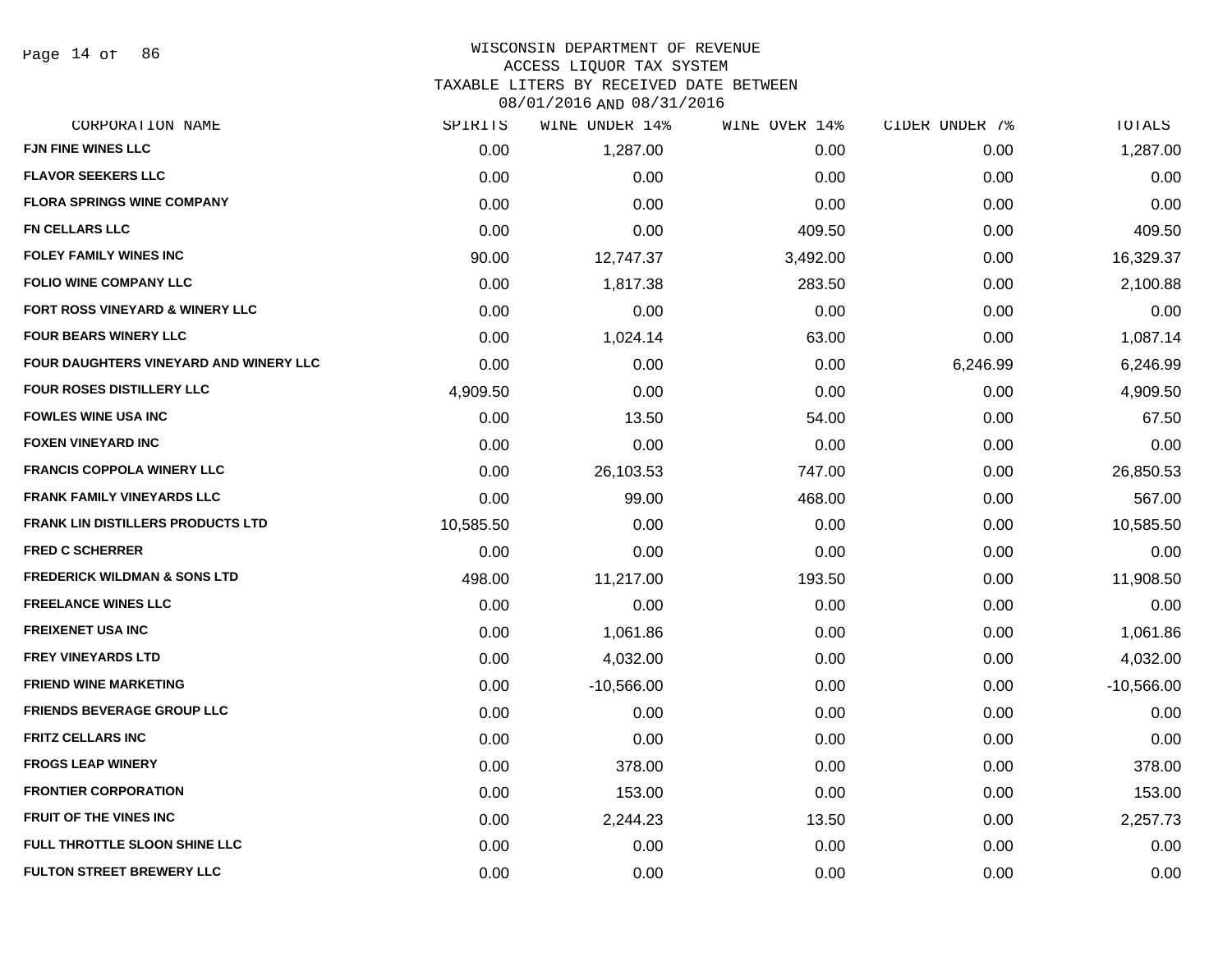Page 15 of 86

# WISCONSIN DEPARTMENT OF REVENUE

# ACCESS LIQUOR TAX SYSTEM

TAXABLE LITERS BY RECEIVED DATE BETWEEN

| CORPORATION NAME                                    | SPIRITS  | WINE UNDER 14% | WINE OVER 14% | CIDER UNDER 7% | TOTALS    |
|-----------------------------------------------------|----------|----------------|---------------|----------------|-----------|
| <b>G K SKAGGS INC</b>                               | 0.00     | 6,930.00       | 0.00          | 0.00           | 6,930.00  |
| G.S.W.C. INC.                                       | 225.00   | 10,152.00      | 504.00        | 0.00           | 10,881.00 |
| <b>GAMBA VINEYARDS AND WINERY LLC</b>               | 0.00     | 0.00           | 0.00          | 0.00           | 0.00      |
| <b>GAMBLE FAMILY VINEYARDS LLC</b>                  | 0.00     | 0.00           | 0.00          | 0.00           | 0.00      |
| <b>GENERATIONS OF SONOMA LLC</b>                    | 0.00     | 0.00           | 0.00          | 0.00           | 0.00      |
| <b>GENESEO PARTNERS LP</b>                          | 0.00     | 0.00           | 7.50          | 0.00           | 7.50      |
| <b>GEORGE BOZIC JR</b>                              | 0.00     | 0.00           | 0.00          | 0.00           | 0.00      |
| <b>GERBER, GERBER &amp; GERBER DISCLAIMER TRUST</b> | 0.00     | 135.00         | 0.00          | 0.00           | 135.00    |
| <b>GF WINES LLC</b>                                 | 0.00     | 0.00           | 0.00          | 0.00           | 0.00      |
| <b>GH HOLDINGS LP</b>                               | 0.00     | 0.00           | 0.00          | 0.00           | 0.00      |
| <b>GIBSON WINE COMPANY</b>                          | 0.00     | 0.00           | 1,080.00      | 0.00           | 1,080.00  |
| <b>GILBERT CELLARS LLC</b>                          | 0.00     | 0.00           | 0.00          | 0.00           | 0.00      |
| <b>GLOBAL SPIRITS USA LLC</b>                       | 2,284.50 | 0.00           | 0.00          | 0.00           | 2,284.50  |
| <b>GLOBAL VINEYARD IMPORTERS INC</b>                | 0.00     | 648.00         | 0.00          | 0.00           | 648.00    |
| <b>GLUNZ FAMILY WINERY &amp; CELLARS INC</b>        | 0.00     | 6,048.00       | 0.00          | 0.00           | 6,048.00  |
| <b>GMS WINERY LLC</b>                               | 0.00     | 0.00           | 0.00          | 0.00           | 0.00      |
| <b>GNEKOW FAMILY WINERY LLC</b>                     | 0.00     | 0.00           | 252.00        | 0.00           | 252.00    |
| <b>GOAMERICAGO BEVERAGES LLC</b>                    | 0.00     | 0.00           | 0.00          | 0.00           | 0.00      |
| <b>GOLDSCHMIDT VINEYARDS LLC</b>                    | 0.00     | 252.00         | 756.00        | 0.00           | 1,008.00  |
| <b>GOOSE RIDGE LLC</b>                              | 0.00     | 0.00           | 99.00         | 0.00           | 99.00     |
| <b>GORDON BROTHERS CELLARS INC</b>                  | 0.00     | 126.00         | 0.00          | 0.00           | 126.00    |
| <b>GOTHIC WINE LLC</b>                              | 0.00     | 0.00           | 0.00          | 0.00           | 0.00      |
| <b>GRAPE SOLUTIONS INC</b>                          | 0.00     | 0.00           | 0.00          | 0.00           | 0.00      |
| <b>GRAPE VISIONS LLC</b>                            | 0.00     | 0.00           | 0.00          | 0.00           | 0.00      |
| <b>GRAPES OF SPAIN INC</b>                          | 0.00     | 0.00           | 0.00          | 0.00           | 0.00      |
| <b>GREAT DOMAINS &amp; ESTATES LLC</b>              | 0.00     | 0.00           | 0.00          | 0.00           | 0.00      |
| <b>GREG &amp; GREG INC</b>                          | 0.00     | 0.00           | 0.00          | 0.00           | 0.00      |
| <b>GREG &amp; PAM HARRINGTON WINES LLC</b>          | 0.00     | 0.00           | 0.00          | 0.00           | 0.00      |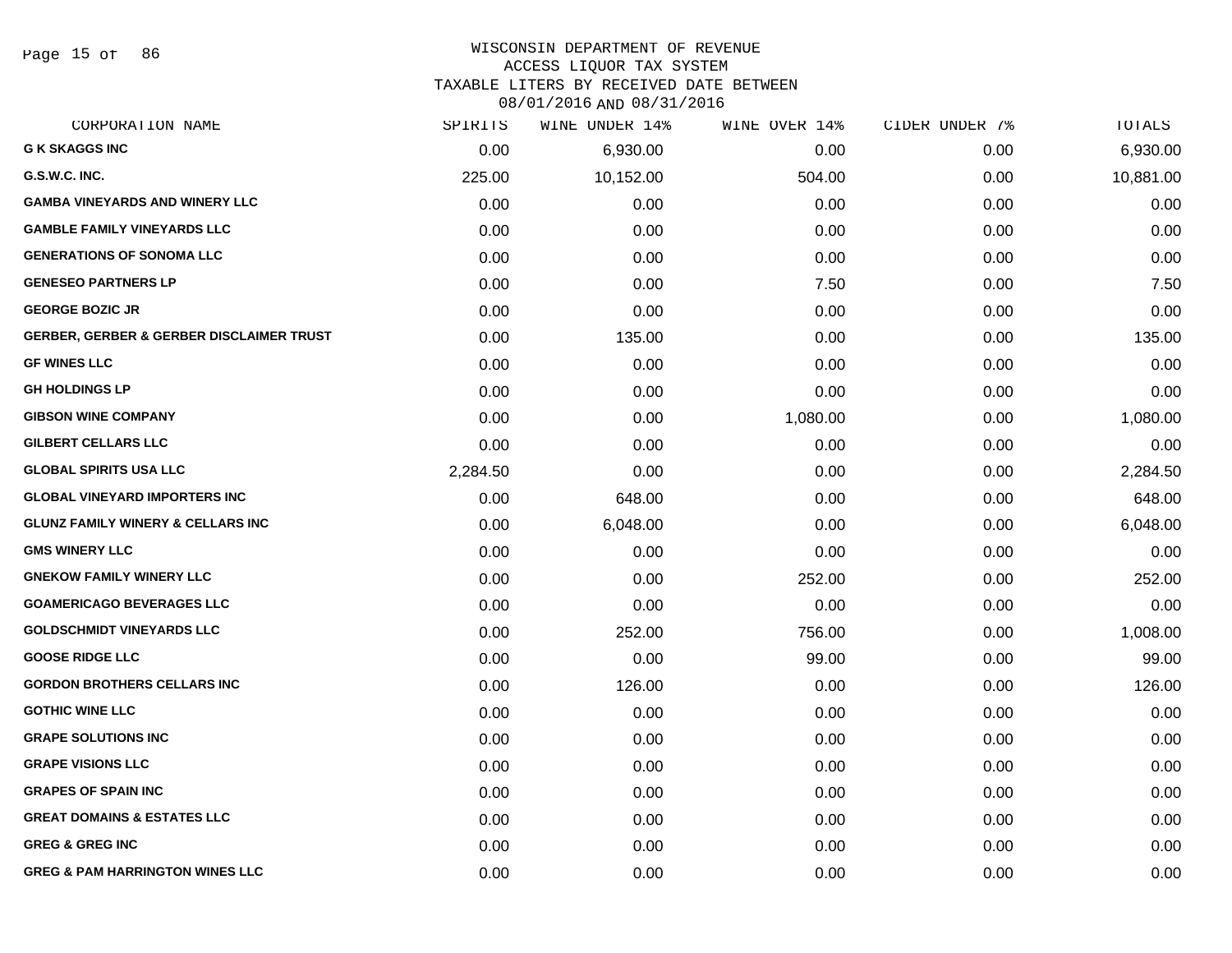Page 16 of 86

| CORPORATION NAME                        | SPIRITS    | WINE UNDER 14% | WINE OVER 14% | CIDER UNDER 7% | TOTALS     |
|-----------------------------------------|------------|----------------|---------------|----------------|------------|
| <b>GREG KRILL</b>                       | 0.00       | 0.00           | 0.00          | 0.00           | 0.00       |
| <b>GREG SANDERS</b>                     | 0.00       | 0.00           | 0.00          | 0.00           | 0.00       |
| <b>GREGORY F BUONOCORE</b>              | 0.00       | 180.00         | 0.00          | 0.00           | 180.00     |
| <b>GREGORY GRAZIANO</b>                 | 0.00       | 0.00           | 0.00          | 0.00           | 0.00       |
| <b>GRGICH HILLS CELLAR</b>              | 0.00       | 0.00           | 252.00        | 0.00           | 252.00     |
| <b>GROTH VINEYARDS &amp; WINERY LLC</b> | 0.00       | 0.00           | 0.00          | 0.00           | 0.00       |
| <b>GUARACHI WINE PARTNERS INC</b>       | 0.00       | 630.00         | 504.00        | 0.00           | 1,134.00   |
| <b>H ERIK ZETTERSTROM</b>               | 0.00       | 0.00           | 0.00          | 0.00           | 0.00       |
| <b>H2 VINO LLC</b>                      | 0.00       | 945.00         | 0.00          | 0.00           | 945.00     |
| <b>HAAS BROTHERS INC</b>                | 396.04     | 0.00           | 0.00          | 0.00           | 396.04     |
| <b>HAHN FAMILY WINES</b>                | 0.00       | 0.00           | 3,267.00      | 0.00           | 3,267.00   |
| <b>HALBY MARKETING INC</b>              | 0.00       | 0.00           | 0.00          | 0.00           | 0.00       |
| <b>HALCYON SYNDICATE LTD LLC</b>        | 0.00       | 1,602.00       | 126.00        | 0.00           | 1,728.00   |
| <b>HALL WINES LLC</b>                   | 0.00       | 0.00           | 126.00        | 0.00           | 126.00     |
| <b>HAMEL FAMILY WINES LLC</b>           | 0.00       | 0.00           | 0.00          | 0.00           | 0.00       |
| <b>HAND PICKED SELECTIONS INC</b>       | 0.00       | 378.00         | 0.00          | 0.00           | 378.00     |
| <b>HARDY USA LTD</b>                    | 157.50     | 0.00           | 0.00          | 0.00           | 157.50     |
| <b>HARLAN ESTATE WINERY INC</b>         | 0.00       | 0.00           | 0.00          | 0.00           | 0.00       |
| <b>HARRIS &amp; HARRIS</b>              | 0.00       | 0.00           | 0.00          | 0.00           | 0.00       |
| HARTWELL VINEYARDS LLC                  | 0.00       | 0.00           | 0.00          | 0.00           | 0.00       |
| <b>HAWAII SEA SPIRITS LLC</b>           | 0.00       | 0.00           | 0.00          | 0.00           | 0.00       |
| <b>HDD LLC</b>                          | 0.00       | 0.00           | 0.00          | 0.00           | 0.00       |
| <b>HEADFRAME SPIRITS INC</b>            | 0.00       | 0.00           | 0.00          | 0.00           | 0.00       |
| <b>HEAVEN HILL DISTILLERIES INC</b>     | 241,533.90 | 792.00         | 810.00        | 0.00           | 243,135.90 |
| <b>HEINEKEN USA INCORPORATED</b>        | 0.00       | 0.00           | 0.00          | 39,259.00      | 39,259.00  |
| <b>HEITZ WINE CELLARS</b>               | 0.00       | 0.00           | 166.50        | 0.00           | 166.50     |
| <b>HEMISPHERE WINE COMPANY INC</b>      | 0.00       | 0.00           | 0.00          | 0.00           | 0.00       |
| <b>HENDRY PREMIUM IMPORTS INC</b>       | 0.00       | 840.00         | 0.00          | 0.00           | 840.00     |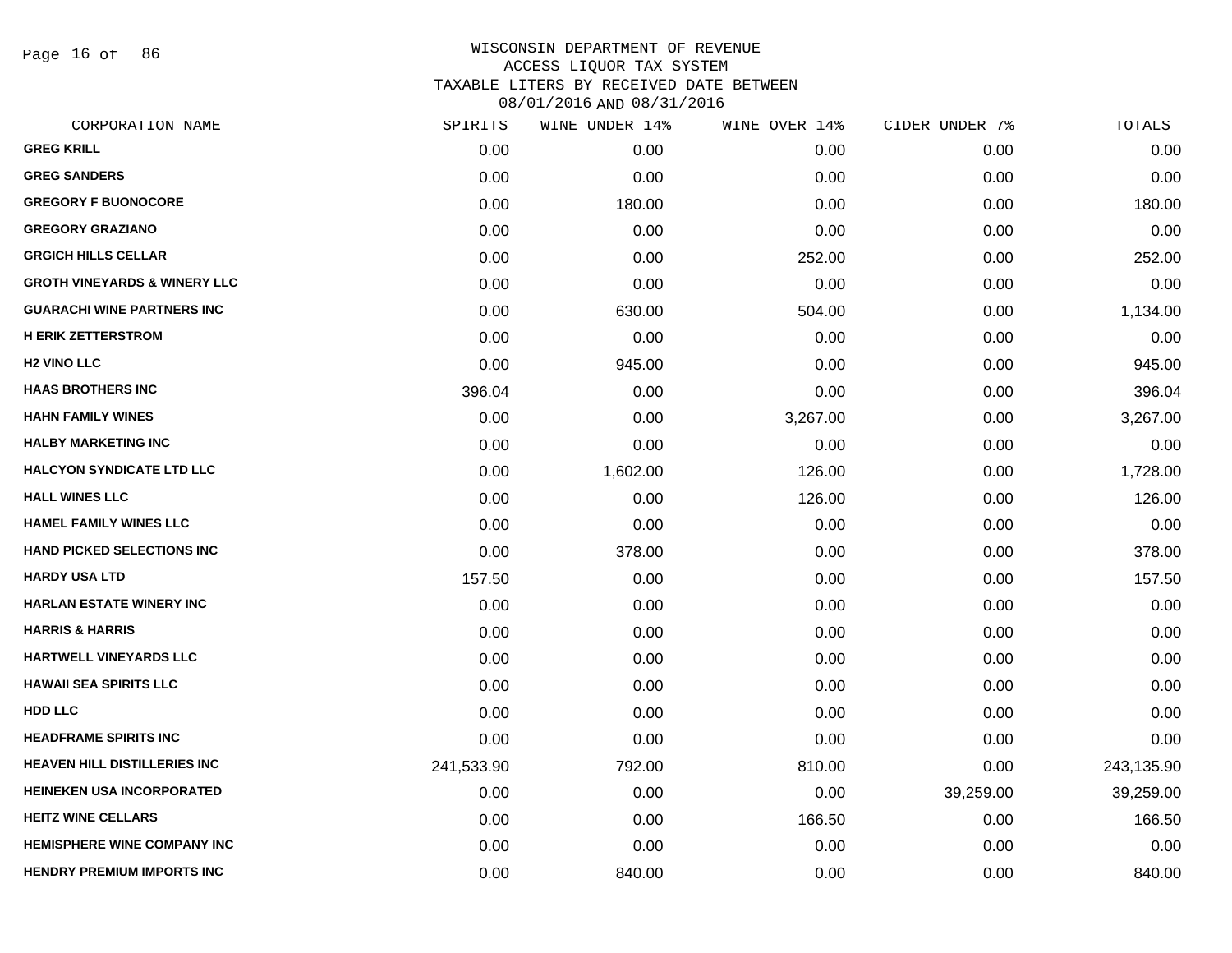Page 17 of 86

| SPIRITS  | WINE UNDER 14% | WINE OVER 14% | CIDER UNDER 7% | TOTALS   |
|----------|----------------|---------------|----------------|----------|
| 0.00     | 171.00         | 0.00          | 0.00           | 171.00   |
| 0.00     | 0.00           | 0.00          | 0.00           | 0.00     |
| 0.00     | 0.00           | 0.00          | 0.00           | 0.00     |
| 0.00     | 1,296.00       | 0.00          | 0.00           | 1,296.00 |
| 0.00     | 0.00           | 0.00          | 0.00           | 0.00     |
| 0.00     | 558.00         | 0.00          | 0.00           | 558.00   |
| 0.00     | 0.00           | 0.00          | 0.00           | 0.00     |
| 0.00     | 0.00           | 0.00          | 0.00           | 0.00     |
| 441.00   | 0.00           | 0.00          | 0.00           | 441.00   |
| 0.00     | 0.00           | 0.00          | 0.00           | 0.00     |
| 0.00     | 0.00           | 0.00          | 0.00           | 0.00     |
| 0.00     | 540.00         | 243.00        | 0.00           | 783.00   |
| 4,479.00 | 0.00           | 0.00          | 0.00           | 4,479.00 |
| 0.00     | 0.00           | 0.00          | 0.00           | 0.00     |
| 0.00     | 1,494.00       | 0.00          | 0.00           | 1,494.00 |
| 0.00     | 0.00           | 0.00          | 0.00           | 0.00     |
| 0.00     | 0.00           | 0.00          | 0.00           | 0.00     |
| 0.00     | 0.00           | 0.00          | 0.00           | 0.00     |
| 126.00   | 0.00           | 0.00          | 0.00           | 126.00   |
| 0.00     | 607.50         | 252.00        | 0.00           | 859.50   |
| 0.00     | 0.00           | 0.00          | 0.00           | 0.00     |
| 0.00     | 66.57          | 145.03        | 0.00           | 211.60   |
| 0.00     | 0.00           | 0.00          | 0.00           | 0.00     |
| 99.00    | 364.50         | 0.00          | 0.00           | 463.50   |
| 0.00     | 0.00           | 0.00          | 0.00           | 0.00     |
| 0.00     | 0.00           | 0.00          | 0.00           | 0.00     |
| 3,364.50 | 0.00           | 0.00          | 0.00           | 3,364.50 |
| 31.50    | 0.00           | 0.00          | 0.00           | 31.50    |
|          |                |               |                |          |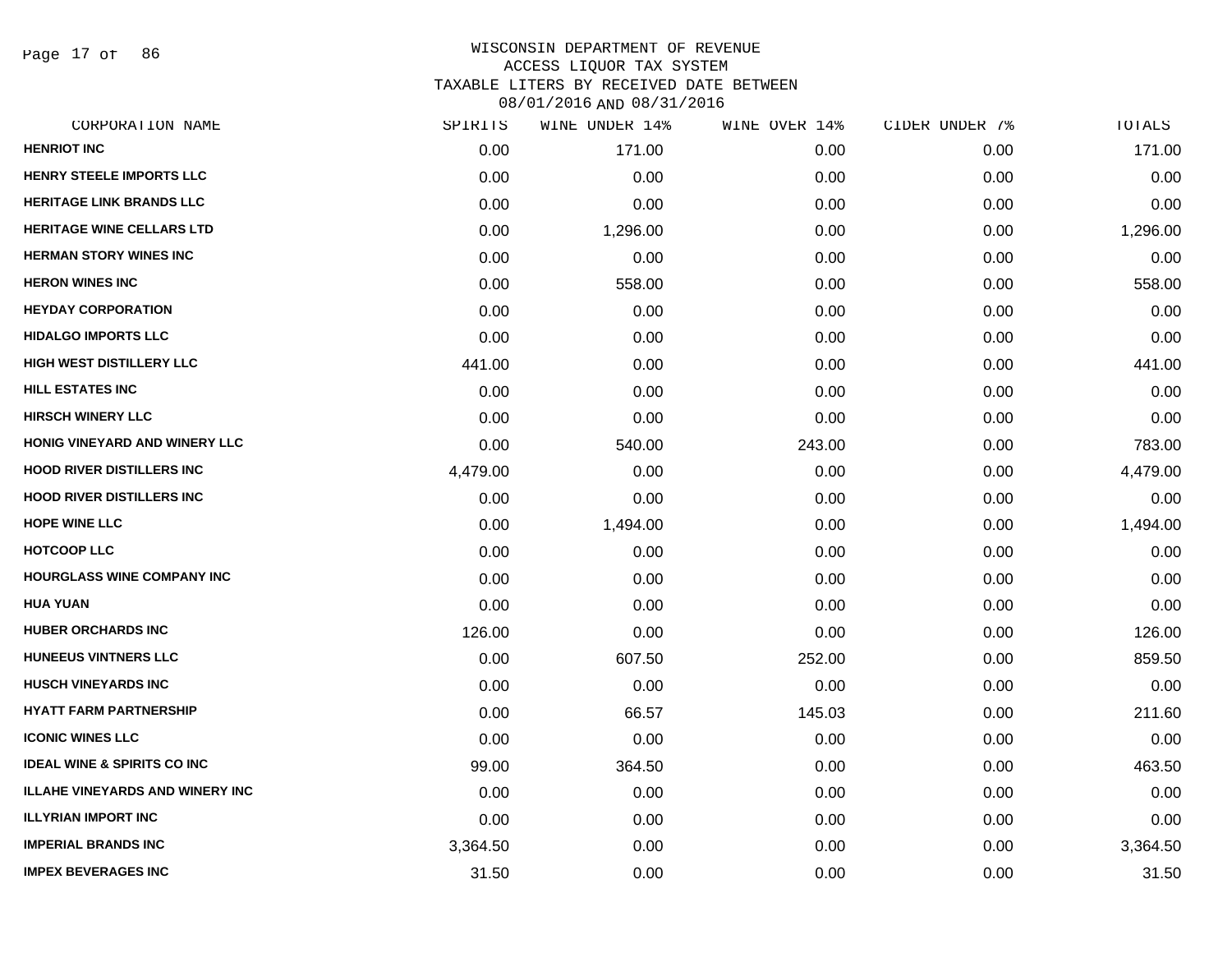Page 18 of 86

### WISCONSIN DEPARTMENT OF REVENUE ACCESS LIQUOR TAX SYSTEM

TAXABLE LITERS BY RECEIVED DATE BETWEEN

| CORPORATION NAME                           | SPIRITS | WINE UNDER 14% | WINE OVER 14% | CIDER UNDER 7% | TOTALS    |
|--------------------------------------------|---------|----------------|---------------|----------------|-----------|
| IN AGAVE WE TRUST LLC                      | 0.00    | 0.00           | 0.00          | 0.00           | 0.00      |
| <b>INDIGENOUS SELECTIONS LLC</b>           | 0.00    | 0.00           | 0.00          | 0.00           | 0.00      |
| <b>INDIGO WINE GROUP LLC</b>               | 0.00    | 1,800.00       | 0.00          | 0.00           | 1,800.00  |
| <b>INDIO SPIRITS INC</b>                   | 0.00    | 0.00           | 0.00          | 0.00           | 0.00      |
| <b>INTEGRITY WINES LLC</b>                 | 0.00    | 0.00           | 0.00          | 0.00           | 0.00      |
| <b>INTERNATIONAL SPIRITS AND WINES LLC</b> | 0.00    | 0.00           | 0.00          | 0.00           | 0.00      |
| <b>INTERNATIONAL VINES INC</b>             | 0.00    | 0.00           | 0.00          | 0.00           | 0.00      |
| <b>INTERSECT BEVERAGE LLC</b>              | 0.00    | 0.00           | 0.00          | 0.00           | 0.00      |
| <b>INTERTRADE USA COMPANY</b>              | 0.00    | 18.00          | 0.00          | 0.00           | 18.00     |
| <b>INVESTOR'S OF AMERICA LP</b>            | 0.00    | 0.00           | 0.00          | 0.00           | 0.00      |
| <b>ION BEVERAGES LLC</b>                   | 0.00    | 0.00           | 0.00          | 0.00           | 0.00      |
| <b>IRON HORSE VINEYARDS LP</b>             | 0.00    | 0.00           | 0.00          | 0.00           | 0.00      |
| <b>J &amp; D WINES INC</b>                 | 0.00    | 0.00           | 0.00          | 0.00           | 0.00      |
| <b>J K WILLIAMS DISTILLING LLC</b>         | 0.00    | 0.00           | 0.00          | 0.00           | 0.00      |
| <b>J LOHR WINERY CORP</b>                  | 0.00    | 9,765.00       | 81.00         | 0.00           | 9,846.00  |
| <b>J PEDRONCELLI WINERY</b>                | 0.00    | 126.00         | 252.00        | 0.00           | 378.00    |
| J-NH WINE GROUP LLC                        | 0.00    | 0.00           | 0.00          | 0.00           | 0.00      |
| <b>J3 WINE PARTNERS LLC</b>                | 0.00    | 0.00           | 0.00          | 0.00           | 0.00      |
| <b>JACK POUST &amp; COMPANY INC</b>        | 0.00    | 504.00         | 0.00          | 0.00           | 504.00    |
| <b>JACKSON FAMILY ENTERPRISES INC</b>      | 0.00    | 8,730.00       | 2,714.25      | 0.00           | 11,444.25 |
| <b>JACKY RANDELL TRENTHAM</b>              | 90.00   | 0.00           | 0.00          | 0.00           | 90.00     |
| <b>JACUZZI FAMILY VINEYARDS LLC</b>        | 0.00    | 0.00           | 0.00          | 0.00           | 0.00      |
| <b>JAM CELLARS INC</b>                     | 0.00    | 0.00           | 2,520.00      | 0.00           | 2,520.00  |
| <b>JAMES CLARK</b>                         | 0.00    | 0.00           | 0.00          | 0.00           | 0.00      |
| <b>JAMES E COSMA</b>                       | 0.00    | 9,720.00       | 0.00          | 0.00           | 9,720.00  |
| <b>JAMES J MOORE</b>                       | 0.00    | 0.00           | 0.00          | 0.00           | 0.00      |
| <b>JAMES L LAMBERT</b>                     | 0.00    | 0.00           | 0.00          | 0.00           | 0.00      |
| <b>JAMES MORONEY INC</b>                   | 0.00    | 0.00           | 0.00          | 0.00           | 0.00      |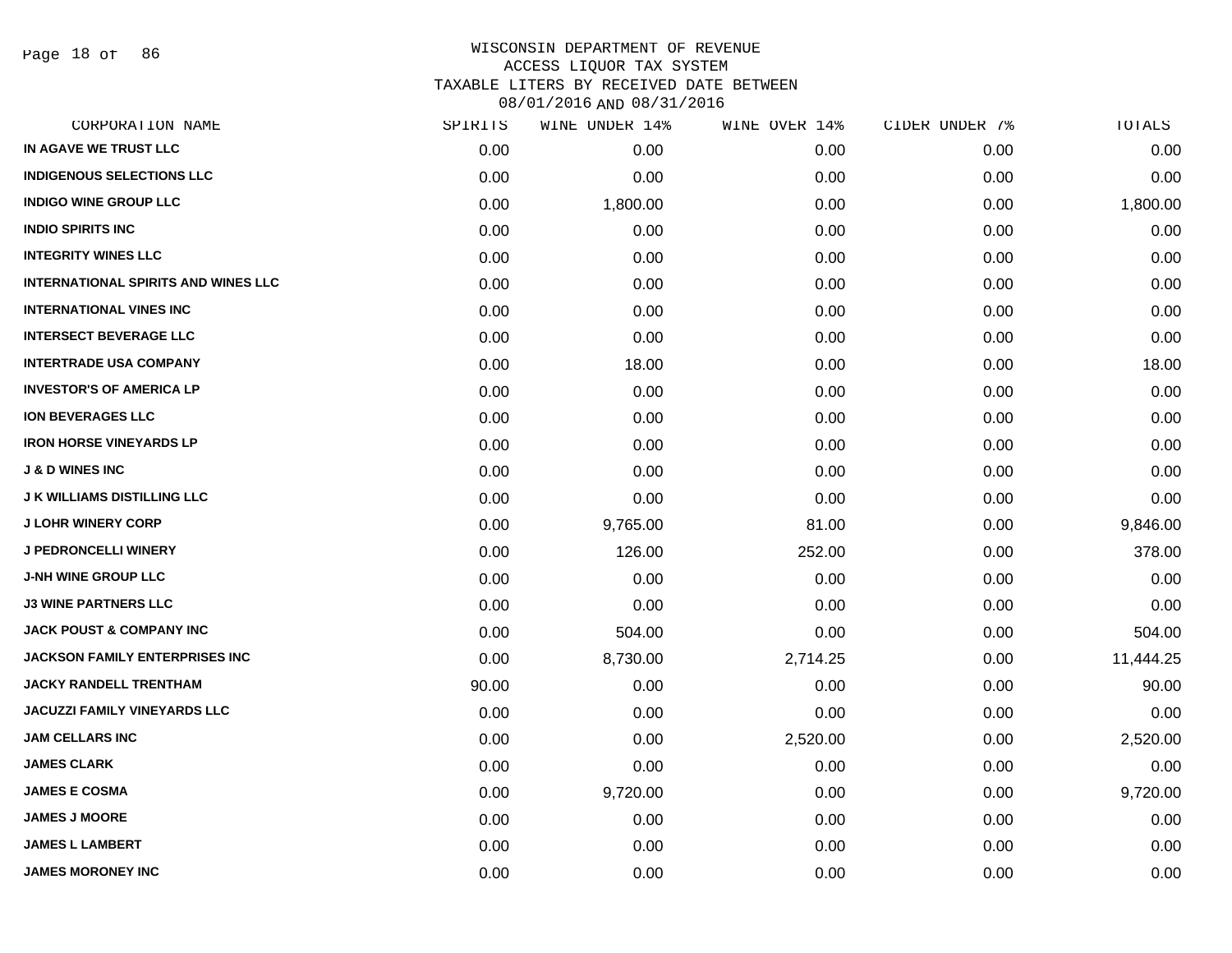Page 19 of 86

# WISCONSIN DEPARTMENT OF REVENUE

# ACCESS LIQUOR TAX SYSTEM

TAXABLE LITERS BY RECEIVED DATE BETWEEN

| CORPORATION NAME                      | SPIRITS    | WINE UNDER 14% | WINE OVER 14% | CIDER UNDER 7% | TOTALS     |
|---------------------------------------|------------|----------------|---------------|----------------|------------|
| <b>JAMES RICKER</b>                   | 22.50      | 11,083.50      | 45.00         | 0.00           | 11,151.00  |
| JAPAN PRESTIGE SAKE INTERNATIONAL INC | 0.00       | 0.00           | 0.00          | 0.00           | 0.00       |
| <b>JARED BURNS</b>                    | 0.00       | 0.00           | 0.00          | 0.00           | 0.00       |
| <b>JARVIS</b>                         | 0.00       | 0.00           | 0.00          | 0.00           | 0.00       |
| <b>JASON J AND MOLLY N DREW</b>       | 0.00       | 0.00           | 0.00          | 0.00           | 0.00       |
| <b>JAX VINEYARDS LLC</b>              | 0.00       | 0.00           | 0.00          | 0.00           | 0.00       |
| <b>JAY J HEMINWAY</b>                 | 0.00       | 0.00           | 0.00          | 0.00           | 0.00       |
| <b>JAY MIDWEST INC</b>                | 0.00       | 0.00           | 0.00          | 0.00           | 0.00       |
| <b>JB GEORGE LLC</b>                  | 0.00       | 252.00         | 0.00          | 0.00           | 252.00     |
| <b>JC CELLARS INC</b>                 | 0.00       | 0.00           | 0.00          | 0.00           | 0.00       |
| JEAN CLAUDE BOISSET WINES USA INC     | 0.00       | 2,276.98       | 810.00        | 0.00           | 3,086.98   |
| <b>JEFF QUINT</b>                     | 0.00       | 0.00           | 0.00          | 0.00           | 0.00       |
| <b>JFC INTERNATIONAL INC</b>          | 0.00       | 677.97         | 607.94        | 0.00           | 1,285.91   |
| <b>JIM BEAM BRANDS CO</b>             | 585,558.30 | 945.00         | 450.00        | 0.00           | 586,953.30 |
| <b>JNJ INTERNATIONAL INC</b>          | 0.00       | 0.00           | 0.00          | 0.00           | 0.00       |
| <b>JOHAN VINEYARDS LLC</b>            | 0.00       | 0.00           | 0.00          | 0.00           | 0.00       |
| JOHN ANTHONY VINEYARDS LLC            | 0.00       | 0.00           | 0.00          | 0.00           | 0.00       |
| <b>JON A GERSTENSCHLAGER</b>          | 0.00       | 0.00           | 0.00          | 0.00           | 0.00       |
| <b>JOSE PASTOR</b>                    | 0.00       | 90.00          | 0.00          | 0.00           | 90.00      |
| <b>JOSEPH PHELPS VINEYARDS LLC</b>    | 0.00       | 9.00           | 58.50         | 0.00           | 67.50      |
| JOSEPH VICTORI WINES, INC.            | 0.00       | 1,134.00       | 0.00          | 0.00           | 1,134.00   |
| <b>JOSU GALDOS</b>                    | 0.00       | 0.00           | 0.00          | 0.00           | 0.00       |
| <b>JOTO SAKE LLC</b>                  | 0.00       | 0.00           | 7.20          | 0.00           | 7.20       |
| JOURNEYMAN DISTILLERY LLC             | 0.00       | 0.00           | 0.00          | 0.00           | 0.00       |
| <b>JPPZ INC</b>                       | 0.00       | 0.00           | 0.00          | 0.00           | 0.00       |
| <b>JRV LLC</b>                        | 0.00       | 0.00           | 0.00          | 0.00           | 0.00       |
| JUDD FAMILY VINEYARDS LP              | 0.00       | 0.00           | 0.00          | 0.00           | 0.00       |
| <b>JVW CORPORATION</b>                | 0.00       | 252.00         | 0.00          | 0.00           | 252.00     |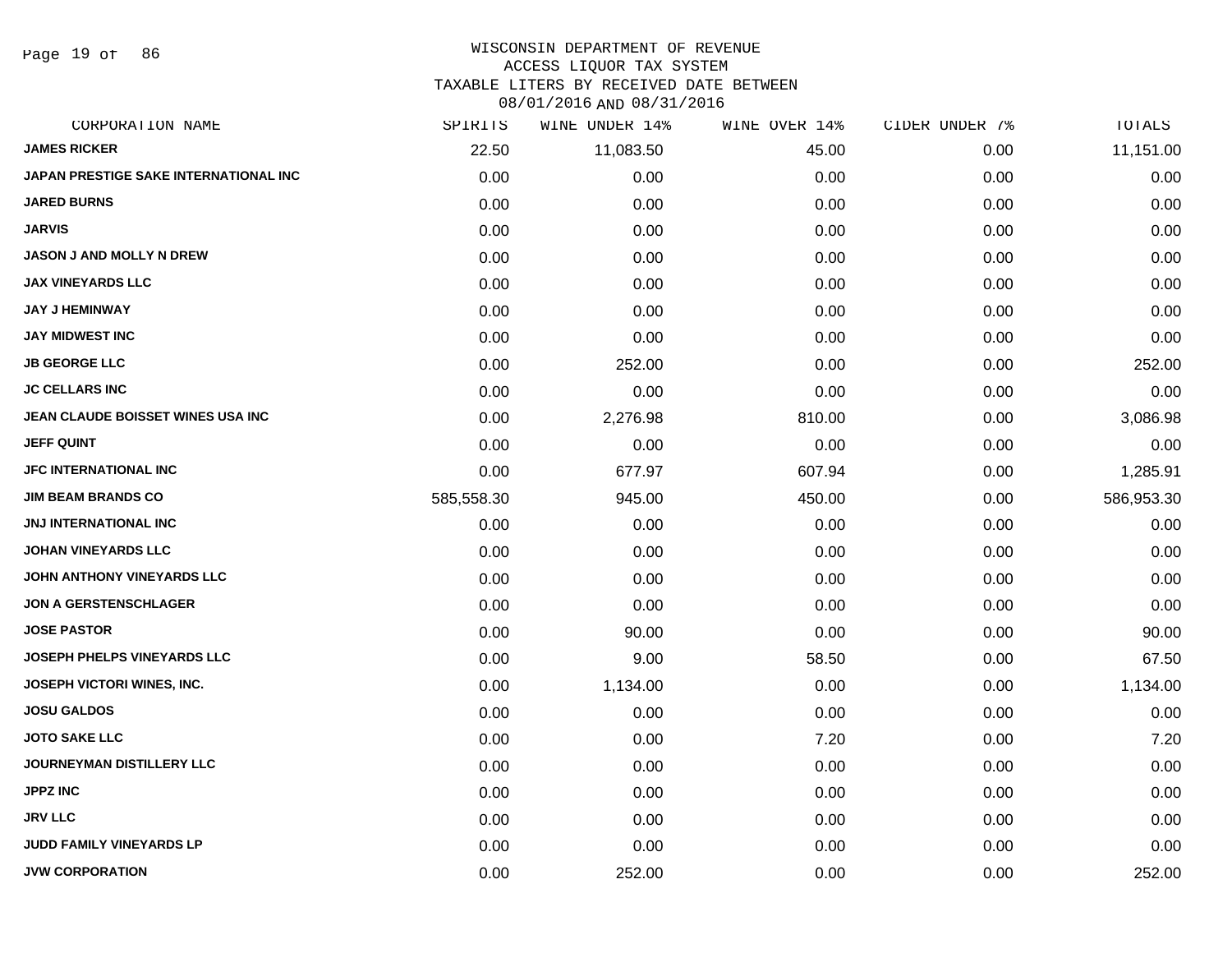Page 20 of 86

| CORPORATION NAME                       | SPIRITS  | WINE UNDER 14% | WINE OVER 14% | CIDER UNDER 7% | TOTALS   |
|----------------------------------------|----------|----------------|---------------|----------------|----------|
| <b>JZ WINE COMPANY</b>                 | 0.00     | 0.00           | 0.00          | 0.00           | 0.00     |
| <b>K VINTNERS LLC</b>                  | 0.00     | 252.00         | 0.00          | 0.00           | 252.00   |
| <b>KALIN CELLARS INC</b>               | 0.00     | 0.00           | 0.00          | 0.00           | 0.00     |
| <b>KB WINES LLC</b>                    | 0.00     | 0.00           | 0.00          | 0.00           | 0.00     |
| <b>KELLER ESTATE LTD</b>               | 0.00     | 0.00           | 0.00          | 0.00           | 0.00     |
| <b>KEN WRIGHT CELLARS CO</b>           | 0.00     | 39.00          | 0.00          | 0.00           | 39.00    |
| <b>KENNETH S LIKITPRAKONG</b>          | 0.00     | 630.00         | 0.00          | 0.00           | 630.00   |
| <b>KENT HUMPHREY</b>                   | 0.00     | 0.00           | 0.00          | 0.00           | 0.00     |
| <b>KENT RASMUSSEN WINERY</b>           | 0.00     | 0.00           | 0.00          | 0.00           | 0.00     |
| <b>KENTUCKY BOURBON DISTILLERS LTD</b> | 0.00     | 0.00           | 0.00          | 0.00           | 0.00     |
| <b>KERMIT LYNCH WINE MERCHANTS</b>     | 0.00     | 337.50         | 189.00        | 0.00           | 526.50   |
| KINDRED SPIRITS NORTH AMERICA INC      | 0.00     | 0.00           | 0.00          | 0.00           | 0.00     |
| KINDRED VINES IMPORT CO LLC            | 0.00     | 504.00         | 0.00          | 0.00           | 504.00   |
| <b>KING ESTATE WINERY LP</b>           | 0.00     | 8,820.00       | 0.00          | 0.00           | 8,820.00 |
| KIONA VINEYARDS LLC                    | 0.00     | 126.00         | 0.00          | 0.00           | 126.00   |
| <b>KISTLER VINEYARDS, LLC</b>          | 0.00     | 0.00           | 0.00          | 0.00           | 0.00     |
| <b>KITFOX VINEYARDS LLC</b>            | 0.00     | 0.00           | 0.00          | 0.00           | 0.00     |
| <b>KLEIN FOODS INC</b>                 | 0.00     | 5,292.00       | 78.00         | 0.00           | 5,370.00 |
| <b>KLIN SPIRITS LLC</b>                | 0.00     | 0.00           | 0.00          | 0.00           | 0.00     |
| <b>KLINKER BRICK WINERY INC</b>        | 0.00     | 0.00           | 756.00        | 0.00           | 756.00   |
| <b>KOBRAND CORPORATION</b>             | 1,300.50 | 4,585.50       | 1,305.00      | 0.00           | 7,191.00 |
| KOJIMA & INTERNATIONAL ASSOCIATES INC  | 0.00     | 0.00           | 0.00          | 0.00           | 0.00     |
| <b>KONGSGAARD WINE LLC</b>             | 0.00     | 0.00           | 0.00          | 0.00           | 0.00     |
| <b>KONSTANTIN D FRANK &amp; SONS</b>   | 0.00     | 0.00           | 0.00          | 0.00           | 0.00     |
| <b>KOPRI INC</b>                       | 0.00     | 0.00           | 0.00          | 0.00           | 0.00     |
| <b>KOVAL INC</b>                       | 0.00     | 0.00           | 0.00          | 0.00           | 0.00     |
| <b>KRISTINE ASHE</b>                   | 0.00     | 0.00           | 0.00          | 0.00           | 0.00     |
| <b>KRUPP BROTHERS LLC</b>              | 0.00     | 0.00           | 0.00          | 0.00           | 0.00     |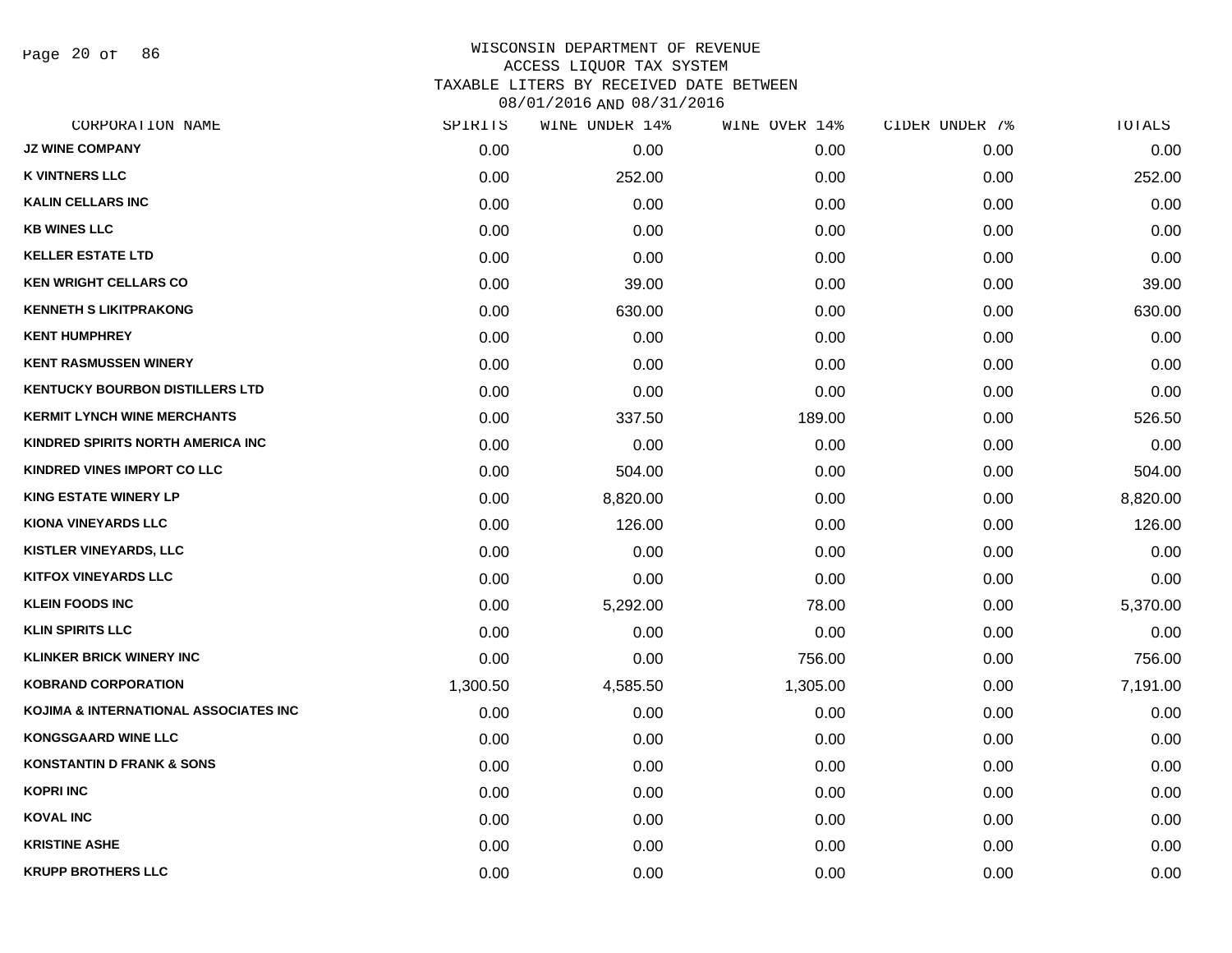### WISCONSIN DEPARTMENT OF REVENUE ACCESS LIQUOR TAX SYSTEM

TAXABLE LITERS BY RECEIVED DATE BETWEEN

| CORPORATION NAME                           | SPIRITS   | WINE UNDER 14% | WINE OVER 14% | CIDER UNDER 7% | TOTALS    |
|--------------------------------------------|-----------|----------------|---------------|----------------|-----------|
| <b>KYSELA PERE ET FILS LTD</b>             | 0.00      | 1,606.50       | 0.00          | 0.00           | 1,606.50  |
| <b>L &amp; L IMPORTS LLC</b>               | 0.00      | 0.00           | 0.00          | 0.00           | 0.00      |
| L C WINE                                   | 0.00      | 0.00           | 0.00          | 0.00           | 0.00      |
| L FOPPIANO WINE CO INC                     | 0.00      | 0.00           | 0.00          | 0.00           | 0.00      |
| <b>L&amp;C WINE COUNTRY OPERATIONS LLC</b> | 0.00      | 0.00           | 0.00          | 0.00           | 0.00      |
| <b>LADERA WINERY LLC</b>                   | 0.00      | 18.00          | 108.00        | 0.00           | 126.00    |
| <b>LAETITIA VINEYARD &amp; WINERY INC</b>  | 0.00      | 0.00           | 0.00          | 0.00           | 0.00      |
| <b>LAIRD &amp; COMPANY</b>                 | 0.00      | 0.00           | 0.00          | 0.00           | 0.00      |
| <b>LANCE C RANDOLPH</b>                    | 0.00      | 252.00         | 0.00          | 0.00           | 252.00    |
| <b>LANGDON SHIVERICK INC</b>               | 0.00      | 0.00           | 0.00          | 0.00           | 0.00      |
| <b>LANGE WINERY LLC</b>                    | 0.00      | 0.00           | 0.00          | 0.00           | 0.00      |
| <b>LAPHAM SALES &amp; MARKETING INC</b>    | 0.00      | 0.00           | 0.00          | 0.00           | 0.00      |
| <b>LATITUDE BEVERAGE COMPANY</b>           | 0.00      | 3,516.00       | 0.00          | 0.00           | 3,516.00  |
| <b>LAURENT-PERRIER US INC</b>              | 0.00      | 0.00           | 0.00          | 0.00           | 0.00      |
| <b>LAVA SPRINGS INC</b>                    | 0.00      | 0.00           | 0.00          | 0.00           | 0.00      |
| <b>LCF WINE COMPANY LLC</b>                | 0.00      | 1,512.00       | 504.00        | 0.00           | 2,016.00  |
| LE CEP II INC                              | 0.00      | 0.00           | 0.00          | 0.00           | 0.00      |
| LE GRAND COURTAGE LLC                      | 0.00      | 0.00           | 0.00          | 0.00           | 0.00      |
| LE RAISIN IMPORTS LLC                      | 0.00      | 225.00         | 0.00          | 0.00           | 225.00    |
| <b>LEAH M SULLBERG</b>                     | 0.00      | 144.00         | 0.00          | 0.00           | 144.00    |
| LEFT COAST CELLARS LLC                     | 0.00      | 0.00           | 0.00          | 0.00           | 0.00      |
| <b>LEMELSON WINERY LLC</b>                 | 0.00      | 0.00           | 0.00          | 0.00           | 0.00      |
| <b>LEONARD KREUSCH INC</b>                 | 0.00      | 630.65         | 0.00          | 0.00           | 630.65    |
| <b>LEONARDINI FAMILY WINERY LLC</b>        | 0.00      | 0.00           | 31.50         | 0.00           | 31.50     |
| <b>LEONETTI CELLAR LLC</b>                 | 0.00      | 0.00           | 0.00          | 0.00           | 0.00      |
| <b>LEVECKE CORPORATION</b>                 | 12,274.50 | 0.00           | 0.00          | 0.00           | 12,274.50 |
| <b>LEVIATHAN WINE COMPANY LLC</b>          | 0.00      | 0.00           | 0.00          | 0.00           | 0.00      |
| <b>LICKUID AWESOME LLC</b>                 | 0.00      | 6,696.00       | 0.00          | 0.00           | 6,696.00  |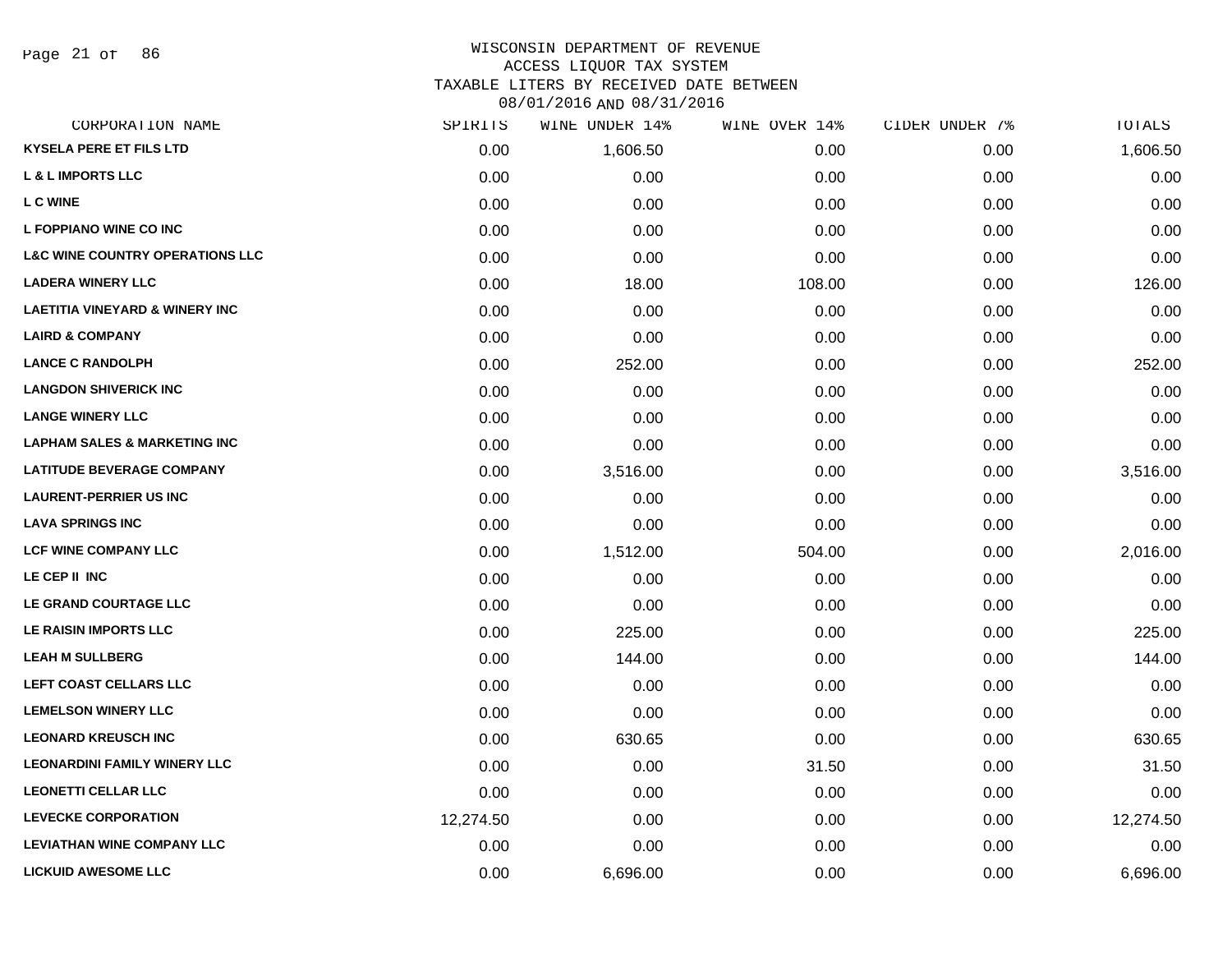Page 22 of 86

# WISCONSIN DEPARTMENT OF REVENUE ACCESS LIQUOR TAX SYSTEM

TAXABLE LITERS BY RECEIVED DATE BETWEEN

| CORPORATION NAME                      | SPIRITS   | WINE UNDER 14% | WINE OVER 14% | CIDER UNDER 7% | TOTALS    |
|---------------------------------------|-----------|----------------|---------------|----------------|-----------|
| <b>LIOCO WINE COMPANY LLC</b>         | 0.00      | 0.00           | 0.00          | 0.00           | 0.00      |
| <b>LION NATHAN USA INC</b>            | 0.00      | 1,615.50       | 301.50        | 0.00           | 1,917.00  |
| <b>LIQUID BRANDS LLC</b>              | 0.00      | 306.00         | 0.00          | 0.00           | 306.00    |
| <b>LISA LISA INCORPORATED</b>         | 0.00      | 0.00           | 0.00          | 0.00           | 0.00      |
| <b>LISA MARLOW</b>                    | 7,088.64  | 0.00           | 0.00          | 0.00           | 7,088.64  |
| <b>LOCAL WINE AND SPIRITS LLC</b>     | 0.00      | 0.00           | 0.00          | 0.00           | 0.00      |
| <b>LOEST &amp; MCNAMEE INC</b>        | 0.00      | 9.00           | 0.00          | 0.00           | 9.00      |
| <b>LOMPIAN WINES LLC</b>              | 0.00      | 7.50           | $-9.00$       | 0.00           | $-1.50$   |
| <b>LONG MEADOW RANCH WINERY INC</b>   | 0.00      | 0.00           | 0.00          | 0.00           | 0.00      |
| <b>LONG SHADOWS VINTNERS LLC</b>      | 0.00      | 0.00           | 0.00          | 0.00           | 0.00      |
| <b>LONGDROP CIDER COMPANY INC</b>     | 0.00      | 0.00           | 0.00          | 0.00           | 0.00      |
| <b>LONZ WINERY INC</b>                | 0.00      | 0.00           | 0.00          | 0.00           | 0.00      |
| <b>LOOSEN BROS USA LTD</b>            | 0.00      | 1,098.00       | 0.00          | 0.00           | 1,098.00  |
| <b>LORING WINE COMPANY LLC</b>        | 0.00      | 0.00           | 0.00          | 0.00           | 0.00      |
| <b>LOUIDAR LLC</b>                    | 0.00      | 0.00           | 0.00          | 0.00           | 0.00      |
| <b>LOUIS GLUNZ BEER INC</b>           | 0.00      | 0.00           | 0.00          | 0.00           | 0.00      |
| <b>LOUIS GLUNZ WINE INC</b>           | 0.00      | 0.00           | 0.00          | 0.00           | 0.00      |
| <b>LOUIS LATOUR INC</b>               | 0.00      | 504.00         | 0.00          | 0.00           | 504.00    |
| LOUISVILLE DISTILLING COMPANY LLC     | 0.00      | 0.00           | 0.00          | 0.00           | 0.00      |
| <b>LOWDEN SCHOOLHOUSE CORPORATION</b> | 0.00      | 0.00           | 0.00          | 0.00           | 0.00      |
| <b>LUNA VINEYARDS INC</b>             | 0.00      | 1,071.00       | 126.00        | 0.00           | 1,197.00  |
| <b>LUNEAU USA INC</b>                 | 0.00      | 6,873.00       | 0.00          | 0.00           | 6,873.00  |
| <b>LUXCO INC</b>                      | 80,213.10 | 1,205.40       | 1,662.00      | 0.00           | 83,080.50 |
| <b>M.A.C. WINES, LLC</b>              | 0.00      | 0.00           | 225.00        | 0.00           | 225.00    |
| <b>MACH FLYNT INC</b>                 | 4,032.00  | 18,216.00      | 0.00          | 0.00           | 22,248.00 |
| <b>MAD CAR WINE CO LLC</b>            | 0.00      | 0.00           | 0.00          | 0.00           | 0.00      |
| <b>MADISON VINEYARD HOLDINGS LLC</b>  | 0.00      | 315.00         | 1,350.00      | 0.00           | 1,665.00  |
| <b>MADRIGAL FAMILY WINERY LLC</b>     | 0.00      | 0.00           | 0.00          | 0.00           | 0.00      |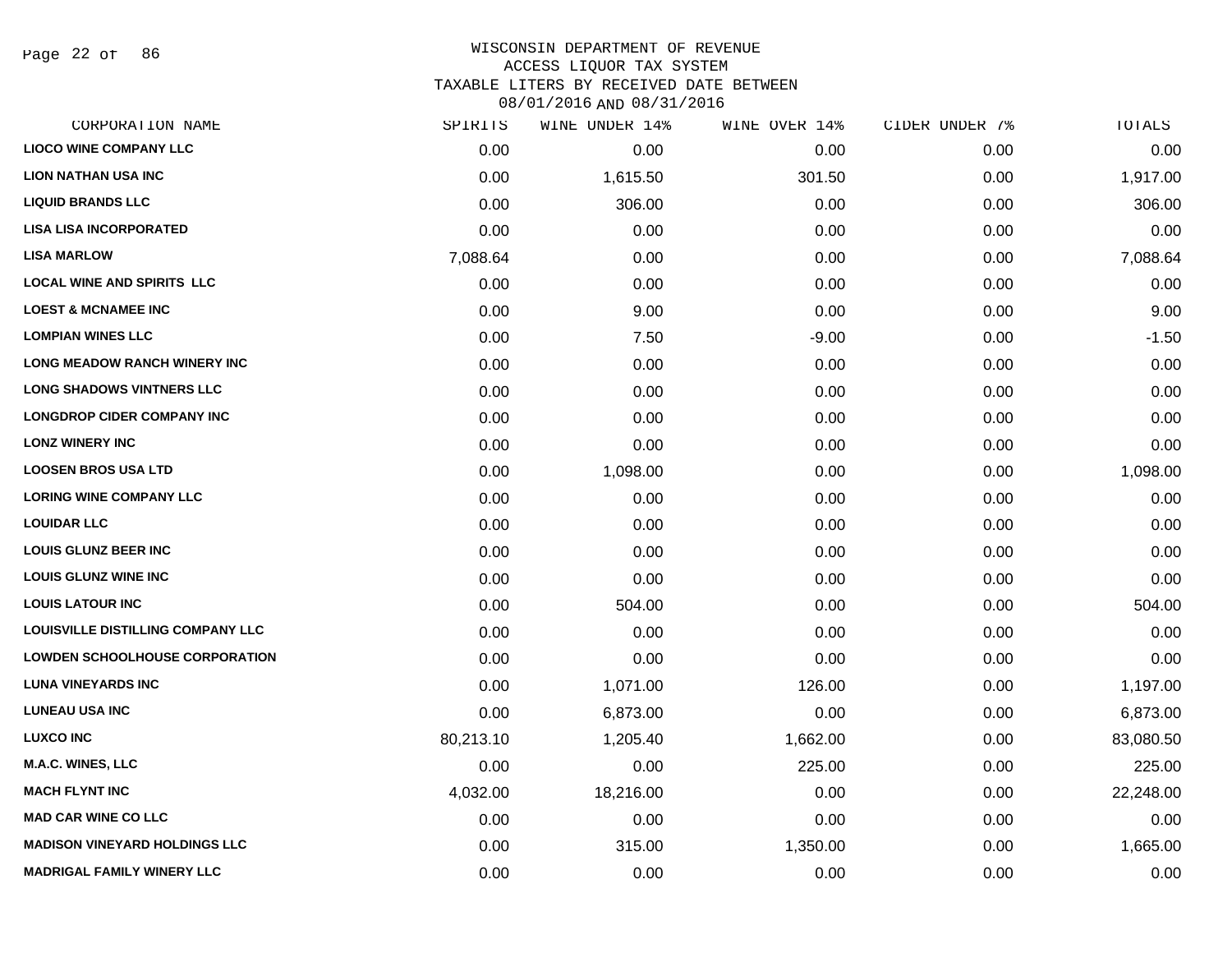Page 23 of 86

# WISCONSIN DEPARTMENT OF REVENUE ACCESS LIQUOR TAX SYSTEM TAXABLE LITERS BY RECEIVED DATE BETWEEN

| CORPORATION NAME                              | SPIRITS   | WINE UNDER 14% | WINE OVER 14% | CIDER UNDER 7% | TOTALS    |
|-----------------------------------------------|-----------|----------------|---------------|----------------|-----------|
| <b>MAGAVE TEQUILA INC</b>                     | 0.00      | 0.00           | 0.00          | 0.00           | 0.00      |
| <b>MAGICAL SPIRITS INC</b>                    | 0.00      | 0.00           | 0.00          | 0.00           | 0.00      |
| <b>MAISONS MARQUES &amp; DOMAINES USA INC</b> | 0.00      | 2,943.00       | 72.00         | 0.00           | 3,015.00  |
| <b>MANO'S INC</b>                             | 0.00      | 0.00           | 0.00          | 0.00           | 0.00      |
| <b>MANUEL PULIDO</b>                          | 0.00      | 0.00           | 0.00          | 0.00           | 0.00      |
| <b>MARIETTA CELLARS INC</b>                   | 0.00      | 504.00         | 63.00         | 0.00           | 567.00    |
| <b>MARIPOSA WINE COMPANY LLC</b>              | 0.00      | 0.00           | 0.00          | 0.00           | 0.00      |
| <b>MARK ADAMS &amp; CIERA ADAMS</b>           | 0.00      | 0.00           | 0.00          | 0.00           | 0.00      |
| <b>MARK ANDERSON</b>                          | 0.00      | 0.00           | 0.00          | 0.00           | 0.00      |
| <b>MARK ANTHONY BRANDS INC</b>                | 0.00      | 0.00           | 0.00          | 0.00           | 0.00      |
| <b>MARK SZUMOWSKI</b>                         | 0.00      | 0.00           | 0.00          | 0.00           | 0.00      |
| <b>MARKETING GLOBAL BRANDS CORP</b>           | 0.00      | 0.00           | 0.00          | 0.00           | 0.00      |
| <b>MARTIN RAY WINERY INC</b>                  | 0.00      | 0.00           | 0.00          | 0.00           | 0.00      |
| <b>MARTINELLI WINERY INC</b>                  | 0.00      | 0.00           | 0.00          | 0.00           | 0.00      |
| <b>MARTINEZ DISTRIBUTING CO INC</b>           | 0.00      | 0.00           | 0.00          | 0.00           | 0.00      |
| <b>MASON &amp; MASON</b>                      | 0.00      | 3,177.00       | 0.00          | 0.00           | 3,177.00  |
| <b>MASSANOIS LLC</b>                          | 0.00      | 1,749.00       | 177.75        | 0.00           | 1,926.75  |
| <b>MATHY WINERY LLC</b>                       | 0.00      | 0.00           | 0.00          | 0.00           | 0.00      |
| <b>MATRICK HOLDINGS CORPORATION</b>           | 0.00      | 0.00           | 0.00          | 0.00           | 0.00      |
| <b>MAURITSON FAMILY WINERY</b>                | 0.00      | 0.00           | 0.00          | 0.00           | 0.00      |
| <b>MC CORMICK DISTILLING CO INC</b>           | 25,412.00 | 0.00           | 0.00          | 0.00           | 25,412.00 |
| <b>MCKENZIE'S BEVERAGES INC</b>               | 0.00      | 0.00           | 0.00          | 4,480.20       | 4,480.20  |
| <b>MCMANIS FAMILY VINEYARDS INC</b>           | 0.00      | 1,449.00       | 63.00         | 0.00           | 1,512.00  |
| <b>MCNAB RIDGE WINERY LLC</b>                 | 0.00      | 0.00           | 531.00        | 0.00           | 531.00    |
| <b>MEDCO ATLANTIC INC</b>                     | 0.00      | 0.00           | 0.00          | 0.00           | 0.00      |
| <b>MEIERS WINE CELLARS INC</b>                | 0.00      | 414.00         | 0.00          | 0.00           | 414.00    |
| <b>MENDOCINO WINE GROUP LLC</b>               | 0.00      | 1,197.00       | 144.00        | 0.00           | 1,341.00  |
| <b>MERCER WINE ESTATES LLC</b>                | 0.00      | 0.00           | 0.00          | 0.00           | 0.00      |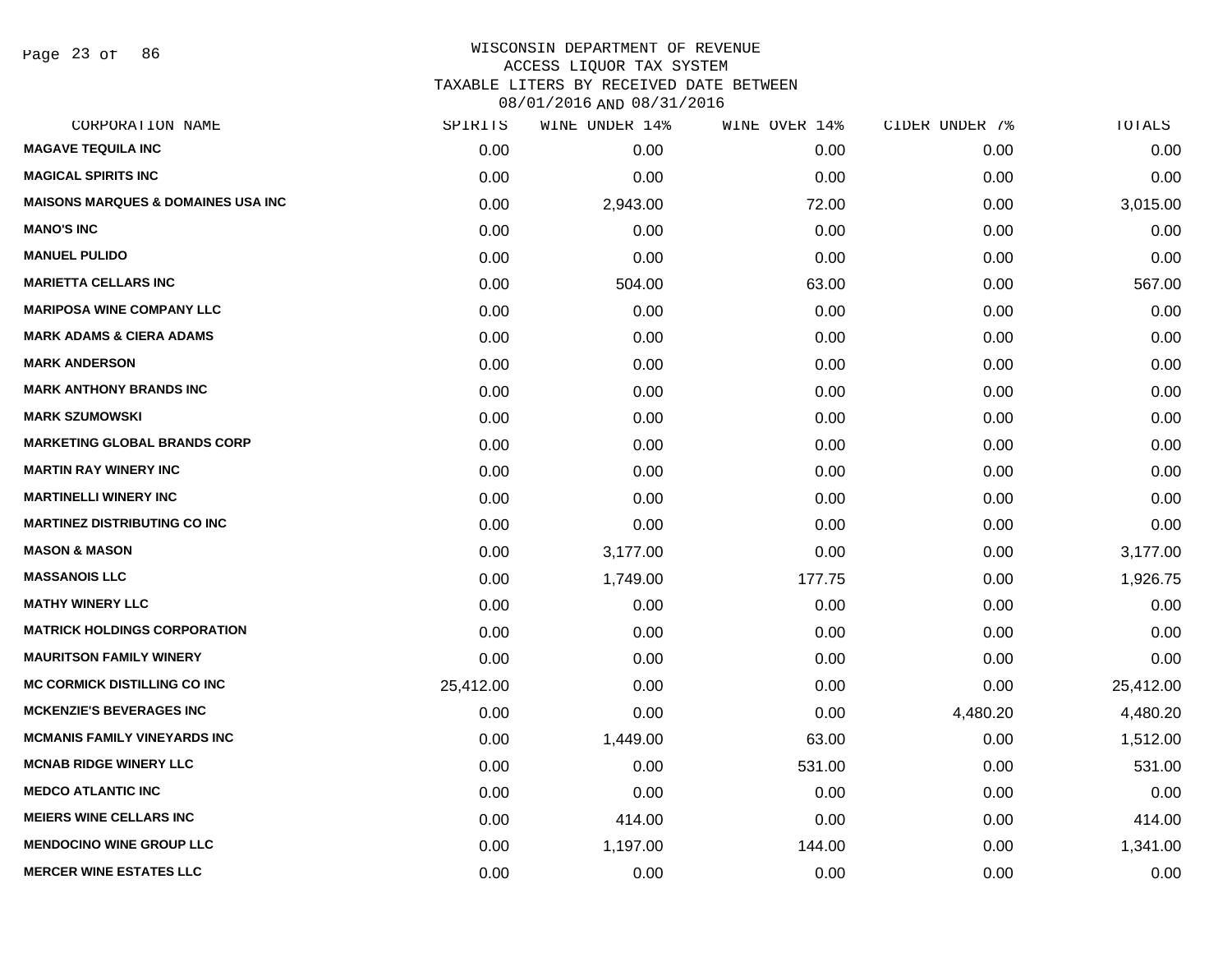Page 24 of 86

| SPIRITS   | WINE UNDER 14% | WINE OVER 14% | CIDER UNDER 7% | TOTALS    |
|-----------|----------------|---------------|----------------|-----------|
| 0.00      | 0.00           | 0.00          | 92.74          | 92.74     |
| 0.00      | 0.00           | 0.00          | 0.00           | 0.00      |
| 0.00      | 0.00           | 0.00          | 0.00           | 0.00      |
| 0.00      | 0.00           | 0.00          | 0.00           | 0.00      |
| 0.00      | 0.00           | 0.00          | 0.00           | 0.00      |
| 0.00      | 0.00           | 0.00          | 0.00           | 0.00      |
| 2,244.00  | 0.00           | 0.00          | 0.00           | 2,244.00  |
| 0.00      | 0.00           | 0.00          | 0.00           | 0.00      |
| 12,015.75 | 4,835.25       | 1,566.00      | 1,717.07       | 20,134.07 |
| 0.00      | 0.00           | 0.00          | 0.00           | 0.00      |
| 0.00      | 252.00         | 63.00         | 0.00           | 315.00    |
| 0.00      | 558.00         | 0.00          | 0.00           | 558.00    |
| 0.00      | 0.00           | 0.00          | 0.00           | 0.00      |
| 0.00      | 0.00           | 0.00          | 0.00           | 0.00      |
| 0.00      | 504.00         | 0.00          | 0.00           | 504.00    |
| 0.00      | 0.00           | 0.00          | 0.00           | 0.00      |
| 1,840.32  | 0.00           | 0.00          | 0.00           | 1,840.32  |
| 0.00      | 0.00           | 0.00          | 0.00           | 0.00      |
| 0.00      | 0.00           | 0.00          | 0.00           | 0.00      |
| 0.00      | 0.00           | 0.00          | 0.00           | 0.00      |
| 0.00      | 1,430.37       | 0.00          | 0.00           | 1,430.37  |
| 0.00      | 0.00           | 27.00         | 0.00           | 27.00     |
| 0.00      | 0.00           | 0.00          | 0.00           | 0.00      |
| 0.00      | 463.34         | 0.00          | 0.00           | 463.34    |
| 0.00      | 0.00           | 0.00          | 0.00           | 0.00      |
| 0.00      | 0.00           | 0.00          | 0.00           | 0.00      |
| 4,032.00  | 10,278.00      | 0.00          | 0.00           | 14,310.00 |
| 0.00      | 0.00           | 0.00          | 0.00           | 0.00      |
|           |                |               |                |           |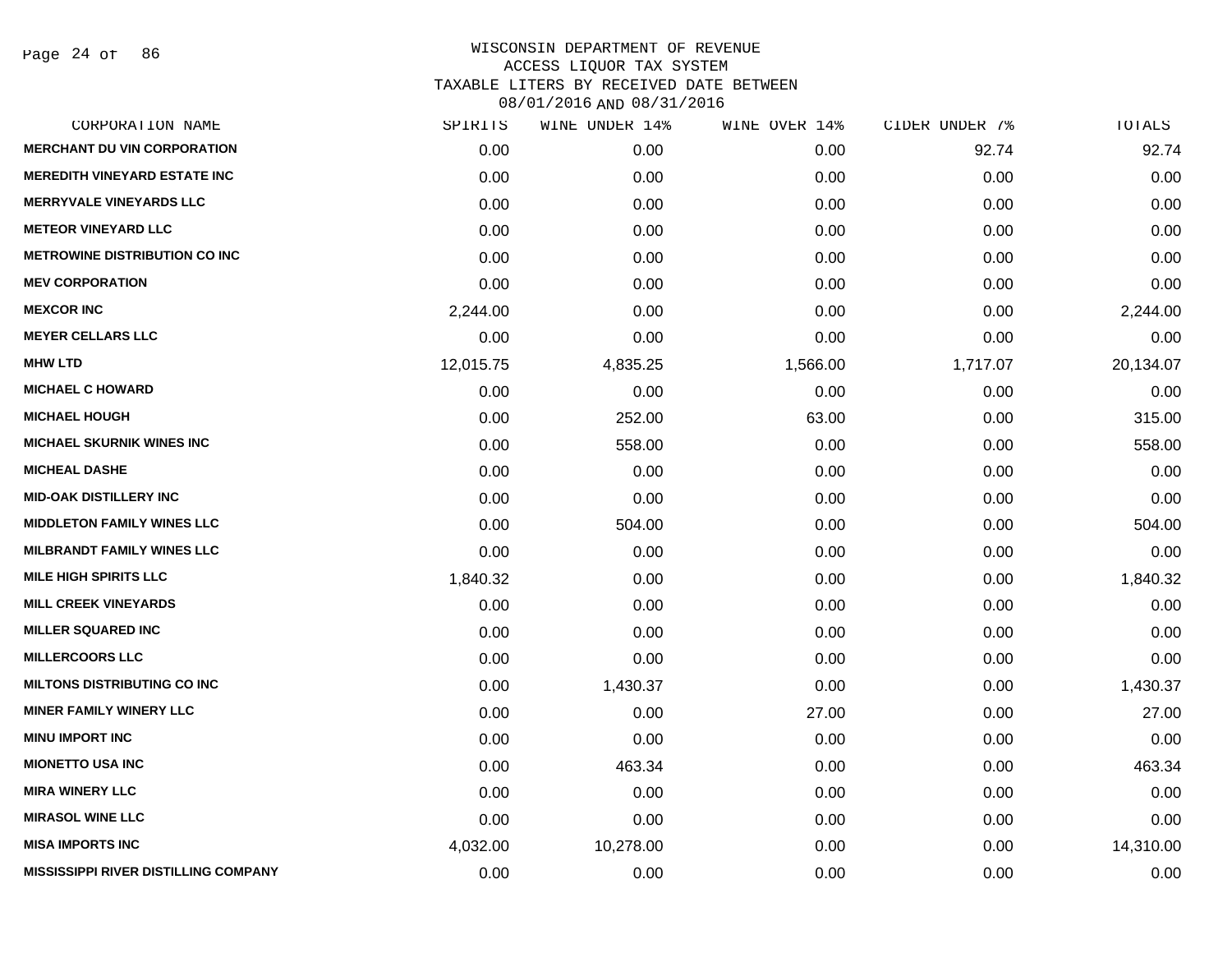Page 25 of 86

| CORPORATION NAME                                                                   | SPIRITS  | WINE UNDER 14% | WINE OVER 14% | CIDER UNDER 7% | TOTALS    |
|------------------------------------------------------------------------------------|----------|----------------|---------------|----------------|-----------|
| <b>MISTARR WINE IMPORTERS</b>                                                      | 0.00     | 0.00           | 126.00        | 0.00           | 126.00    |
| <b>MIURA VINEYARDS LLC</b>                                                         | 0.00     | 0.00           | 0.00          | 0.00           | 0.00      |
| <b>MODERN DEVELOPMENT COMPANY</b>                                                  | 0.00     | 567.00         | 0.00          | 0.00           | 567.00    |
| <b>MODERN SPIRITS LLC</b>                                                          | 13.50    | 0.00           | 49.50         | 0.00           | 63.00     |
| <b>MODUS OPERANDI CELLARS LLC</b>                                                  | 0.00     | 0.00           | 0.00          | 0.00           | 0.00      |
| <b>MOET HENNESSY USA, INC.</b>                                                     | 3,112.80 | 3,955.50       | 1,651.50      | 522.00         | 9,241.80  |
| <b>MOLLYDOOKER INTERNATIONAL LLC</b>                                               | 0.00     | 0.00           | 40.50         | 0.00           | 40.50     |
| <b>MONICA NOGUES</b>                                                               | 0.00     | 243.00         | 108.00        | 0.00           | 351.00    |
| <b>MONTAGNA LLC</b>                                                                | 0.00     | 0.00           | 0.00          | 0.00           | 0.00      |
| <b>MONTANERO MEZCAL LLC</b>                                                        | 0.00     | 0.00           | 0.00          | 0.00           | 0.00      |
| <b>MONTEREY WINE COMPANY LLC</b>                                                   | 0.00     | 630.00         | 0.00          | 0.00           | 630.00    |
| <b>MONTICELLO CELLARS INC.</b>                                                     | 0.00     | 0.00           | 0.00          | 0.00           | 0.00      |
| <b>MONTINORE VINEYARDS LIMITED</b>                                                 | 0.00     | 0.00           | 0.00          | 0.00           | 0.00      |
| <b>MORGAN WINERY INC</b>                                                           | 0.00     | 0.00           | 0.00          | 0.00           | 0.00      |
| <b>MOUNT VEEDER FARMS LLC</b>                                                      | 0.00     | 0.00           | 0.00          | 0.00           | 0.00      |
| <b>MOUNTAIN VIEW VINTNERS LLC</b>                                                  | 0.00     | 0.00           | 0.00          | 0.00           | 0.00      |
| <b>MS WALKER INC</b>                                                               | 4,711.50 | 0.00           | 0.00          | 0.00           | 4,711.50  |
| <b>MUSTACHE MENTORS LLC</b>                                                        | 0.00     | 252.00         | 0.00          | 0.00           | 252.00    |
| <b>MUTUAL WHOLESALE LIQUOR INC</b>                                                 | 0.00     | 126.00         | 0.00          | 0.00           | 126.00    |
| <b>NAKED WINES LLC</b>                                                             | 0.00     | 0.00           | 0.00          | 0.00           | 0.00      |
| <b>NAPA VALLEY SPECIALTY WINES INC</b>                                             | 0.00     | 3,999.00       | 279.00        | 0.00           | 4,278.00  |
| <b>NATIONAL CONSUMER CREDIT GUARANTEE</b><br><b>ASSOCIATION OF CONNECTICUT INC</b> | 471.75   | 0.00           | 0.00          | 0.00           | 471.75    |
| <b>NATURAL MERCHANTS INC</b>                                                       | 0.00     | 252.00         | 0.00          | 0.00           | 252.00    |
| <b>NATUREL WEST CORP</b>                                                           | 0.00     | 0.00           | 0.00          | 0.00           | 0.00      |
| NAVARRO VINEYARDS, LLC                                                             | 0.00     | 0.00           | 0.00          | 0.00           | 0.00      |
| <b>NDC SYSTEMS LP</b>                                                              | 0.00     | 66,999.00      | 1,764.00      | 0.00           | 68,763.00 |
| <b>NEGOCIANTS USA INC</b>                                                          | 0.00     | 189.00         | 0.00          | 0.00           | 189.00    |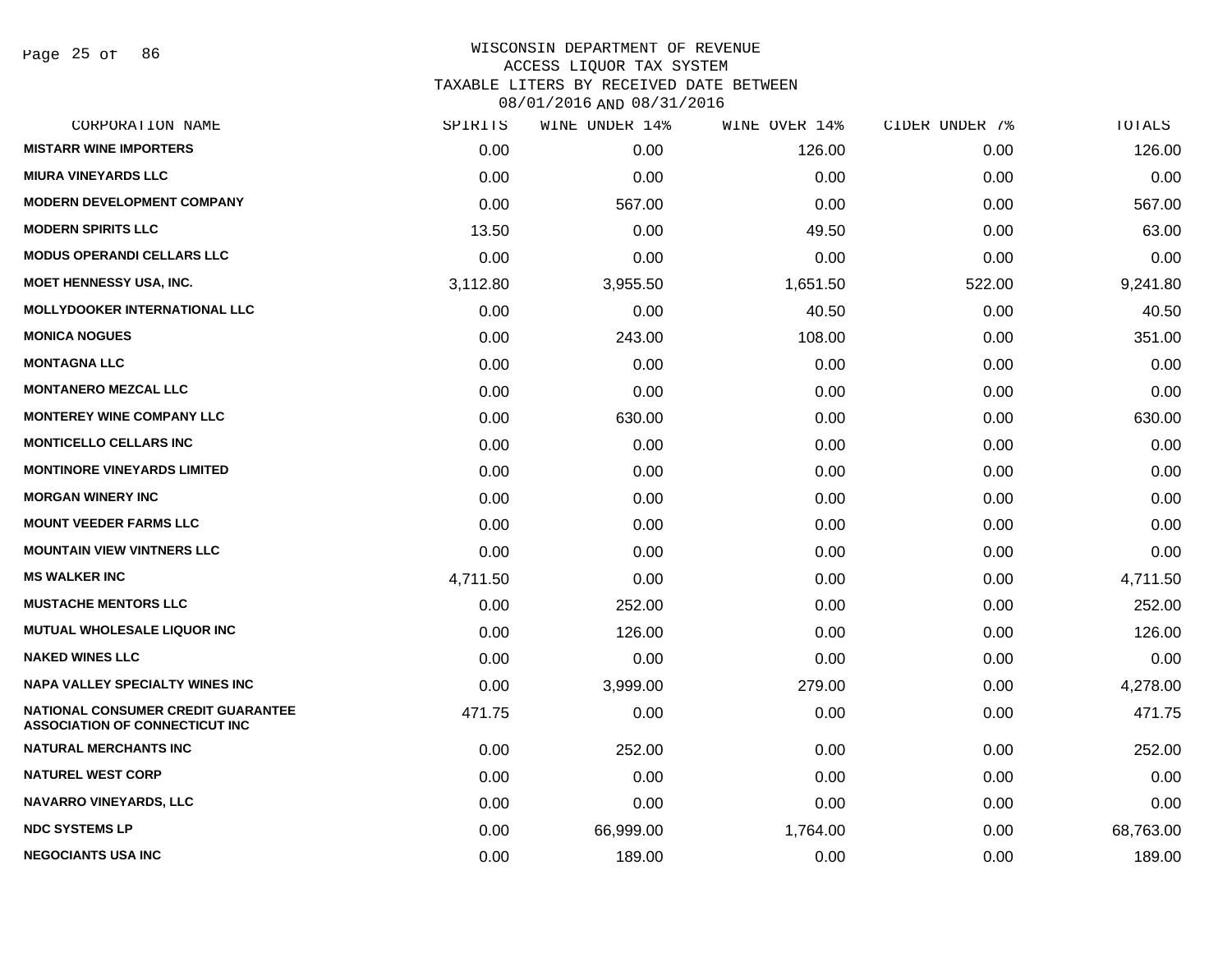Page 26 of 86

### WISCONSIN DEPARTMENT OF REVENUE ACCESS LIQUOR TAX SYSTEM TAXABLE LITERS BY RECEIVED DATE BETWEEN

| CORPORATION NAME                      | SPIRITS  | WINE UNDER 14% | WINE OVER 14% | CIDER UNDER 7% | TOTALS   |
|---------------------------------------|----------|----------------|---------------|----------------|----------|
| <b>NESTOR IMPORTS INC</b>             | 0.00     | 99.00          | 0.00          | 0.00           | 99.00    |
| <b>NEW HOLLAND BREWING CO LLC</b>     | 756.00   | 0.00           | 0.00          | 0.00           | 756.00   |
| <b>NEW MEXICO WINERIES INC</b>        | 0.00     | 1,071.00       | 0.00          | 0.00           | 1,071.00 |
| <b>NEW PARROTT &amp; CO</b>           | 0.00     | 6,930.00       | 261.00        | 0.00           | 7,191.00 |
| <b>NEW VAVIN INC</b>                  | 0.00     | 0.00           | 0.00          | 0.00           | 0.00     |
| <b>NEW YORK MUTUAL TRADING CO INC</b> | 0.00     | 0.00           | 0.00          | 0.00           | 0.00     |
| <b>NEXUS BRANDS LLC</b>               | 0.00     | 0.00           | 0.00          | 0.00           | 0.00     |
| <b>NICHE IMPORT CO</b>                | 1,476.04 | 0.00           | 0.00          | 84.00          | 1,560.04 |
| NIEBAUM-COPPOLA ESTATE WINERY LP      | 0.00     | 0.00           | 0.00          | 0.00           | 0.00     |
| <b>NOLET SPIRITS USA INC</b>          | 0.00     | 0.00           | 0.00          | 0.00           | 0.00     |
| NORTH SHORE DISTILLERY LLC            | 0.00     | 0.00           | 0.00          | 0.00           | 0.00     |
| <b>NOVA WINES, INC.</b>               | 0.00     | 63.00          | 0.00          | 0.00           | 63.00    |
| <b>NUCCIO &amp; WISE</b>              | 0.00     | 0.00           | 990.00        | 0.00           | 990.00   |
| <b>NV AWG LTD</b>                     | 0.00     | 9.00           | 16.50         | 0.00           | 25.50    |
| <b>NW WINE COMPANY LLC</b>            | 0.00     | 126.00         | 0.00          | 0.00           | 126.00   |
| O'NEILL BEVERAGES CO LLC              | 0.00     | 5,418.00       | 1,260.00      | 0.00           | 6,678.00 |
| <b>O'SHAUGHNESSY DEL OSO LLC</b>      | 0.00     | 0.00           | 0.00          | 0.00           | 0.00     |
| OAK RIDGE WINERY LLC                  | 0.00     | 504.00         | 0.00          | 0.00           | 504.00   |
| <b>OLD BRIDGE CELLARS</b>             | 0.00     | 1,570.00       | 405.00        | 0.00           | 1,975.00 |
| <b>OLDE WORLD IMPORTS INC</b>         | 0.00     | 0.00           | 0.00          | 0.00           | 0.00     |
| OLE SMOKY DISTILLERY LLC              | 828.00   | 0.00           | 0.00          | 0.00           | 828.00   |
| <b>OLIVER WINE COMPANY INC</b>        | 0.00     | 531.00         | 0.00          | 0.00           | 531.00   |
| ONE TRUE VINE LLC                     | 0.00     | 0.00           | 0.00          | 0.00           | 0.00     |
| <b>OPICI IMPORT COMPANY</b>           | 36.00    | 1,524.00       | 126.00        | 0.00           | 1,686.00 |
| <b>OPOLO WINES LP</b>                 | 0.00     | 0.00           | 0.00          | 0.00           | 0.00     |
| <b>OPUS ONE WINERY LLC</b>            | 0.00     | 0.00           | 0.00          | 0.00           | 0.00     |
| <b>ORCA PROPERTIES LLC</b>            | 0.00     | 0.00           | 0.00          | 0.00           | 0.00     |
| OREGON BREWING COMPANY INC            | 0.00     | 0.00           | 0.00          | 0.00           | 0.00     |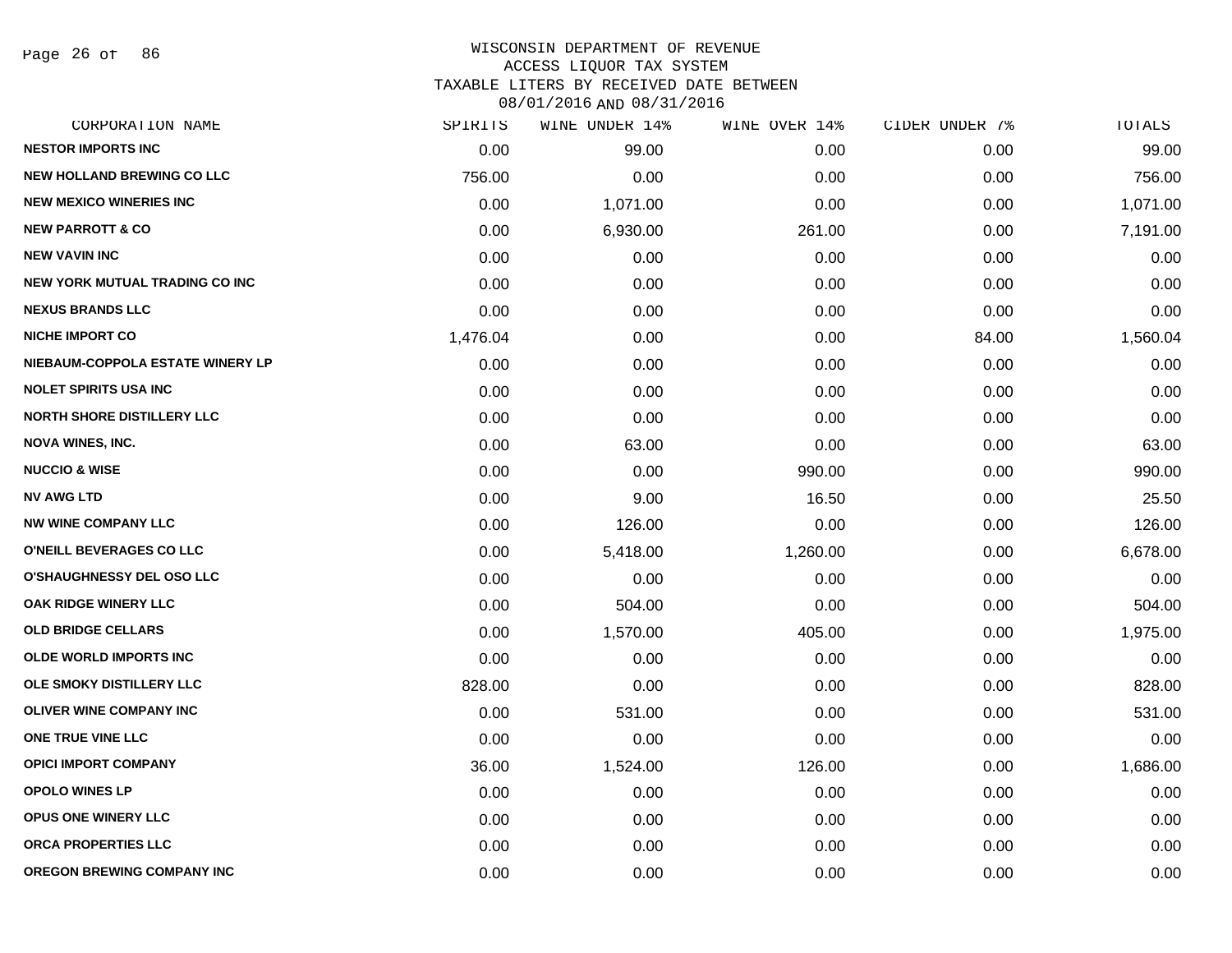Page 27 of 86

| CORPORATION NAME                        | SPIRITS   | WINE UNDER 14% | WINE OVER 14% | CIDER UNDER 7% | TOTALS    |
|-----------------------------------------|-----------|----------------|---------------|----------------|-----------|
| <b>ORIGINAL SIN CORPORATION</b>         | 0.00      | 0.00           | 0.00          | 334.33         | 334.33    |
| ORIN SWIFT CELLARS LLC                  | 0.00      | 0.00           | 0.00          | 0.00           | 0.00      |
| ORVINO IMPORTS & DISTRIBUTING INC       | 0.00      | 0.00           | 0.00          | 0.00           | 0.00      |
| <b>OUTPOST WINES LLC</b>                | 0.00      | 0.00           | 0.00          | 0.00           | 0.00      |
| <b>OWEN ROE LLC</b>                     | 0.00      | 414.00         | 693.00        | 0.00           | 1,107.00  |
| <b>P R GRISLEY CO INC</b>               | 0.00      | 0.00           | 0.00          | 0.00           | 0.00      |
| <b>PABST HOLDINGS LLC</b>               | 0.00      | 0.00           | 0.00          | 0.00           | 0.00      |
| <b>PACIFIC EDGE MARKETING GROUP INC</b> | 763.50    | 0.00           | 0.00          | 0.00           | 763.50    |
| <b>PACIFIC INTERNATIONAL LIQUOR INC</b> | 0.00      | 0.00           | 0.00          | 0.00           | 0.00      |
| <b>PACIFIC PRIME WINES LLC</b>          | 0.00      | 0.00           | 0.00          | 0.00           | 0.00      |
| <b>PAHLMEYER LLC</b>                    | 0.00      | 0.00           | 76.50         | 0.00           | 76.50     |
| PALI WINE COMPANY LP                    | 0.00      | 0.00           | 0.00          | 0.00           | 0.00      |
| PALM BAY INTERNATIONAL INC              | 787.50    | 24,260.81      | 2,218.50      | 0.00           | 27,266.81 |
| <b>PAMELA FRYE</b>                      | 0.00      | 0.00           | 0.00          | 0.00           | 0.00      |
| <b>PAMPA BEVERAGES LLC</b>              | 0.00      | 0.00           | 0.00          | 0.00           | 0.00      |
| <b>PANEBIANCO LLC</b>                   | 0.00      | 0.00           | 0.00          | 0.00           | 0.00      |
| <b>PANTHER CREEK CELLARS LLC</b>        | 0.00      | 0.00           | 0.00          | 0.00           | 0.00      |
| PARAGON VINEYARD CO INC                 | 0.00      | 0.00           | 0.00          | 0.00           | 0.00      |
| PARK STREET IMPORTS, LLC                | 1,515.50  | 4,714.50       | 72.00         | 0.00           | 6,302.00  |
| PARK WINE COMPANY INC                   | 0.00      | 189.00         | 378.00        | 0.00           | 567.00    |
| <b>PARKER STATION INC</b>               | 0.00      | 504.00         | 630.00        | 0.00           | 1,134.00  |
| <b>PASTERNAK WINE IMPORTS LLC</b>       | 0.00      | 5,760.00       | 0.00          | 0.00           | 5,760.00  |
| <b>PAT WINES LLC</b>                    | 0.00      | 0.00           | 0.00          | 0.00           | 0.00      |
| <b>PATERNO IMPORTS LTD</b>              | 720.00    | 13,610.25      | 2,793.60      | 0.00           | 17,123.85 |
| <b>PATRICIO C MATA</b>                  | 0.00      | 1,260.00       | 189.00        | 0.00           | 1,449.00  |
| <b>PATRICK A RONEY</b>                  | 0.00      | 6,975.00       | 2,511.00      | 0.00           | 9,486.00  |
| <b>PATRON SPIRITS COMPANY</b>           | 16,137.45 | 0.00           | 0.00          | 0.00           | 16,137.45 |
| PATZ & HALL WINE COMPANY INC            | 0.00      | 0.00           | 0.00          | 0.00           | 0.00      |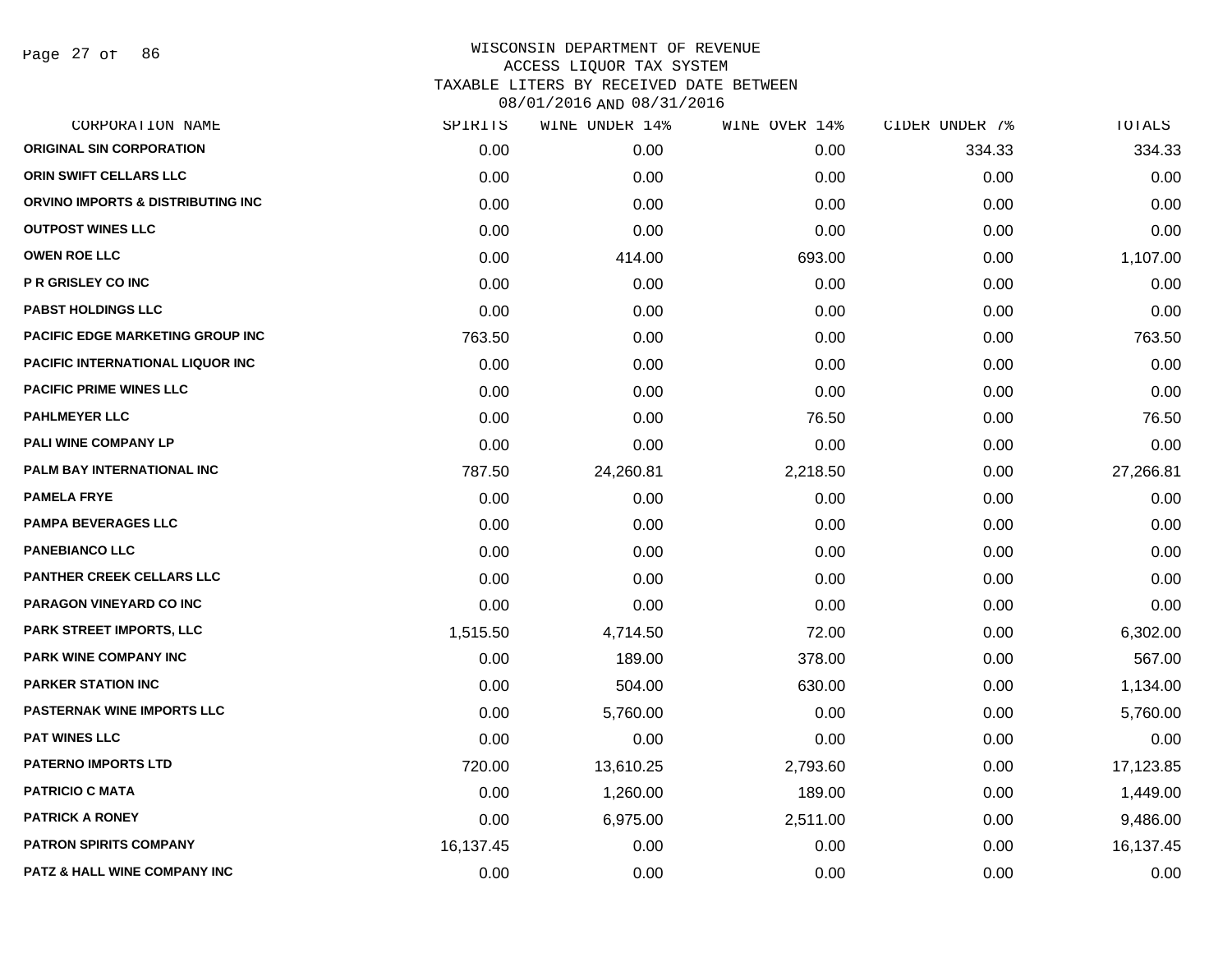Page 28 of 86

| CORPORATION NAME                     | SPIRITS   | WINE UNDER 14% | WINE OVER 14% | CIDER UNDER 7% | TOTALS    |
|--------------------------------------|-----------|----------------|---------------|----------------|-----------|
| PAUL HOBBS IMPORTS INC               | 0.00      | 0.00           | 0.00          | 0.00           | 0.00      |
| <b>PAUL HOBBS WINERY LP</b>          | 0.00      | 0.00           | 0.00          | 0.00           | 0.00      |
| <b>PAUL W QUACKENBUSH</b>            | 0.00      | 0.00           | 0.00          | 0.00           | 0.00      |
| <b>PAVI WINES LLC</b>                | 0.00      | 0.00           | 0.00          | 0.00           | 0.00      |
| <b>PAWEL LATO</b>                    | 0.00      | 0.00           | 0.00          | 0.00           | 0.00      |
| <b>PAX MAHLE WINES LLC</b>           | 0.00      | 0.00           | 0.00          | 0.00           | 0.00      |
| <b>PEACH SYSTEMS INC</b>             | 0.00      | 0.00           | 0.00          | 0.00           | 0.00      |
| PEACHY CANYON WINERY                 | 0.00      | 0.00           | 0.00          | 0.00           | 0.00      |
| PEJU FAMILY OPERATING PARTNERSHIP LP | 0.00      | 0.00           | 0.00          | 0.00           | 0.00      |
| PELU PARTNERS LLC                    | 0.00      | 0.00           | 0.00          | 0.00           | 0.00      |
| <b>PENNER-ASH LLC</b>                | 0.00      | 0.00           | 0.00          | 0.00           | 0.00      |
| PEPPER BRIDGE WINERY LLC             | 0.00      | 0.00           | 0.00          | 0.00           | 0.00      |
| PERFECTA CAMERA CORP                 | 0.00      | 600.00         | 0.00          | 0.00           | 600.00    |
| PERNOD RICARD USA LLC                | 86,256.60 | 10,101.86      | 1,413.00      | 0.00           | 97,771.46 |
| PETER ANDREW LLC                     | 0.00      | 0.00           | 0.00          | 0.00           | 0.00      |
| PETER CREIGHTON                      | 0.00      | 0.00           | 0.00          | 0.00           | 0.00      |
| <b>PETER M MESROBIAN</b>             | 0.00      | 0.00           | 0.00          | 0.00           | 0.00      |
| <b>PETER ROSBACK</b>                 | 0.00      | 0.00           | 0.00          | 0.00           | 0.00      |
| PETERSON WINERY LLC                  | 0.00      | 0.00           | 0.00          | 0.00           | 0.00      |
| PETIT HAMEAU LLC                     | 0.00      | 0.00           | 0.00          | 0.00           | 0.00      |
| <b>PHILIP LAROCCA</b>                | 0.00      | 0.00           | 0.00          | 0.00           | 0.00      |
| PHILIP TOGNI VINEYARD LP             | 0.00      | 0.00           | 0.00          | 0.00           | 0.00      |
| PHILLIP STEINSCHREIBER               | 0.00      | 0.00           | 0.00          | 0.00           | 0.00      |
| <b>PHILLIPS FARMS LLC</b>            | 0.00      | 99.00          | 3,915.00      | 0.00           | 4,014.00  |
| PHUSION PROJECTS LLC                 | 0.00      | 0.00           | 0.00          | 0.00           | 0.00      |
| PIEDMONT DISTILLERS INC              | 0.00      | 0.00           | 0.00          | 0.00           | 0.00      |
| <b>PINA CELLARS LP</b>               | 0.00      | 0.00           | 0.00          | 0.00           | 0.00      |
| PINE RIDGE WINERY LLC                | 0.00      | 1,596.00       | 693.00        | 0.00           | 2,289.00  |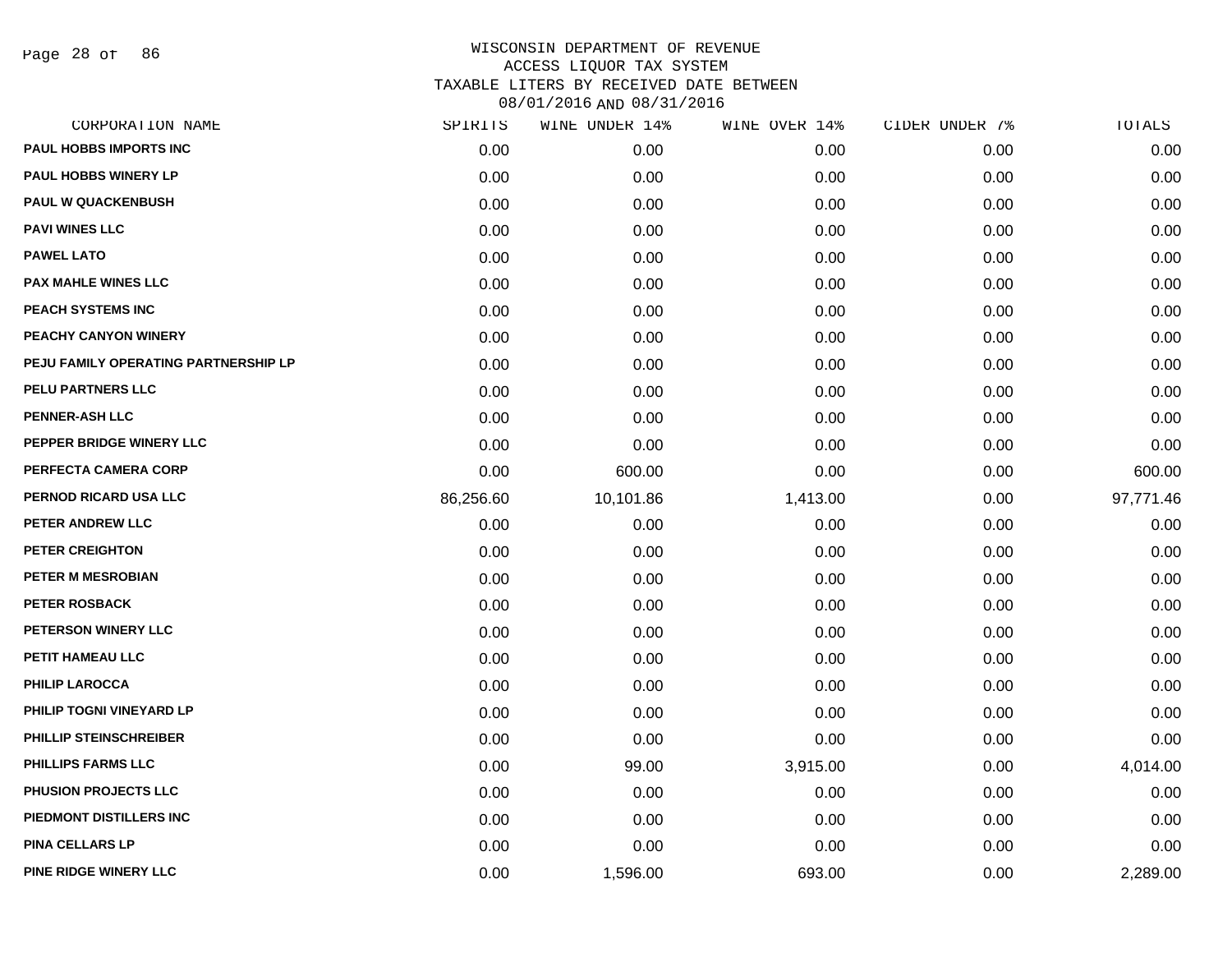Page 29 of 86

| CORPORATION NAME                 | SPIRITS   | WINE UNDER 14% | WINE OVER 14% | CIDER UNDER 7% | TOTALS    |
|----------------------------------|-----------|----------------|---------------|----------------|-----------|
| PL BRANDS INC                    | 0.00      | 0.00           | 0.00          | 0.00           | 0.00      |
| PLUME RIDGE IRREVOCABLE TRUST    | 0.00      | 0.00           | 0.00          | 0.00           | 0.00      |
| <b>POPCORN DESIGN LLC</b>        | 0.00      | 0.00           | 252.00        | 0.00           | 252.00    |
| POPCORN SUTTON DISTILLING LLC    | 0.00      | 0.00           | 0.00          | 0.00           | 0.00      |
| <b>POST WINERY INC</b>           | 0.00      | 0.00           | 0.00          | 0.00           | 0.00      |
| PRAGER WINERY & PORT WORKS, INC. | 0.00      | 0.00           | 0.00          | 0.00           | 0.00      |
| PRECEPT BRANDS LLC               | 0.00      | 11,001.00      | 252.00        | 0.00           | 11,253.00 |
| PREMIERE DISTILLERY LLC          | 0.00      | 0.00           | 0.00          | 0.00           | 0.00      |
| PREMIUM PORT WINES INC           | 0.00      | 0.00           | 1,098.00      | 0.00           | 1,098.00  |
| <b>PRESTIGE IMPORTS LLC</b>      | 0.00      | 0.00           | 0.00          | 0.00           | 0.00      |
| PRESTIGE WINE IMPORTS CORP       | 0.00      | 369.00         | 36.00         | 0.00           | 405.00    |
| PRICHARDS DISTILLERY INC         | 0.00      | 0.00           | 0.00          | 0.00           | 0.00      |
| PRIDE MOUNTAIN VINEYARDS LLC     | 0.00      | 0.00           | 0.00          | 0.00           | 0.00      |
| <b>PRINCE MICHEL LLC</b>         | 0.00      | 0.00           | 0.00          | 0.00           | 0.00      |
| <b>PRO-LIQUITECH LLC</b>         | 0.00      | 0.00           | 0.00          | 0.00           | 0.00      |
| PROST BEVERAGE COMPANY LLC       | 0.00      | 0.00           | 0.00          | 0.00           | 0.00      |
| <b>PROXIMO SPIRITS INC</b>       | 67,975.00 | 0.00           | 0.00          | 0.00           | 67,975.00 |
| PRWL PARTNERS LLC                | 0.00      | 0.00           | 0.00          | 0.00           | 0.00      |
| PURPLE WINE COMPANY LLC          | 0.00      | 5,634.00       | 135.00        | 0.00           | 5,769.00  |
| <b>QUADY SOUTH WINERY LLC</b>    | 0.00      | 0.00           | 18.00         | 0.00           | 18.00     |
| <b>QUANTUM WINES LLC</b>         | 0.00      | 0.00           | 0.00          | 0.00           | 0.00      |
| <b>QUATERNA LLC</b>              | 0.00      | 0.00           | 0.00          | 0.00           | 0.00      |
| QUILCEDA CREEK VINTNERS INC      | 0.00      | 0.00           | 0.00          | 0.00           | 0.00      |
| <b>QUINTESSENTIAL LLC</b>        | 0.00      | 8,901.00       | 2,142.00      | 0.00           | 11,043.00 |
| <b>QUO VINO LLC</b>              | 0.00      | 0.00           | 0.00          | 0.00           | 0.00      |
| R & G SCHATZ FARMS INC           | 0.00      | 148.20         | 32.49         | 0.00           | 180.69    |
| <b>R &amp; M BRANDS INC</b>      | 325.50    | 3,213.00       | 0.00          | 0.00           | 3,538.50  |
| <b>R H KEENAN CO</b>             | 0.00      | 0.00           | 126.00        | 0.00           | 126.00    |
|                                  |           |                |               |                |           |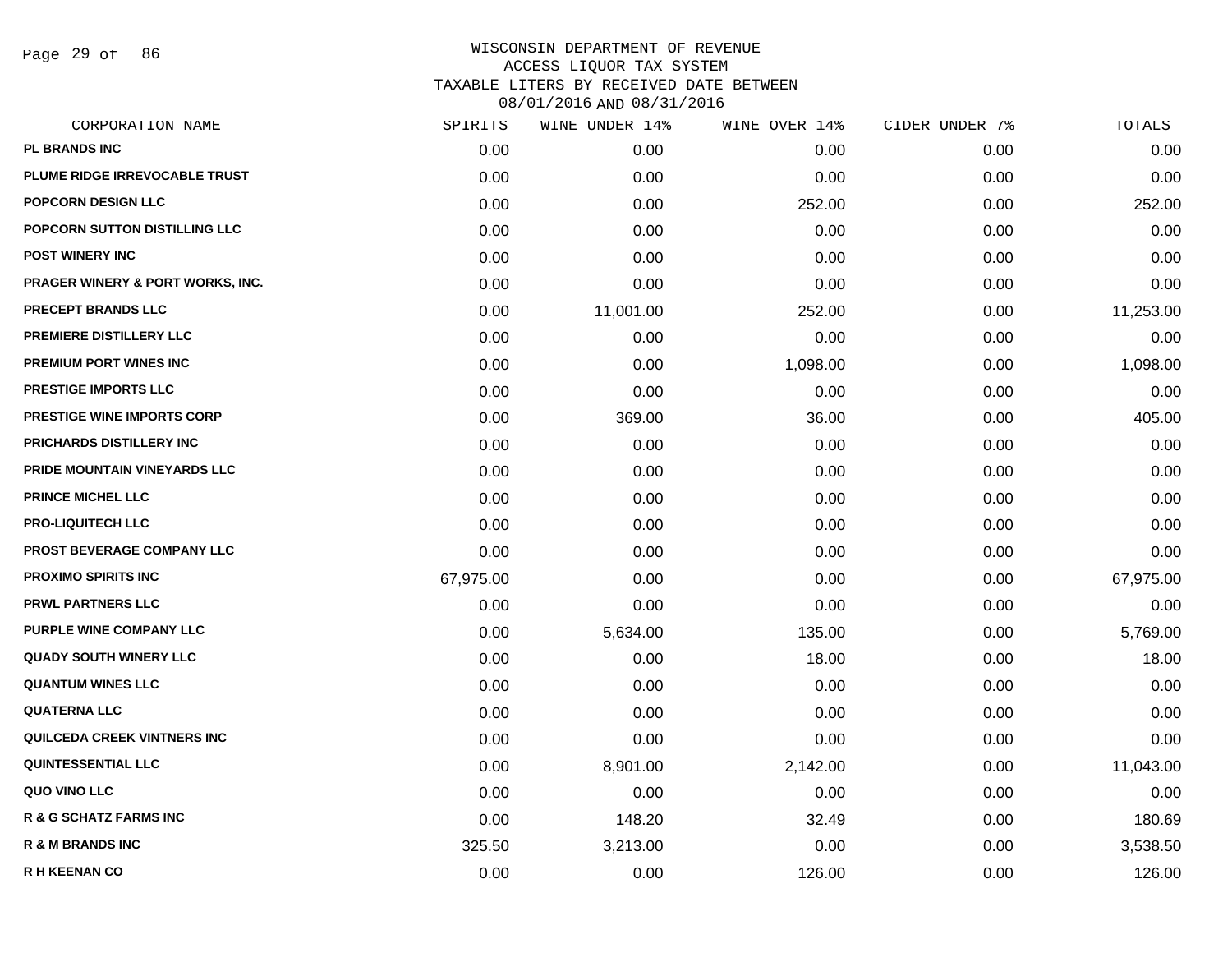Page 30 of 86

| CORPORATION NAME                            | SPIRITS  | WINE UNDER 14% | WINE OVER 14% | CIDER UNDER 7% | TOTALS    |
|---------------------------------------------|----------|----------------|---------------|----------------|-----------|
| <b>R LAWSON ENTERPRISES LLC</b>             | 0.00     | 0.00           | 0.00          | 0.00           | 0.00      |
| <b>RACINE WINE CO LLC</b>                   | 0.00     | 0.00           | 0.00          | 0.00           | 0.00      |
| RADIO-COTEAU WINE CELLARS LLC               | 0.00     | 0.00           | 0.00          | 0.00           | 0.00      |
| <b>RAINIER WINE LLC</b>                     | 0.00     | 0.00           | 0.00          | 0.00           | 0.00      |
| <b>RAMEY WINE CELLARS INC</b>               | 0.00     | 63.00          | 234.00        | 0.00           | 297.00    |
| <b>RANSOM SPIRITS LLC</b>                   | 23.78    | 0.00           | 0.00          | 0.00           | 23.78     |
| <b>RB WINE ASSOCIATES LLC</b>               | 0.00     | 0.00           | 0.00          | 0.00           | 0.00      |
| <b>RBZ VINEYARDS LLC</b>                    | 0.00     | 0.00           | 0.00          | 0.00           | 0.00      |
| <b>RED CAR WINE COMPANY LLC</b>             | 0.00     | 0.00           | 0.00          | 0.00           | 0.00      |
| <b>RED TAIL RIDGE INC</b>                   | 0.00     | 0.00           | 0.00          | 0.00           | 0.00      |
| <b>REDEMPTION SPIRITS LLC</b>               | 0.00     | 0.00           | 0.00          | 0.00           | 0.00      |
| <b>REDWOOD SPIRITS INC</b>                  | 0.00     | 0.00           | 0.00          | 0.00           | 0.00      |
| <b>REGAL WINE IMPORTS INC</b>               | 0.00     | 126.00         | 0.00          | 0.00           | 126.00    |
| <b>REGUSCI WINERY INC</b>                   | 0.00     | 0.00           | 0.00          | 0.00           | 0.00      |
| <b>REMY COINTREAU AMERIQUE USA</b>          | 4,931.40 | 396.00         | 0.00          | 0.00           | 5,327.40  |
| <b>REN ACQUISITION INC</b>                  | 0.00     | 0.00           | 0.00          | 0.00           | 0.00      |
| <b>RENO G FARINELLI &amp; JOSEF H SHEBL</b> | 0.00     | 0.00           | 234.70        | 0.00           | 234.70    |
| <b>RENT A BBQ</b>                           | 0.00     | 0.00           | 0.00          | 0.00           | 0.00      |
| <b>RESERVA WINES LLC</b>                    | 0.00     | 252.00         | 0.00          | 0.00           | 252.00    |
| <b>REULING FAMILY WINES LLC</b>             | 0.00     | 0.00           | 0.00          | 0.00           | 0.00      |
| <b>REYNOLDS CREATIVE PRODUCTS INC</b>       | 0.00     | 0.00           | 0.00          | 0.00           | 0.00      |
| <b>RGI BRANDS LLC</b>                       | 495.00   | 0.00           | 0.00          | 0.00           | 495.00    |
| <b>RICHARD C POE II</b>                     | 0.00     | 0.00           | 0.00          | 0.00           | 0.00      |
| <b>RICHARD STELTZNER</b>                    | 0.00     | 0.00           | 0.00          | 0.00           | 0.00      |
| <b>RIDGE VINEYARDS INC</b>                  | 0.00     | 0.00           | 63.00         | 0.00           | 63.00     |
| <b>RIVER VIEW WINERY LLC</b>                | 0.00     | 0.00           | 0.00          | 0.00           | 0.00      |
| RO SALES & DISTRIBUTION SERVICES INC        | 0.00     | 12,456.00      | 0.00          | 0.00           | 12,456.00 |
| <b>ROADSEND FARM LLC</b>                    | 0.00     | 0.00           | 0.00          | 0.00           | 0.00      |
|                                             |          |                |               |                |           |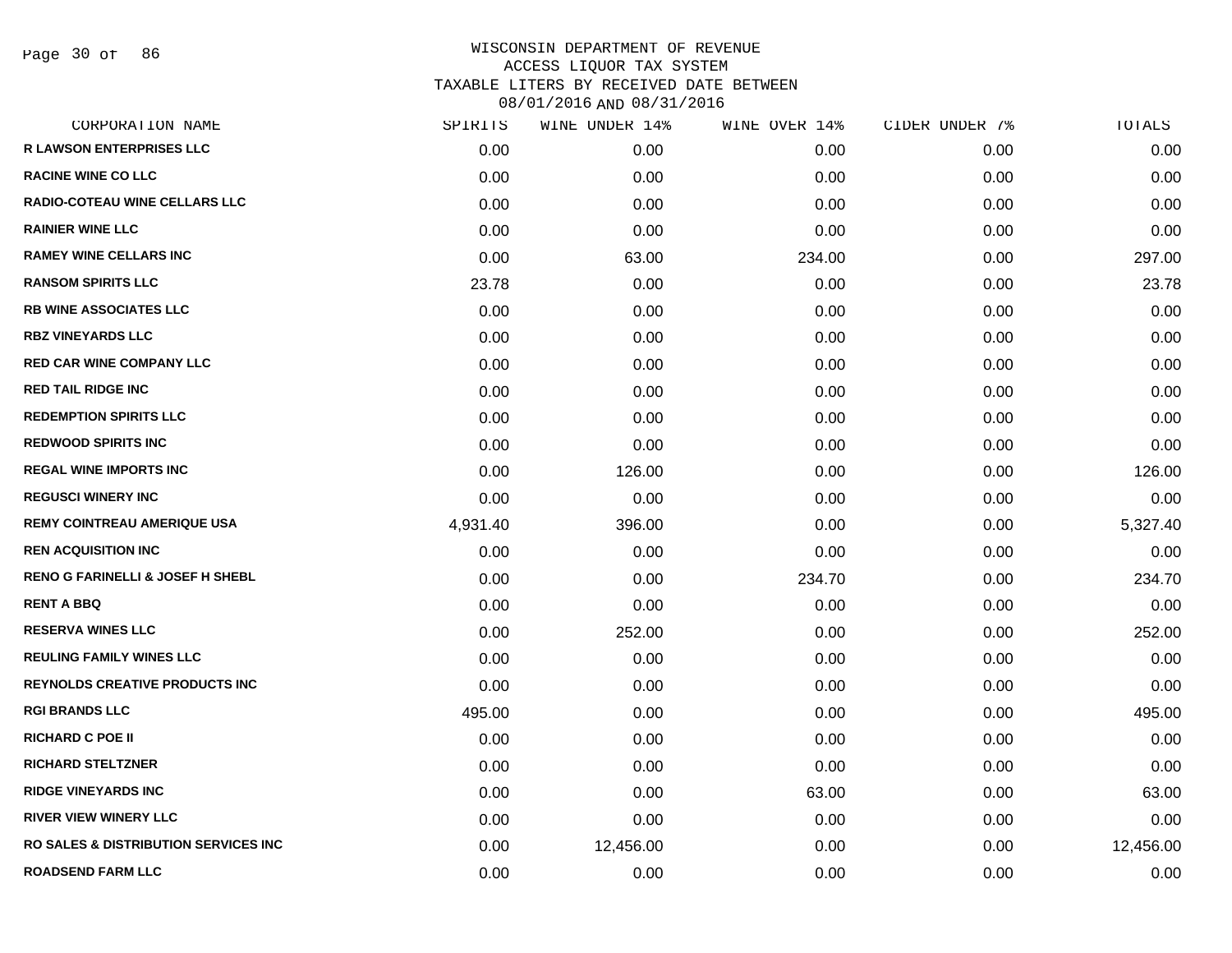Page 31 of 86

# WISCONSIN DEPARTMENT OF REVENUE ACCESS LIQUOR TAX SYSTEM TAXABLE LITERS BY RECEIVED DATE BETWEEN

| CORPORATION NAME                             | SPIRITS | WINE UNDER 14% | WINE OVER 14% | CIDER UNDER 7% | TOTALS    |
|----------------------------------------------|---------|----------------|---------------|----------------|-----------|
| <b>ROBERT A CUTTER</b>                       | 0.00    | 189.00         | 90.00         | 0.00           | 279.00    |
| <b>ROBERT CRAIG WINERY LP</b>                | 0.00    | 0.00           | 0.00          | 0.00           | 0.00      |
| <b>ROBERT J COOPER</b>                       | 274.50  | 0.00           | 0.00          | 0.00           | 274.50    |
| <b>ROBERT J GROSS</b>                        | 0.00    | 567.00         | 0.00          | 0.00           | 567.00    |
| <b>ROBERT KACHER SELECTIONS LLC</b>          | 0.00    | 0.00           | 0.00          | 0.00           | 0.00      |
| <b>ROBERT L HUDSON</b>                       | 0.00    | 0.00           | 0.00          | 0.00           | 0.00      |
| <b>ROBERT YOUNG ESTATE WINERY LLC</b>        | 0.00    | 0.00           | 0.00          | 0.00           | 0.00      |
| <b>ROCK SAKE LLC</b>                         | 0.00    | 0.00           | 0.00          | 0.00           | 0.00      |
| ROCK WALL WINE COMPANY INC                   | 0.00    | 63.00          | 0.00          | 0.00           | 63.00     |
| <b>ROMBAUER VINEYARDS INC</b>                | 0.00    | 0.00           | 2,520.00      | 0.00           | 2,520.00  |
| <b>RONALD J WICKER</b>                       | 0.00    | 0.00           | 0.00          | 0.00           | 0.00      |
| <b>RONALD T RUBIN</b>                        | 0.00    | 0.00           | 0.00          | 0.00           | 0.00      |
| <b>ROOTS RUN DEEP LLC</b>                    | 0.00    | 0.00           | 0.00          | 0.00           | 0.00      |
| <b>ROSE IMPORTING &amp; DISTRIBUTING LLC</b> | 0.00    | 351.00         | 9.00          | 0.00           | 360.00    |
| ROSENTHAL WINE MERCHANT NY LTD               | 0.00    | 0.00           | 0.00          | 0.00           | 0.00      |
| <b>ROTTA WINERY LLC</b>                      | 0.00    | 0.00           | 0.00          | 0.00           | 0.00      |
| <b>ROUND HILL CELLARS</b>                    | 0.00    | 2,002.50       | 0.00          | 0.00           | 2,002.50  |
| <b>ROUND POND ESTATE LLC</b>                 | 0.00    | 0.00           | 0.00          | 0.00           | 0.00      |
| <b>ROW ELEVEN WINE CO LLC</b>                | 0.00    | 0.00           | 0.00          | 0.00           | 0.00      |
| <b>ROYAL WINE CORPORATION</b>                | 0.00    | 0.00           | 0.00          | 0.00           | 0.00      |
| <b>RUBISSOW FAMILY WINES LLC</b>             | 0.00    | 0.00           | 0.00          | 0.00           | 0.00      |
| RUSSIAN STANDARD VODKA (USA) INC             | 0.00    | 0.00           | 11.86         | 0.00           | 11.86     |
| <b>RYAN E ROARK</b>                          | 0.00    | 0.00           | 0.00          | 0.00           | 0.00      |
| <b>S &amp; R WINES LLC</b>                   | 0.00    | 0.00           | 0.00          | 0.00           | 0.00      |
| <b>SLJGROUP INC</b>                          | 0.00    | 24,117.12      | 9,774.34      | 0.00           | 33,891.46 |
| <b>SABEMOS BEVERAGES LLC</b>                 | 0.00    | 0.00           | 0.00          | 0.00           | 0.00      |
| <b>SAINTSBURY LLC</b>                        | 0.00    | 0.00           | 0.00          | 0.00           | 0.00      |
| <b>SAKEONE CORPORATION</b>                   | 0.00    | 14.40          | 870.48        | 0.00           | 884.88    |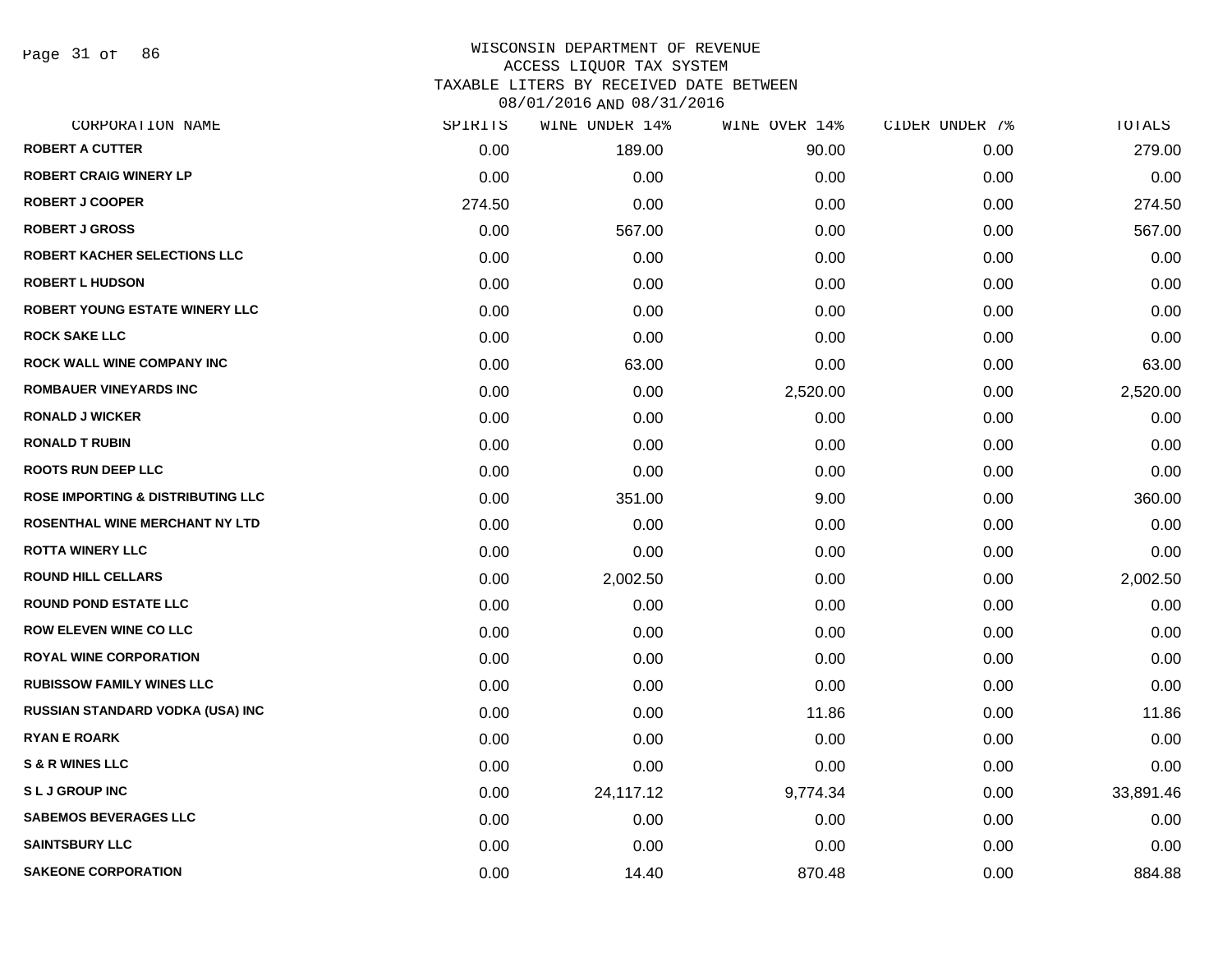### WISCONSIN DEPARTMENT OF REVENUE ACCESS LIQUOR TAX SYSTEM

TAXABLE LITERS BY RECEIVED DATE BETWEEN

| CORPORATION NAME                            | SPIRITS    | WINE UNDER 14% | WINE OVER 14% | CIDER UNDER 7% | TOTALS     |
|---------------------------------------------|------------|----------------|---------------|----------------|------------|
| <b>SAN ANTONIO WINERY INC</b>               | 0.00       | 23,001.00      | 138.00        | 0.00           | 23,139.00  |
| <b>SAN FRANCISCO WINE EXCHANGE INC.</b>     | 0.00       | 0.00           | 198.00        | 0.00           | 198.00     |
| SAN GABRIEL VALLEY WAREHOUSE & STORAGE INC  | 0.00       | 0.00           | 312.00        | 0.00           | 312.00     |
| <b>SAN JOAQUIN WINE COMPANY INC</b>         | 0.00       | 567.00         | 0.00          | 0.00           | 567.00     |
| <b>SAN LUIS SPIRITS INC</b>                 | 0.00       | 0.00           | 0.00          | 0.00           | 0.00       |
| <b>SAN MARTINO IMPORTS INC</b>              | 0.00       | 1,080.00       | 0.00          | 0.00           | 1,080.00   |
| <b>SANGLIER SELECTIONS LLC</b>              | 9.00       | 972.00         | 0.00          | 0.00           | 981.00     |
| <b>SANS LIEGE INC</b>                       | 0.00       | 126.00         | 0.00          | 0.00           | 126.00     |
| <b>SANS WINE &amp; SPIRITS CO</b>           | 0.00       | 0.00           | 0.00          | 0.00           | 0.00       |
| SANTA MARGHERITA USA INC                    | 0.00       | 985.50         | 0.00          | 0.00           | 985.50     |
| <b>SARACINA VINEYARDS LLC</b>               | 0.00       | 63.00          | 0.00          | 0.00           | 63.00      |
| <b>SARMENTO'S IMPORTS &amp; EXPORTS INC</b> | 0.00       | 954.00         | 0.00          | 0.00           | 954.00     |
| <b>SAVIAH ROSE WINERY LLC</b>               | 0.00       | 0.00           | 0.00          | 0.00           | 0.00       |
| <b>SAVIO SOARES SELECTIONS CORP</b>         | 0.00       | 0.00           | 0.00          | 0.00           | 0.00       |
| <b>SAZERAC COMPANY INC</b>                  | 320,269.00 | 116.99         | 248.98        | 0.00           | 320,634.97 |
| <b>SAZERAC NORTH AMERICA INC</b>            | 634,170.30 | 0.00           | 0.00          | 0.00           | 634,170.30 |
| <b>SB WINE CO LLC</b>                       | 0.00       | 0.00           | 0.00          | 0.00           | 0.00       |
| <b>SBRAGIA FAMILY VINEYARDS LLC</b>         | 0.00       | 0.00           | 0.00          | 0.00           | 0.00       |
| <b>SCENIC ROOT WINEGROWERS LLC</b>          | 0.00       | 0.00           | 0.00          | 0.00           | 0.00       |
| <b>SCHEID VINEYARDS CALIFORNIA INC</b>      | 0.00       | 630.00         | 0.00          | 0.00           | 630.00     |
| <b>SCHMITT SOHNE INC</b>                    | 0.00       | 0.00           | 0.00          | 0.00           | 0.00       |
| <b>SCHUG WINERY LLC</b>                     | 0.00       | 0.00           | 0.00          | 0.00           | 0.00       |
| <b>SCHUMACHER IMPORTS INC</b>               | 0.00       | 0.00           | 0.00          | 0.00           | 0.00       |
| <b>SCOPERTA IMPORTING CO INC</b>            | 0.00       | 3,105.00       | 0.00          | 0.00           | 3,105.00   |
| <b>SCOTT PAUL WINES OREGON LLC</b>          | 0.00       | 0.00           | 0.00          | 0.00           | 0.00       |
| <b>SEATTLE CIDER COMPANY LLC</b>            | 0.00       | 0.00           | 0.00          | 23,339.97      | 23,339.97  |
| <b>SEAVEY VINEYARD LP</b>                   | 0.00       | 0.00           | 0.00          | 0.00           | 0.00       |
| <b>SELBY ENTERPRISES INC</b>                | 0.00       | 0.00           | 0.00          | 0.00           | 0.00       |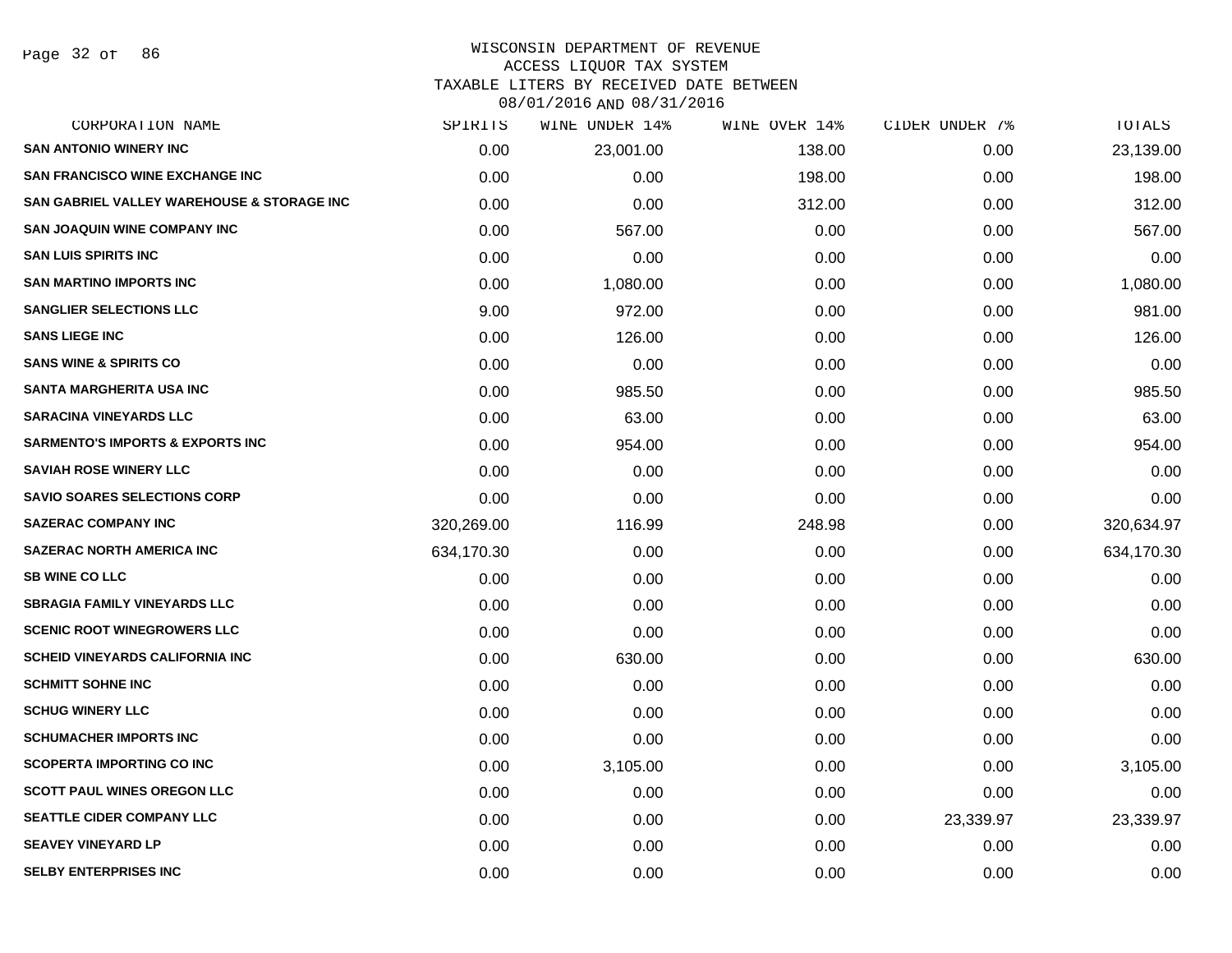Page 33 of 86

| CORPORATION NAME                  | SPIRITS  | WINE UNDER 14% | WINE OVER 14% | CIDER UNDER 7% | TOTALS   |
|-----------------------------------|----------|----------------|---------------|----------------|----------|
| <b>SELECTIVE WINE ESTATES INC</b> | 0.00     | 720.00         | 0.00          | 0.00           | 720.00   |
| <b>SERGEY CHISTOV</b>             | 0.00     | 0.00           | 0.00          | 0.00           | 0.00     |
| <b>SERRALLES USA LLC</b>          | 8,343.00 | 0.00           | 0.00          | 0.00           | 8,343.00 |
| <b>SHAFER VINEYARDS INC</b>       | 0.00     | 0.00           | 378.00        | 0.00           | 378.00   |
| <b>SHANE WINE CELLARS LLC</b>     | 0.00     | 0.00           | 0.00          | 0.00           | 0.00     |
| <b>SHANNON RIDGE INC</b>          | 0.00     | 2,817.00       | 81.00         | 0.00           | 2,898.00 |
| <b>SHAW-ROSS HOLDING CO LLC</b>   | 1,785.00 | 5,832.00       | 234.00        | 0.00           | 7,851.00 |
| SHEA WINE CELLARS LLC             | 0.00     | 0.00           | 0.00          | 0.00           | 0.00     |
| SHELTON-MACKENZIE WINE COMPANY    | 0.00     | 0.00           | 0.00          | 0.00           | 0.00     |
| <b>SHORTS BREWING COMPANY</b>     | 0.00     | 0.00           | 0.00          | 58.68          | 58.68    |
| SIDNEY FRANK IMPORTING CO INC     | 19.20    | 0.00           | 0.00          | 0.00           | 19.20    |
| SILVER OAK WINE CELLARS LP        | 0.00     | 189.00         | 522.00        | 0.00           | 711.00   |
| SILVER TRIDENT WINERY LLC         | 0.00     | 0.00           | 0.00          | 0.00           | 0.00     |
| <b>SIMIONI IMPORTS LLC</b>        | 0.00     | 0.00           | 0.00          | 0.00           | 0.00     |
| <b>SINSKEY VINEYARDS INC</b>      | 0.00     | 108.00         | 0.00          | 0.00           | 108.00   |
| <b>SIX SIGMA WINERY LLC</b>       | 0.00     | 0.00           | 0.00          | 0.00           | 0.00     |
| <b>SKINNER-DAVENA LLC</b>         | 0.00     | 0.00           | 0.00          | 0.00           | 0.00     |
| <b>SLO DOWN WINES LLC</b>         | 0.00     | 0.00           | 0.00          | 0.00           | 0.00     |
| <b>SMALL VINES WINES INC</b>      | 0.00     | 0.00           | 0.00          | 0.00           | 0.00     |
| <b>SMART VENDING LLC</b>          | 995.00   | 0.00           | 0.00          | 0.00           | 995.00   |
| <b>SMITH &amp; SMITH</b>          | 0.00     | 0.00           | 0.00          | 0.00           | 0.00     |
| <b>SMT ACQUISITIONS LLC</b>       | 0.00     | 0.00           | 0.00          | 0.00           | 0.00     |
| <b>SOCIAL ENJOYMENTS LLC</b>      | 0.00     | 0.00           | 0.00          | 0.00           | 0.00     |
| SOGEVINUS FINE WINES USA INC      | 0.00     | 126.00         | 13.50         | 0.00           | 139.50   |
| <b>SOKOL BLOSSER LTD</b>          | 0.00     | 504.00         | 0.00          | 0.00           | 504.00   |
| <b>SOLBERG DISTILLING LLC</b>     | 0.00     | 0.00           | 0.00          | 0.00           | 0.00     |
| <b>SOLENA CELLARS LLC</b>         | 0.00     | 252.00         | 0.00          | 0.00           | 252.00   |
| SOMERSTON WINE COMPANY, LLC       | 0.00     | 0.00           | 0.00          | 0.00           | 0.00     |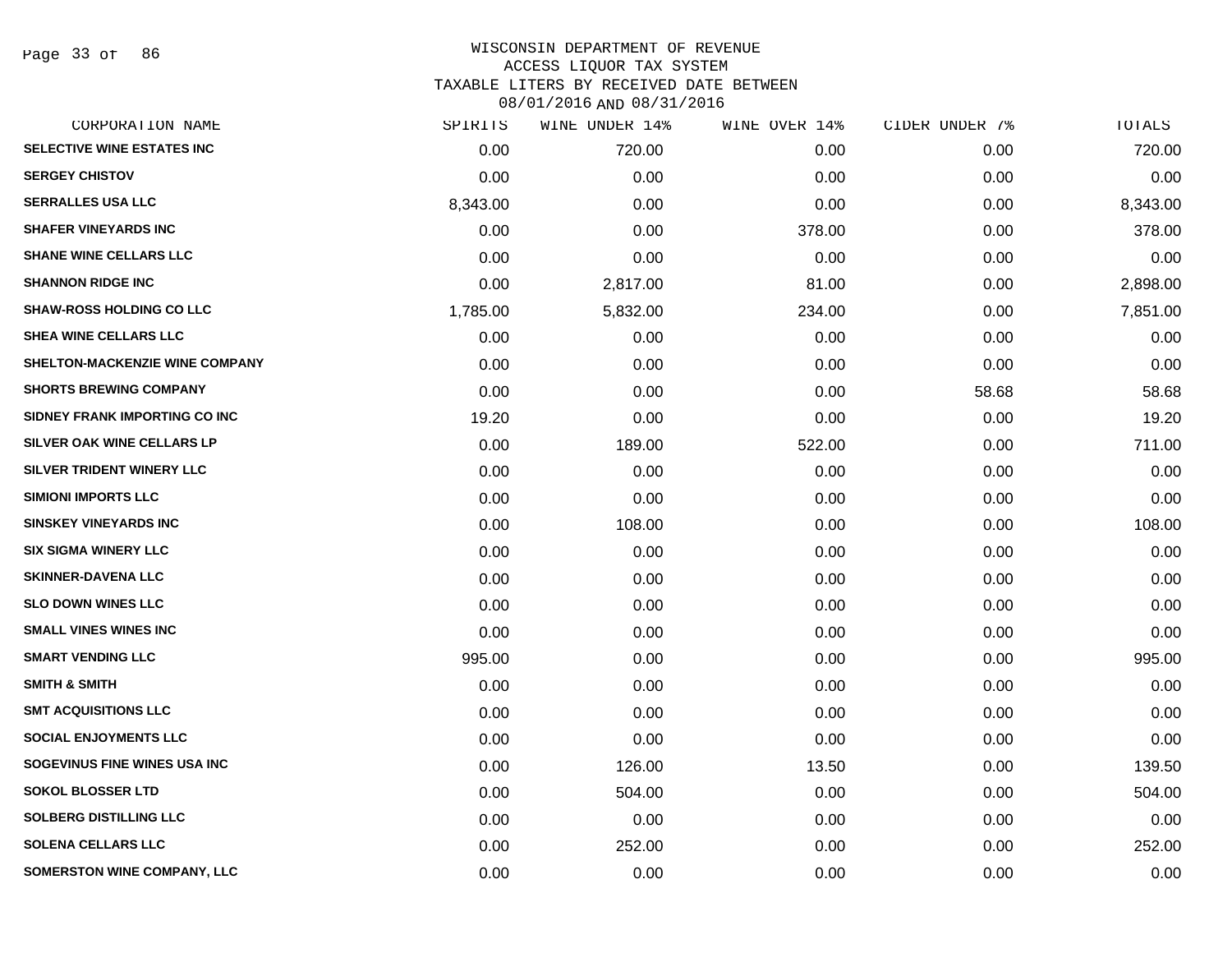Page 34 of 86

| CORPORATION NAME                    | SPIRITS | WINE UNDER 14% | WINE OVER 14% | CIDER UNDER 7% | TOTALS       |
|-------------------------------------|---------|----------------|---------------|----------------|--------------|
| <b>SONOMA BEVERAGE WORKS INC</b>    | 0.00    | 0.00           | 0.00          | 689.87         | 689.87       |
| <b>SONOMA ESTATE VINTNERS LLC</b>   | 0.00    | 0.00           | 0.00          | 0.00           | 0.00         |
| <b>SOOS CREEK WINE CELLARS LLC</b>  | 0.00    | 0.00           | 0.00          | 0.00           | 0.00         |
| SORELLE CASA FINE WINES LLC         | 0.00    | 0.00           | 0.00          | 0.00           | 0.00         |
| SOURCE CODE BEVERAGE LLC            | 0.00    | 0.00           | 0.00          | 0.00           | 0.00         |
| <b>SOUTH BAY WINE GROUP LLC</b>     | 0.00    | 999.00         | 0.00          | 0.00           | 999.00       |
| <b>SOUTHERN STARZ INC</b>           | 31.50   | 1,417.50       | 283.50        | 0.00           | 1,732.50     |
| SOUTHERN WINE GROUP LLC             | 0.00    | 63.00          | 81.00         | 0.00           | 144.00       |
| <b>SOVEREIGN BRANDS LLC</b>         | 0.00    | 810.00         | 0.00          | 0.00           | 810.00       |
| <b>SPANN VINEYARDS INC</b>          | 0.00    | 0.00           | 0.00          | 0.00           | 0.00         |
| <b>SPARKLING OREGON LLC</b>         | 0.00    | 0.00           | 0.00          | 0.00           | 0.00         |
| <b>SPEAKEASY SPIRITS LLC</b>        | 0.00    | 0.00           | 0.00          | 0.00           | 0.00         |
| <b>SPENCER HOOPES</b>               | 0.00    | 0.00           | 0.00          | 0.00           | 0.00         |
| <b>SPIRIT IMPORTS INC</b>           | 360.00  | 0.00           | 0.00          | 0.00           | 360.00       |
| <b>SPLINTER GROUP NAPA LLC</b>      | 0.00    | 0.00           | 0.00          | 0.00           | 0.00         |
| <b>SPOTTSWOODE WINERY INC</b>       | 0.00    | 0.00           | 0.00          | 0.00           | 0.00         |
| <b>SPRING MOUNTAIN VINEYARD INC</b> | 0.00    | 0.00           | 0.00          | 0.00           | 0.00         |
| SQUARE ONE ORGANIC SPIRITS LLC      | 0.00    | 0.00           | 0.00          | 0.00           | 0.00         |
| SQUARE ONE ORGANIC SPIRITS LLC      | 0.00    | 0.00           | 0.00          | 0.00           | 0.00         |
| <b>ST GEORGE SPIRITS INC</b>        | 382.50  | 0.00           | 0.00          | 0.00           | 382.50       |
| <b>ST HELENA ESTATE LLC</b>         | 0.00    | 0.00           | 0.00          | 0.00           | 0.00         |
| <b>ST INNOCENT LTD</b>              | 0.00    | 0.00           | 0.00          | 0.00           | 0.00         |
| ST JULIAN WINE COMPANY INC          | 0.00    | $-21,088.73$   | 0.00          | 0.00           | $-21,088.73$ |
| ST KILLIAN IMPORTING CO INC         | 0.00    | 0.00           | 0.00          | 0.00           | 0.00         |
| <b>ST SUPERY INC</b>                | 0.00    | 342.00         | 22.50         | 0.00           | 364.50       |
| <b>STACKED WINES LLC</b>            | 0.00    | 0.00           | 0.00          | 0.00           | 0.00         |
| <b>STACY RYBACKI</b>                | 0.00    | 126.00         | 0.00          | 0.00           | 126.00       |
| <b>STAGLIN FAMILY VINEYARD LLC</b>  | 0.00    | 0.00           | 0.00          | 0.00           | 0.00         |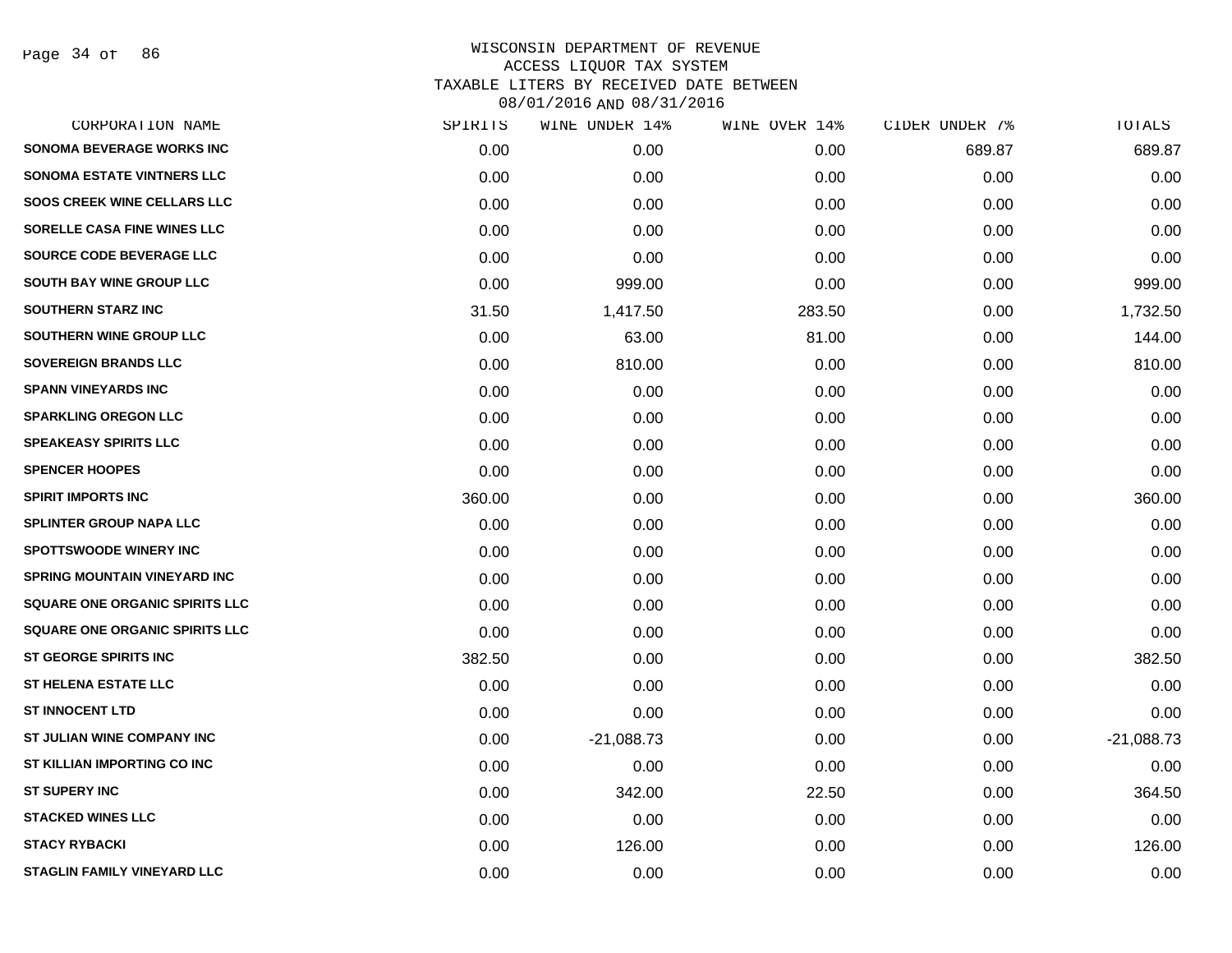### WISCONSIN DEPARTMENT OF REVENUE ACCESS LIQUOR TAX SYSTEM

TAXABLE LITERS BY RECEIVED DATE BETWEEN

| CORPORATION NAME                             | SPIRITS   | WINE UNDER 14% | WINE OVER 14% | CIDER UNDER 7% | TOTALS     |
|----------------------------------------------|-----------|----------------|---------------|----------------|------------|
| <b>STANLEY STAWSKI DIST CO INC</b>           | 0.00      | 45.00          | 0.00          | 0.00           | 45.00      |
| <b>STAR INDUSTRIES INC</b>                   | 0.00      | 0.00           | 0.00          | 0.00           | 0.00       |
| <b>STARRY NIGHT WINERY LLC</b>               | 0.00      | 0.00           | 0.00          | 0.00           | 0.00       |
| <b>STE MICHELLE WINE ESTATES LTD</b>         | 135.00    | 67,903.50      | 14,301.00     | 0.00           | 82,339.50  |
| <b>STEELE WINES INC</b>                      | 0.00      | 0.00           | 0.00          | 0.00           | 0.00       |
| <b>STEFANO SALOCCHI</b>                      | 0.00      | 0.00           | 0.00          | 0.00           | 0.00       |
| STELLAR IMPORTING COMPANY LLC                | 0.00      | 792.00         | 0.00          | 0.00           | 792.00     |
| <b>STEM CIDERS LLC</b>                       | 0.00      | 0.00           | 0.00          | 0.00           | 0.00       |
| <b>STEPHAN VINEYARD INC</b>                  | 0.00      | 0.00           | 0.00          | 0.00           | 0.00       |
| STEPHEN DOOLEY WINE CO INC                   | 0.00      | 0.00           | 0.00          | 0.00           | 0.00       |
| <b>STEVE MILES SELECTIONS INC</b>            | 0.00      | 0.00           | 0.00          | 0.00           | 0.00       |
| <b>STEVEN EDMUNDS &amp; CORNELIA ST JOHN</b> | 0.00      | 0.00           | 0.00          | 0.00           | 0.00       |
| <b>STEZ &amp; BOWER</b>                      | 0.00      | 0.00           | 0.00          | 0.00           | 0.00       |
| <b>STOLI GROUP (USA) LLC</b>                 | 11,608.50 | 126.00         | 180.00        | 0.00           | 11,914.50  |
| <b>STOLLER VINEYARDS INC</b>                 | 0.00      | 279.00         | 0.00          | 0.00           | 279.00     |
| STOLLER WHOLESALE WINE & SPIRITS INC         | 1,047.00  | 0.00           | 36.00         | 0.00           | 1,083.00   |
| <b>STOLPMAN VINEYARDS LLC</b>                | 0.00      | 0.00           | 0.00          | 0.00           | 0.00       |
| <b>STONEBRAKER-SOLES INC</b>                 | 0.00      | 0.00           | 0.00          | 0.00           | 0.00       |
| <b>STONECUSHION INC</b>                      | 0.00      | 0.00           | 0.00          | 0.00           | 0.00       |
| <b>SUGARLANDS DISTILLING COMPANY LLC</b>     | 0.00      | 0.00           | 0.00          | 0.00           | 0.00       |
| <b>SUPREX INTERNATIONAL LTD</b>              | 0.00      | 0.00           | 0.00          | 0.00           | 0.00       |
| <b>SURVILLE ENTERPRISES CORP</b>             | 0.00      | 828.00         | 0.00          | 0.00           | 828.00     |
| <b>SUTTER HOME WINERY INC</b>                | 603.00    | 277,358.73     | 3,852.00      | 91.00          | 281,904.73 |
| <b>SVENSKA FOOD &amp; BEVERAGE LLC</b>       | 0.00      | 0.00           | 0.00          | 0.00           | 0.00       |
| <b>SVP WINERY LLC</b>                        | 0.00      | 378.00         | 126.00        | 0.00           | 504.00     |
| <b>T ELENTENY HOLDINGS LLC</b>               | 0.00      | 0.00           | 0.00          | 0.00           | 0.00       |
| <b>TAFT STREET INC</b>                       | 0.00      | 0.00           | 0.00          | 0.00           | 0.00       |
| <b>TAKARA SAKE USA INC</b>                   | 0.00      | 737.10         | 502.20        | 10.80          | 1,250.10   |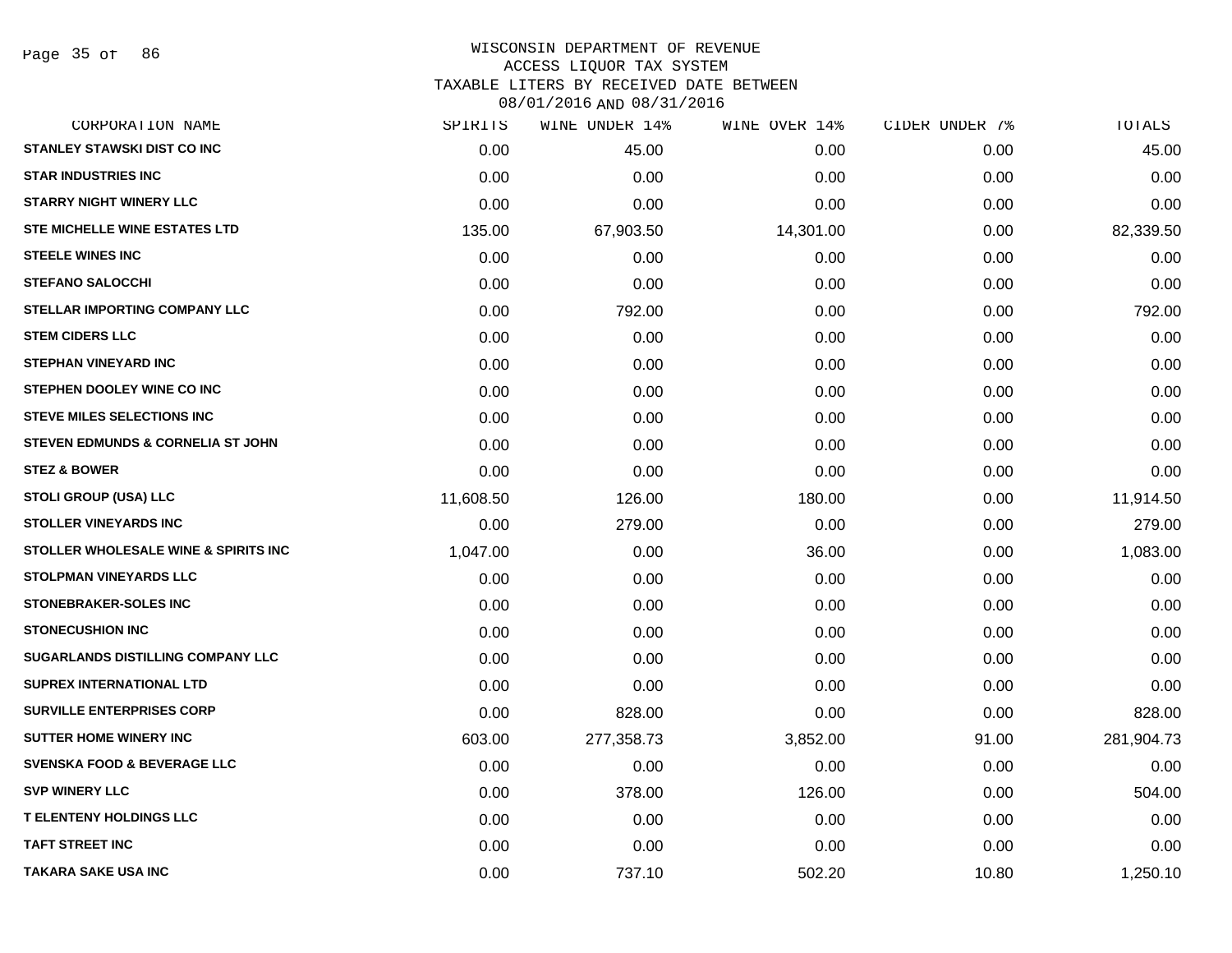Page 36 of 86

| CORPORATION NAME                    | SPIRITS  | WINE UNDER 14% | WINE OVER 14% | CIDER UNDER 7% | TOTALS   |
|-------------------------------------|----------|----------------|---------------|----------------|----------|
| <b>TALLEY VINEYARDS INC</b>         | 0.00     | 94.50          | 0.00          | 0.00           | 94.50    |
| <b>TAMBER BEY VINEYARDS LLC</b>     | 0.00     | 0.00           | 0.00          | 0.00           | 0.00     |
| <b>TATOMER INC</b>                  | 0.00     | 72.00          | 0.00          | 0.00           | 72.00    |
| <b>TATOOSH DISTILLERY LLC</b>       | 0.00     | 0.00           | 0.00          | 0.00           | 0.00     |
| <b>TATTERSALL COMPANIES LLC</b>     | 0.00     | 0.00           | 0.00          | 0.00           | 0.00     |
| <b>TEQUILA PARTIDA LLC</b>          | 0.00     | 0.00           | 0.00          | 0.00           | 0.00     |
| <b>TERRA VINUM LLC</b>              | 0.00     | 0.00           | 0.00          | 0.00           | 0.00     |
| <b>TERRANEO MERCHANTS INC</b>       | 0.00     | 0.00           | 0.00          | 0.00           | 0.00     |
| <b>TERRAVANT WINE COMPANY LLC</b>   | 0.00     | 189.00         | 72.00         | 0.00           | 261.00   |
| <b>TERRESSENTIA CORPORATION</b>     | 0.00     | 0.00           | 0.00          | 0.00           | 0.00     |
| <b>TERRIZZI VINO INC</b>            | 0.00     | 0.00           | 0.00          | 0.00           | 0.00     |
| <b>TESTA WINES OF THE WORLD LTD</b> | 0.00     | 423.00         | 0.00          | 0.00           | 423.00   |
| <b>TGE LLC</b>                      | 0.00     | 3,141.60       | 0.00          | 0.00           | 3,141.60 |
| THE AUSTRALIAN WINE CONNECTION INC  | 0.00     | 270.00         | 0.00          | 0.00           | 270.00   |
| THE BIALE ESTATE                    | 0.00     | 0.00           | 207.00        | 0.00           | 207.00   |
| THE BLACK PRINCE DISTILLERY INC     | 0.00     | 0.00           | 0.00          | 0.00           | 0.00     |
| THE BRANDER VINEYARD                | 0.00     | 0.00           | 0.00          | 0.00           | 0.00     |
| THE BUSINESS CHAIN INC              | 0.00     | 0.00           | 0.00          | 0.00           | 0.00     |
| THE EDRINGTON GROUP USA LLC         | 2,106.75 | 0.00           | 0.00          | 0.00           | 2,106.75 |
| THE HESS COLLECTION WINERY          | 0.00     | 411.32         | 59.45         | 0.00           | 470.77   |
| THE HOUSE OF BURGUNDY INC           | 0.00     | 0.00           | 0.00          | 0.00           | 0.00     |
| THE INFINITE MONKEY THEOREM INC     | 0.00     | 0.00           | 0.00          | 0.00           | 0.00     |
| THE MEEKER VINEYARD                 | 0.00     | 0.00           | 0.00          | 0.00           | 0.00     |
| THE MORLET SELECTION INC            | 0.00     | 0.00           | 0.00          | 0.00           | 0.00     |
| THE MORNE WINE COMPANY              | 0.00     | 0.00           | 0.00          | 0.00           | 0.00     |
| THE R.S. LIPMAN COMPANY             | 0.00     | 0.00           | 0.00          | 0.00           | 0.00     |
| THE SILVERADO VINEYARDS             | 0.00     | 27.00          | 432.00        | 0.00           | 459.00   |
| THE SORTING TABLE LLC               | 0.00     | 342.00         | 36.00         | 0.00           | 378.00   |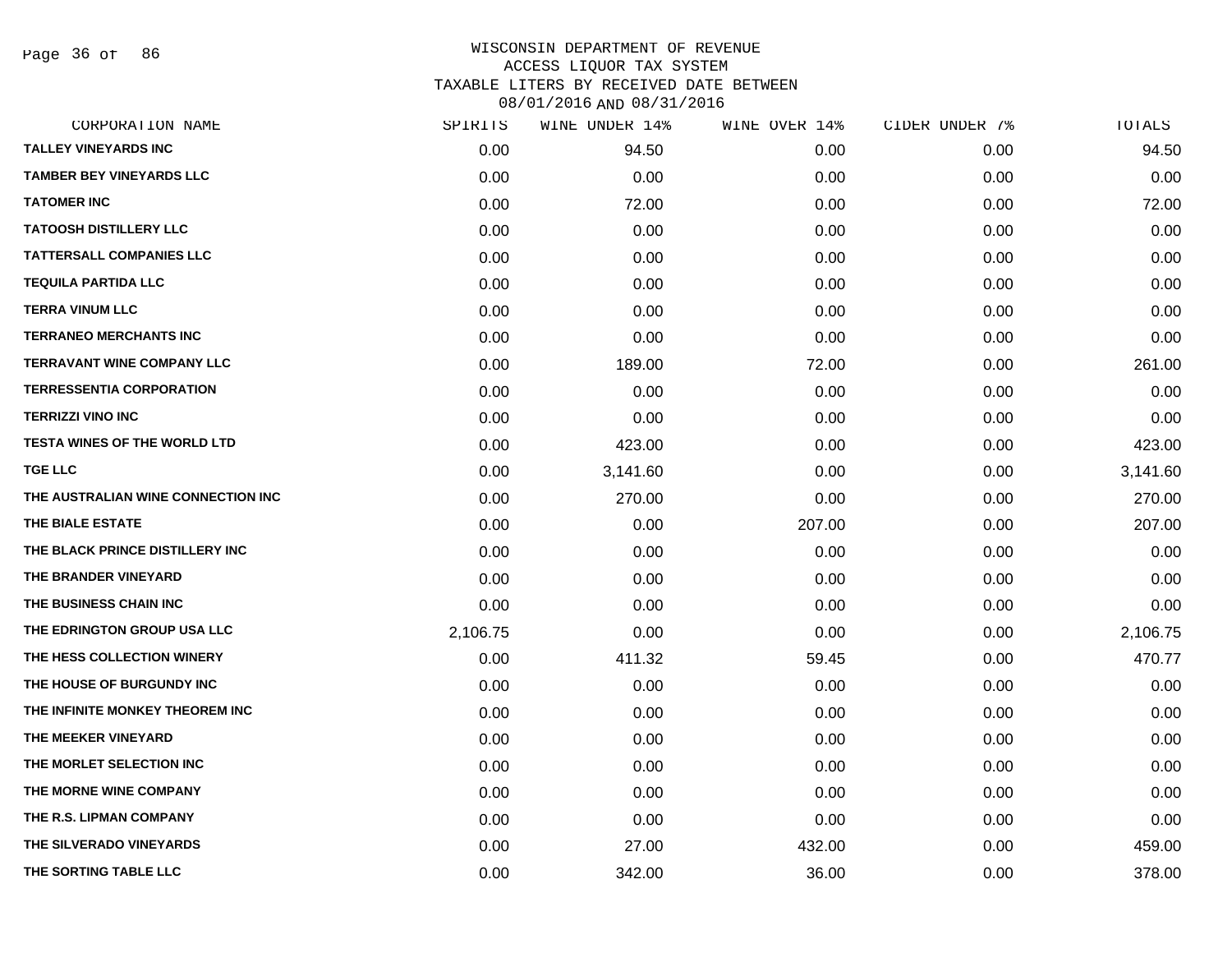Page 37 of 86

### WISCONSIN DEPARTMENT OF REVENUE ACCESS LIQUOR TAX SYSTEM

TAXABLE LITERS BY RECEIVED DATE BETWEEN

| CORPORATION NAME                        | SPIRITS | WINE UNDER 14% | WINE OVER 14% | CIDER UNDER 7% | TOTALS     |
|-----------------------------------------|---------|----------------|---------------|----------------|------------|
| THE TRITON COLLECTION INC               | 0.00    | 0.00           | 0.00          | 0.00           | 0.00       |
| THE WINE GROUP INC                      | 0.00    | 803,129.50     | 8,673.00      | 0.00           | 811,802.50 |
| THE WINE SOURCE INC                     | 0.00    | 126.00         | 0.00          | 0.00           | 126.00     |
| THE WOODMAR GROUP LLC                   | 0.00    | 1,953.00       | 63.00         | 0.00           | 2,016.00   |
| <b>THIENOT USA INC</b>                  | 0.00    | 0.00           | 0.00          | 0.00           | 0.00       |
| <b>THOMAS D MORTIMER</b>                | 0.00    | 0.00           | 0.00          | 0.00           | 0.00       |
| THREE FAT GUYS WINE LLC                 | 0.00    | 0.00           | 0.00          | 0.00           | 0.00       |
| THREE RING PRODUCTIONS LLC              | 0.00    | 467.28         | 0.00          | 0.00           | 467.28     |
| <b>TI BEVERAGE GROUP LTD</b>            | 0.00    | 0.00           | 0.00          | 0.00           | 0.00       |
| TIERRA DIVINA VINEYARD LLC              | 0.00    | 0.00           | 199.73        | 0.00           | 199.73     |
| <b>TITUS &amp; TITUS</b>                | 0.00    | 0.00           | 378.00        | 0.00           | 378.00     |
| TMR WINE COMPANY LLC                    | 0.00    | 0.00           | 0.00          | 0.00           | 0.00       |
| <b>TOAD HOLLOW VINEYARDS INC</b>        | 0.00    | 1,512.00       | 0.00          | 0.00           | 1,512.00   |
| <b>TOBIN JAMES CELLARS</b>              | 0.00    | 0.00           | 503.98        | 0.00           | 503.98     |
| <b>TOBY BEALL</b>                       | 0.00    | 0.00           | 0.00          | 0.00           | 0.00       |
| <b>TOLLIVER RANCH BRANDS LLC</b>        | 0.00    | 0.00           | 333.00        | 0.00           | 333.00     |
| <b>TOM MEADOWCROFT</b>                  | 0.00    | 0.00           | 0.00          | 0.00           | 0.00       |
| <b>TRADEWINDS SPECIALTY IMPORTS LLC</b> | 0.00    | 0.00           | 0.00          | 0.00           | 0.00       |
| <b>TREANA WINERY LLC</b>                | 0.00    | 2,520.54       | 0.00          | 0.00           | 2,520.54   |
| <b>TREASURY CHATEAU &amp; ESTATES</b>   | 0.00    | 57,570.00      | 2,673.00      | 0.00           | 60,243.00  |
| TREASURY WINE ESTATES AMERICAS COMPANY  | 0.00    | 56,248.80      | 4,711.50      | 0.00           | 60,960.30  |
| <b>TREFETHEN VINEYARDS WINERY INC</b>   | 0.00    | 0.00           | 0.00          | 0.00           | 0.00       |
| TREFETHEN VINEYARDS WINERY INC          | 0.00    | 126.00         | 432.00        | 0.00           | 558.00     |
| <b>TRENTADUE WINERY LLC</b>             | 0.00    | 504.00         | 0.00          | 0.00           | 504.00     |
| TRI VIN IMPORTS INC                     | 0.00    | 16,020.00      | 0.00          | 0.00           | 16,020.00  |
| <b>TRI-STAR MARKETING INC</b>           | 0.00    | 6,570.00       | 252.00        | 0.00           | 6,822.00   |
| <b>TRINITAS CELLARS LLC</b>             | 0.00    | 0.00           | 0.00          | 0.00           | 0.00       |
| <b>TRIONE VINEYARDS LLC</b>             | 0.00    | 45.00          | 54.00         | 0.00           | 99.00      |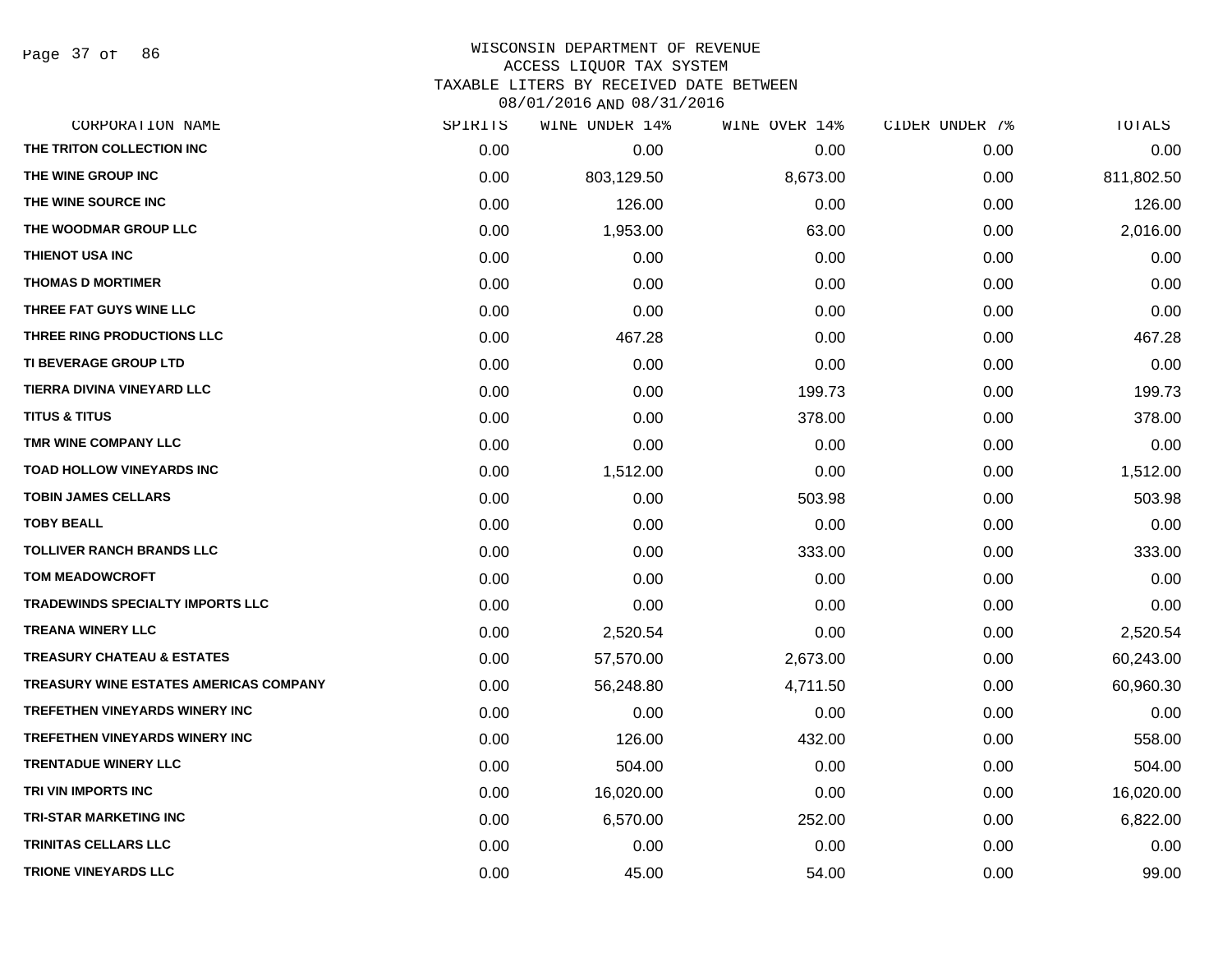Page 38 of 86

#### WISCONSIN DEPARTMENT OF REVENUE ACCESS LIQUOR TAX SYSTEM

TAXABLE LITERS BY RECEIVED DATE BETWEEN

| CORPORATION NAME                      | SPIRITS    | WINE UNDER 14% | WINE OVER 14% | CIDER UNDER 7% | TOTALS     |
|---------------------------------------|------------|----------------|---------------|----------------|------------|
| <b>TURLEY WINE CELLARS INC</b>        | 0.00       | 0.00           | 0.00          | 0.00           | 0.00       |
| <b>TURN KEY WINE BRANDS LLC</b>       | 0.00       | 0.00           | 0.00          | 0.00           | 0.00       |
| <b>TURNBULL WINE CELLARS</b>          | 0.00       | 0.00           | 0.00          | 0.00           | 0.00       |
| <b>TWIN PEAKS WINERY INC</b>          | 0.00       | 0.00           | 0.00          | 0.00           | 0.00       |
| TY KU, LLC                            | 45.00      | 144.00         | 21.60         | 0.00           | 210.60     |
| <b>UN SOGNO LLC</b>                   | 378.00     | 0.00           | 0.00          | 0.00           | 378.00     |
| UNCLE JOHN'S FRUIT HOUSE WINERY LLC   | 0.00       | 0.00           | 0.00          | 0.00           | 0.00       |
| <b>UNION WINE COMPANY</b>             | 0.00       | 0.00           | 0.00          | 0.00           | 0.00       |
| UNITED STATES DISTILLED PRODUCTS CO.  | 286,711.80 | 50,396.78      | 1,998.00      | 0.00           | 339,106.58 |
| UNITED WINE AND SPIRITS LLC           | 0.00       | 0.00           | 0.00          | 0.00           | 0.00       |
| UNTI WINE CO LLC                      | 0.00       | 0.00           | 0.00          | 0.00           | 0.00       |
| USA WINE IMPORTS INC                  | 0.00       | 252.00         | 0.00          | 0.00           | 252.00     |
| <b>USA WINE WEST LLC</b>              | 0.00       | 9,633.50       | 29.25         | 0.00           | 9,662.75   |
| <b>UVE ENTERPRISES INC</b>            | 0.00       | 90.00          | 45.00         | 0.00           | 135.00     |
| V & C LLC                             | 0.00       | 0.00           | 0.00          | 0.00           | 0.00       |
| <b>V2 WINE GROUP LLC</b>              | 0.00       | 2,241.00       | 90.00         | 0.00           | 2,331.00   |
| <b>VALCKENBERG INTERNATIONAL INC</b>  | 0.00       | 0.00           | 0.00          | 0.00           | 0.00       |
| <b>VALOR WINE CO LLC</b>              | 0.00       | 0.00           | 0.00          | 0.00           | 0.00       |
| VAN RUITEN FAMILY WINERY LLC          | 0.00       | 0.00           | 0.00          | 0.00           | 0.00       |
| <b>VANDER MILL LLC</b>                | 0.00       | 0.00           | 0.00          | 0.00           | 0.00       |
| <b>VEN CAL RANCHES LLC</b>            | 0.00       | 0.00           | 0.00          | 0.00           | 0.00       |
| <b>VENGE VINEYARDS INC</b>            | 0.00       | 0.00           | 118.78        | 0.00           | 118.78     |
| <b>VERITY WINES LLC</b>               | 0.00       | 0.00           | 0.00          | 0.00           | 0.00       |
| <b>VERMEIL WINE GROUP LLC</b>         | 0.00       | 0.00           | 0.00          | 0.00           | 0.00       |
| <b>VERMONT HARD CIDER COMPANY LLC</b> | 0.00       | 0.00           | 0.00          | 42,919.00      | 42,919.00  |
| VI. SCO. INC                          | 0.00       | 0.00           | 0.00          | 0.00           | 0.00       |
| <b>VIAS IMPORTS LTD</b>               | 0.00       | 16.63          | 0.00          | 0.00           | 16.63      |
| <b>VIATUS</b>                         | 0.00       | 0.00           | 0.00          | 0.00           | 0.00       |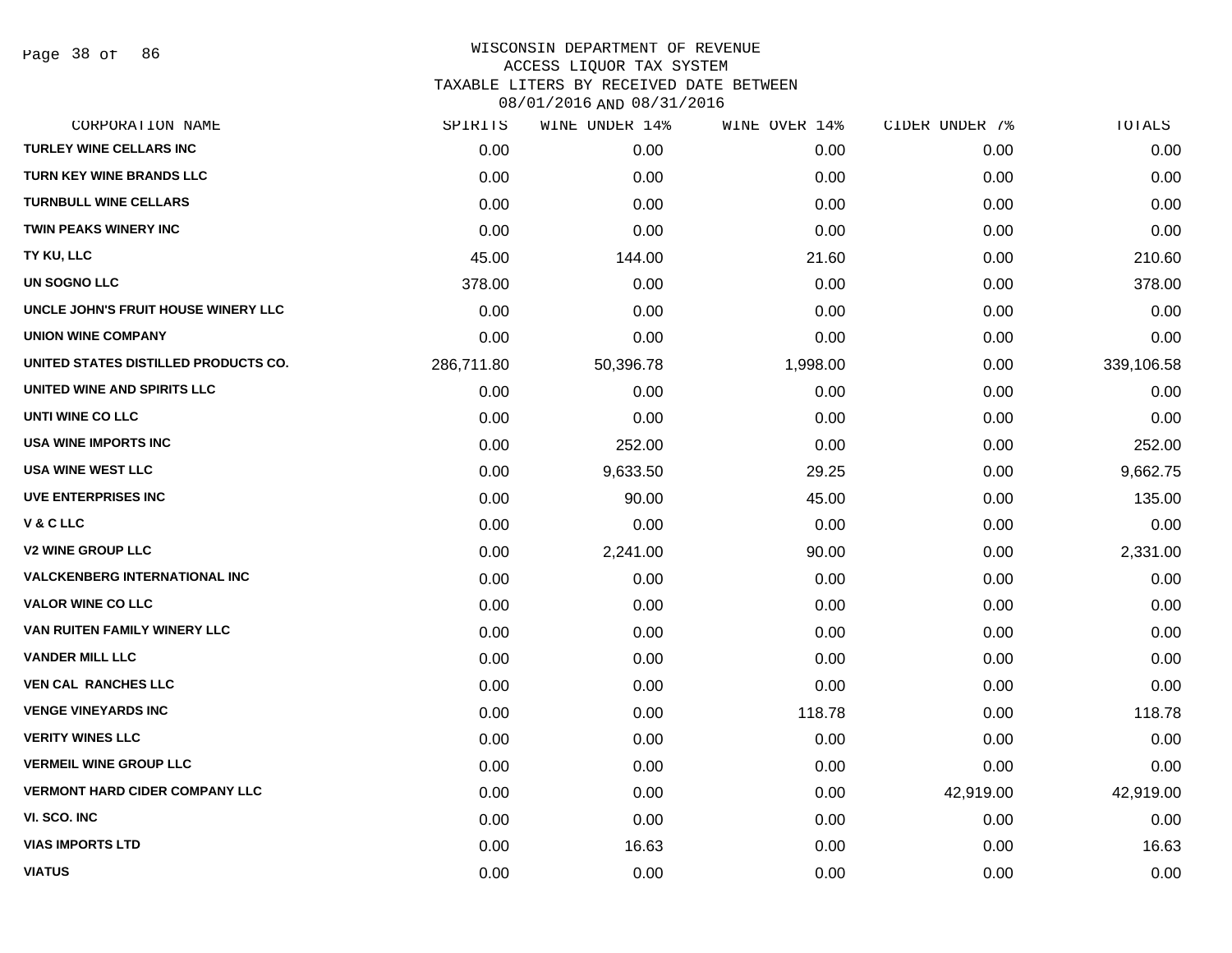Page 39 of 86

## WISCONSIN DEPARTMENT OF REVENUE ACCESS LIQUOR TAX SYSTEM TAXABLE LITERS BY RECEIVED DATE BETWEEN

| CORPORATION NAME                  | SPIRITS | WINE UNDER 14% | WINE OVER 14% | CIDER UNDER 7% | TOTALS       |
|-----------------------------------|---------|----------------|---------------|----------------|--------------|
| <b>VICENTE GANDIA USA INC</b>     | 0.00    | 0.00           | 0.00          | 0.00           | 0.00         |
| <b>VIEUX VINS INC</b>             | 0.00    | 626.00         | 360.75        | 0.00           | 986.75       |
| <b>VIKRE DISTILLERY LLC</b>       | 315.00  | 0.00           | 0.00          | 0.00           | 315.00       |
| <b>VILLA CREEK INC</b>            | 0.00    | 0.00           | 0.00          | 0.00           | 0.00         |
| <b>VILLA ENCINAL PARTNERS LP</b>  | 0.00    | 0.00           | 0.00          | 0.00           | 0.00         |
| VIN DE ZO LLC                     | 0.00    | 0.00           | 0.00          | 0.00           | 0.00         |
| <b>VIN DIVINO LTD</b>             | 0.00    | 504.00         | 441.00        | 0.00           | 945.00       |
| <b>VINA ROBLES INC</b>            | 0.00    | 63.00          | 425.38        | 0.00           | 488.38       |
| <b>VINAMERICAS INC</b>            | 0.00    | 0.00           | 0.00          | 0.00           | 0.00         |
| <b>VINCENZO PADULA</b>            | 0.00    | 0.00           | 0.00          | 0.00           | 0.00         |
| <b>VINE CLIFF WINERY INC</b>      | 0.00    | 0.00           | 0.00          | 0.00           | 0.00         |
| <b>VINE CONNECTIONS LLC</b>       | 0.00    | 45.00          | 77.04         | 0.00           | 122.04       |
| <b>VINEBURG LLC</b>               | 0.00    | 0.00           | 558.00        | 0.00           | 558.00       |
| <b>VINEDREA WINES LLC</b>         | 0.00    | 0.00           | 0.00          | 0.00           | 0.00         |
| <b>VINEYARD 29 LLC</b>            | 0.00    | 0.00           | 0.00          | 0.00           | 0.00         |
| <b>VINEYARD BRANDS LLC</b>        | 0.00    | $-2,259.00$    | 333.00        | 0.00           | $-1,926.00$  |
| <b>VINEYARD VARIETIES INC</b>     | 0.00    | 0.00           | 0.00          | 0.00           | 0.00         |
| <b>VINIFERA IMPORTS LTD</b>       | 0.00    | 0.00           | 0.00          | 0.00           | 0.00         |
| <b>VINIFERA WINE COMPANY LLC</b>  | 0.00    | 99.87          | 33.29         | 0.00           | 133.16       |
| <b>VINO DEL SOL INC</b>           | 0.00    | 945.00         | 0.00          | 0.00           | 945.00       |
| <b>VINO ET SPIRITUS LLC</b>       | 0.00    | 0.00           | 0.00          | 0.00           | 0.00         |
| <b>VINO.COM LLC</b>               | 0.00    | 1,062.00       | 540.00        | 0.00           | 1,602.00     |
| <b>VINOVIA WINE GROUP INC</b>     | 0.00    | 0.00           | 0.00          | 0.00           | 0.00         |
| <b>VINTAGE '59 IMPORTS LLC</b>    | 0.00    | 162.00         | 0.00          | 0.00           | 162.00       |
| <b>VINTAGE POINT LLC</b>          | 0.00    | 0.00           | 0.00          | 0.00           | 0.00         |
| <b>VINTURE WINE COMPANY LLC</b>   | 0.00    | 0.00           | 0.00          | 0.00           | 0.00         |
| <b>VINTUS LLC</b>                 | 0.00    | $-23,170.50$   | $-4,270.50$   | 0.00           | $-27,441.00$ |
| <b>VINTWOOD INTERNATIONAL LTD</b> | 0.00    | 0.00           | 0.00          | 0.00           | 0.00         |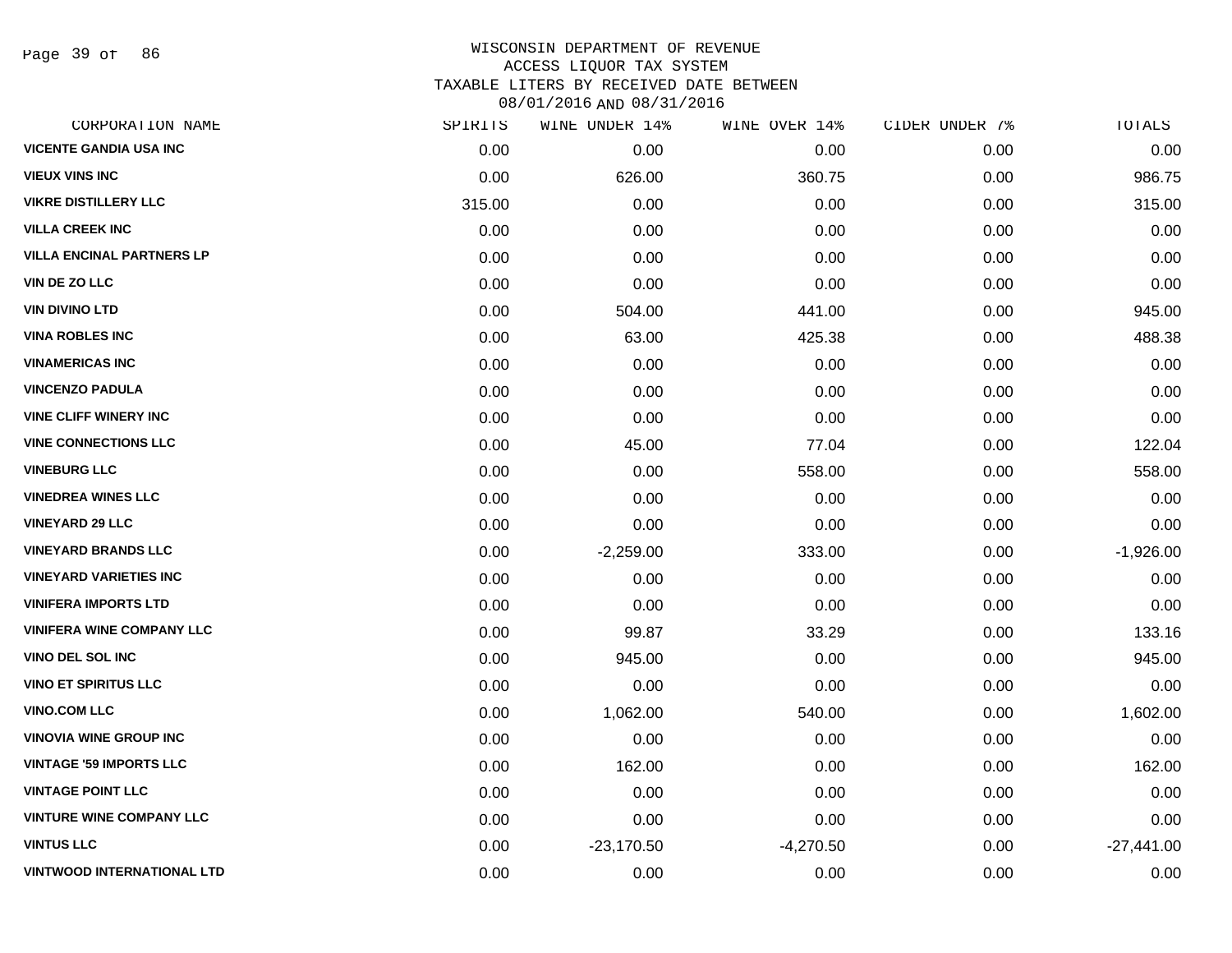Page 40 of 86

| CORPORATION NAME                               | SPIRITS   | WINE UNDER 14% | WINE OVER 14% | CIDER UNDER 7% | TOTALS    |
|------------------------------------------------|-----------|----------------|---------------|----------------|-----------|
| <b>VITANI SPIRITS LLC</b>                      | 0.00      | 0.00           | 0.00          | 0.00           | 0.00      |
| <b>VOTTO VINES IMPORTING INC</b>               | 0.00      | 0.00           | 0.00          | 0.00           | 0.00      |
| <b>W J DEUTSCH &amp; SONS LTD</b>              | 2,124.00  | 16,596.00      | 697.50        | 0.00           | 19,417.50 |
| <b>WAGNER WINE COMPANY LLC</b>                 | 0.00      | 0.00           | 2,223.00      | 0.00           | 2,223.00  |
| <b>WALLA WALLA VINTNERS LLC</b>                | 0.00      | 0.00           | 0.00          | 0.00           | 0.00      |
| <b>WARWICK VALLEY WINE CO INC</b>              | 0.00      | 0.00           | 0.00          | 0.00           | 0.00      |
| <b>WEIBEL INCORPORATED</b>                     | 0.00      | 188.50         | 0.00          | 0.00           | 188.50    |
| <b>WEIN BAUER INC</b>                          | 120.00    | 4,856.68       | 0.00          | 0.00           | 4,976.68  |
| <b>WEST COAST WINE PARTNERS LLC</b>            | 0.00      | 0.00           | 189.00        | 0.00           | 189.00    |
| <b>WESTERN SPIRITS BEVERAGE LLC</b>            | 903.00    | 0.00           | 0.00          | 0.00           | 903.00    |
| <b>WEYGANDT-METZLER IMPORTING LTD</b>          | 0.00      | 945.00         | 0.00          | 0.00           | 945.00    |
| <b>WHITE OAK VINEYARDS &amp; WINERY LLC</b>    | 0.00      | 0.00           | 63.00         | 0.00           | 63.00     |
| WHYTE AND MACKAY (AMERICAS) LIMITED LLC        | 0.00      | 0.00           | 0.00          | 0.00           | 0.00      |
| <b>WI INC</b>                                  | 0.00      | 0.00           | 0.00          | 0.00           | 0.00      |
| <b>WILD WOOD VINEYARD &amp; WINERY</b>         | 0.00      | 0.00           | 0.00          | 0.00           | 0.00      |
| <b>WILLAKENZIE ESTATE INC</b>                  | 0.00      | 13.50          | 0.00          | 0.00           | 13.50     |
| <b>WILLAMETTE VALLEY VINEYARDS INC</b>         | 0.00      | 315.00         | 126.00        | 0.00           | 441.00    |
| <b>WILLIAM GRANT &amp; SONS INC</b>            | 26,469.45 | 0.00           | 0.00          | 0.00           | 26,469.45 |
| <b>WILLIAM J WOLF</b>                          | 0.00      | 0.00           | 0.00          | 0.00           | 0.00      |
| <b>WILLIAM P KNUTTEL</b>                       | 0.00      | 0.00           | 0.00          | 0.00           | 0.00      |
| <b>WILLIAM PRICE III</b>                       | 0.00      | 0.00           | 0.00          | 0.00           | 0.00      |
| <b>WILLIAM WOODRUFF</b>                        | 0.00      | 0.00           | 0.00          | 0.00           | 0.00      |
| <b>WILSON CREEK WINERY &amp; VINEYARDS INC</b> | 0.00      | 0.00           | 0.00          | 0.00           | 0.00      |
| <b>WILSON DANIELS LLC</b>                      | 0.00      | 2,313.00       | 36.00         | 0.00           | 2,349.00  |
| <b>WILSON DANIELS LTD</b>                      | 10,525.35 | 0.00           | 36.00         | 0.00           | 10,561.35 |
| <b>WINDY CITY DISTILLING INC</b>               | 0.00      | 0.00           | 0.00          | 0.00           | 0.00      |
| <b>WINDY HILL SPIRITS INC</b>                  | 0.00      | 0.00           | 0.00          | 0.00           | 0.00      |
| <b>WINE BRIDGE IMPORTS INC</b>                 | 0.00      | 0.00           | 0.00          | 0.00           | 0.00      |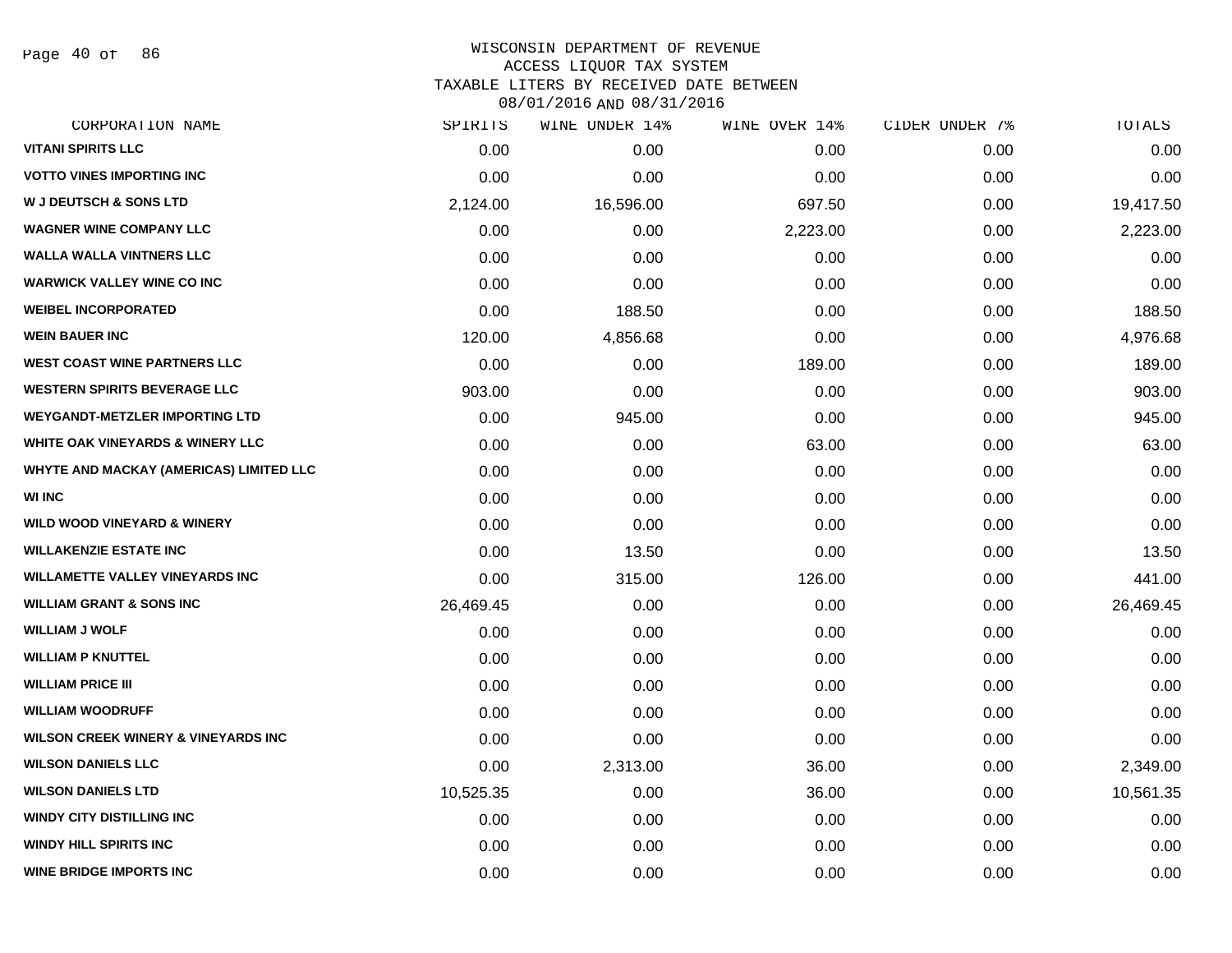Page 41 of 86

| CORPORATION NAME                          | SPIRITS      | WINE UNDER 14% | WINE OVER 14% | CIDER UNDER 7% | TOTALS       |
|-------------------------------------------|--------------|----------------|---------------|----------------|--------------|
| <b>WINE COUNTRY INTERNATIONAL INC</b>     | 0.00         | 0.00           | 0.00          | 0.00           | 0.00         |
| <b>WINE CREEK LLC</b>                     | 0.00         | 0.00           | 0.00          | 0.00           | 0.00         |
| <b>WINE HOOLIGANS LLC</b>                 | 0.00         | 0.00           | 0.00          | 0.00           | 0.00         |
| <b>WINE WINE SITUATION LLC</b>            | 0.00         | 0.00           | 0.00          | 0.00           | 0.00         |
| <b>WINEPLAYGROUND.COM INC</b>             | 0.00         | 0.00           | 63.00         | 0.00           | 63.00        |
| <b>WINERIES &amp; SELECT PRODUCTS LLC</b> | 0.00         | 117.00         | 162.00        | 0.00           | 279.00       |
| <b>WINERY AT BLACK STAR FARMS LLC</b>     | 0.00         | 0.00           | 0.00          | 0.00           | 0.00         |
| <b>WINERY EXCHANGE, INC.</b>              | 0.00         | 11,403.00      | 378.00        | 0.00           | 11,781.00    |
| <b>WINES OF FRANCE INC</b>                | 0.00         | 0.00           | 0.00          | 0.00           | 0.00         |
| <b>WINES UNLIMITED INC</b>                | 0.00         | 0.00           | 0.00          | 0.00           | 0.00         |
| <b>WINESELLERS LTD</b>                    | 0.00         | 5,598.86       | 0.00          | 249.00         | 5,847.86     |
| <b>WISD LLC</b>                           | 0.00         | 0.00           | 0.00          | 0.00           | 0.00         |
| <b>WOODSHED BEVERAGE LLC</b>              | 0.00         | 0.00           | 0.00          | 0.00           | 0.00         |
| <b>WOODSON WINES LLC</b>                  | 0.00         | 0.00           | 0.00          | 0.00           | 0.00         |
| <b>WORLD TRAVELER IMPORTS LLC</b>         | 0.00         | 0.00           | 0.00          | 0.00           | 0.00         |
| <b>WYOMING WHISKEY INC</b>                | 0.00         | 0.00           | 0.00          | 0.00           | 0.00         |
| YAEGAKI CORPORATION OF USA                | 0.00         | 0.00           | 0.00          | 0.00           | 0.00         |
| <b>ZD WINES LLC</b>                       | 0.00         | 0.00           | 0.00          | 0.00           | 0.00         |
| <b>ZEILER SPIRITS LLC</b>                 | 0.00         | 0.00           | 0.00          | 0.00           | 0.00         |
| <b>ZEPALTAS WINES LLC</b>                 | 0.00         | 0.00           | 0.00          | 0.00           | 0.00         |
| <b>ZONIN USA INC</b>                      | 0.00         | 11,074.50      | 63.00         | 0.00           | 11,137.50    |
| TOTAL LITERS FOR 8/31/2016                | 3,445,041.95 | 3,451,944.67   | 201,240.62    | 366,345.63     | 7,464,572.87 |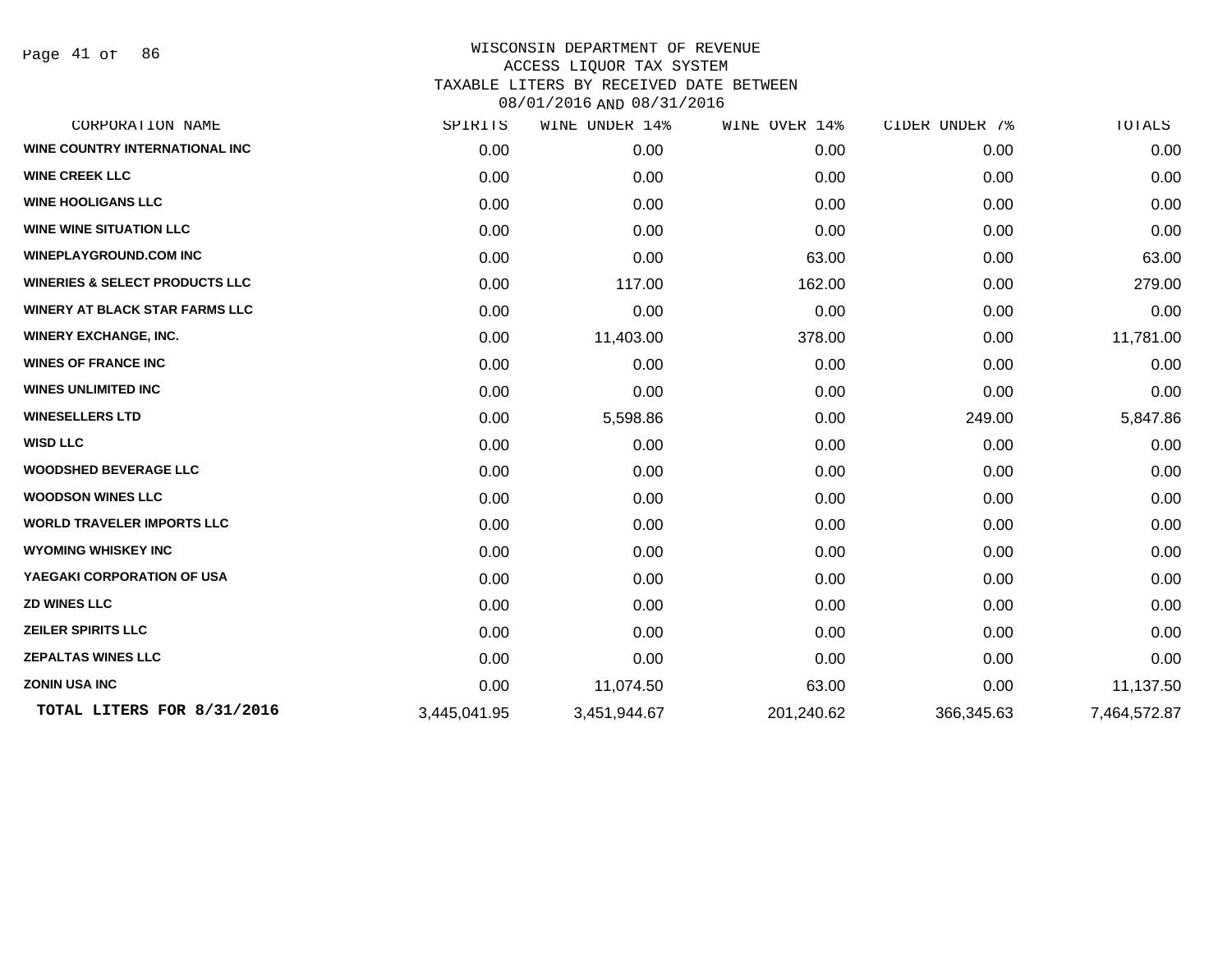Page 42 of 86

## WISCONSIN DEPARTMENT OF REVENUE ACCESS LIQUOR TAX SYSTEM TAXABLE LITERS BY RECEIVED DATE BETWEEN 08/01/2016 AND 08/31/2016

**IN STATE WHOLESALER (W) ALLSTATE LIQUOR & WINE COMPANY, INC.**  $0.00$   $0.00$   $0.00$   $0.00$   $0.00$   $0.00$   $0.00$   $0.00$   $0.00$   $0.00$   $0.00$   $0.00$ **AMPHORAE, LLC** 0.00 0.00 0.00 0.00 0.00 **AVA WINE & SPIRITS LLC** 0.00 6,524.25 0.00 0.00 6,524.25 **BACKDOOR BRANDS LLC** 0.00 0.00 0.00 0.00 0.00 **BADGER DISTRIBUTING OF MILWAUKEE LLC** 0.00 0.00 0.00 0.00 0.00 **BADGER LIQUOR CO INC** 401,308.00 84,840.22 5,206.50 0.00 491,354.72 **BADGER STATE WINERY COOPERATIVE** 0.00 0.00 0.00 0.00 0.00 **BADGER WINE & SPIRITS LLC**  $\begin{array}{ccc} 0.00 & 0.00 & 0.00 \\ 0.00 & 0.00 & 0.00 \end{array}$ **BCD HOLDCO LLC** 0.00 0.00 0.00 0.00 0.00 **BEECHWOOD DISTRIBUTORS, INC.** 0.00 0.00 0.00 0.00 0.00 **BEER CAPITOL DISTRIBUTING, INC.** 0.00 0.00 0.00 0.00 0.00 **BILL'S DISTRIBUTING, LTD.** 0.00 0.00 0.00 0.00 0.00 **BRANT T NEHMER** 0.00 0.00 0.00 0.00 0.00 **BREAKTHRU BEVERAGE GROUP LLC** 0.00 0.00 0.00 0.00 0.00 **BREAKTHRU BEVERAGE GROUP LLC**  $52.200.02$   $20.665.26$   $156.00$   $0.00$   $73.021.28$ **BREAKTHRU BEVERAGE WISCONSIN NORTH LLC** 0.00 0.00 0.00 0.00 0.00 **C.J.W., INC.** 0.00 0.00 0.00 0.00 0.00 **CAPITOL-HUSTING COMPANY, INC.** 10,680.00 21,045.00 0.00 0.00 31,725.00 **CATHRINE BENNETT** 0.00 0.00 0.00 0.00 0.00 **CENTRAL BEER DISTRIBUTORS, INC.** 0.00 0.00 0.00 0.00 0.00 **DE PERE LIQUOR CO LLC** 0.00 0.00 0.00 0.00 0.00 **DEAN DISTRIBUTING, INC.** 0.00 0.00 0.00 0.00 0.00 **DEAN DISTRIBUTING, INC.** 0.00 0.00 0.00 0.00 0.00 **DEWITT CHURCH GOODS, INC.** 0.00 0.00 0.00 0.00 0.00 **ELIZABETH G KARANDANIS** 0.00 0.00 0.00 0.00 0.00 CORPORATION NAME SPIRITS WINE UNDER 14% WINE OVER 14% CIDER UNDER 7% TOTALS

**FABIANO BROTHERS - WISCONSIN LLC** 0.00 0.00 0.00 0.00 0.00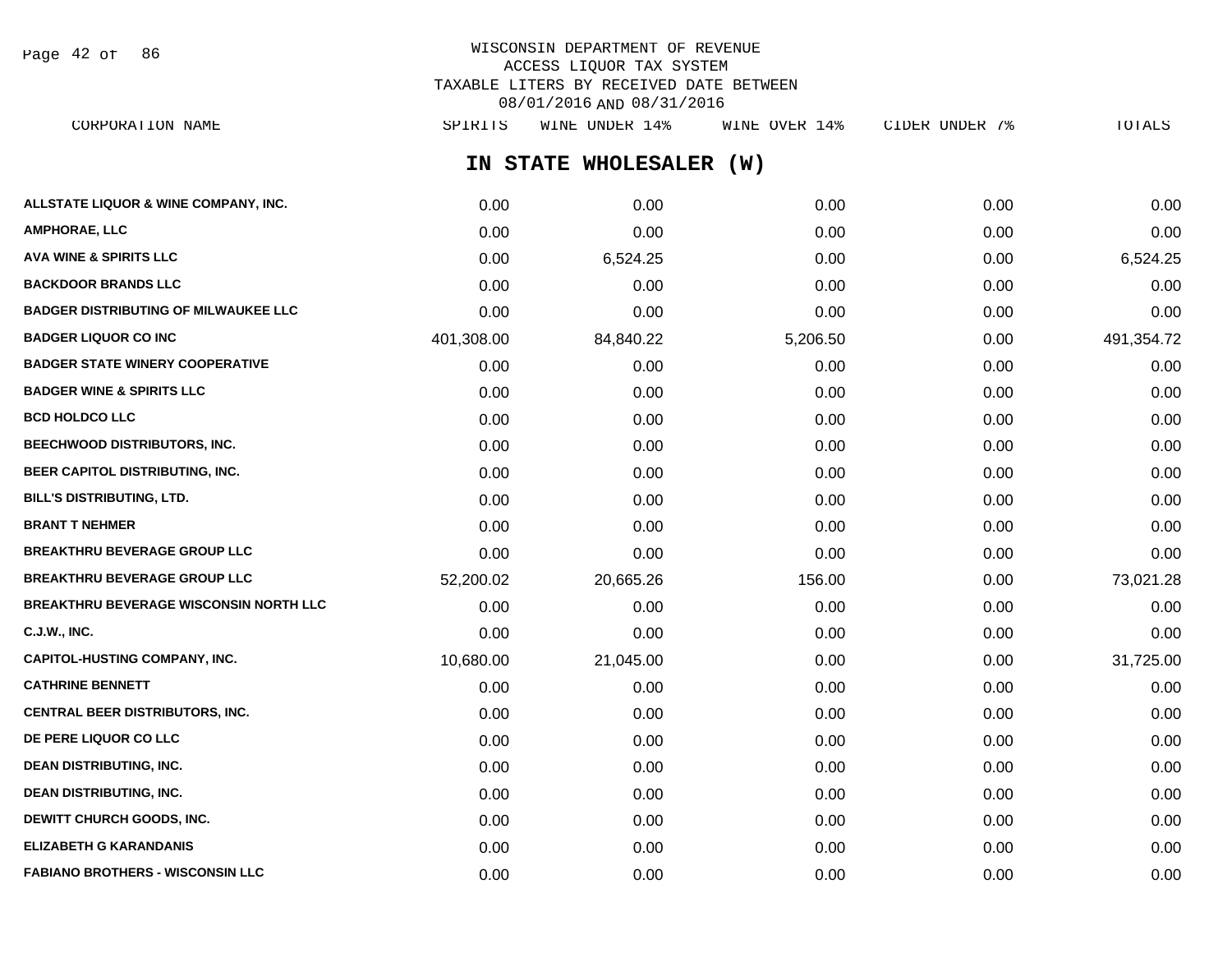Page 43 of 86

| CORPORATION NAME                             | SPIRITS   | WINE UNDER 14% | WINE OVER 14% | CIDER UNDER 7% | TOTALS    |
|----------------------------------------------|-----------|----------------|---------------|----------------|-----------|
| <b>FAUSTO FIORAVANTI</b>                     | 0.00      | 0.00           | 0.00          | 0.00           | 0.00      |
| FLANIGAN DISTRIBUTING OF DOOR COUNTY, INC.   | 0.00      | 0.00           | 0.00          | 0.00           | 0.00      |
| FOUR SEASONS BEER DISTRIBUTORS INC           | 0.00      | 0.00           | 0.00          | 0.00           | 0.00      |
| FRANK BEER DISTRIBUTORS, INC.                | 0.00      | 0.00           | 0.00          | 0.00           | 0.00      |
| <b>FRANK LIQUOR COMPANY, INC.</b>            | 50,924.85 | 22,183.24      | 0.00          | 0.00           | 73,108.09 |
| FRANK LIQUORS OF LA CROSSE, INC.             | 0.00      | 0.00           | 0.00          | 0.00           | 0.00      |
| <b>GB SALES MILWAUKEE, INC.</b>              | 0.00      | 0.00           | 0.00          | 0.00           | 0.00      |
| <b>GENERAL BEER DISTRIBUTORS CO.</b>         | 0.00      | 0.00           | 0.00          | 0.00           | 0.00      |
| <b>GENERAL BEER-NORTHEAST INC</b>            | 0.00      | 0.00           | 0.00          | 0.00           | 0.00      |
| <b>GENERAL BEER-NORTHEAST INC</b>            | 0.00      | 0.00           | 0.00          | 0.00           | 0.00      |
| <b>GENERAL BEER-NORTHWEST, INC.</b>          | 0.00      | 0.00           | 0.00          | 0.00           | 0.00      |
| <b>GENERAL BEER-NORTHWEST, INC.</b>          | 0.00      | 0.00           | 0.00          | 0.00           | 0.00      |
| <b>GENERAL BEVERAGE SALES CO- OSHKOSH</b>    | 0.00      | 0.00           | 0.00          | 0.00           | 0.00      |
| <b>GENERAL BEVERAGE SALES CO.</b>            | 11,874.00 | 38,925.00      | 4,302.00      | 0.00           | 55,101.00 |
| <b>GENERAL BEVERAGE SALES CO.- MILWAUKEE</b> | 0.00      | 31,868.64      | 126.00        | 0.00           | 31,994.64 |
| <b>GLORIA R RAGSDALE</b>                     | 0.00      | 0.00           | 0.00          | 0.00           | 0.00      |
| <b>GVARDIA LLC</b>                           | 0.00      | 0.00           | 0.00          | 0.00           | 0.00      |
| <b>HENDRICKS BEVERAGE, INC.</b>              | 0.00      | 0.00           | 0.00          | 0.00           | 0.00      |
| <b>IMPORT! WINES, INC.</b>                   | 0.00      | 864.00         | 315.00        | 0.00           | 1,179.00  |
| <b>IRL, INCORPORATED</b>                     | 0.00      | 0.00           | 0.00          | 0.00           | 0.00      |
| JACQUES VIEAU, INC.                          | 0.00      | 0.00           | 0.00          | 0.00           | 0.00      |
| JANDRAIN RELIGIOUS SUPPLY, INC.              | 0.00      | $-306.00$      | $-12.00$      | 0.00           | $-318.00$ |
| <b>JANSEN INTERNATIONAL LLC</b>              | 0.00      | 2,772.00       | 900.00        | 0.00           | 3,672.00  |
| <b>JAW PROPERTIES LLC</b>                    | 0.00      | 0.00           | 0.00          | 0.00           | 0.00      |
| <b>JOHN J COLLETTI</b>                       | $-441.00$ | 7,429.50       | 0.00          | 0.00           | 6,988.50  |
| <b>JOHNSON BROTHERS OF WISCONSIN INC</b>     | 17,261.10 | 36,875.75      | $-186.00$     | 0.00           | 53,950.85 |
| <b>JONATHON LODUCA</b>                       | 0.00      | 0.00           | 0.00          | 0.00           | 0.00      |
| <b>JOYVINE LLC</b>                           | 0.00      | 0.00           | 0.00          | 0.00           | 0.00      |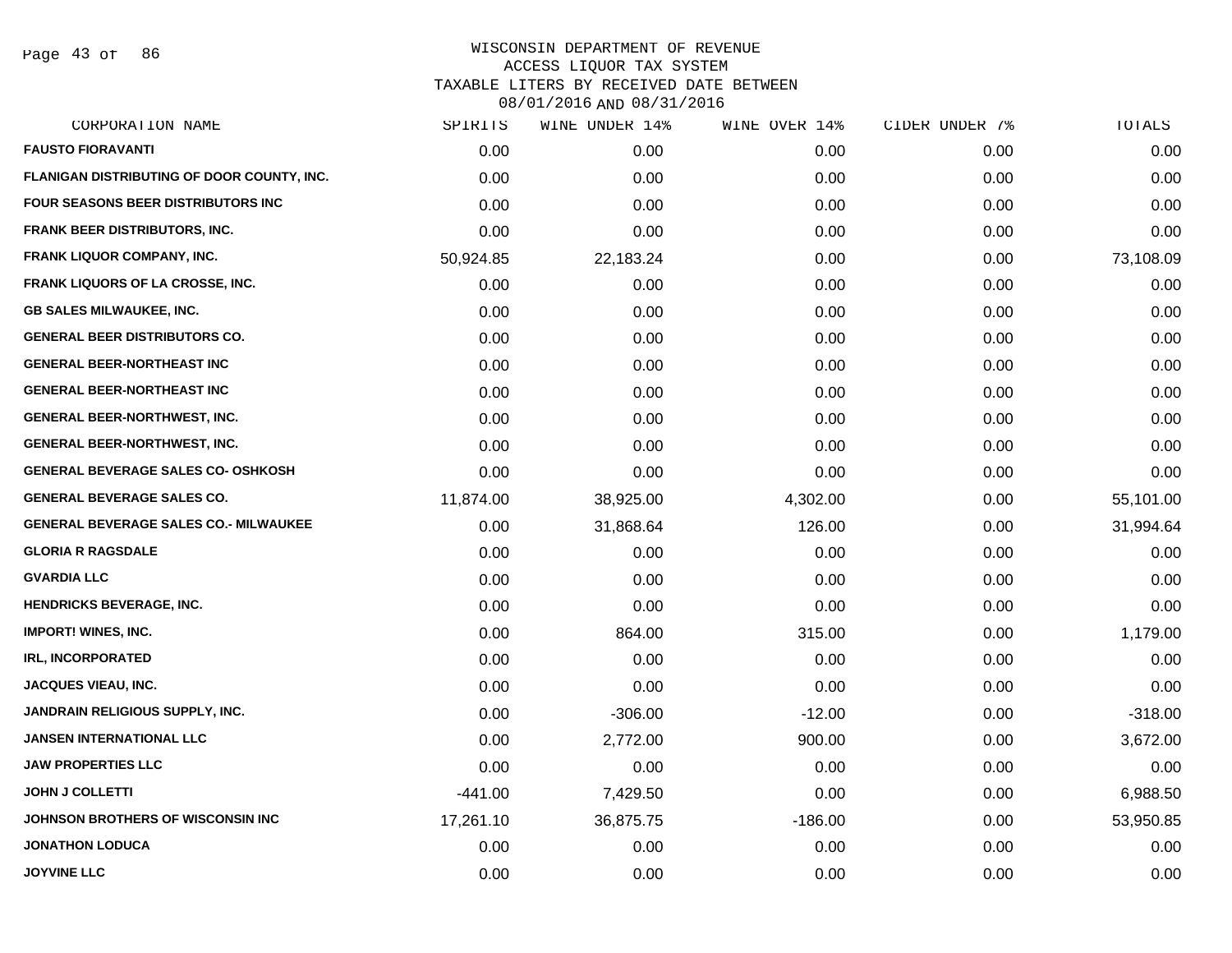Page 44 of 86

#### WISCONSIN DEPARTMENT OF REVENUE ACCESS LIQUOR TAX SYSTEM

TAXABLE LITERS BY RECEIVED DATE BETWEEN

| CORPORATION NAME                         | SPIRITS   | WINE UNDER 14% | WINE OVER 14% | CIDER UNDER 7% | TOTALS    |
|------------------------------------------|-----------|----------------|---------------|----------------|-----------|
| KAY BEER DISTRIBUTING, INC.              | 0.00      | 0.00           | 0.00          | 0.00           | 0.00      |
| <b>L'EFT BANK WINE COMPANY LIMITED</b>   | 4,770.00  | 24,345.00      | 126.00        | 0.00           | 29,241.00 |
| LA CROSSE BEVERAGE LLC                   | 0.00      | 0.00           | 0.00          | 0.00           | 0.00      |
| <b>LA RIOJA RESTAURANT LLC</b>           | 0.00      | 0.00           | 0.00          | 0.00           | 0.00      |
| LARRY'S DISTRIBUTING CO., INC.           | 0.00      | 0.00           | 0.00          | 0.00           | 0.00      |
| LEE BEVERAGE OF WISCONSIN LLC            | 0.00      | 0.00           | 0.00          | 0.00           | 0.00      |
| LEE BEVERAGE OF WISCONSIN LLC            | 0.00      | 0.00           | 0.00          | 0.00           | 0.00      |
| LEE BEVERAGE-CIDERS WINES & SPIRITS LLC  | 0.00      | 0.00           | 0.00          | 0.00           | 0.00      |
| LETRAH INTERNATIONAL CORPORATION         | 0.00      | 0.00           | 0.00          | 0.00           | 0.00      |
| LO DUCA BROS., INC.                      | 0.00      | $-744.75$      | 0.00          | 0.00           | $-744.75$ |
| <b>LORI SCOTT</b>                        | $-31.50$  | 0.00           | 0.00          | 0.00           | $-31.50$  |
| LOS ALTOS AGAVE DISTRIBUTOR INC          | 0.00      | 0.00           | 0.00          | 0.00           | 0.00      |
| <b>M SHIRAZ LLC</b>                      | 0.00      | 0.00           | 0.00          | 0.00           | 0.00      |
| <b>MARCO BRUZZI</b>                      | 0.00      | 0.00           | 0.00          | 0.00           | 0.00      |
| <b>MICCA HUTCHINS</b>                    | 0.00      | 0.00           | 0.00          | 0.00           | 0.00      |
| <b>MICHAEL G ANSAY</b>                   | 0.00      | 0.00           | 0.00          | 0.00           | 0.00      |
| <b>MIDWEST SALES &amp; SERVICE, INC.</b> | 0.00      | 0.00           | 0.00          | 0.00           | 0.00      |
| MILLER BEER OF THE NORTHWOODS, INC.      | 0.00      | 0.00           | 0.00          | 0.00           | 0.00      |
| NOELKE DISTRIBUTORS, INC.                | 0.00      | 0.00           | 0.00          | 0.00           | 0.00      |
| <b>NORTHWEST BEVERAGES, INC.</b>         | 0.00      | 0.00           | 0.00          | 0.00           | 0.00      |
| <b>NOUVEAU VENTURES LLC</b>              | 34.12     | 3,429.75       | 92.25         | 0.00           | 3,556.12  |
| OTT SCHWEITZER DISTRIBUTORSHIP, INC.     | 0.00      | 0.00           | 0.00          | 0.00           | 0.00      |
| <b>PARK RIDGE DISTRIBUTING, INC.</b>     | 0.00      | 0.00           | 0.00          | 0.00           | 0.00      |
| PEHLER DISTRIBUTING, INC.                | 0.00      | 0.00           | 0.00          | 0.00           | 0.00      |
| PHILLIPS DISTRIBUTING CORPORATION        | 0.00      | 0.00           | 0.00          | 0.00           | 0.00      |
| PHILLIPS WINE COMPANY                    | 0.00      | 0.00           | 0.00          | 0.00           | 0.00      |
| PHILLY'S PREMIUM BEVERAGES LLC           | $-112.50$ | 0.00           | 0.00          | 0.00           | $-112.50$ |
| PURE WINE WISCONSIN INC                  | 0.00      | 0.00           | 0.00          | 0.00           | 0.00      |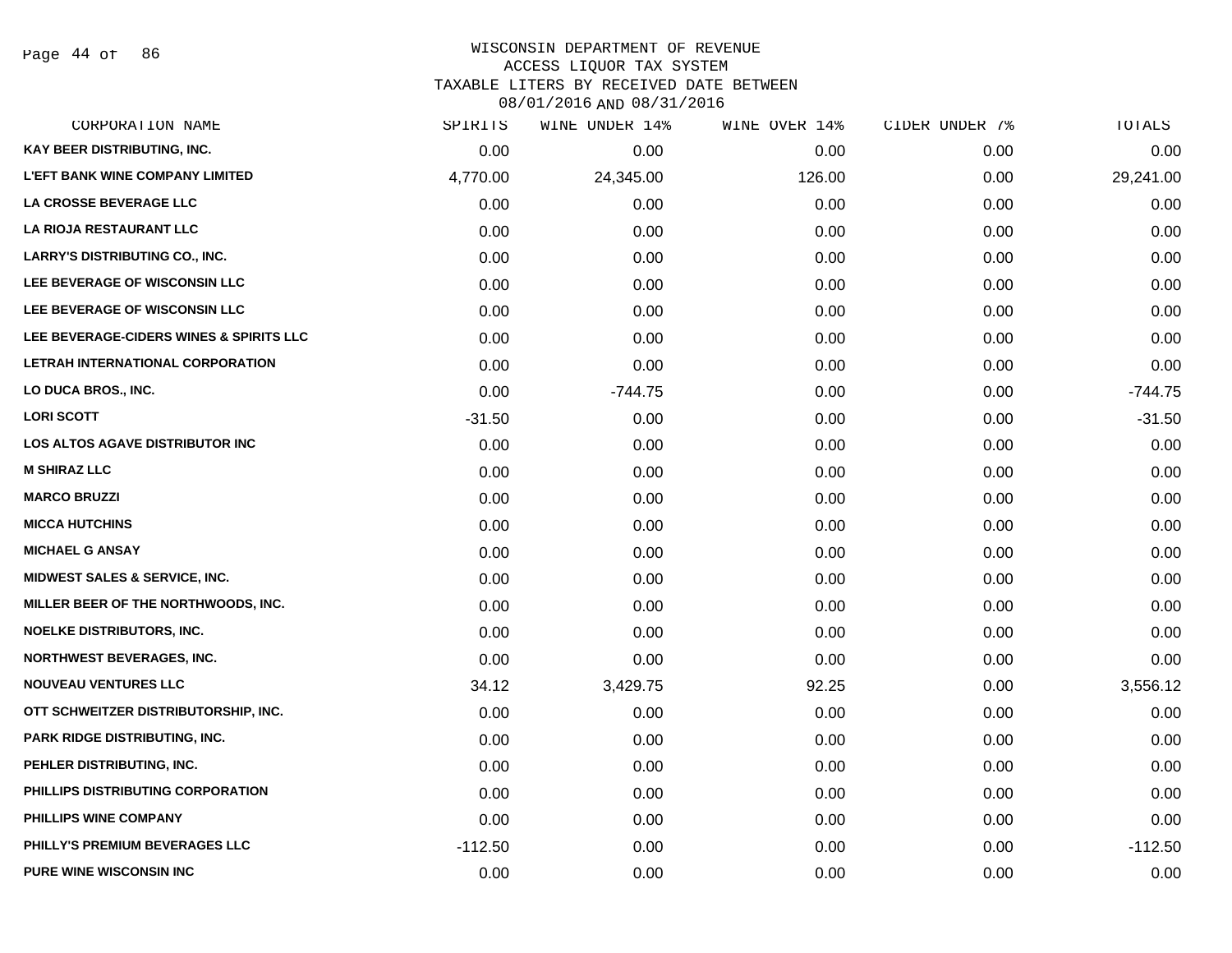Page 45 of 86

| SPIRITS    | UNDER 14%<br>WINE | WINE OVER 14% | CIDER UNDER 7% | <b>TOTALS</b> |
|------------|-------------------|---------------|----------------|---------------|
| 0.00       | 9,207.00          | 5,877.00      | 0.00           | 15,084.00     |
| 0.00       | 0.00              | 0.00          | 0.00           | 0.00          |
| 0.00       | 0.00              | 0.00          | 0.00           | 0.00          |
| 0.00       | 0.00              | 0.00          | 0.00           | 0.00          |
| 0.00       | 0.00              | 0.00          | 0.00           | 0.00          |
| 0.00       | 0.00              | 0.00          | 0.00           | 0.00          |
| 0.00       | 0.00              | 0.00          | 0.00           | 0.00          |
| 0.00       | 0.00              | 0.00          | 0.00           | 0.00          |
| 0.00       | 0.00              | 0.00          | 0.00           | 0.00          |
| 0.00       | 0.00              | 0.00          | 0.00           | 0.00          |
| 0.00       | 0.00              | 0.00          | $-59.62$       | $-59.62$      |
| 0.00       | 0.00              | 0.00          | 0.00           | 0.00          |
| 0.00       | 0.00              | 0.00          | 0.00           | 0.00          |
| 0.00       | 0.00              | 0.00          | 0.00           | 0.00          |
| 0.00       | 3,299.00          | 0.00          | 0.00           | 3,299.00      |
| 0.00       | 0.00              | 0.00          | 0.00           | 0.00          |
| 0.00       | 513.00            | 0.00          | 0.00           | 513.00        |
| 0.00       | 0.00              | 0.00          | 0.00           | 0.00          |
| 0.00       | 0.00              | 0.00          | 0.00           | 0.00          |
| 0.00       | 0.00              | 0.00          | 0.00           | 0.00          |
| 0.00       | 0.00              | 0.00          | 0.00           | 0.00          |
| 0.00       | 0.00              | 0.00          | 0.00           | 0.00          |
| 0.00       | 0.00              | 0.00          | 0.00           | 0.00          |
| 0.00       | 0.00              | 0.00          | 0.00           | 0.00          |
| 548,467.09 | 313,735.86        | 16,902.75     | $-59.62$       | 879,046.08    |
|            |                   |               |                |               |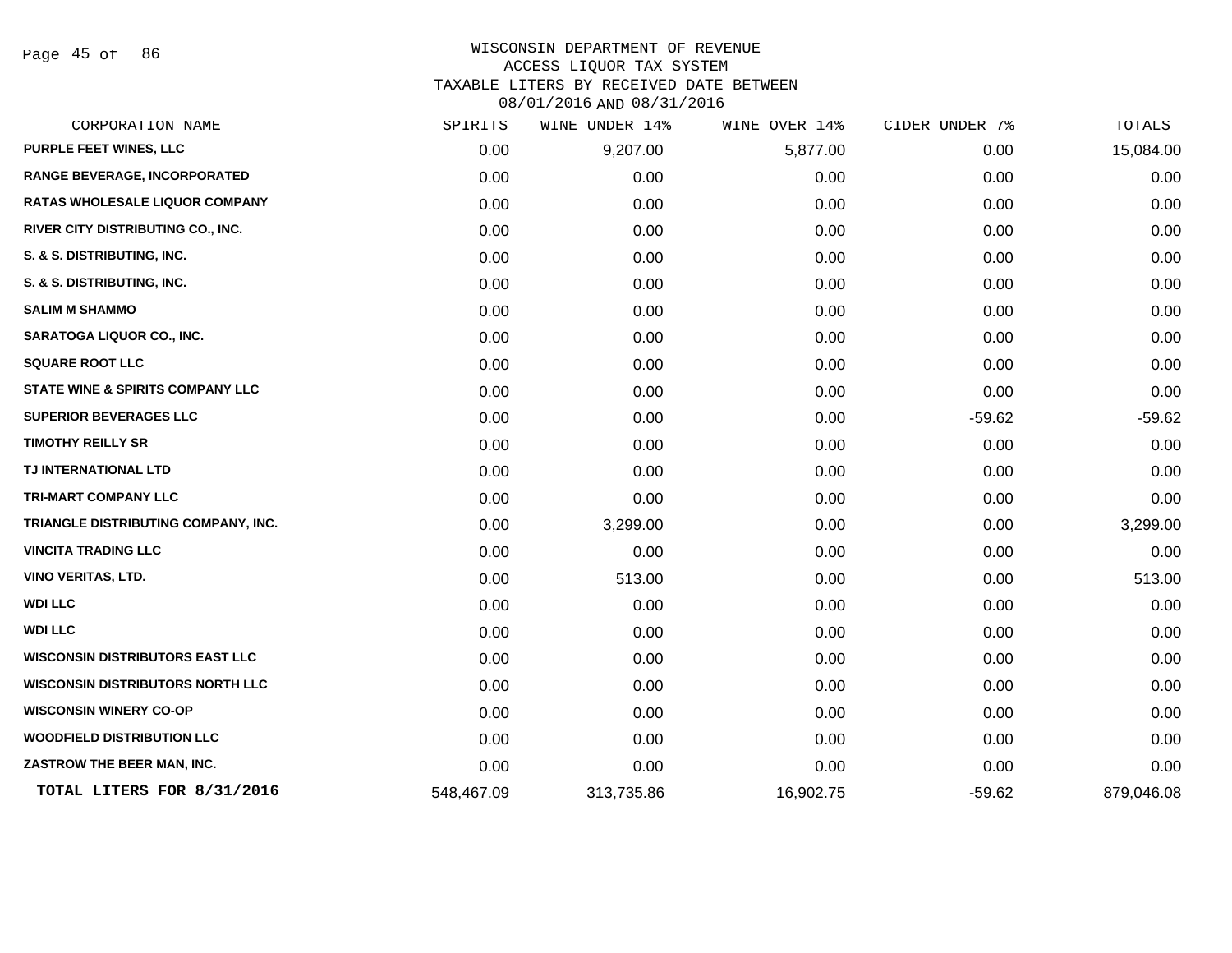| Page | 46 of |  | 86 |
|------|-------|--|----|
|------|-------|--|----|

## WISCONSIN DEPARTMENT OF REVENUE ACCESS LIQUOR TAX SYSTEM TAXABLE LITERS BY RECEIVED DATE BETWEEN 08/01/2016 AND 08/31/2016

**IN STATE MANUFACTURER (WM) 45TH PARALLEL SPIRITS, LLC** 0.00 0.00 0.00 0.00 0.00 **ACE ETHANOL LLC** 0.00 0.00 0.00 0.00 0.00 **AEPPELTREOW INC** 81.01 81.01 81.01 81.01 81.01 81.01 81.01 81.01 81.01 81.01 **ANGRY SPIRITS DISTILLING LLC** 0.00 0.00 0.00 0.00 0.00 **B & E DISTILLERY INC.** 2010 130.11 130.11 130.11 130.11 130.11 130.11 130.11 130.11 130.11 **BRIAN SAMMONS** 1,155.08 0.00 0.00 0.00 1,155.08 **C & N CORPORATION** 6,076.25 0.00 0.00 0.00 6,076.25 **CENTRAL STANDARD LLC** 1,299.98 0.00 0.00 0.00 1,299.98 **CHIPPEWA RIVER DISTILLERY AND BREWERY LLC**  $8.59$   $0.00$   $0.00$   $0.00$   $0.00$   $0.00$   $0.00$   $0.8.59$ **CLOVER MEADOW LLC** 0.00 0.00 0.00 0.00 0.00 **DEATH'S DOOR DISTILLERY LLC** 0.12 0.00 0.00 0.00 0.12 **DISTILLERY PARTNERS, LLC** 0.00 0.00 0.00 0.00 0.00 **DRIFTLESS GLEN DISTILLERY LLC** 1.587.89 0.00 0.00 0.00 0.00 0.00 0.00 0.00 1.587.89 **EMCO CHEMICAL DISTRIBUTORS, INC.** 0.00 0.00 0.00 0.00 0.00 **GLOBAL DISTILLERS SRL LLC** 11,083.48 206.99 0.00 0.00 11,290.47 **GRANT J VAN DRIEST** 0.00 0.00 0.00 0.00 0.00 **GREAT LAKES DISTILLERY LLC** 1,125.74 0.00 0.00 0.00 1,125.74 **HENDRICKS FAMILY DISTILLERY LLC** 898.50 0.00 0.00 0.00 898.50 **KELLY M YOCOM** 360.07 0.00 0.00 0.00 360.07 **MATTHEW RICK** 120.00 1,025.09 18.17 0.00 1,163.26 **MILLERCOORS LLC** 65,097.90 55,097.90 0.00 0.00 0.00 0.00 0.00 0.00 55,097.90 55,097.90 **NATHAN G GREENAWALT** 712.88 0.00 0.00 0.00 712.88 **NORTHERN WATERS DISTILLERY LLC** 1,141.11 0.00 0.00 0.00 1,141.11 **PERLICK FARMS LLC** 496.91 0.00 0.00 0.00 496.91 **PO CHOUA LO** 0.00 0.00 0.00 0.00 0.00 CORPORATION NAME SPIRITS WINE UNDER 14% WINE OVER 14% CIDER UNDER 7% TOTALS

RIVER BEND VINEYARD & WINERY LLC **CONFIDENT CONSUMERT CONFIDENT** CONFIDENT CONFIDENT CONFIDENT CONFIDENT CONFIDENT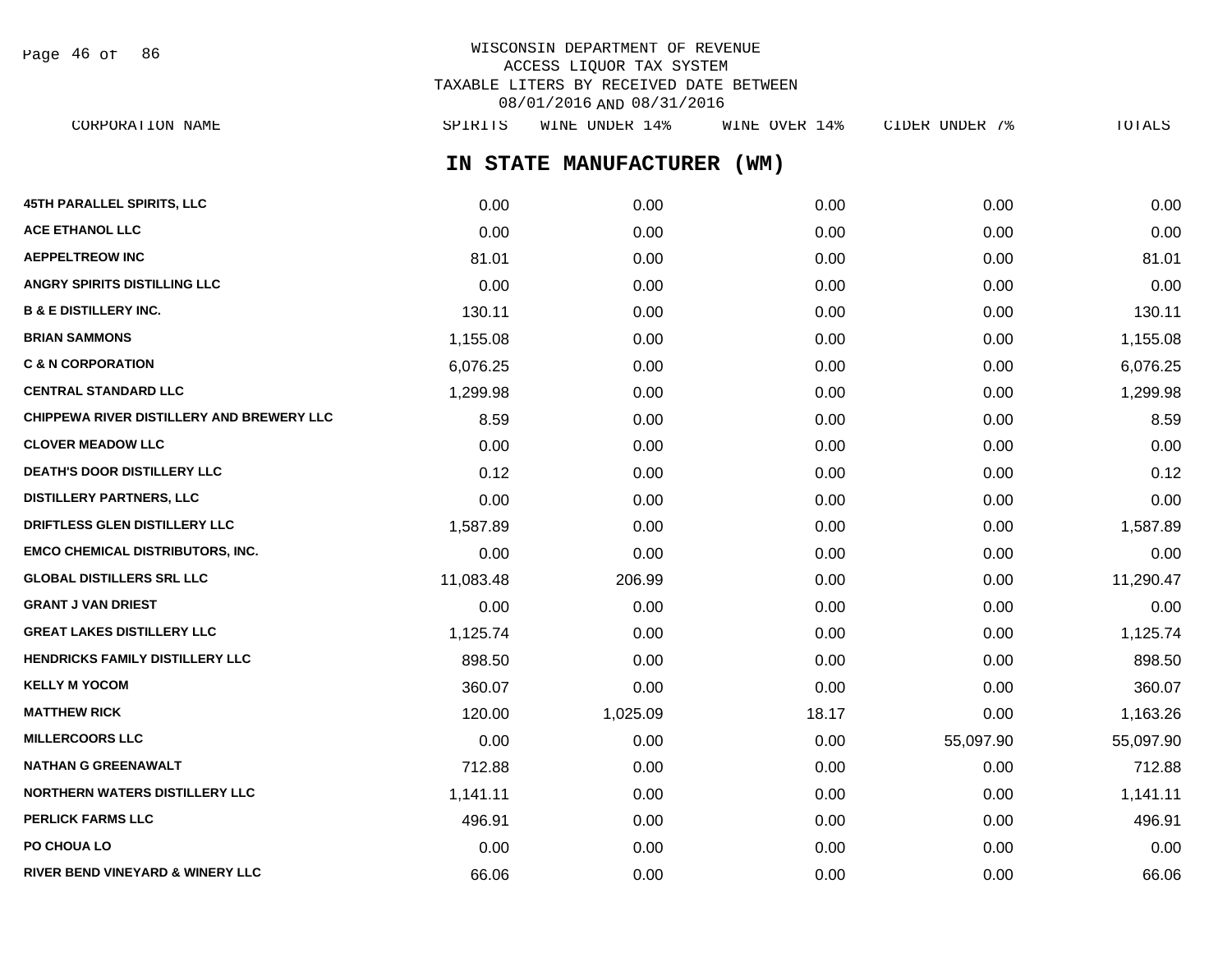Page 47 of 86

| CORPORATION NAME                | SPIRITS   | UNDER 14%<br>WINE | 14%<br>WINE OVER | UNDER 7%<br><b>CIDER</b> | TOTALS    |
|---------------------------------|-----------|-------------------|------------------|--------------------------|-----------|
| <b>SENSIENT FLAVORS LLC</b>     | 0.00      | 0.00              | 0.00             | 0.00                     | 0.00      |
| <b>ST CROIX SPIRITS LLC</b>     | 0.00      | 0.00              | 0.00             | 0.00                     | 0.00      |
| THE NORTH WOODS DISTILLERY LLC  | 378.01    | 0.00              | 0.00             | 0.00                     | 378.01    |
| WHITE WINTER WINERY INC         | 0.00      | 0.00              | 0.00             | 0.00                     | 0.00      |
| <b>WOLLERSHEIM WINERY, INC.</b> | 1,621.02  | 0.00              | 0.00             | 0.00                     | 1,621.02  |
| YAHARA BAY DISTILLERS, INC.     | 6.024.72  | 0.00              | 0.00             | 0.00                     | 6,024.72  |
| TOTAL LITERS FOR 8/31/2016      | 34,367.53 | 1.232.08          | 18.17            | 55.097.90                | 90,715.68 |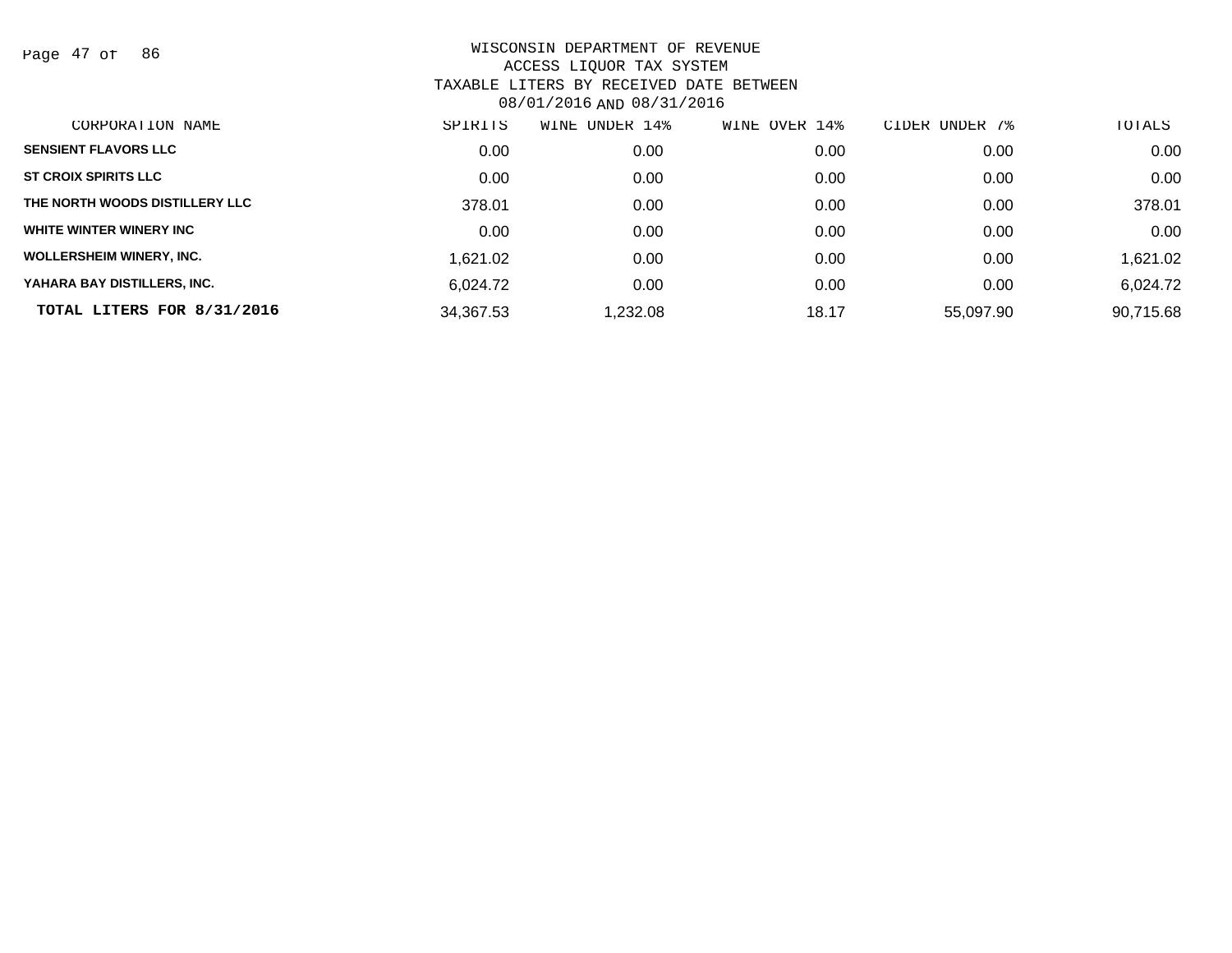| Page |  | 48 of | 86 |
|------|--|-------|----|
|------|--|-------|----|

# WISCONSIN DEPARTMENT OF REVENUE ACCESS LIQUOR TAX SYSTEM TAXABLE LITERS BY RECEIVED DATE BETWEEN 08/01/2016 AND 08/31/2016

CORPORATION NAME SPIRITS WINE UNDER 14% WINE OVER 14% CIDER UNDER 7% TOTALS

# **IN STATE RECTIFIER (WR)**

| <b>45TH PARALLEL SPIRITS, LLC</b>      | 1,891.98     | 0.00     | 0.00 | 0.00 | 1,891.98     |
|----------------------------------------|--------------|----------|------|------|--------------|
| <b>ARTYS</b>                           | 12,593.82    | 0.00     | 0.00 | 0.00 | 12,593.82    |
| <b>CITY BREWING COMPANY, LLC</b>       | $-23,563.76$ | 0.00     | 0.00 | 0.00 | $-23,563.76$ |
| <b>DISTILLERY PARTNERS, LLC</b>        | 0.00         | 0.00     | 0.00 | 0.00 | 0.00         |
| <b>GALLOWAY COMPANY</b>                | 0.00         | 0.00     | 0.00 | 0.00 | 0.00         |
| <b>GREAT LAKES DISTILLERY LLC</b>      | 3,804.36     | 0.00     | 0.00 | 0.00 | 3,804.36     |
| <b>HENRY FARMS PRAIRIE SPIRITS LLC</b> | 0.00         | 0.00     | 0.00 | 0.00 | 0.00         |
| <b>KELLY M YOCOM</b>                   | 0.00         | 0.00     | 0.00 | 0.00 | 0.00         |
| <b>MIDWEST CUSTOM BOTTLING LLC</b>     | $-8,770.77$  | 9,206.89 | 0.00 | 0.00 | 436.12       |
| <b>NATHAN G GREENAWALT</b>             | 0.00         | 0.00     | 0.00 | 0.00 | 0.00         |
| PO CHOUA LO                            | 0.00         | 0.00     | 0.00 | 0.00 | 0.00         |
| YAHARA BAY DISTILLERS, INC.            | 0.00         | 0.00     | 0.00 | 0.00 | 0.00         |
| TOTAL LITERS FOR 8/31/2016             | $-14,044.37$ | 9,206.89 | 0.00 | 0.00 | $-4,837.48$  |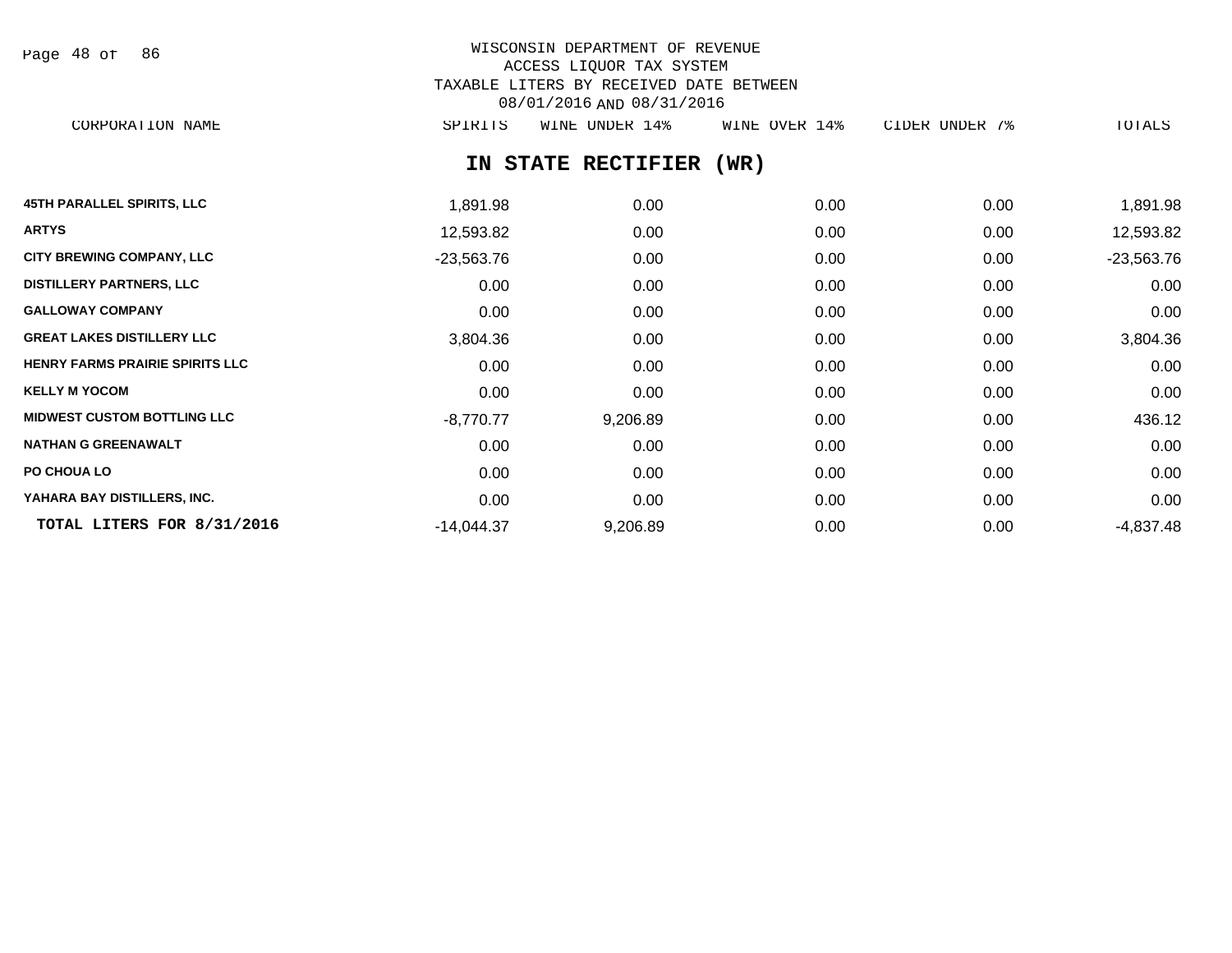Page 49 of 86

## WISCONSIN DEPARTMENT OF REVENUE ACCESS LIQUOR TAX SYSTEM TAXABLE LITERS BY RECEIVED DATE BETWEEN 08/01/2016 AND 08/31/2016

| CORPORATION NAME                                  | SPIRITS | WINE UNDER 14%  | WINE OVER 14% | CIDER UNDER 7% | TOTALS    |
|---------------------------------------------------|---------|-----------------|---------------|----------------|-----------|
|                                                   |         | IN STATE WINERY | (WWI)         |                |           |
| <b>AEPPELTREOW INC</b>                            | 0.00    | 417.91          | 27.25         | 323.88         | 769.04    |
| <b>AMANDA STEFL</b>                               | 0.00    | 0.00            | 0.00          | 0.00           | 0.00      |
| <b>BARABOO BLUFF WINERY, LLC</b>                  | 0.00    | 1,892.70        | 0.00          | 0.00           | 1,892.70  |
| <b>BAUER-KEARNS WINERY LLC</b>                    | 0.00    | 0.00            | 0.00          | 0.00           | 0.00      |
| BAYFIELD WINERY, LTD.                             | 0.00    | 306.01          | 0.00          | 0.00           | 306.01    |
| <b>BELLEVINEZ LLC</b>                             | 0.00    | 658.66          | 0.00          | 0.00           | 658.66    |
| <b>BLIND HORSE WINERY LLC</b>                     | 0.00    | 0.00            | 0.00          | 0.00           | 0.00      |
| BOTHAM VINEYARDS, INC.                            | 0.00    | 4,247.22        | 0.00          | 0.00           | 4,247.22  |
| <b>BRANCHES WINERY LLC</b>                        | 0.00    | 0.00            | 0.00          | 0.00           | 0.00      |
| <b>BRIGADOON FARM &amp; WINERY LLC</b>            | 0.00    | 1,516.39        | 221.22        | 0.00           | 1,737.61  |
| <b>BUZZ &amp; BREW SHOP LLC</b>                   | 0.00    | 45.42           | 0.00          | 0.00           | 45.42     |
| <b>C &amp; N CORPORATION</b>                      | 0.00    | 40,406.01       | 862.47        | 0.00           | 41,268.48 |
| <b>CHATEAU ST CROIX WINERY &amp; VINEYARD LLC</b> | 0.00    | 1,795.49        | 655.86        | 0.00           | 2,451.35  |
| <b>CIDER HOUSE OF WISCONSIN LLC</b>               | 0.00    | 0.00            | 0.00          | 114.50         | 114.50    |
| <b>CLAY JAR HOLDINGS LLC</b>                      | 0.00    | 278.11          | 42.96         | 0.00           | 321.07    |
| <b>CLINTON CLINGERMAN</b>                         | 0.00    | 337.28          | 0.00          | 0.00           | 337.28    |
| <b>CLOVER MEADOW LLC</b>                          | 0.00    | 0.00            | 0.00          | 0.00           | 0.00      |
| <b>COLDSPRING OF WISCONSIN LLC</b>                | 0.00    | 0.00            | 0.00          | 0.00           | 0.00      |
| <b>COLLEEN M BOS</b>                              | 0.00    | 0.00            | 0.00          | 0.00           | 0.00      |
| <b>CRAIG FLETCHER</b>                             | 0.00    | 0.00            | 0.00          | 0.00           | 0.00      |
| <b>DANIEL J KOEPKE</b>                            | 0.00    | 0.00            | 0.00          | 0.00           | 0.00      |
| <b>DANZINGER VINEYARDS LLC</b>                    | 0.00    | 0.00            | 0.00          | 0.00           | 0.00      |
| <b>DIANA HOBSON</b>                               | 0.00    | 0.00            | 0.00          | 0.00           | 0.00      |

**EDWARD J RINK** 0.00 38.23 0.00 0.00 38.23 **ELISABETH W KLEIN** 0.00 1,396.81 0.00 0.00 1,396.81 FAWN CREEK WINERY LLC **CONTACT CONSUMERY LLC** 0.00 6,560.21 0.00 0.00 0.00 0.00 6,560.21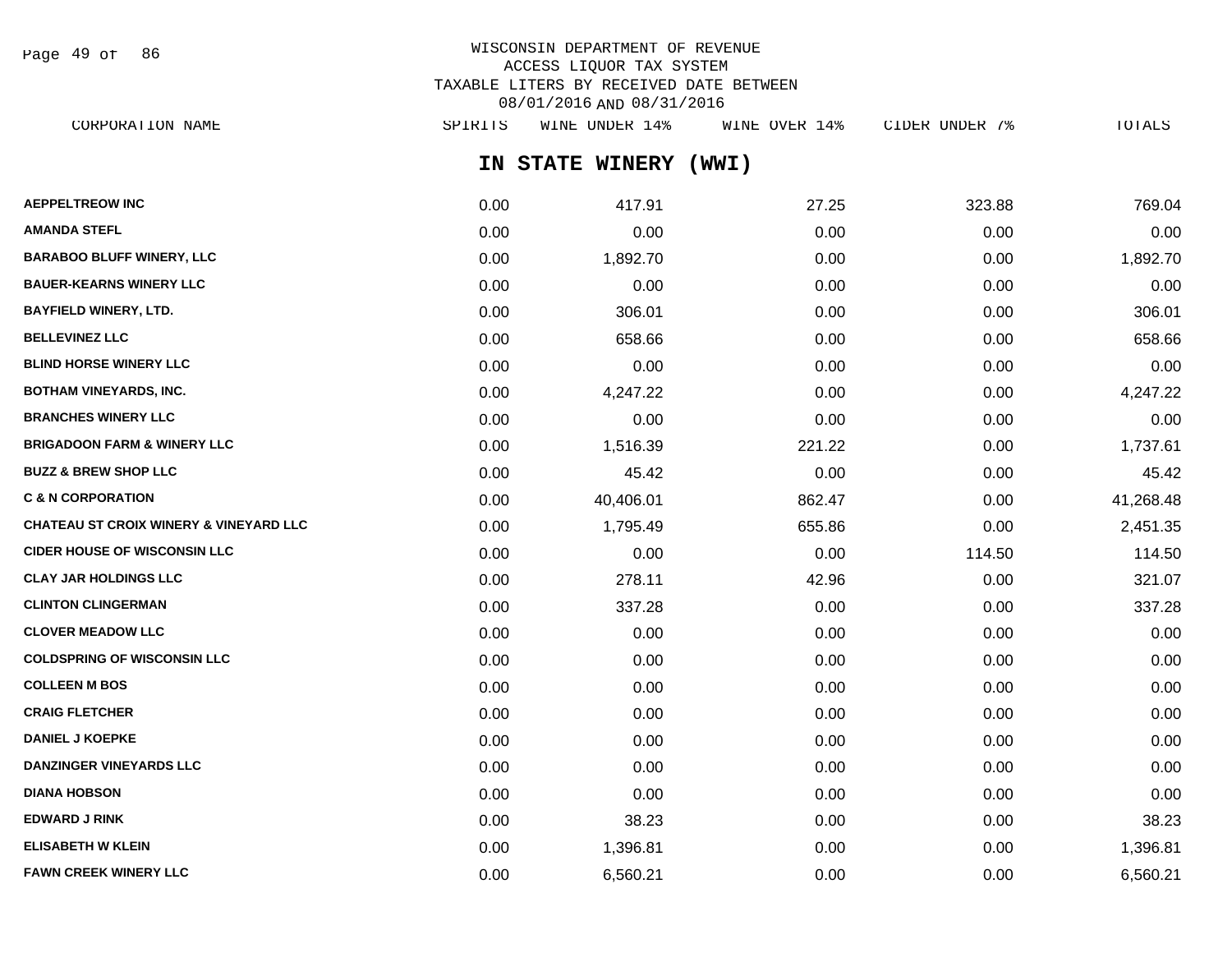#### WISCONSIN DEPARTMENT OF REVENUE ACCESS LIQUOR TAX SYSTEM

TAXABLE LITERS BY RECEIVED DATE BETWEEN

| CORPORATION NAME                        | SPIRITS | WINE UNDER 14% | WINE OVER 14% | CIDER UNDER 7% | TOTALS    |
|-----------------------------------------|---------|----------------|---------------|----------------|-----------|
| <b>FERMENTING CELLARS LLC</b>           | 0.00    | 337.10         | 0.00          | 0.00           | 337.10    |
| FISHER KING WINERY, LLC                 | 0.00    | 1,393.03       | 0.00          | 0.00           | 1,393.03  |
| <b>FRESAR INC</b>                       | 0.00    | 126.81         | 0.00          | 0.00           | 126.81    |
| FRUIT OF THE WOODS WINE CELLAR, INC.    | 0.00    | 15,336.75      | 0.00          | 0.00           | 15,336.75 |
| <b>HALF KRAKT LLC</b>                   | 0.00    | 867.77         | 0.00          | 0.00           | 867.77    |
| <b>HALF MOON HILL LLC</b>               | 0.00    | 0.00           | 0.00          | 0.00           | 0.00      |
| <b>HARALD TOMESCH</b>                   | 0.00    | 0.00           | 0.00          | 0.00           | 0.00      |
| <b>HARBOR RIDGE WINERY INC.</b>         | 0.00    | 8,765.40       | 0.00          | 0.00           | 8,765.40  |
| <b>HERDIE BAISDEN</b>                   | 0.00    | 0.00           | 0.00          | 0.00           | 0.00      |
| <b>HOOKSTONE INC.</b>                   | 0.00    | 1,911.63       | 92.36         | 0.00           | 2,003.99  |
| <b>ISLAND ORCHARD CIDER LLC</b>         | 0.00    | 0.00           | 0.00          | 7,225.16       | 7,225.16  |
| <b>JACKSON WINE LLC</b>                 | 0.00    | 1,884.68       | 148.65        | 0.00           | 2,033.33  |
| <b>JAMES PLOETZ</b>                     | 0.00    | 271.70         | 0.00          | 0.00           | 271.70    |
| <b>JEFFERY BEMIS</b>                    | 0.00    | 3,384.15       | 0.00          | 0.00           | 3,384.15  |
| <b>JEFFREY L STOEGER</b>                | 0.00    | 0.00           | 0.00          | 0.00           | 0.00      |
| <b>JORNY'S END LLC</b>                  | 0.00    | 0.00           | 0.00          | 0.00           | 0.00      |
| <b>JOSEPH CALLOW</b>                    | 0.00    | 0.00           | 0.00          | 0.00           | 0.00      |
| <b>JOSEPH CALLOW</b>                    | 0.00    | 0.00           | 0.00          | 0.00           | 0.00      |
| <b>JOSEPH STALLER</b>                   | 0.00    | 0.00           | 0.00          | 0.00           | 0.00      |
| <b>JOSEPH WYNIMKO</b>                   | 0.00    | 598.09         | 0.00          | 0.00           | 598.09    |
| <b>JULIE A ANDRZEJCZAK</b>              | 0.00    | 127.95         | 0.00          | 0.00           | 127.95    |
| <b>KEVIN BEHNKE</b>                     | 0.00    | 0.00           | 0.00          | 0.00           | 0.00      |
| <b>LAKE NOKOMIS CRANBERRIES INC</b>     | 0.00    | 534.50         | 0.00          | 0.00           | 534.50    |
| <b>LANDTA WINES LLC</b>                 | 0.00    | 840.36         | 0.00          | 0.00           | 840.36    |
| <b>LARSON &amp; LARSON</b>              | 0.00    | 668.12         | 0.00          | 0.00           | 668.12    |
| <b>LAUTENBACH'S ORCHARD COUNTRY INC</b> | 0.00    | 11,744.88      | 0.00          | 0.00           | 11,744.88 |
| <b>LEDGE STONE VINEYARDS LLC</b>        | 0.00    | 24.61          | 3.03          | 0.00           | 27.64     |
| <b>LOST ISLAND WINE LLC</b>             | 0.00    | 895.51         | 0.00          | 0.00           | 895.51    |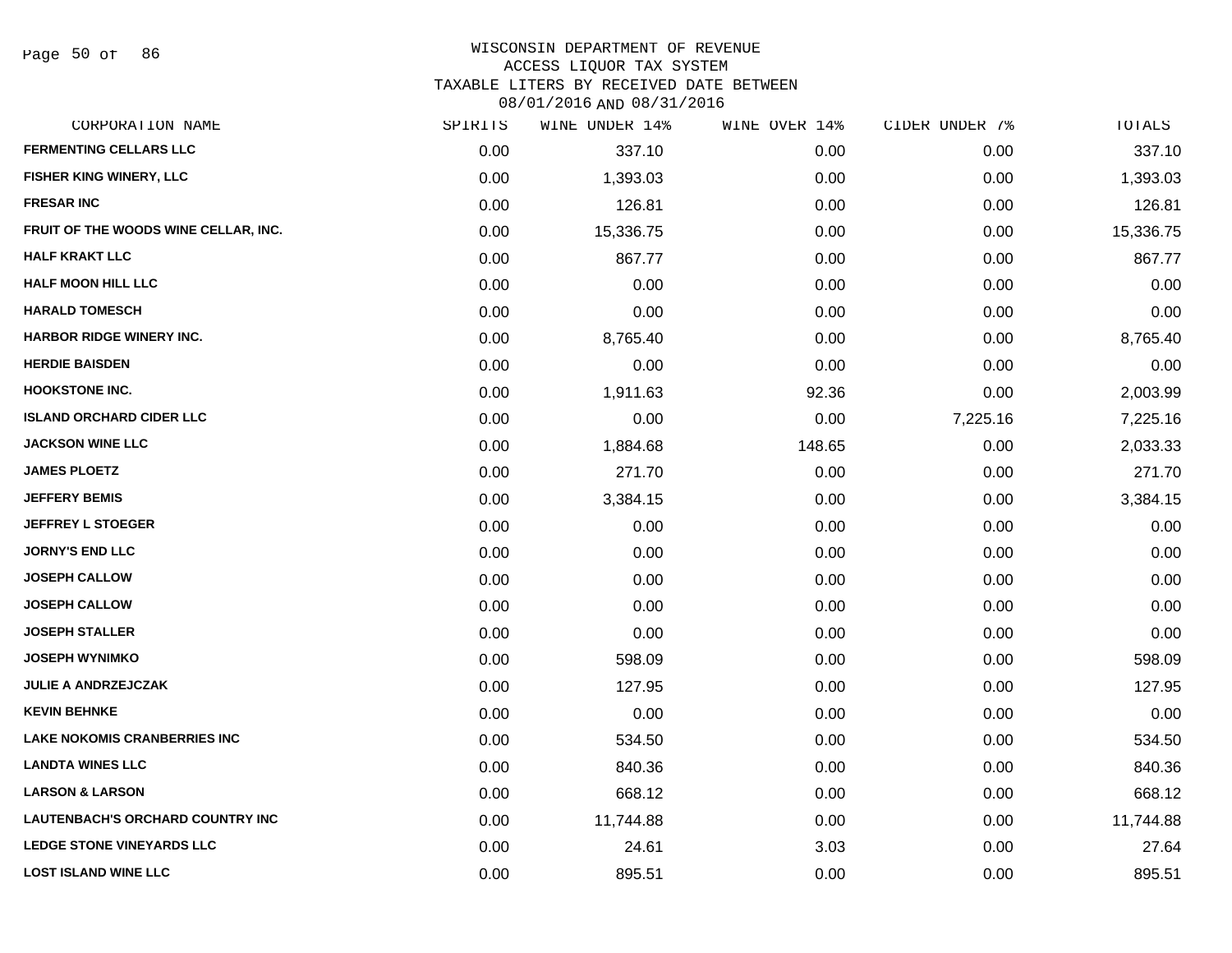#### WISCONSIN DEPARTMENT OF REVENUE ACCESS LIQUOR TAX SYSTEM

TAXABLE LITERS BY RECEIVED DATE BETWEEN

| CORPORATION NAME                                 | SPIRITS | WINE UNDER 14% | WINE OVER 14% | CIDER UNDER 7% | TOTALS   |
|--------------------------------------------------|---------|----------------|---------------|----------------|----------|
| <b>LUNCH CREEK VINEYARDS LLC</b>                 | 0.00    | 0.00           | 0.00          | 0.00           | 0.00     |
| <b>MARION J WEGLARZ AND MARLYS A BOCK PTRS</b>   | 0.00    | 3,539.40       | 0.00          | 0.00           | 3,539.40 |
| <b>MARTIN E SELL</b>                             | 0.00    | 12.87          | 0.00          | 0.00           | 12.87    |
| <b>MARY BELLAZZINI</b>                           | 0.00    | 0.00           | 0.00          | 0.00           | 0.00     |
| <b>MATENAER CORPORATION</b>                      | 0.00    | 0.00           | 0.00          | 0.00           | 0.00     |
| <b>MATTHEW RICK</b>                              | 0.00    | 0.00           | 0.00          | 0.00           | 0.00     |
| <b>MCILQUHAM LLC</b>                             | 0.00    | 2,087.99       | 0.00          | 0.00           | 2,087.99 |
| <b>MERSHONIAN CIDERY LLC</b>                     | 0.00    | 0.00           | 0.00          | 1,408.17       | 1,408.17 |
| <b>MUNSON BRIDGE WINERY INC</b>                  | 0.00    | 8,513.37       | 0.00          | 0.00           | 8,513.37 |
| <b>MUSETTA WINERY, LLC</b>                       | 0.00    | $-22.25$       | $-8.25$       | 0.00           | $-30.50$ |
| <b>NORTHLEAF WINERY, LLC</b>                     | 0.00    | 1,941.76       | 31.49         | 0.00           | 1,973.25 |
| PARALLEL 44 VINEYARD & WINERY, INC.              | 0.00    | 3,366.02       | 0.00          | 0.00           | 3,366.02 |
| PARALLEL 44 VINEYARD & WINERY, INC.              | 0.00    | 7,270.47       | 0.00          | 0.00           | 7,270.47 |
| <b>PATRICK ARNDT</b>                             | 0.00    | 37.85          | 0.00          | 0.00           | 37.85    |
| <b>PAUL D ASPER</b>                              | 0.00    | 0.00           | 0.00          | 508.38         | 508.38   |
| <b>PAUL G BLOMMEL</b>                            | 0.00    | 0.00           | 0.00          | 0.00           | 0.00     |
| <b>PAUL J FRANZEN</b>                            | 0.00    | 0.00           | 0.00          | 0.00           | 0.00     |
| <b>PIEPERTK LLC</b>                              | 0.00    | 1,975.49       | 16.13         | 0.00           | 1,991.62 |
| <b>RED OAK VINEYARD INC</b>                      | 0.00    | 0.00           | 1,040.99      | 0.00           | 1,040.99 |
| <b>RIVER BEND VINEYARD &amp; WINERY LLC</b>      | 0.00    | 1,092.84       | 0.00          | 0.00           | 1,092.84 |
| <b>ROBERT BORUCKI</b>                            | 0.00    | 0.00           | 0.00          | 0.00           | 0.00     |
| <b>ROBERT BORUCKI</b>                            | 0.00    | 1,912.42       | 0.00          | 0.00           | 1,912.42 |
| <b>ROCK N WOOL WINERY LLC</b>                    | 0.00    | 1,514.16       | 0.00          | 0.00           | 1,514.16 |
| <b>RUSH RIVER BREWING LLC</b>                    | 0.00    | 0.00           | 0.00          | 39.11          | 39.11    |
| <b>RUSHFORD MEADERY AND WINERY LLC</b>           | 0.00    | 779.79         | 0.00          | 0.00           | 779.79   |
| <b>RYAN PRELLWITZ</b>                            | 0.00    | 0.00           | 0.00          | 0.00           | 0.00     |
| S & J WINERY, LLC                                | 0.00    | 0.00           | 0.00          | 0.00           | 0.00     |
| <b>SANDSTONE RIDGE VINEYARD &amp; WINERY LLC</b> | 0.00    | 592.19         | 28.81         | 0.00           | 621.00   |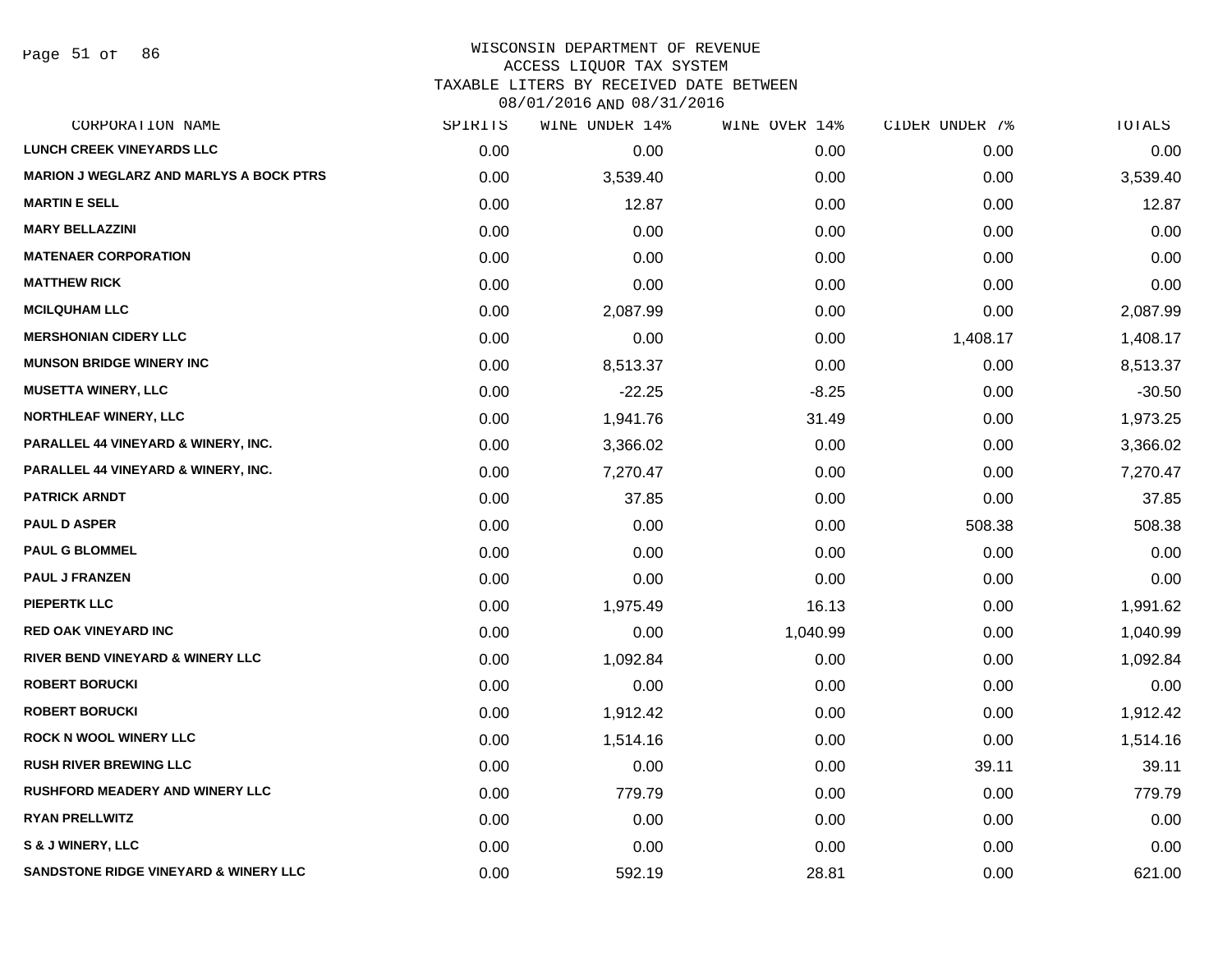Page 52 of 86

| CORPORATION NAME                           | SPIRITS | WINE UNDER 14% | WINE OVER 14% | CIDER UNDER 7% | TOTALS    |
|--------------------------------------------|---------|----------------|---------------|----------------|-----------|
| <b>SANTA FE FUTURES, INC.</b>              | 0.00    | 0.00           | 0.00          | 0.00           | 0.00      |
| <b>SEVEN HAWKS VINEYARDS LLC</b>           | 0.00    | 0.00           | 0.00          | 0.00           | 0.00      |
| <b>SEVEN HAWKS VINEYARDS LLC</b>           | 0.00    | 0.00           | 0.00          | 0.00           | 0.00      |
| <b>SHARON L PINGEL</b>                     | 0.00    | 0.00           | 0.00          | 0.00           | 0.00      |
| <b>SHERRY HARDIE</b>                       | 0.00    | 270.75         | 0.00          | 0.00           | 270.75    |
| <b>SIMON CREEK VINEYARD LLC</b>            | 0.00    | 5,162.30       | 364.84        | 0.00           | 5,527.14  |
| SINNIPEE VALLEY VINEYARD LLC               | 0.00    | 702.00         | 0.00          | 0.00           | 702.00    |
| <b>SPB LLC</b>                             | 0.00    | 0.00           | 0.00          | 32,787.71      | 32,787.71 |
| SPIRITS OF NORWAY VINEYARD LLC             | 0.00    | 0.00           | 0.00          | 0.00           | 0.00      |
| <b>SPRECHER BREWING COMPANY, INC.</b>      | 0.00    | 0.00           | 0.00          | 0.01           | 0.01      |
| <b>SPURGEON VINEYARDS &amp; WINERY LLC</b> | 0.00    | 1,422.02       | 35.96         | 0.00           | 1,457.98  |
| <b>STEPHEN M KENNEDY</b>                   | 0.00    | 529.96         | 0.00          | 0.00           | 529.96    |
| <b>STEVEN J DE BAKER</b>                   | 0.00    | 0.00           | 0.00          | 0.00           | 0.00      |
| STEVEN M & JUDITH A JACOBSON LLC           | 0.00    | 611.91         | 0.00          | 0.00           | 611.91    |
| <b>SUNSET POINT WINERY LLC</b>             | 0.00    | 1,119.34       | 11.73         | 0.00           | 1,131.07  |
| <b>TENBA RIDGE WINERY LLC</b>              | 0.00    | 2,280.14       | 0.00          | 0.00           | 2,280.14  |
| THE RUM TREE, INC.                         | 0.00    | 74.80          | 21.39         | 0.00           | 96.19     |
| THE WINE VINEYARD LLC                      | 0.00    | 1,961.97       | 0.00          | 0.00           | 1,961.97  |
| THE WOODLAND TRAIL BEVERAGE COMPANY, INC.  | 0.00    | 782.06         | 0.00          | 0.00           | 782.06    |
| <b>TOMMYS TOO HIGH WINES LLC</b>           | 0.00    | 0.00           | 0.00          | 0.00           | 0.00      |
| <b>TROY LANDWEHR</b>                       | 0.00    | 780.50         | 75.00         | 0.00           | 855.50    |
| <b>TWO BROTHERS WINES LLC</b>              | 0.00    | 2,395.50       | 0.00          | 0.00           | 2,395.50  |
| VAN WYCHEN WINES INC.                      | 0.00    | 0.00           | 0.00          | 0.00           | 0.00      |
| <b>VERNON VINEYARDS LTD</b>                | 0.00    | 1,344.20       | 0.00          | 0.00           | 1,344.20  |
| <b>VETRO WINERY LLC</b>                    | 0.00    | 486.75         | 0.00          | 0.00           | 486.75    |
| <b>VINES TO CELLAR, INC.</b>               | 0.00    | 675.01         | 0.00          | 0.00           | 675.01    |
| <b>VON STIEHL WINERY LTD.</b>              | 0.00    | 0.00           | 0.00          | 0.00           | 0.00      |
| <b>VON STIEHL WINERY LTD.</b>              | 0.00    | 0.00           | 0.00          | 0.00           | 0.00      |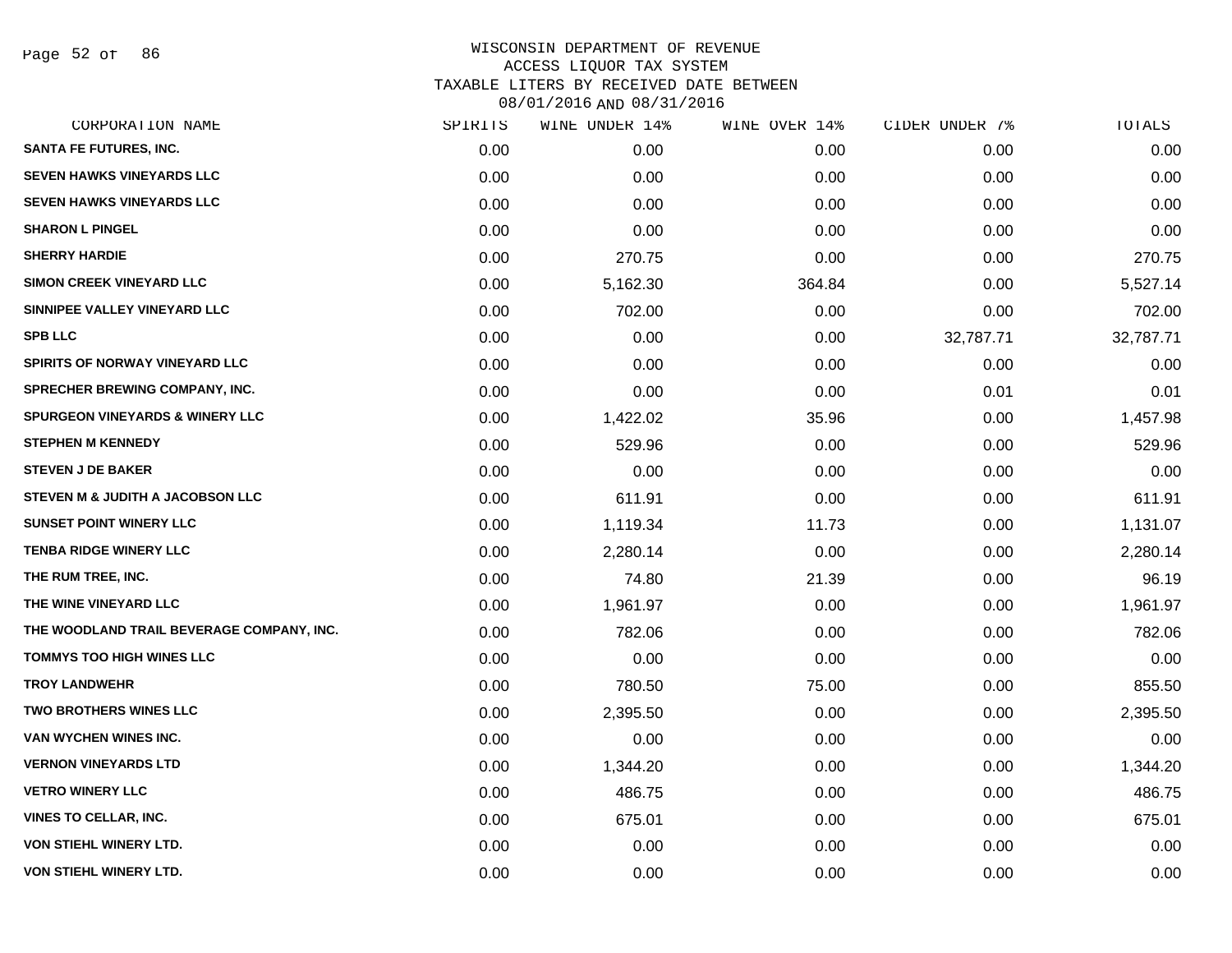#### WISCONSIN DEPARTMENT OF REVENUE

#### ACCESS LIQUOR TAX SYSTEM

TAXABLE LITERS BY RECEIVED DATE BETWEEN

| CORPORATION NAME                                   | SPIRITS | UNDER 14%<br>WINE | WINE OVER 14% | CIDER UNDER 7% | TOTALS     |
|----------------------------------------------------|---------|-------------------|---------------|----------------|------------|
| <b>VON STIEHL WINERY LTD.</b>                      | 0.00    | 16,950.26         | 0.00          | 1,033.41       | 17,983.67  |
| <b>WEST PRAIRIE WINERY LLC</b>                     | 0.00    | 14,611.64         | 0.00          | 0.00           | 14,611.64  |
| <b>WHISPERING BLUFFS VINEYARD &amp; WINERY LTD</b> | 0.00    | 0.00              | 0.00          | 0.00           | 0.00       |
| <b>WHISPERING WINDS WINERY LLC</b>                 | 0.00    | 0.00              | 0.00          | 0.00           | 0.00       |
| <b>WHITE BEAR SPIRITS LLC</b>                      | 0.00    | 699.00            | 112.00        | 0.00           | 811.00     |
| WHITE WINTER WINERY INC                            | 0.00    | 1,190.13          | 0.00          | 117.35         | 1,307.48   |
| <b>WILLIAM F BLUHM</b>                             | 0.00    | 2,641.26          | 22.11         | 0.00           | 2,663.37   |
| <b>WINE STATION HUDSON LLC</b>                     | 0.00    | 3,456.00          | 0.00          | 0.00           | 3,456.00   |
| <b>WINEMAKER'S DAUGHTER LLC</b>                    | 0.00    | 2,653.56          | 0.00          | 0.00           | 2,653.56   |
| <b>WINESITTER BREWHOUSE LLC</b>                    | 0.00    | 0.00              | 0.00          | 0.00           | 0.00       |
| <b>WOLLERSHEIM WINERY, INC.</b>                    | 0.00    | 34,188.33         | 1,545.73      | 0.00           | 35,734.06  |
| <b>WOLLERSHEIM WINERY, INC.</b>                    | 0.00    | 7,908.68          | 363.76        | 0.00           | 8,272.44   |
| TOTAL LITERS FOR 8/31/2016                         | 0.00    | 249,121.93        | 5,715.49      | 43,557.68      | 298,395.10 |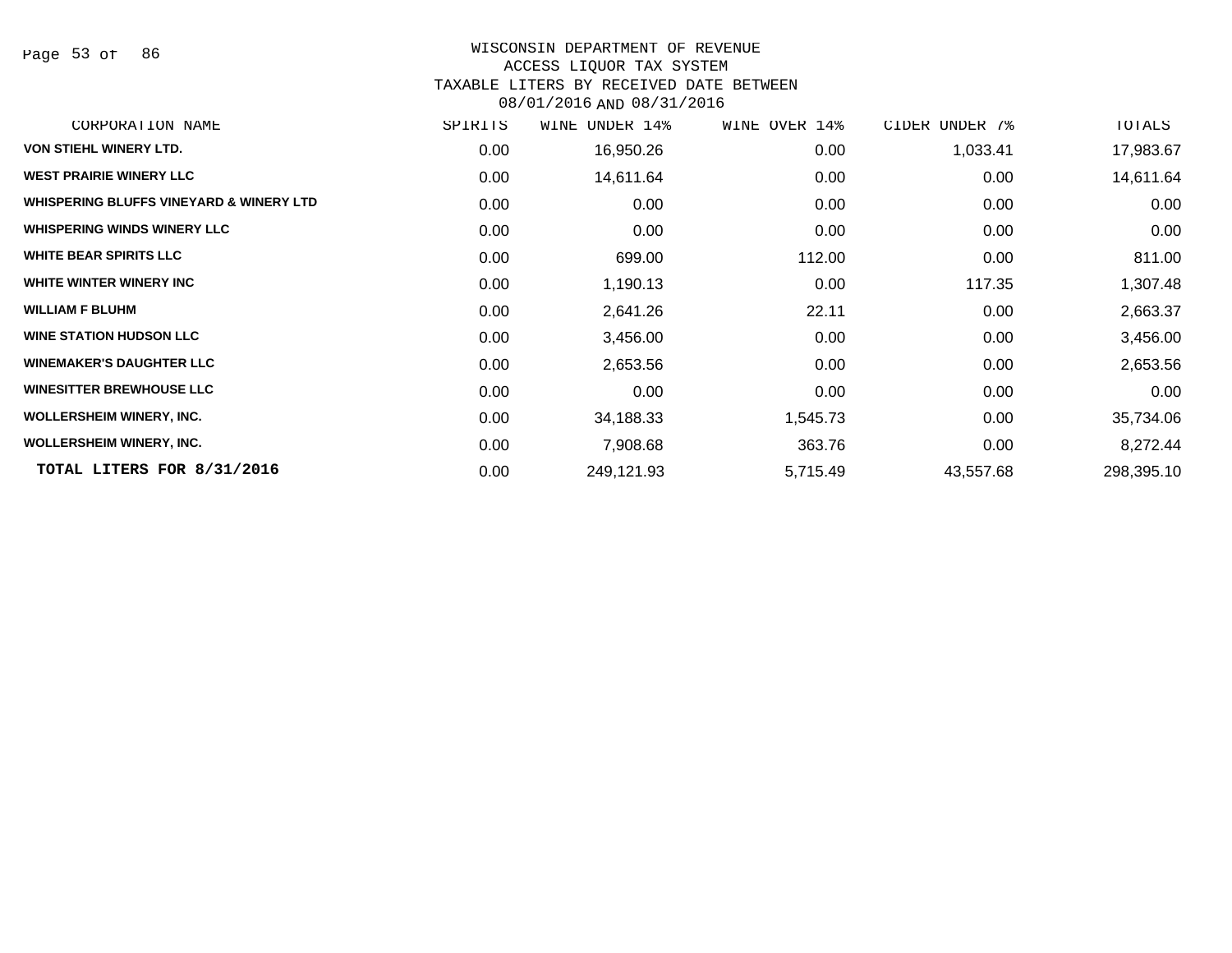Page 54 of 86

## WISCONSIN DEPARTMENT OF REVENUE ACCESS LIQUOR TAX SYSTEM TAXABLE LITERS BY RECEIVED DATE BETWEEN 08/01/2016 AND 08/31/2016

| CORPORATION NAME                            | SPIRITS | WINE UNDER 14%      | WINE OVER 14% | CIDER UNDER 7% | TOTALS |
|---------------------------------------------|---------|---------------------|---------------|----------------|--------|
|                                             |         | WINE DIRECT SHIPPER | (WDS)         |                |        |
| <b>1-800 WINESHOP.COM INC</b>               | 0.00    | 0.00                | 0.00          | 0.00           | 0.00   |
| 7 & 8 LLC                                   | 0.00    | 0.00                | 0.00          | 0.00           | 0.00   |
| <b>A TO Z WINEWORKS LLC</b>                 | 0.00    | 0.00                | 0.00          | 0.00           | 0.00   |
| AARON POTT AND CLAIRE POTT                  | 0.00    | 0.00                | 0.00          | 0.00           | 0.00   |
| <b>ABACELA VINEYARDS &amp; WINERY INC</b>   | 0.00    | 0.00                | 0.00          | 0.00           | 0.00   |
| <b>ABEJA LLC</b>                            | 0.00    | 0.00                | 0.00          | 0.00           | 0.00   |
| ABERNATHY HOFFMAN, LLC                      | 0.00    | 0.00                | 0.00          | 0.00           | 0.00   |
| <b>ABREU VINEYARDS INC</b>                  | 0.00    | 0.00                | 0.00          | 0.00           | 0.00   |
| <b>AC VIN CO LLC</b>                        | 0.00    | 0.00                | 0.00          | 0.00           | 0.00   |
| ACCOLADE WINES NORTH AMERICA INC            | 0.00    | 0.00                | 0.00          | 0.00           | 0.00   |
| <b>ACORN ALEGRIA WINERY</b>                 | 0.00    | 0.00                | 0.00          | 0.00           | 0.00   |
| <b>ADAMS WINERY LLC</b>                     | 0.00    | 0.00                | 0.00          | 0.00           | 0.00   |
| ADELAIDA CELLARS INC                        | 0.00    | 0.00                | 0.00          | 0.00           | 0.00   |
| <b>ADELSHEIM VINEYARD LLC</b>               | 0.00    | 0.00                | 0.00          | 0.00           | 0.00   |
| <b>AGATE RIDGE VINEYARD LLC</b>             | 0.00    | 0.00                | 0.00          | 0.00           | 0.00   |
| AH WINES INC                                | 0.00    | 0.00                | 0.00          | 0.00           | 0.00   |
| ALEXANDER P OXMAN                           | 0.00    | 0.00                | 0.00          | 0.00           | 0.00   |
| <b>ALEXANDRIA NICOLE CELLARS LLC</b>        | 0.00    | 0.00                | 0.00          | 0.00           | 0.00   |
| ALPHA & OMEGA WINERY LLC                    | 0.00    | 0.00                | 0.00          | 0.00           | 0.00   |
| ALTAMURA WINERY INC                         | 0.00    | 0.00                | 0.00          | 0.00           | 0.00   |
| <b>ALVAREZ VINEYARDS LLC</b>                | 0.00    | 0.00                | 0.00          | 0.00           | 0.00   |
| <b>AMAPOLA CREEK VINEYARDS &amp; WINERY</b> | 0.00    | 0.00                | 0.00          | 0.00           | 0.00   |
| AMAVI CELLARS LLC                           | 0.00    | 0.00                | 0.00          | 0.00           | 0.00   |
| <b>AMPELOS CELLARS INC</b>                  | 0.00    | 0.00                | 0.00          | 0.00           | 0.00   |
| <b>AMUSE BOUCHE LLC</b>                     | 0.00    | 0.00                | 0.00          | 0.00           | 0.00   |
|                                             |         |                     |               |                |        |

**ANCIENT PEAK INC** 0.00 0.00 0.00 0.00 0.00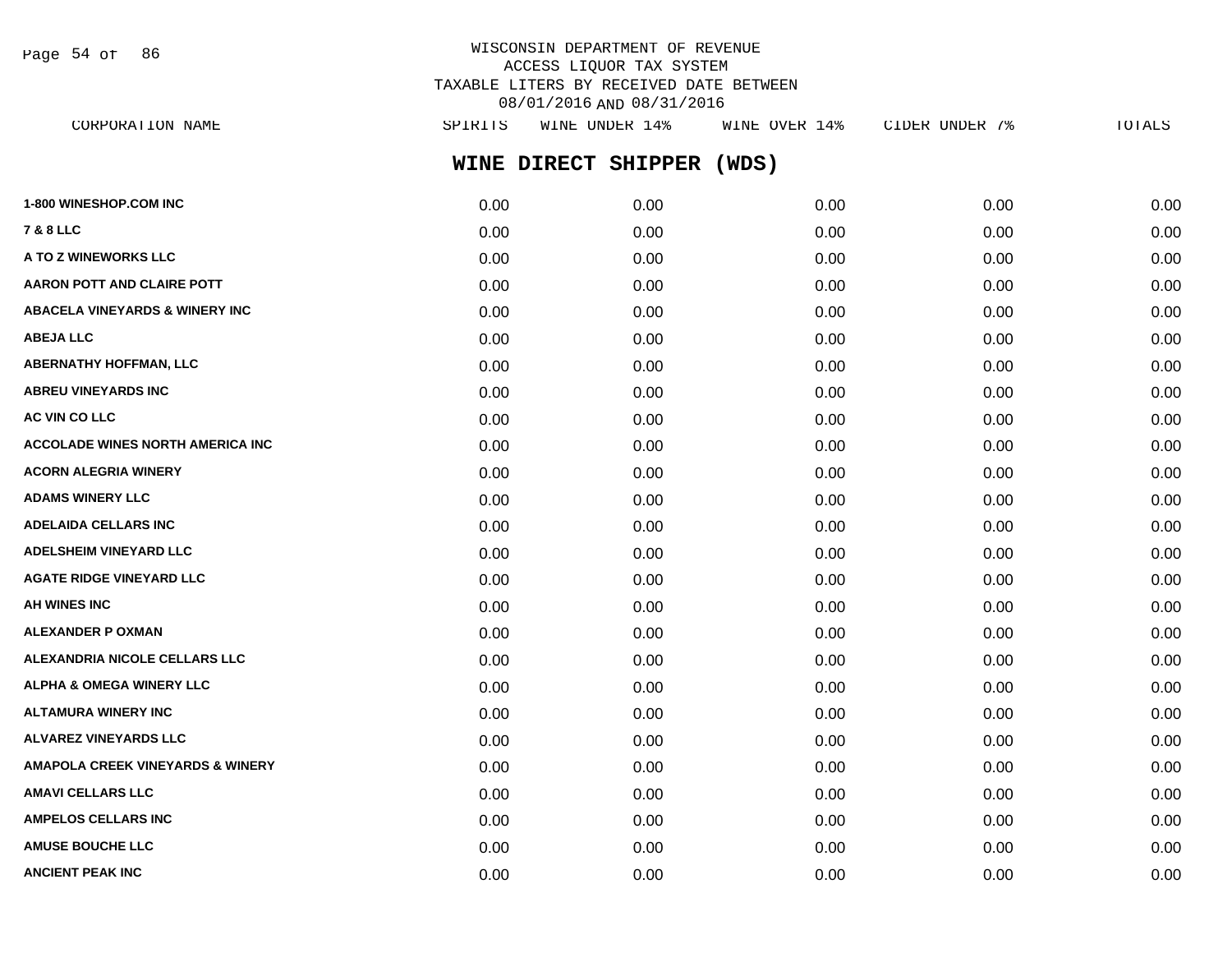Page 55 of 86

| CORPORATION NAME                       | SPIRITS | WINE UNDER 14% | WINE OVER 14% | CIDER UNDER 7% | TOTALS |
|----------------------------------------|---------|----------------|---------------|----------------|--------|
| ANDERSONS CONN VALLEY WINERY INC       | 0.00    | 0.00           | 0.00          | 0.00           | 0.00   |
| <b>ANIMOLP</b>                         | 0.00    | 0.00           | 0.00          | 0.00           | 0.00   |
| <b>ANOMALY VINEYARDS LLC</b>           | 0.00    | 0.00           | 0.00          | 0.00           | 0.00   |
| <b>ANTHILL FARMS LLC</b>               | 0.00    | 0.00           | 0.00          | 0.00           | 0.00   |
| <b>ANTHONY M TRUCHARD</b>              | 0.00    | 0.00           | 0.00          | 0.00           | 0.00   |
| <b>AQUA PUMPKIN INC</b>                | 0.00    | 0.00           | 0.00          | 0.00           | 0.00   |
| ARCHANGEL INVESTMENTS LLC              | 0.00    | 0.00           | 0.00          | 0.00           | 0.00   |
| <b>ARETE WINES LLC</b>                 | 0.00    | 0.00           | 0.00          | 0.00           | 0.00   |
| <b>ARIETTA INC</b>                     | 0.00    | 0.00           | 0.00          | 0.00           | 0.00   |
| <b>ARISTA WINES LLC</b>                | 0.00    | 0.00           | 0.00          | 0.00           | 0.00   |
| ARIZONA STRONGHOLD VINEYARDS LLC       | 0.00    | 0.00           | 0.00          | 0.00           | 0.00   |
| <b>ARKENSTONE VINEYARDS LLC</b>        | 0.00    | 0.00           | 0.00          | 0.00           | 0.00   |
| <b>ARMIDA WINERY INC</b>               | 0.00    | 0.75           | 72.00         | 0.00           | 72.75  |
| <b>ARMSTRONG FAMILY WINERY LLC</b>     | 0.00    | 0.00           | 0.00          | 0.00           | 0.00   |
| <b>ARMSTRONG VINEYARDS INC</b>         | 0.00    | 0.00           | 0.00          | 0.00           | 0.00   |
| <b>ARRINGTON VINEYARDS LLC</b>         | 0.00    | 0.00           | 0.00          | 0.00           | 0.00   |
| <b>ARTISTE MANAGEMENT CO LLC</b>       | 0.00    | 0.00           | 0.00          | 0.00           | 0.00   |
| <b>AU BON CLIMAT LLC</b>               | 0.00    | 0.00           | 0.00          | 0.00           | 0.00   |
| <b>AUBERT WINEGROWING INC</b>          | 0.00    | 0.00           | 0.00          | 0.00           | 0.00   |
| <b>AUGUST BRIGGS JR INC</b>            | 0.00    | 0.00           | 0.00          | 0.00           | 0.00   |
| AVV WINERY CO LLC                      | 0.00    | 0.00           | 0.00          | 0.00           | 0.00   |
| AW DIRECT INC                          | 0.00    | 0.00           | 0.00          | 0.00           | 0.00   |
| <b>BALTIMORE BEND VINEYARD LLC</b>     | 0.00    | 0.00           | 0.00          | 0.00           | 0.00   |
| <b>BANSHEE WINES LLC</b>               | 0.00    | 0.00           | 0.00          | 0.00           | 0.00   |
| <b>BARABOO BLUFF WINERY, LLC</b>       | 0.00    | 0.00           | 0.00          | 0.00           | 0.00   |
| <b>BARGETTOS SANTA CRUZ WINERY INC</b> | 0.00    | 0.00           | 0.00          | 0.00           | 0.00   |
| <b>BARNARD GRIFFIN INC</b>             | 0.00    | 0.00           | 0.00          | 0.00           | 0.00   |
| <b>BARNETT VINEYARDS LP</b>            | 0.00    | 0.00           | 0.00          | 0.00           | 0.00   |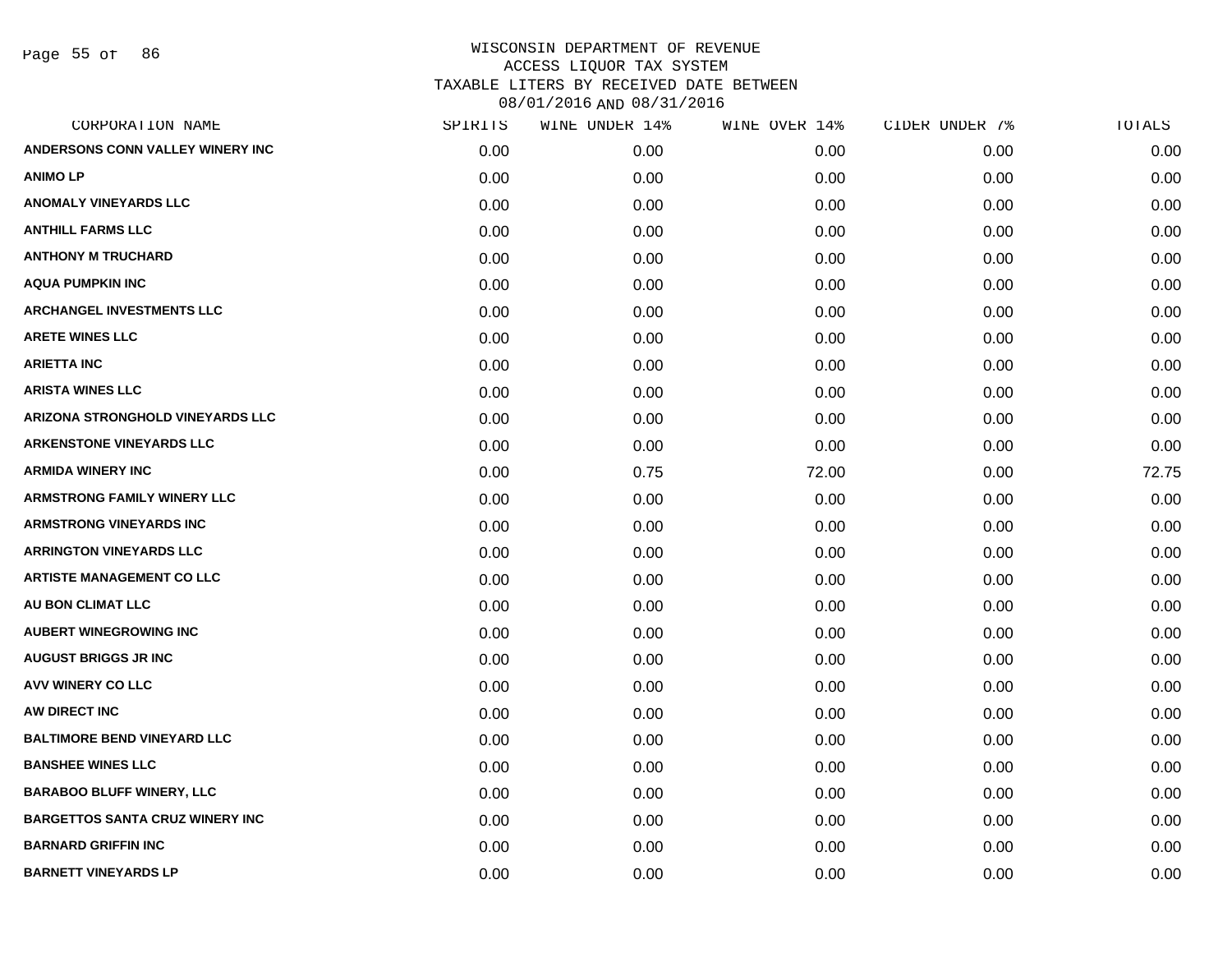Page 56 of 86

| CORPORATION NAME                       | SPIRITS | WINE UNDER 14% | WINE OVER 14% | CIDER UNDER 7% | TOTALS |
|----------------------------------------|---------|----------------|---------------|----------------|--------|
| <b>BAUER-KEARNS WINERY LLC</b>         | 0.00    | 0.00           | 0.00          | 0.00           | 0.00   |
| <b>BAW INC</b>                         | 0.00    | 523.50         | 388.50        | 0.00           | 912.00 |
| <b>BAYFIELD WINERY, LTD.</b>           | 0.00    | 0.00           | 0.00          | 0.00           | 0.00   |
| <b>BECKER FARMS INC</b>                | 0.00    | 0.00           | 0.00          | 0.00           | 0.00   |
| <b>BEHRENS AND DRINKWARD</b>           | 0.00    | 0.00           | 0.00          | 0.00           | 0.00   |
| <b>BEL VINO LLC</b>                    | 0.00    | 0.00           | 0.00          | 0.00           | 0.00   |
| <b>BELLEVINEZ LLC</b>                  | 0.00    | 0.00           | 0.00          | 0.00           | 0.00   |
| <b>BENESSERE VINEYARDS LTD</b>         | 0.00    | 0.00           | 0.00          | 0.00           | 0.00   |
| <b>BENNETT LANE WINERY LLC</b>         | 0.00    | 0.00           | 0.00          | 0.00           | 0.00   |
| <b>BENOVIA WINERY LLC</b>              | 0.00    | 0.00           | 0.00          | 0.00           | 0.00   |
| <b>BENT CREEK WINERY LLC</b>           | 0.00    | 0.00           | 0.00          | 0.00           | 0.00   |
| <b>BENTON-LANE LLC</b>                 | 0.00    | 0.00           | 0.00          | 0.00           | 0.00   |
| <b>BENZIGER FAMILY WINERY LLC</b>      | 0.00    | 0.00           | 0.00          | 0.00           | 0.00   |
| <b>BERGSTROM WINES LLC</b>             | 0.00    | 0.00           | 0.00          | 0.00           | 0.00   |
| <b>BERNARDUS LLC</b>                   | 0.00    | 0.00           | 0.00          | 0.00           | 0.00   |
| BETHEL HEIGHTS VINEYARD INC            | 0.00    | 0.00           | 0.00          | 0.00           | 0.00   |
| BETTER BRANDS INTERNATIONAL            | 0.00    | 0.00           | 0.00          | 0.00           | 0.00   |
| <b>BETZ CELLARS LLC</b>                | 0.00    | 0.00           | 0.00          | 0.00           | 0.00   |
| <b>BIG BASIN VINEYARDS LLC</b>         | 0.00    | 0.00           | 0.00          | 0.00           | 0.00   |
| <b>BILTMORE ESTATE WINE COMPANY</b>    | 0.00    | 0.00           | 0.00          | 0.00           | 0.00   |
| <b>BLACKBIRD VINEYARDS LLC</b>         | 0.00    | 0.00           | 0.00          | 0.00           | 0.00   |
| <b>BLACKBURN ENTERPRISES LLC</b>       | 0.00    | 0.00           | 0.00          | 0.00           | 0.00   |
| <b>BLANKIET ESTATE LLC</b>             | 0.00    | 0.00           | 0.00          | 0.00           | 0.00   |
| <b>BLIND HORSE WINERY LLC</b>          | 0.00    | 0.00           | 0.00          | 0.00           | 0.00   |
| <b>BLUE MOUNTAIN CIDER COMPANY LLC</b> | 0.00    | 0.00           | 0.00          | 0.00           | 0.00   |
| <b>BLUE SKY VINTNERS LLC</b>           | 0.00    | 0.00           | 0.00          | 0.00           | 0.00   |
| <b>BNA WINE GROUP LLC</b>              | 0.00    | 0.00           | 0.00          | 0.00           | 0.00   |
| <b>BOEGER WINERY INC</b>               | 0.00    | 0.00           | 0.00          | 0.00           | 0.00   |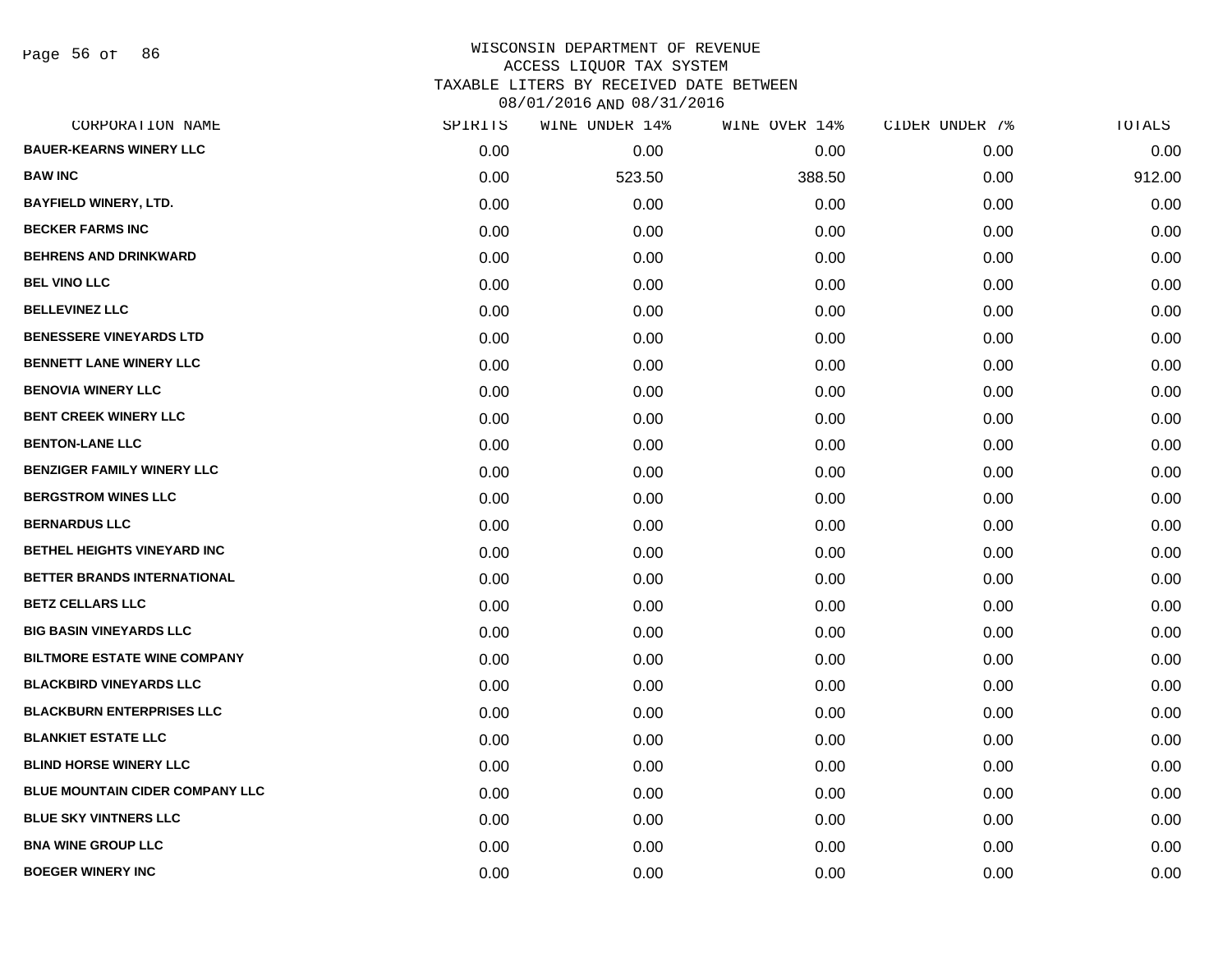Page 57 of 86

| CORPORATION NAME                               | SPIRITS | WINE UNDER 14% | WINE OVER 14% | CIDER UNDER 7% | TOTALS |
|------------------------------------------------|---------|----------------|---------------|----------------|--------|
| <b>BOGLE VINEYARDS INC</b>                     | 0.00    | 0.00           | 0.00          | 0.00           | 0.00   |
| <b>BON AFFAIR INC</b>                          | 0.00    | 0.00           | 0.00          | 0.00           | 0.00   |
| <b>BONNY DOON WINERY INC</b>                   | 0.00    | 0.00           | 0.00          | 0.00           | 0.00   |
| <b>BOOKWALTER WINERY LLC</b>                   | 0.00    | 0.00           | 0.00          | 0.00           | 0.00   |
| <b>BOTHAM VINEYARDS, INC.</b>                  | 0.00    | 0.00           | 0.00          | 0.00           | 0.00   |
| <b>BOUCHAINE VINEYARDS INC</b>                 | 0.00    | 0.00           | 0.00          | 0.00           | 0.00   |
| <b>BOWERS HARBOR VINEYARDS AND WINERY INC.</b> | 0.00    | 0.00           | 0.00          | 0.00           | 0.00   |
| <b>BRANCHES WINERY LLC</b>                     | 0.00    | 0.00           | 0.00          | 0.00           | 0.00   |
| <b>BRASSFIELD ESTATE WINERY LLC</b>            | 0.00    | 0.00           | 0.00          | 0.00           | 0.00   |
| <b>BRESSLER VINEYARDS LLC</b>                  | 0.00    | 0.00           | 0.00          | 0.00           | 0.00   |
| <b>BRET LOPEZ</b>                              | 0.00    | 0.00           | 0.00          | 0.00           | 0.00   |
| <b>BREWER-CLIFTON LLC</b>                      | 0.00    | 0.00           | 67.50         | 0.00           | 67.50  |
| <b>BRIAN CARTER CELLARS LLC</b>                | 0.00    | 0.00           | 0.00          | 0.00           | 0.00   |
| <b>BRIGADOON FARM &amp; WINERY LLC</b>         | 0.00    | 0.00           | 0.00          | 0.00           | 0.00   |
| <b>BRONCO WINE COMPANY</b>                     | 0.00    | 0.00           | 0.00          | 0.00           | 0.00   |
| <b>BROWN ESTATE VINEYARDS LLC</b>              | 0.00    | 0.00           | 0.00          | 0.00           | 0.00   |
| <b>BRUTOCAO CELLARS LP</b>                     | 0.00    | 0.00           | 0.00          | 0.00           | 0.00   |
| <b>BRYANT VINEYARDS INC</b>                    | 0.00    | 0.00           | 0.00          | 0.00           | 0.00   |
| <b>BUCKLER FAMILY VINEYARDS LLC</b>            | 0.00    | 0.00           | 0.00          | 0.00           | 0.00   |
| <b>BULLY HILL VINEYARDS INC</b>                | 0.00    | 93.75          | 0.00          | 0.00           | 93.75  |
| <b>BURGESS CELLARS INC</b>                     | 0.00    | 0.00           | 0.00          | 0.00           | 0.00   |
| <b>BURRELL SCHOOL VINEYARDS INC</b>            | 0.00    | 0.00           | 24.75         | 0.00           | 24.75  |
| <b>BUTTONWOOD FARM WINERY INC</b>              | 0.00    | 0.00           | 0.00          | 0.00           | 0.00   |
| <b>C &amp; C WINE SERVICES INC</b>             | 0.00    | 0.00           | 0.00          | 0.00           | 0.00   |
| <b>C &amp; N CORPORATION</b>                   | 0.00    | 0.00           | 0.00          | 0.00           | 0.00   |
| C G DI ARIE VINEYARD & WINERY LLC              | 0.00    | 0.00           | 0.00          | 0.00           | 0.00   |
| <b>C MONDAVI &amp; SONS</b>                    | 0.00    | 0.00           | 0.00          | 0.00           | 0.00   |
| <b>CAIN CELLARS INC</b>                        | 0.00    | 0.00           | 0.00          | 0.00           | 0.00   |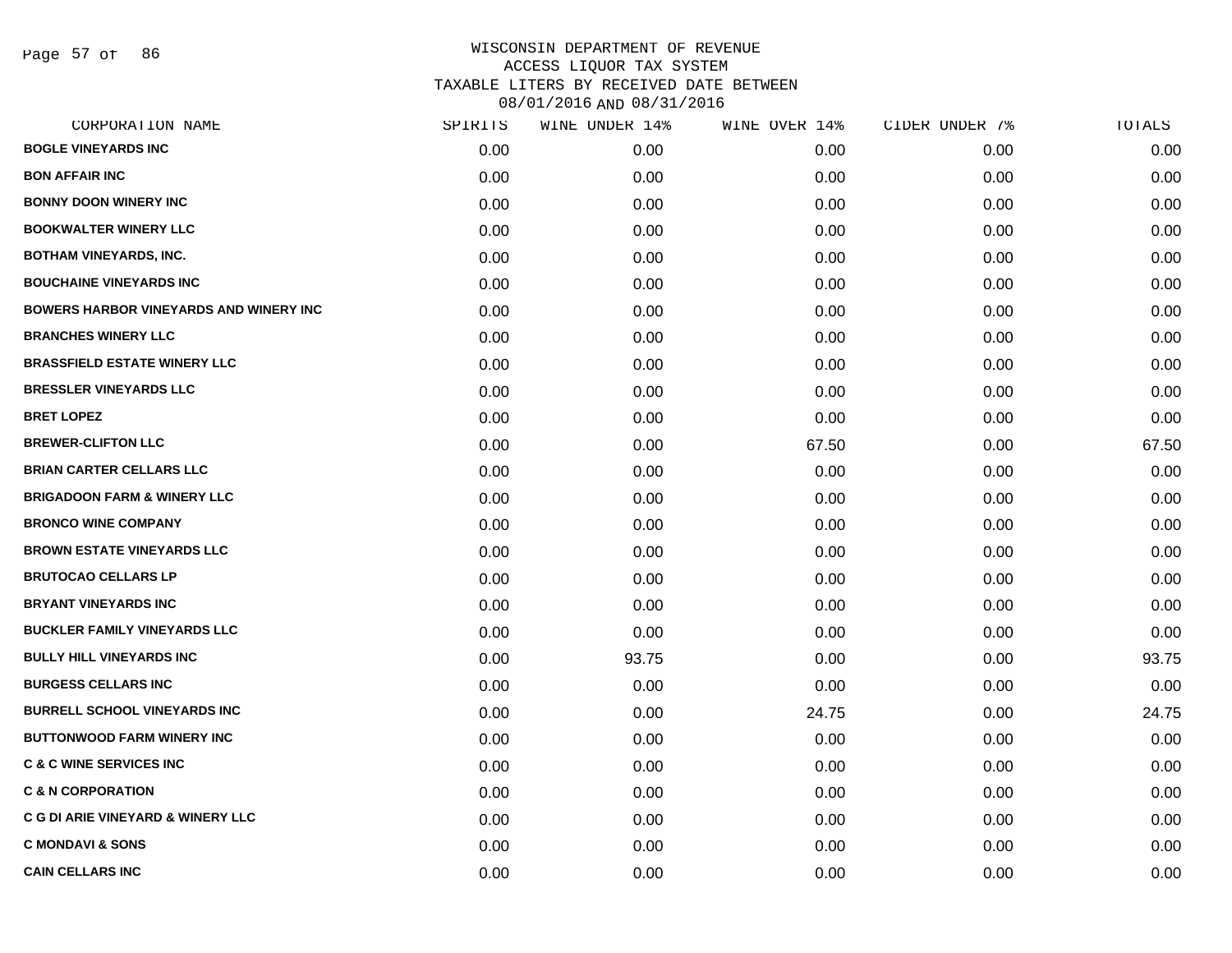Page 58 of 86

| CORPORATION NAME                                  | SPIRITS | WINE UNDER 14% | WINE OVER 14% | CIDER UNDER 7% | TOTALS |
|---------------------------------------------------|---------|----------------|---------------|----------------|--------|
| <b>CAIRDEAN VINEYARDS LLC</b>                     | 0.00    | 0.00           | 0.00          | 0.00           | 0.00   |
| <b>CAKEBREAD CELLARS</b>                          | 0.00    | 0.00           | 0.00          | 0.00           | 0.00   |
| <b>CALCAREOUS VINEYARD LLC</b>                    | 0.00    | 6.75           | 36.75         | 0.00           | 43.50  |
| <b>CALDWELL WINERY LLC</b>                        | 0.00    | 0.00           | 0.00          | 0.00           | 0.00   |
| <b>CALERA WINE COMPANY LP</b>                     | 0.00    | 0.00           | 0.00          | 0.00           | 0.00   |
| <b>CALLAWAY TEMECULA LP</b>                       | 0.00    | 0.00           | 0.00          | 0.00           | 0.00   |
| <b>CARACCIOLI CELLARS INC</b>                     | 0.00    | 0.00           | 0.00          | 0.00           | 0.00   |
| <b>CARL THOMA</b>                                 | 0.00    | 0.00           | 0.00          | 0.00           | 0.00   |
| <b>CARLISLE WINERY &amp; VINEYARDS LLC</b>        | 0.00    | 0.00           | 0.00          | 0.00           | 0.00   |
| <b>CASTORO CELLARS</b>                            | 0.00    | 0.00           | 0.00          | 0.00           | 0.00   |
| <b>CAYMUS VINEYARDS INC</b>                       | 0.00    | 0.00           | 0.00          | 0.00           | 0.00   |
| <b>CECIL A ZERBA</b>                              | 0.00    | 0.00           | 0.00          | 0.00           | 0.00   |
| <b>CEDAR KNOLL VINEYARDS INC</b>                  | 0.00    | 0.00           | 0.00          | 0.00           | 0.00   |
| <b>CEJA VINEYARDS INC</b>                         | 0.00    | 0.00           | 0.00          | 0.00           | 0.00   |
| <b>CELLAR RAT CELLARS LLC</b>                     | 0.00    | 0.00           | 0.00          | 0.00           | 0.00   |
| <b>CHACEWATER LLC</b>                             | 0.00    | 0.00           | 0.00          | 0.00           | 0.00   |
| <b>CHAPPELLET WINERY INC</b>                      | 0.00    | 0.00           | 0.00          | 0.00           | 0.00   |
| <b>CHARLES &amp; MARTHA BARRA</b>                 | 0.00    | 0.00           | 0.00          | 0.00           | 0.00   |
| <b>CHARLES REININGER LLC</b>                      | 0.00    | 0.00           | 0.00          | 0.00           | 0.00   |
| <b>CHATEAU BIANCA INC</b>                         | 0.00    | 0.00           | 0.00          | 0.00           | 0.00   |
| <b>CHATEAU DIANA LLC</b>                          | 0.00    | 0.00           | 0.00          | 0.00           | 0.00   |
| <b>CHATEAU GRAND TRAVERSE LTD</b>                 | 0.00    | 0.00           | 0.00          | 0.00           | 0.00   |
| <b>CHATEAU MORRISETTE INC</b>                     | 0.00    | 0.00           | 0.00          | 0.00           | 0.00   |
| <b>CHATEAU OPERATIONS, LTD.</b>                   | 0.00    | 0.00           | 0.00          | 0.00           | 0.00   |
| <b>CHATEAU POTELLE HOLDINGS LLC</b>               | 0.00    | 0.00           | 0.00          | 0.00           | 0.00   |
| <b>CHATEAU ST CROIX WINERY &amp; VINEYARD LLC</b> | 0.00    | 0.00           | 0.00          | 0.00           | 0.00   |
| <b>CHERRY HILL LLC</b>                            | 0.00    | 0.00           | 0.00          | 0.00           | 0.00   |
| CHIARELLO FAMILY VINEYARDS LLC                    | 0.00    | 0.00           | 0.00          | 0.00           | 0.00   |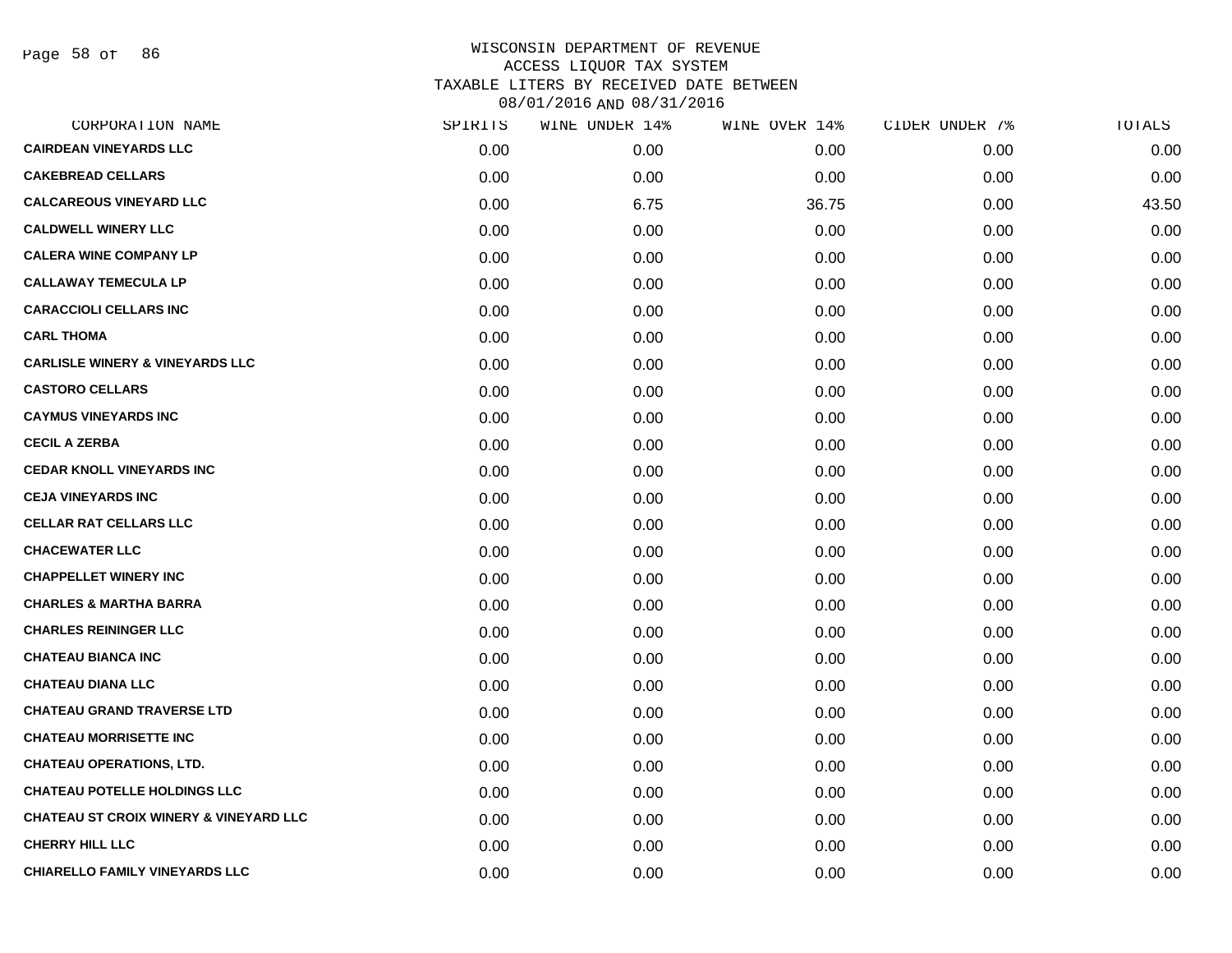| CORPORATION NAME                                | SPIRITS | WINE UNDER 14% | WINE OVER 14% | CIDER UNDER 7% | TOTALS |
|-------------------------------------------------|---------|----------------|---------------|----------------|--------|
| <b>CHIMNEY ROCK WINERY LLC</b>                  | 0.00    | 0.00           | 0.00          | 0.00           | 0.00   |
| <b>CHRISTOPHE BARON</b>                         | 0.00    | 0.00           | 0.00          | 0.00           | 0.00   |
| <b>CHRISTOPHER DRAKE WHITCRAFT</b>              | 0.00    | 0.00           | 0.00          | 0.00           | 0.00   |
| <b>CHRISTOPHER FIGGINS</b>                      | 0.00    | 0.00           | 0.00          | 0.00           | 0.00   |
| <b>CIDER HOUSE OF WISCONSIN LLC</b>             | 0.00    | 0.00           | 0.00          | 0.00           | 0.00   |
| <b>CINNABAR WINERY LLC</b>                      | 0.00    | 0.00           | 0.00          | 0.00           | 0.00   |
| <b>CITY VINTNERS SAN FRANCISCO WINERY LLC</b>   | 0.00    | 0.00           | 0.00          | 0.00           | 0.00   |
| <b>CLARA STREET COMPANY</b>                     | 0.00    | 0.00           | 0.00          | 0.00           | 0.00   |
| <b>CLAY JAR HOLDINGS LLC</b>                    | 0.00    | 0.00           | 0.00          | 0.00           | 0.00   |
| CLIF BAR FAMILY WINERY & FARM LLC               | 0.00    | 0.00           | 0.00          | 0.00           | 0.00   |
| <b>CLINE CELLARS INC</b>                        | 0.00    | 0.00           | 0.00          | 0.00           | 0.00   |
| <b>CLOS DU VAL WINE CO LTD</b>                  | 0.00    | 0.00           | 0.00          | 0.00           | 0.00   |
| <b>CLOS LACHANCE WINES LLC</b>                  | 0.00    | 0.00           | 0.00          | 0.00           | 0.00   |
| <b>COCKERELL WINE CONSULTING LLC</b>            | 0.00    | 0.00           | 0.00          | 0.00           | 0.00   |
| <b>CODORNIU NAPA INC</b>                        | 0.00    | 0.00           | 0.00          | 0.00           | 0.00   |
| <b>COL SOLARE, LLP</b>                          | 0.00    | 0.00           | 0.00          | 0.00           | 0.00   |
| <b>COLGIN PARTNERS LLC</b>                      | 0.00    | 0.00           | 0.00          | 0.00           | 0.00   |
| <b>COLLEEN M BOS</b>                            | 0.00    | 0.00           | 0.00          | 0.00           | 0.00   |
| <b>COLUMBIA RIVER WINERY INC</b>                | 0.00    | 0.00           | 0.00          | 0.00           | 0.00   |
| <b>CONSTELLATION BRANDS U.S. OPERATIONS INC</b> | 0.00    | 0.00           | 0.00          | 0.00           | 0.00   |
| <b>CONUNDRUM WINERY LLC</b>                     | 0.00    | 0.00           | 0.00          | 0.00           | 0.00   |
| <b>CONWAY VINEYARDS INC</b>                     | 0.00    | 0.00           | 0.00          | 0.00           | 0.00   |
| <b>COOL HAND VINEYARDS LLC</b>                  | 0.00    | 0.00           | 0.00          | 0.00           | 0.00   |
| <b>COPAIN WINE CELLARS LLC</b>                  | 0.00    | 0.00           | 0.00          | 0.00           | 0.00   |
| <b>COPPER CANE LLC</b>                          | 0.00    | 0.00           | 0.00          | 0.00           | 0.00   |
| <b>CORNERSTONE CELLARS INC</b>                  | 0.00    | 0.00           | 0.00          | 0.00           | 0.00   |
| <b>COURAGEOUS INC</b>                           | 0.00    | 0.00           | 0.00          | 0.00           | 0.00   |
| <b>CRAIG FLETCHER</b>                           | 0.00    | 0.00           | 0.00          | 0.00           | 0.00   |
|                                                 |         |                |               |                |        |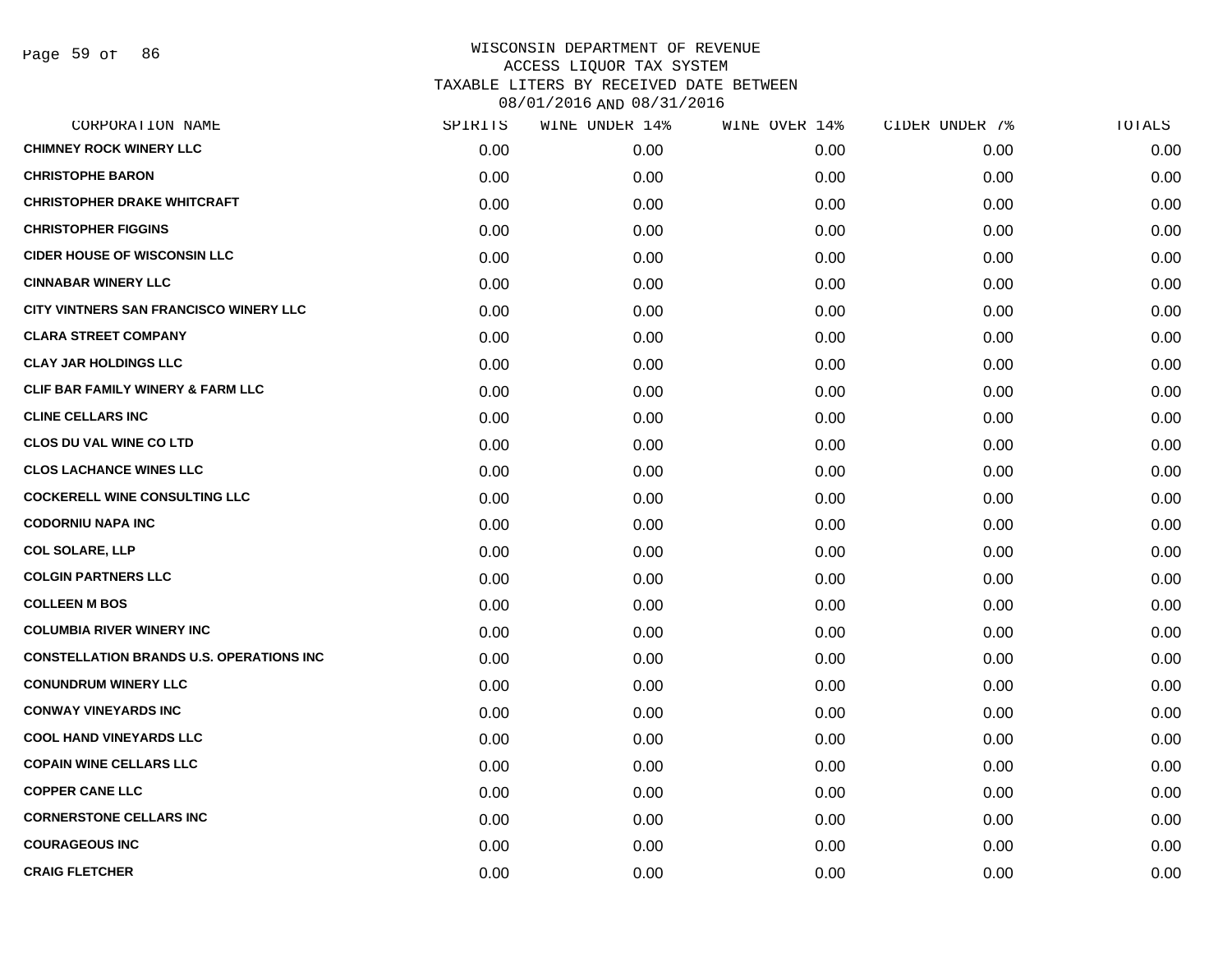Page 60 of 86

| CORPORATION NAME                       | SPIRITS | WINE UNDER 14% | WINE OVER 14% | CIDER UNDER 7% | TOTALS |
|----------------------------------------|---------|----------------|---------------|----------------|--------|
| <b>CRAIG S HANDLY</b>                  | 0.00    | 0.00           | 0.00          | 0.00           | 0.00   |
| <b>CREATIVE WINE CONCEPTS INC</b>      | 0.00    | 2.25           | 179.25        | 0.00           | 181.50 |
| <b>CREW WINE COMPANY LLC</b>           | 0.00    | 0.00           | 0.00          | 0.00           | 0.00   |
| <b>CRIMSON WINE GROUP LTD</b>          | 0.00    | 0.00           | 0.00          | 0.00           | 0.00   |
| <b>CRISTOM VINEYARDS INC</b>           | 0.00    | 0.00           | 0.00          | 0.00           | 0.00   |
| <b>CROCKER &amp; STARR WINE CO LLC</b> | 0.00    | 0.00           | 0.00          | 0.00           | 0.00   |
| <b>CULTIVATE WINES LLC</b>             | 0.00    | 0.00           | 0.00          | 0.00           | 0.00   |
| <b>CUNAT PREMIUM VINEYARDS LLC</b>     | 0.00    | 0.00           | 0.00          | 0.00           | 0.00   |
| <b>CUSHMAN WINERY CORPORATION</b>      | 0.00    | 0.00           | 0.00          | 0.00           | 0.00   |
| <b>CUVAISON INC</b>                    | 0.00    | 0.00           | 0.00          | 0.00           | 0.00   |
| <b>D &amp; J F CELLARS INC</b>         | 0.00    | 0.00           | 0.00          | 0.00           | 0.00   |
| <b>D MYERS LLC</b>                     | 0.00    | 0.00           | 0.00          | 0.00           | 0.00   |
| <b>DANA ESTATES INC</b>                | 0.00    | 0.00           | 0.00          | 0.00           | 0.00   |
| <b>DANIEL J KOEPKE</b>                 | 0.00    | 0.00           | 0.00          | 0.00           | 0.00   |
| DANZA DEL SOL WINERY INC               | 0.00    | 0.00           | 0.00          | 0.00           | 0.00   |
| <b>DANZINGER VINEYARDS LLC</b>         | 0.00    | 0.00           | 0.00          | 0.00           | 0.00   |
| <b>DAOU VINEYARDS LLC</b>              | 0.00    | 0.00           | 0.00          | 0.00           | 0.00   |
| <b>DARIOUSH KHALEDI WINERY LLC</b>     | 0.00    | 0.00           | 0.00          | 0.00           | 0.00   |
| <b>DAVID BRUCE WINERY INC</b>          | 0.00    | 0.00           | 0.00          | 0.00           | 0.00   |
| <b>DAVID COFFARO</b>                   | 0.00    | 0.00           | 0.00          | 0.00           | 0.00   |
| <b>DAVID J MATTHEWS</b>                | 0.00    | 0.00           | 0.00          | 0.00           | 0.00   |
| <b>DAVID JAMES LLC</b>                 | 0.00    | 0.00           | 0.00          | 0.00           | 0.00   |
| <b>DAVIDS PINOT VINEYARDS INC</b>      | 0.00    | 0.00           | 0.00          | 0.00           | 0.00   |
| DE LA MONTANYA WINERY INC              | 0.00    | 0.00           | 0.00          | 0.00           | 0.00   |
| DEERFIELD RANCH WINERY LLC             | 0.00    | 0.00           | 0.00          | 0.00           | 0.00   |
| DEL DOTTO VINEYARDS INC                | 0.00    | 0.00           | 0.00          | 0.00           | 0.00   |
| <b>DELICATO VINEYARDS INC</b>          | 0.00    | 0.00           | 0.00          | 0.00           | 0.00   |
| <b>DELILLE CELLARS LLC</b>             | 0.00    | 0.00           | 0.00          | 0.00           | 0.00   |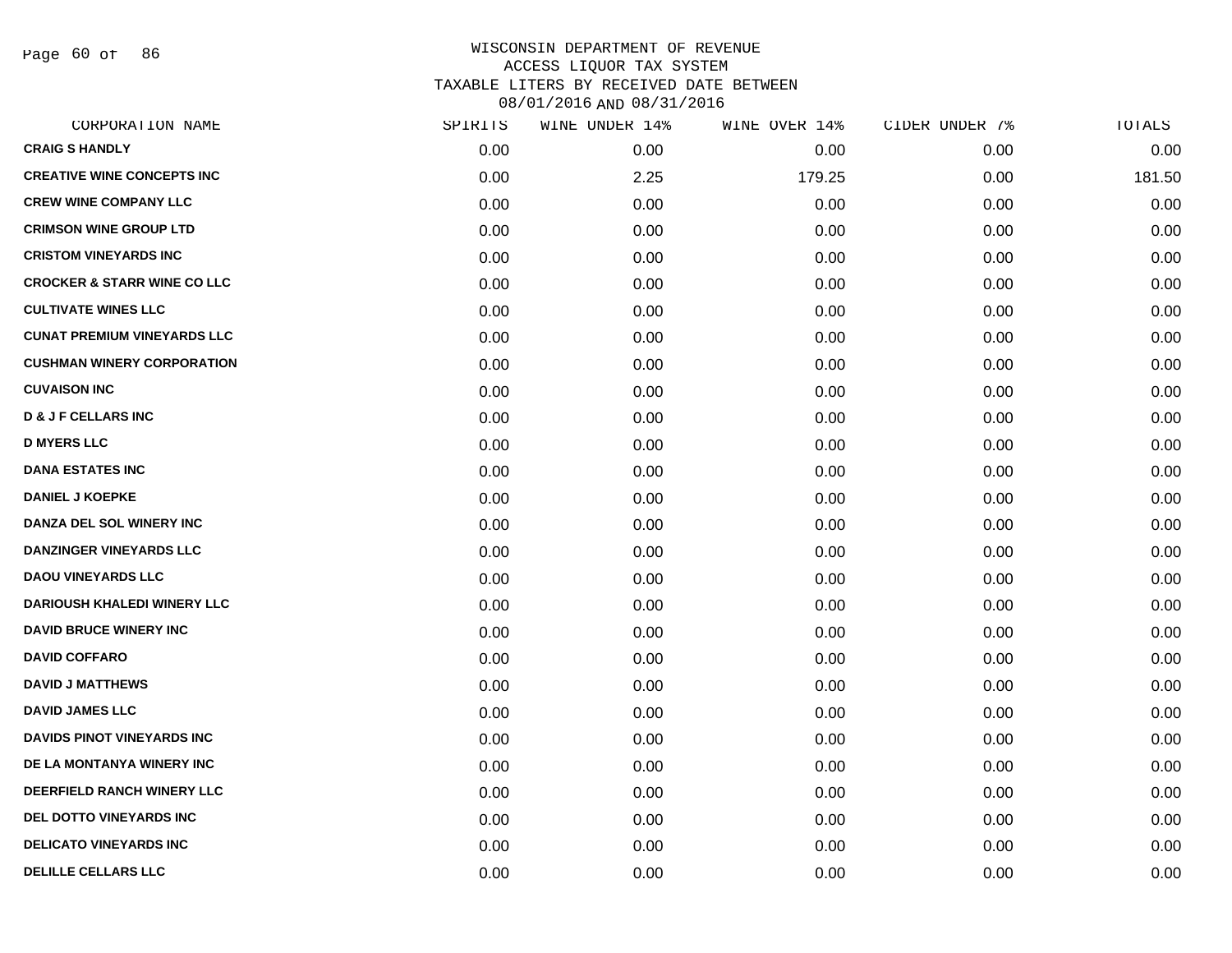Page 61 of 86

| CORPORATION NAME                                                         | SPIRITS | WINE UNDER 14% | WINE OVER 14% | CIDER UNDER 7% | TOTALS |
|--------------------------------------------------------------------------|---------|----------------|---------------|----------------|--------|
| <b>DENNER WINERY INC</b>                                                 | 0.00    | 0.00           | 0.00          | 0.00           | 0.00   |
| <b>DENNIS R ONEIL</b>                                                    | 0.00    | 0.00           | 0.00          | 0.00           | 0.00   |
| <b>DEREK ROHLFFS</b>                                                     | 0.00    | 0.00           | 0.00          | 0.00           | 0.00   |
| DH GUSTAFSON FAMILY VINEYARDS LLC                                        | 0.00    | 0.00           | 0.00          | 0.00           | 0.00   |
| <b>DIAMOND MOUNTAIN VINEYARD</b>                                         | 0.00    | 0.00           | 0.00          | 0.00           | 0.00   |
| <b>DIANA HOBSON</b>                                                      | 0.00    | 0.00           | 0.00          | 0.00           | 0.00   |
| <b>DOMAINE CARNEROS LTD</b>                                              | 0.00    | 0.00           | 0.00          | 0.00           | 0.00   |
| <b>DOMAINE CHANDON INC</b>                                               | 0.00    | 0.00           | 0.00          | 0.00           | 0.00   |
| <b>DOMAINE DE MARIA SOTER LLC</b>                                        | 0.00    | 0.00           | 0.00          | 0.00           | 0.00   |
| <b>DOMAINE DROUHIN OREGON LLC</b>                                        | 0.00    | 0.00           | 0.00          | 0.00           | 0.00   |
| <b>DOMAINE MB LLC</b>                                                    | 0.00    | 0.00           | 0.00          | 0.00           | 0.00   |
| <b>DOMAINE SERENE VINEYARDS &amp; WINERY INC</b>                         | 0.00    | 0.00           | 0.00          | 0.00           | 0.00   |
| <b>DOMINICK CHIRICHILLO</b>                                              | 0.00    | 0.00           | 0.00          | 0.00           | 0.00   |
| <b>DON SEBASTIANI &amp; SONS INTERNATIONAL WINE</b><br><b>NEGOCIANTS</b> | 0.00    | 0.00           | 0.00          | 0.00           | 0.00   |
| <b>DONATI FAMILY VINEYARD INC</b>                                        | 0.00    | 0.00           | 0.00          | 0.00           | 0.00   |
| DONELAN FAMILY WINE CELLARS LLC                                          | 0.00    | 0.00           | 0.00          | 0.00           | 0.00   |
| <b>DOUBLE CANYON VINEYARDS LLC</b>                                       | 0.00    | 0.00           | 0.00          | 0.00           | 0.00   |
| <b>DOUBLE D WINERY LLC</b>                                               | 0.00    | 0.00           | 0.00          | 0.00           | 0.00   |
| <b>DRINKS LICENSING LLC</b>                                              | 0.00    | 0.00           | 0.00          | 0.00           | 0.00   |
| DRY CREEK VINEYARD INC                                                   | 0.00    | 0.00           | 0.00          | 0.00           | 0.00   |
| <b>DSC INVESTORS INC</b>                                                 | 0.00    | 0.00           | 0.00          | 0.00           | 0.00   |
| <b>DUCKHORN WINE COMPANY</b>                                             | 0.00    | 0.00           | 0.00          | 0.00           | 0.00   |
| <b>DUNHAM CELLARS LLC</b>                                                | 0.00    | 0.00           | 0.00          | 0.00           | 0.00   |
| <b>DUNN VINEYARDS LLC</b>                                                | 0.00    | 0.00           | 0.00          | 0.00           | 0.00   |
| <b>DUPLIN WINE CELLARS INC</b>                                           | 0.00    | 0.00           | 0.00          | 0.00           | 0.00   |
| <b>DUTTON GOLDFIELD WINERY LLC</b>                                       | 0.00    | 0.00           | 0.00          | 0.00           | 0.00   |
| <b>E &amp; J GALLO WINERY</b>                                            | 0.00    | 0.00           | 0.00          | 0.00           | 0.00   |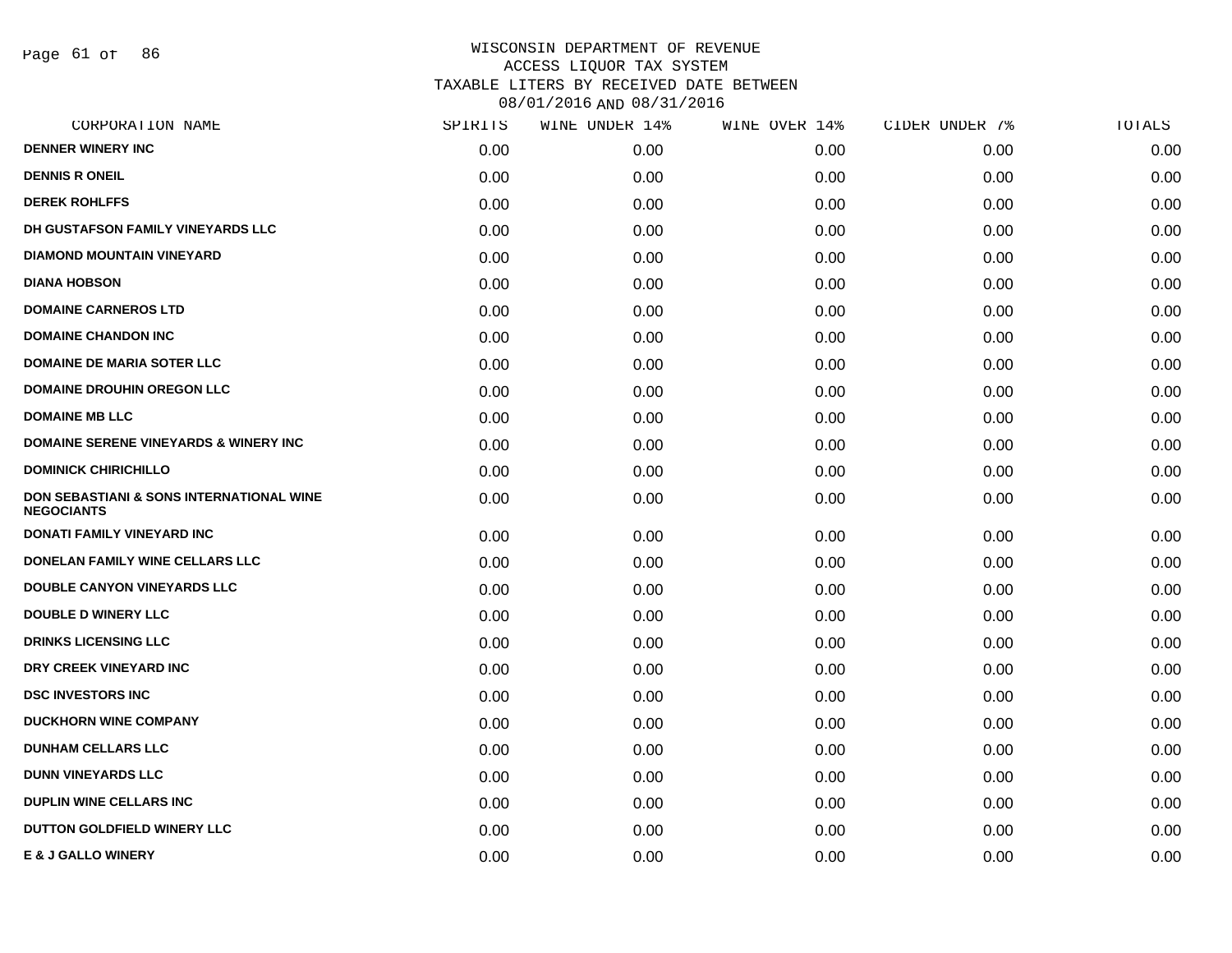| CORPORATION NAME                                 | SPIRITS | WINE UNDER 14% | WINE OVER 14% | CIDER UNDER 7% | <b>TOTALS</b> |
|--------------------------------------------------|---------|----------------|---------------|----------------|---------------|
| <b>EAGLES LANDING WINERY LLC</b>                 | 0.00    | 0.00           | 0.00          | 0.00           | 0.00          |
| <b>EARL E BROWN &amp; SONS INC</b>               | 0.00    | 0.00           | 0.00          | 0.00           | 0.00          |
| <b>EBERLE WINERY LP</b>                          | 0.00    | 0.00           | 0.00          | 0.00           | 0.00          |
| <b>EDWARD J RINK</b>                             | 0.00    | 0.00           | 0.00          | 0.00           | 0.00          |
| EHREN JORDAN WINE CELLARS LLC                    | 0.00    | 0.00           | 0.00          | 0.00           | 0.00          |
| <b>ELISABETH W KLEIN</b>                         | 0.00    | 0.00           | 0.00          | 0.00           | 0.00          |
| <b>ELK COVE VINEYARDS INC</b>                    | 0.00    | 0.00           | 0.00          | 0.00           | 0.00          |
| <b>ELV HOLDINGS INC</b>                          | 0.00    | 0.00           | 0.00          | 0.00           | 0.00          |
| <b>ELV-OREGON LLC</b>                            | 0.00    | 0.00           | 0.00          | 0.00           | 0.00          |
| <b>ELYSE WINERY LLC</b>                          | 0.00    | 0.00           | 0.00          | 0.00           | 0.00          |
| <b>EMILIO GUGLIELMO WINERY INC</b>               | 0.00    | 0.00           | 0.00          | 0.00           | 0.00          |
| <b>ERIC J KEATING</b>                            | 0.00    | 0.00           | 0.00          | 0.00           | 0.00          |
| <b>ERNEST VINEYARDS LLC</b>                      | 0.00    | 0.00           | 0.00          | 0.00           | 0.00          |
| <b>ESCALERA-BOULET LLC</b>                       | 0.00    | 0.00           | 0.00          | 0.00           | 0.00          |
| <b>ESTERLINA VINEYARDS &amp; WINERY LLC</b>      | 0.00    | 0.00           | 0.00          | 0.00           | 0.00          |
| <b>F KORBEL &amp; BROS INC</b>                   | 0.00    | 0.00           | 0.00          | 0.00           | 0.00          |
| <b>FANTESCA LLC</b>                              | 0.00    | 0.00           | 0.00          | 0.00           | 0.00          |
| <b>FAT BOYS INC</b>                              | 0.00    | 0.00           | 0.00          | 0.00           | 0.00          |
| <b>FAWN CREEK WINERY LLC</b>                     | 0.00    | 0.00           | 0.00          | 0.00           | 0.00          |
| <b>FENESTRA WINERY INC</b>                       | 0.00    | 0.00           | 0.00          | 0.00           | 0.00          |
| <b>FERMENTING CELLARS LLC</b>                    | 0.00    | 0.00           | 0.00          | 0.00           | 0.00          |
| <b>FERRARI CARANO VINEYARDS &amp; WINERY LLC</b> | 0.00    | 0.00           | 0.00          | 0.00           | 0.00          |
| <b>FETZER VINEYARDS</b>                          | 0.00    | 0.00           | 0.00          | 0.00           | 0.00          |
| <b>FIDDLEHEAD CELLARS LP</b>                     | 0.00    | 0.00           | 0.00          | 0.00           | 0.00          |
| <b>FIDELITAS WINES LLC</b>                       | 0.00    | 0.00           | 0.00          | 0.00           | 0.00          |
| FIELD STONE WINERY & VINEYARD INC                | 0.00    | 0.00           | 0.00          | 0.00           | 0.00          |
| <b>FIESTA VINEYARD &amp; WINERY LLC</b>          | 0.00    | 0.00           | 0.00          | 0.00           | 0.00          |
| <b>FIJI WATER COMPANY HOLDINGS LLC</b>           | 0.00    | 0.00           | 0.00          | 0.00           | 0.00          |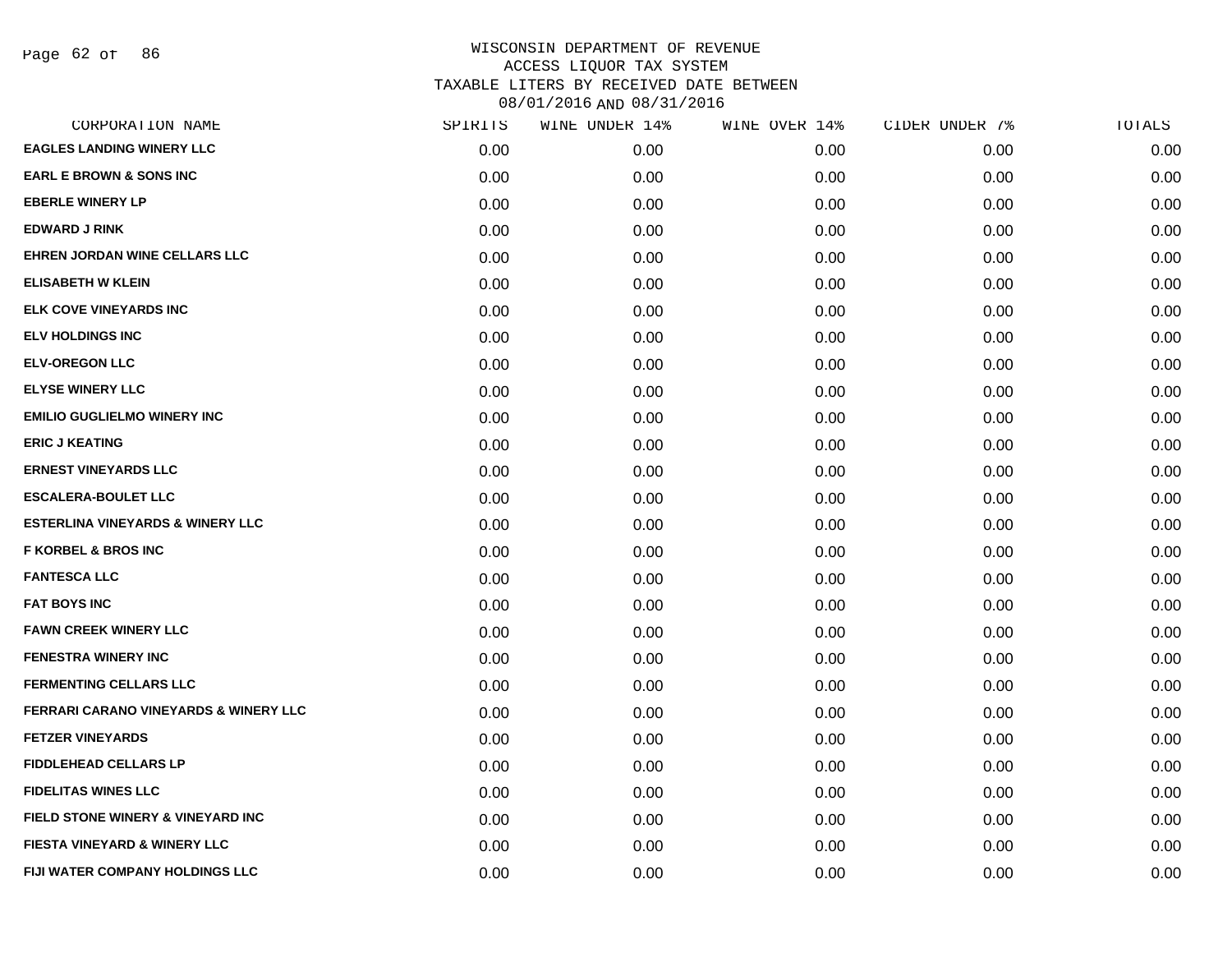Page 63 of 86

| CORPORATION NAME                               | SPIRITS | WINE UNDER 14% | WINE OVER 14% | CIDER UNDER 7% | TOTALS |
|------------------------------------------------|---------|----------------|---------------|----------------|--------|
| <b>FINKELSTEIN VINEYARDS INC</b>               | 0.00    | 0.00           | 0.00          | 0.00           | 0.00   |
| <b>FIRESTEED CORPORATION</b>                   | 0.00    | 0.00           | 0.00          | 0.00           | 0.00   |
| FISHER KING WINERY, LLC                        | 0.00    | 0.00           | 0.00          | 0.00           | 0.00   |
| <b>FISHER VINEYARDS</b>                        | 0.00    | 0.00           | 0.00          | 0.00           | 0.00   |
| <b>FIVE VINES LLC</b>                          | 0.00    | 0.00           | 0.00          | 0.00           | 0.00   |
| <b>FLORA SPRINGS WINE COMPANY</b>              | 0.00    | 0.00           | 0.00          | 0.00           | 0.00   |
| FLOWERS VINEYARD AND WINERY, LLC               | 0.00    | 0.00           | 0.00          | 0.00           | 0.00   |
| <b>FLYING B VINEYARD LP</b>                    | 0.00    | 0.00           | 0.00          | 0.00           | 0.00   |
| <b>FN CELLARS LLC</b>                          | 0.00    | 0.00           | 0.00          | 0.00           | 0.00   |
| <b>FOLEY ESTATES VINEYARD &amp; WINERY LLC</b> | 0.00    | 0.00           | 0.00          | 0.00           | 0.00   |
| <b>FOLEY FAMILY WINES INC</b>                  | 0.00    | 0.00           | 0.00          | 0.00           | 0.00   |
| <b>FOLIO WINE COMPANY LLC</b>                  | 0.00    | 0.00           | 0.00          | 0.00           | 0.00   |
| FORT ROSS VINEYARD & WINERY LLC                | 0.00    | 0.00           | 0.00          | 0.00           | 0.00   |
| <b>FOXEN VINEYARD INC</b>                      | 0.00    | 0.00           | 0.00          | 0.00           | 0.00   |
| <b>FRANCIS COPPOLA WINERY LLC</b>              | 0.00    | 0.00           | 0.00          | 0.00           | 0.00   |
| <b>FRANCISCAN VINEYARDS INC</b>                | 0.00    | 0.00           | 0.00          | 0.00           | 0.00   |
| <b>FRANK FAMILY VINEYARDS LLC</b>              | 0.00    | 0.00           | 0.00          | 0.00           | 0.00   |
| <b>FRED C SCHERRER</b>                         | 0.00    | 0.00           | 0.00          | 0.00           | 0.00   |
| <b>FREIXENET SONOMA CAVES INC</b>              | 0.00    | 0.00           | 0.00          | 0.00           | 0.00   |
| <b>FREY VINEYARDS LTD</b>                      | 0.00    | 0.00           | 0.00          | 0.00           | 0.00   |
| <b>FROGS LEAP WINERY</b>                       | 0.00    | 0.00           | 0.00          | 0.00           | 0.00   |
| <b>FROGTOWN CELLARS LLP</b>                    | 0.00    | 0.00           | 0.00          | 0.00           | 0.00   |
| FRUIT OF THE WOODS WINE CELLAR, INC.           | 0.00    | 0.00           | 0.00          | 0.00           | 0.00   |
| <b>FULCRUM WINES LLC</b>                       | 0.00    | 0.00           | 0.00          | 0.00           | 0.00   |
| <b>FULKERSON WINE CELLARS LLC</b>              | 0.00    | 0.00           | 0.00          | 0.00           | 0.00   |
| <b>FURTHERMORE LLC</b>                         | 0.00    | 0.00           | 0.00          | 0.00           | 0.00   |
| <b>G GRAHAM WINES INC</b>                      | 0.00    | 0.00           | 0.00          | 0.00           | 0.00   |
| <b>GALENA CELLARS INC</b>                      | 0.00    | 45.00          | 0.38          | 0.00           | 45.38  |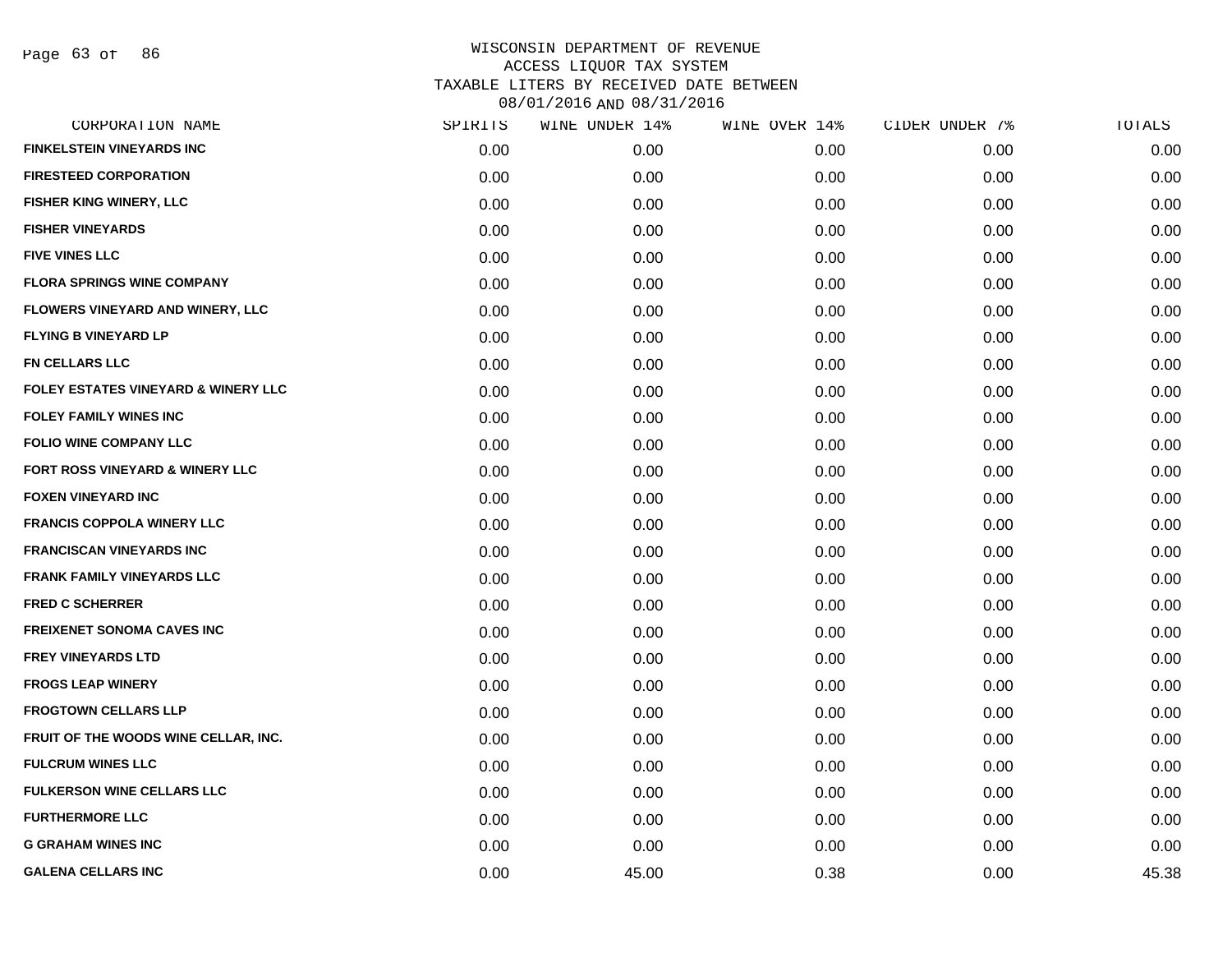Page 64 of 86

# WISCONSIN DEPARTMENT OF REVENUE ACCESS LIQUOR TAX SYSTEM TAXABLE LITERS BY RECEIVED DATE BETWEEN

| CORPORATION NAME                                    | SPIRITS | WINE UNDER 14% | WINE OVER 14% | CIDER UNDER 7% | TOTALS |
|-----------------------------------------------------|---------|----------------|---------------|----------------|--------|
| <b>GALLICA WINES LLC</b>                            | 0.00    | 0.00           | 0.00          | 0.00           | 0.00   |
| <b>GAMBLE FAMILY VINEYARDS LLC</b>                  | 0.00    | 0.00           | 0.00          | 0.00           | 0.00   |
| <b>GARROD TRUST</b>                                 | 0.00    | 0.00           | 0.00          | 0.00           | 0.00   |
| <b>GARVIN HEIGHTS VINEYARDS, LLC</b>                | 0.00    | 0.00           | 0.00          | 0.00           | 0.00   |
| <b>GEARY MARKET INVESTMENT COMPANY LTD</b>          | 0.00    | 16.50          | 13.50         | 0.00           | 30.00  |
| <b>GEMSTONE VINEYARDS LLC</b>                       | 0.00    | 0.00           | 0.00          | 0.00           | 0.00   |
| <b>GENERATIONS OF SONOMA LLC</b>                    | 0.00    | 0.00           | 0.00          | 0.00           | 0.00   |
| <b>GENESEO PARTNERS LP</b>                          | 0.00    | 0.00           | 0.00          | 0.00           | 0.00   |
| <b>GEORGE O HENDRY</b>                              | 0.00    | 0.00           | 0.00          | 0.00           | 0.00   |
| <b>GERBER, GERBER &amp; GERBER DISCLAIMER TRUST</b> | 0.00    | 0.00           | 0.00          | 0.00           | 0.00   |
| <b>GF WINES LLC</b>                                 | 0.00    | 0.00           | 0.00          | 0.00           | 0.00   |
| <b>GIFT SERVICES INC</b>                            | 0.00    | 0.00           | 0.00          | 0.00           | 0.00   |
| <b>GOLDIN INVESTMENT II INC</b>                     | 0.00    | 0.00           | 0.00          | 0.00           | 0.00   |
| <b>GOLDRIDGEPINOT.COM LLC</b>                       | 0.00    | 0.00           | 0.00          | 0.00           | 0.00   |
| <b>GOOD FOUNDATIONS INC</b>                         | 0.00    | 0.00           | 0.00          | 0.00           | 0.00   |
| <b>GOOSE RIDGE LLC</b>                              | 0.00    | 0.00           | 0.00          | 0.00           | 0.00   |
| <b>GRAPE VISIONS LLC</b>                            | 0.00    | 0.00           | 0.00          | 0.00           | 0.00   |
| <b>GRAPESEED WINE FUND LLC</b>                      | 0.00    | 0.00           | 0.00          | 0.00           | 0.00   |
| <b>GRASSINI FAMILY VINEYARDS LLC</b>                | 0.00    | 0.00           | 0.00          | 0.00           | 0.00   |
| <b>GREEN FAMILY WINERY LLC</b>                      | 0.00    | 0.00           | 0.00          | 0.00           | 0.00   |
| <b>GRGICH HILLS CELLAR</b>                          | 0.00    | 0.00           | 0.00          | 0.00           | 0.00   |
| <b>GRIEB OPTIMAL WINECRAFTING LLC</b>               | 0.00    | 0.00           | 0.00          | 0.00           | 0.00   |
| <b>GROTH VINEYARDS &amp; WINERY LLC</b>             | 0.00    | 0.00           | 0.00          | 0.00           | 0.00   |
| <b>GULLETT &amp; GULLETT</b>                        | 0.00    | 0.00           | 0.00          | 0.00           | 0.00   |
| H DE V LLC                                          | 0.00    | 0.00           | 0.00          | 0.00           | 0.00   |
| <b>HAFNER VINEYARD LLC</b>                          | 0.00    | 0.00           | 0.00          | 0.00           | 0.00   |
| <b>HAGAFEN CELLARS INC</b>                          | 0.00    | 0.00           | 0.00          | 0.00           | 0.00   |
| <b>HALF KRAKT LLC</b>                               | 0.00    | 0.00           | 0.00          | 0.00           | 0.00   |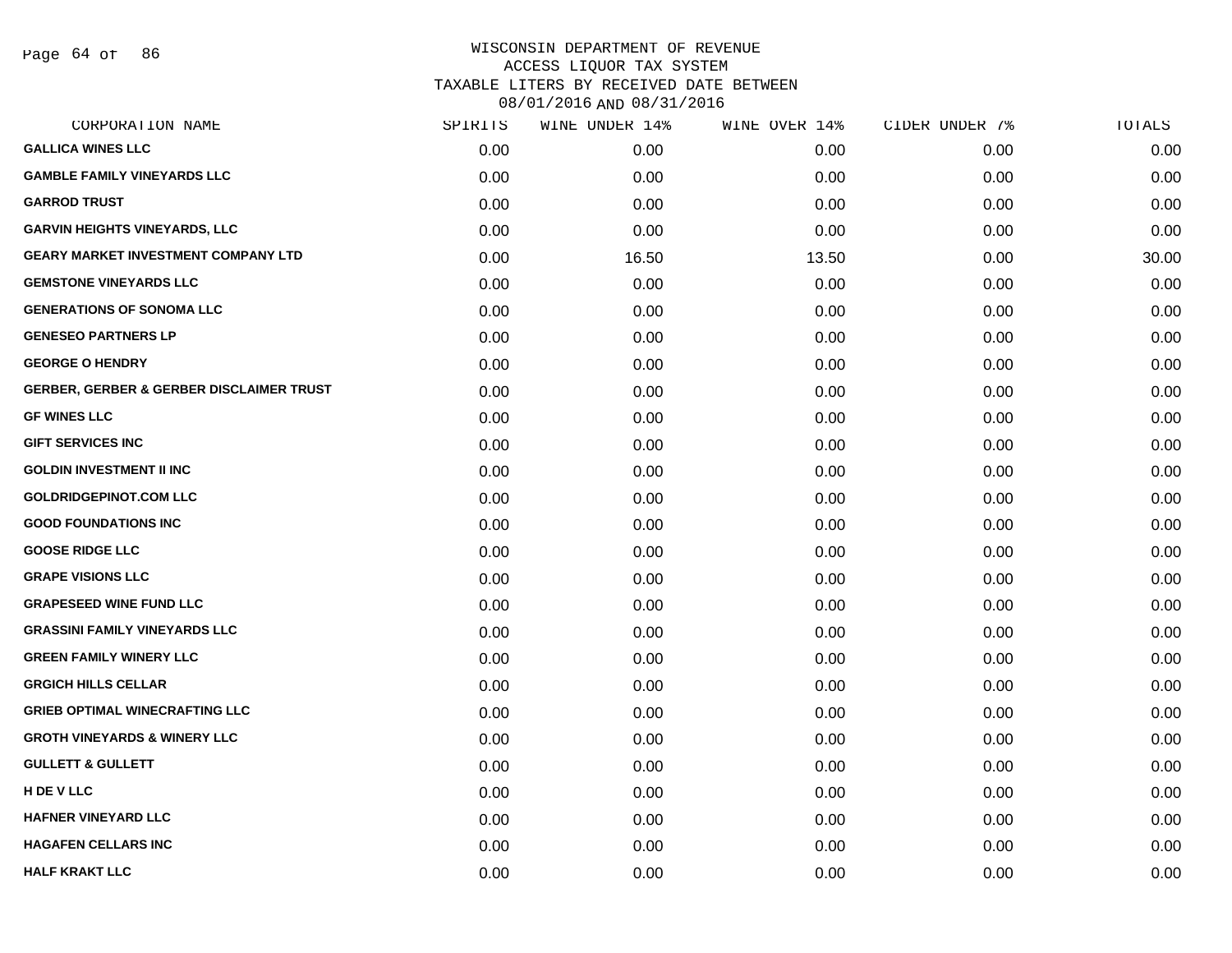Page 65 of 86

| CORPORATION NAME                      | SPIRITS | WINE UNDER 14% | WINE OVER 14% | CIDER UNDER 7% | TOTALS |
|---------------------------------------|---------|----------------|---------------|----------------|--------|
| <b>HALL WINES LLC</b>                 | 0.00    | 0.00           | 0.00          | 0.00           | 0.00   |
| <b>HALTER WINERY LLC</b>              | 0.00    | 0.00           | 0.00          | 0.00           | 0.00   |
| HAMEL FAMILY WINES LLC                | 0.00    | 0.00           | 0.00          | 0.00           | 0.00   |
| HANDLEY CELLARS LIMITED PARTNERSHIP   | 0.00    | 0.00           | 0.00          | 0.00           | 0.00   |
| <b>HANNA WINERY INC</b>               | 0.00    | 0.00           | 0.00          | 0.00           | 0.00   |
| <b>HARALD TOMESCH</b>                 | 0.00    | 0.00           | 0.00          | 0.00           | 0.00   |
| <b>HARBOR HILL FRUIT FARMS INC</b>    | 0.00    | 0.00           | 0.00          | 0.00           | 0.00   |
| <b>HARBOR RIDGE WINERY INC.</b>       | 0.00    | 0.00           | 0.00          | 0.00           | 0.00   |
| <b>HARLAN ESTATE WINERY INC</b>       | 0.00    | 0.00           | 0.00          | 0.00           | 0.00   |
| <b>HARMELL CELLARS LLC</b>            | 0.00    | 0.00           | 0.00          | 0.00           | 0.00   |
| <b>HARRIS &amp; HARRIS</b>            | 0.00    | 0.00           | 0.00          | 0.00           | 0.00   |
| <b>HARRY &amp; DAVID HOLDINGS INC</b> | 0.00    | 0.00           | 0.00          | 0.00           | 0.00   |
| HARTWELL VINEYARDS LLC                | 0.00    | 0.00           | 0.00          | 0.00           | 0.00   |
| <b>HAWKES LLC</b>                     | 0.00    | 0.00           | 0.00          | 0.00           | 0.00   |
| HDD LLC                               | 0.00    | 0.00           | 0.00          | 0.00           | 0.00   |
| <b>HEITZ WINE CELLARS</b>             | 0.00    | 0.00           | 0.00          | 0.00           | 0.00   |
| <b>HEMISPHERE WINE COMPANY INC</b>    | 0.00    | 0.00           | 0.00          | 0.00           | 0.00   |
| <b>HERB LAMB VINEYARDS, LLC</b>       | 0.00    | 0.00           | 0.00          | 0.00           | 0.00   |
| <b>HERDIE BAISDEN</b>                 | 0.00    | 0.00           | 0.00          | 0.00           | 0.00   |
| <b>HERON HILL VINEYARDS INC</b>       | 0.00    | 0.00           | 0.00          | 0.00           | 0.00   |
| <b>HERRERA &amp; HERRERA</b>          | 0.00    | 0.00           | 0.00          | 0.00           | 0.00   |
| <b>HESTAN VINEYARDS LLC</b>           | 0.00    | 0.00           | 0.00          | 0.00           | 0.00   |
| <b>HILL ESTATES INC</b>               | 0.00    | 0.00           | 0.00          | 0.00           | 0.00   |
| <b>HIRSCH WINERY LLC</b>              | 0.00    | 0.00           | 0.00          | 0.00           | 0.00   |
| <b>HOFFMAN AND HOFFMAN</b>            | 0.00    | 0.00           | 0.00          | 0.00           | 0.00   |
| HOLLYS HILL VINEYARDS LLC             | 0.00    | 0.00           | 0.00          | 0.00           | 0.00   |
| HONIG VINEYARD AND WINERY LLC         | 0.00    | 0.00           | 0.00          | 0.00           | 0.00   |
| <b>HOOKSTONE INC.</b>                 | 0.00    | 0.00           | 0.00          | 0.00           | 0.00   |
|                                       |         |                |               |                |        |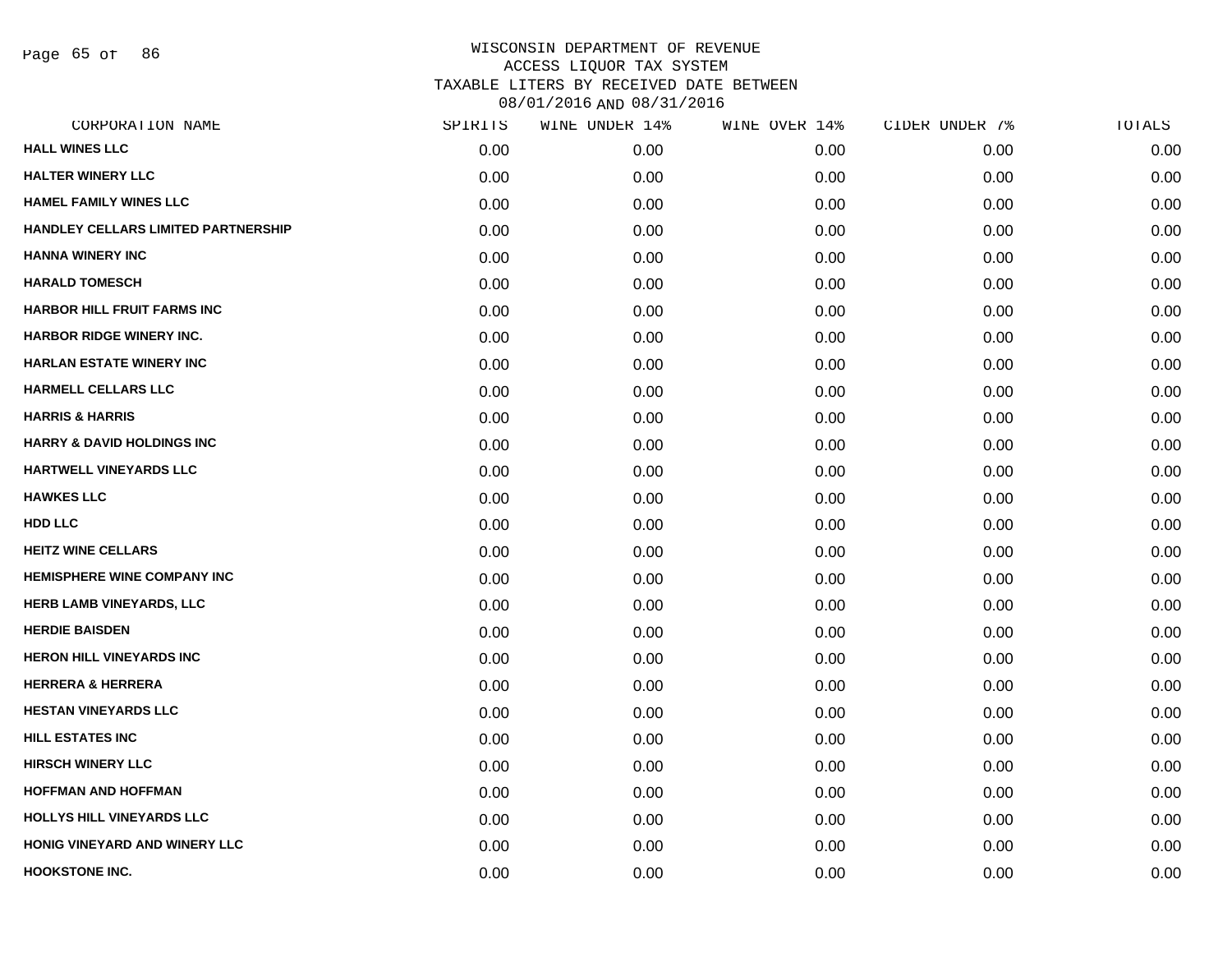Page 66 of 86

| SPIRITS | WINE UNDER 14% | WINE OVER 14% | CIDER UNDER 7% | TOTALS |
|---------|----------------|---------------|----------------|--------|
| 0.00    | 144.75         | 6.00          | 0.00           | 150.75 |
| 0.00    | 0.00           | 0.00          | 0.00           | 0.00   |
| 0.00    | 0.00           | 0.00          | 0.00           | 0.00   |
| 0.00    | 0.00           | 0.00          | 0.00           | 0.00   |
| 0.00    | 0.00           | 0.00          | 0.00           | 0.00   |
| 0.00    | 0.00           | 0.00          | 0.00           | 0.00   |
| 0.00    | 0.00           | 0.00          | 0.00           | 0.00   |
| 0.00    | 0.00           | 0.00          | 0.00           | 0.00   |
| 0.00    | 0.00           | 0.00          | 0.00           | 0.00   |
| 0.00    | 0.00           | 0.00          | 0.00           | 0.00   |
| 0.00    | 0.00           | 0.00          | 0.00           | 0.00   |
| 0.00    | 0.00           | 0.00          | 0.00           | 0.00   |
| 0.00    | 0.00           | 0.00          | 0.00           | 0.00   |
| 0.00    | 0.00           | 0.00          | 0.00           | 0.00   |
| 0.00    | 0.00           | 0.00          | 0.00           | 0.00   |
| 0.00    | 0.00           | 0.00          | 0.00           | 0.00   |
| 0.00    | 0.00           | 0.00          | 0.00           | 0.00   |
| 0.00    | 0.00           | 0.00          | 0.00           | 0.00   |
| 0.00    | 0.00           | 0.00          | 0.00           | 0.00   |
| 0.00    | 0.00           | 0.00          | 0.00           | 0.00   |
| 0.00    | 0.00           | 0.00          | 0.00           | 0.00   |
| 0.00    | 0.00           | 0.00          | 0.00           | 0.00   |
| 0.00    | 0.00           | 0.00          | 0.00           | 0.00   |
| 0.00    | 0.00           | 0.00          | 0.00           | 0.00   |
| 0.00    | 0.00           | 0.00          | 0.00           | 0.00   |
| 0.00    | 0.00           | 0.00          | 0.00           | 0.00   |
| 0.00    | 0.00           | 0.00          | 0.00           | 0.00   |
| 0.00    | 0.00           | 0.00          | 0.00           | 0.00   |
|         |                |               |                |        |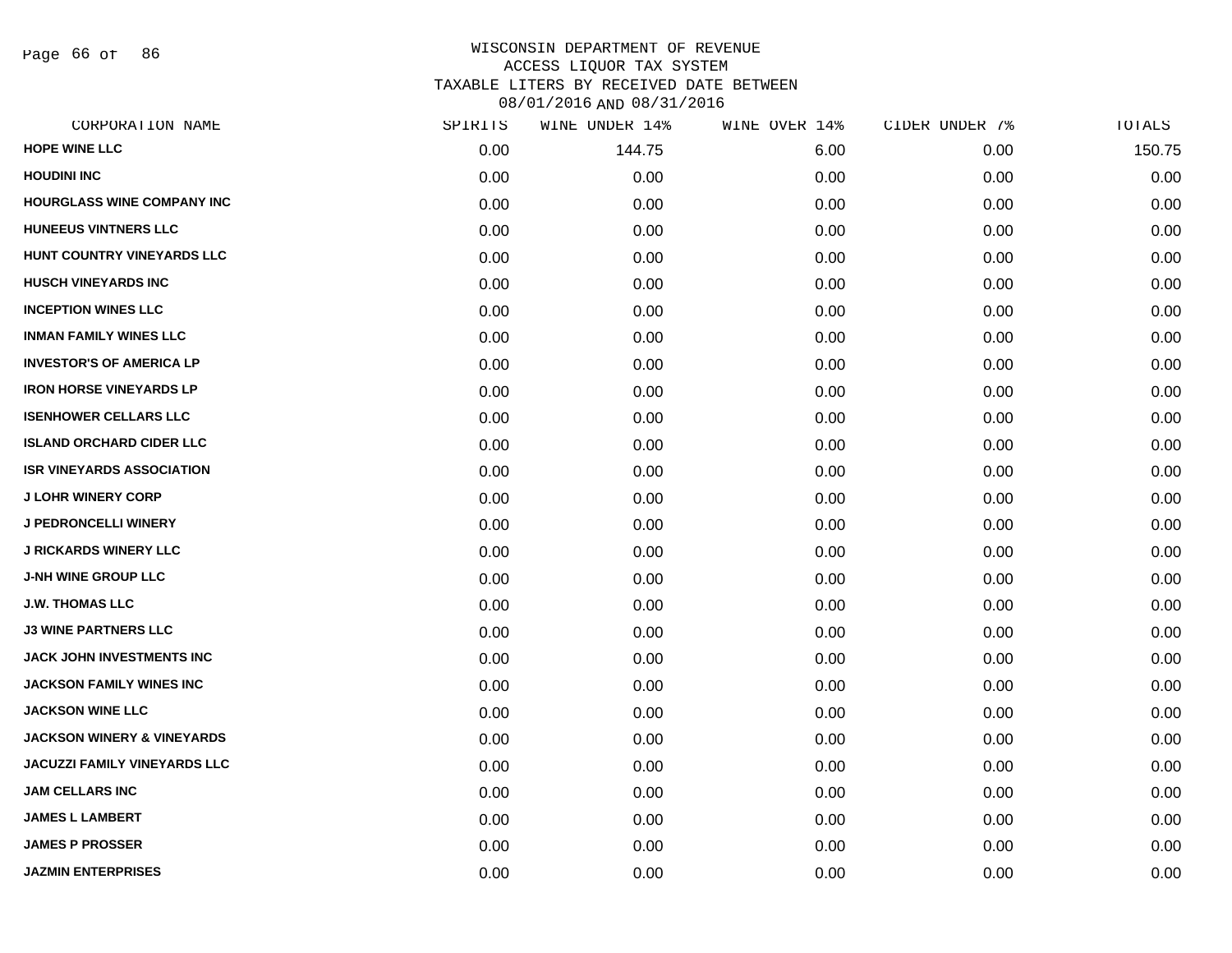Page 67 of 86

| CORPORATION NAME                         | SPIRITS | WINE UNDER 14% | WINE OVER 14% | CIDER UNDER 7% | TOTALS |
|------------------------------------------|---------|----------------|---------------|----------------|--------|
| <b>JB GEORGE LLC</b>                     | 0.00    | 0.00           | 0.00          | 0.00           | 0.00   |
| <b>JC CELLARS INC</b>                    | 0.00    | 0.00           | 0.00          | 0.00           | 0.00   |
| <b>JEFFERY M GORDON</b>                  | 0.00    | 0.00           | 0.00          | 0.00           | 0.00   |
| <b>JEFFREY L STOEGER</b>                 | 0.00    | 0.00           | 0.00          | 0.00           | 0.00   |
| JENNIFER L JACKSON-HARTFORD              | 0.00    | 0.00           | 0.00          | 0.00           | 0.00   |
| <b>JESSUP CELLARS HOLDING CO LLC</b>     | 0.00    | 0.00           | 0.00          | 0.00           | 0.00   |
| <b>JM CELLARS COMPANY</b>                | 0.00    | 0.00           | 0.00          | 0.00           | 0.00   |
| JOHN ANTHONY VINEYARDS LLC               | 0.00    | 0.00           | 0.00          | 0.00           | 0.00   |
| <b>JOHN E NICOLOZAKES</b>                | 0.00    | 0.00           | 0.00          | 0.00           | 0.00   |
| <b>JONES FAMILY WINERY LLC</b>           | 0.00    | 0.00           | 0.00          | 0.00           | 0.00   |
| <b>JORNY'S END LLC</b>                   | 0.00    | 0.00           | 0.00          | 0.00           | 0.00   |
| <b>JOSEPH ALEXANDER VILLICANA II</b>     | 0.00    | 0.00           | 346.00        | 0.00           | 346.00 |
| <b>JOSEPH CALLOW</b>                     | 0.00    | 0.00           | 0.00          | 0.00           | 0.00   |
| <b>JOSEPH CALLOW</b>                     | 0.00    | 0.00           | 0.00          | 0.00           | 0.00   |
| JOSEPH PHELPS VINEYARDS LLC              | 0.00    | 3.75           | 23.25         | 0.00           | 27.00  |
| <b>JOSEPH STALLER</b>                    | 0.00    | 0.00           | 0.00          | 0.00           | 0.00   |
| <b>JOSEPH WYNIMKO</b>                    | 0.00    | 0.00           | 0.00          | 0.00           | 0.00   |
| <b>JOYCE VINEYARDS LLC</b>               | 0.00    | 0.00           | 0.00          | 0.00           | 0.00   |
| <b>JRV LLC</b>                           | 0.00    | 0.00           | 0.00          | 0.00           | 0.00   |
| JUDD FAMILY VINEYARDS LP                 | 0.00    | 0.00           | 0.00          | 0.00           | 0.00   |
| <b>JULIE A ANDRZEJCZAK</b>               | 0.00    | 0.00           | 0.00          | 0.00           | 0.00   |
| <b>JUSTIN VINEYARDS &amp; WINERY LLC</b> | 0.00    | 0.00           | 0.00          | 0.00           | 0.00   |
| <b>JVW CORPORATION</b>                   | 0.00    | 0.00           | 0.00          | 0.00           | 0.00   |
| <b>K VINTNERS LLC</b>                    | 0.00    | 0.00           | 0.00          | 0.00           | 0.00   |
| <b>KACHINA CELLARS LLC</b>               | 0.00    | 0.00           | 0.00          | 0.00           | 0.00   |
| <b>KAMEN WINES LLC</b>                   | 0.00    | 0.00           | 0.00          | 0.00           | 0.00   |
| <b>KANGARU ENTERPRISES LLC</b>           | 0.00    | 0.00           | 0.00          | 0.00           | 0.00   |
| <b>KB WINES LLC</b>                      | 0.00    | 0.00           | 0.00          | 0.00           | 0.00   |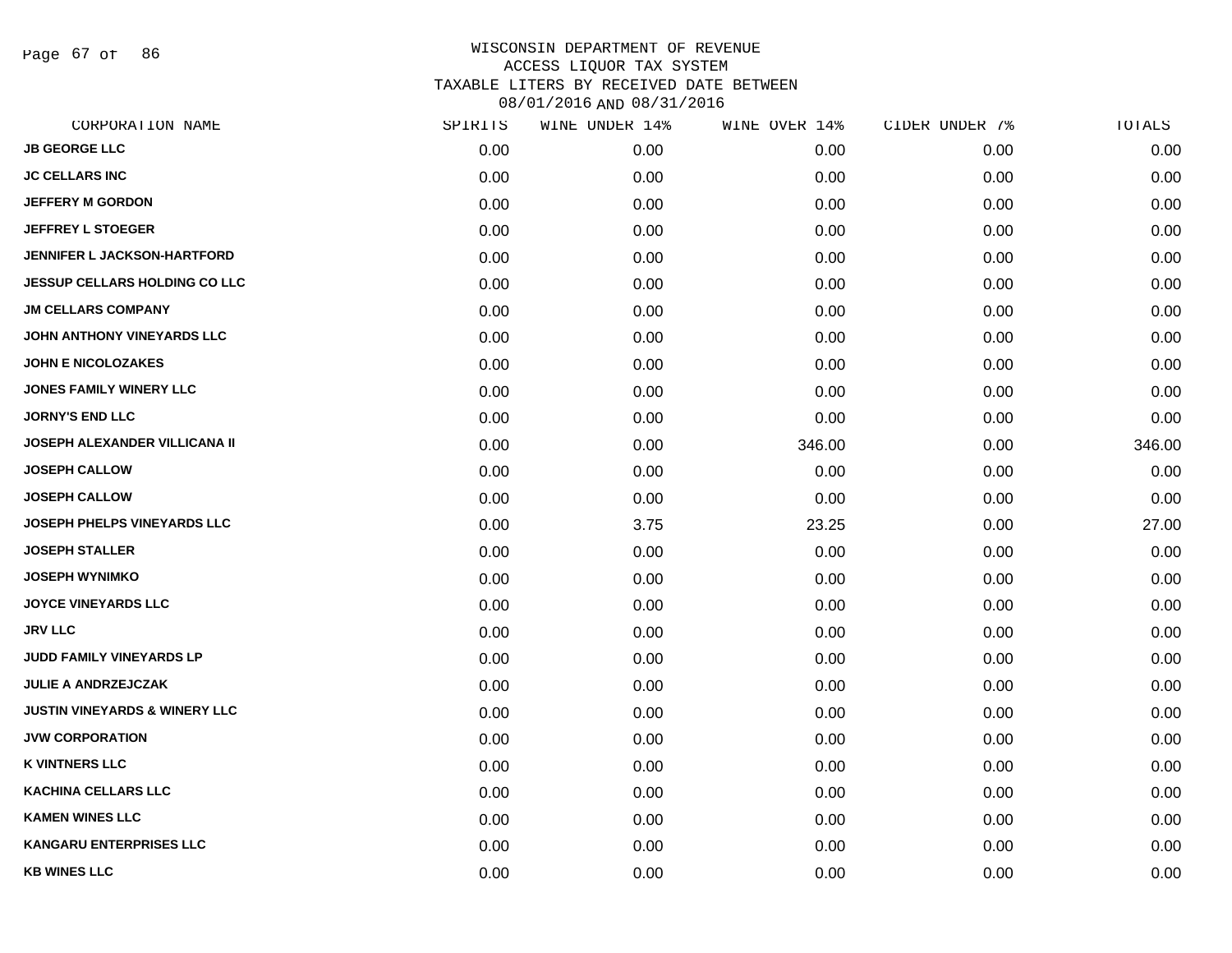Page 68 of 86

| CORPORATION NAME                             | SPIRITS | WINE UNDER 14% | WINE OVER 14% | CIDER UNDER 7% | TOTALS   |
|----------------------------------------------|---------|----------------|---------------|----------------|----------|
| <b>KEEVER VINEYARDS LLC</b>                  | 0.00    | 0.00           | 0.00          | 0.00           | 0.00     |
| <b>KEN BROWN WINES LLC</b>                   | 0.00    | 0.00           | 0.00          | 0.00           | 0.00     |
| <b>KENEFICK RANCHES WINERY LLC</b>           | 0.00    | 0.00           | 0.00          | 0.00           | 0.00     |
| <b>KENT HUMPHREY</b>                         | 0.00    | 0.00           | 0.00          | 0.00           | 0.00     |
| <b>KENWARD FAMILY VINEYARDS, LLC</b>         | 0.00    | 0.00           | 0.00          | 0.00           | 0.00     |
| <b>KENZO ESTATE INC</b>                      | 0.00    | 0.00           | 0.00          | 0.00           | 0.00     |
| <b>KERWIN ESTATE LLC</b>                     | 0.00    | 0.00           | 0.00          | 0.00           | 0.00     |
| <b>KESTREL PROPERTIES LLC</b>                | 0.00    | 13.50          | 4.00          | 0.00           | 17.50    |
| <b>KING ESTATE WINERY LP</b>                 | 0.00    | 0.00           | 0.00          | 0.00           | 0.00     |
| <b>KISTLER VINEYARDS, LLC</b>                | 0.00    | 0.00           | 0.00          | 0.00           | 0.00     |
| <b>KLEIN FOODS INC</b>                       | 0.00    | 0.00           | 0.00          | 0.00           | 0.00     |
| KNIGHTS BRIDGE WINERY LLC                    | 0.00    | 0.00           | 0.00          | 0.00           | 0.00     |
| <b>KOEHLER WINERY LLC</b>                    | 0.00    | 0.00           | 0.00          | 0.00           | 0.00     |
| <b>KONSTANTIN D FRANK &amp; SONS</b>         | 0.00    | 0.00           | 0.00          | 0.00           | 0.00     |
| <b>KOPRI INC</b>                             | 0.00    | 0.00           | 0.00          | 0.00           | 0.00     |
| <b>KRUPP BROTHERS LLC</b>                    | 0.00    | 0.00           | 0.00          | 0.00           | 0.00     |
| <b>KSSM LLC</b>                              | 0.00    | 0.00           | 0.00          | 0.00           | 0.00     |
| <b>KT WINECO LLC</b>                         | 0.00    | 0.00           | 0.00          | 0.00           | 0.00     |
| <b>KULETO VILLA LLC</b>                      | 0.00    | 0.00           | 0.00          | 0.00           | 0.00     |
| <b>KUNDE ENTERPRISES INC</b>                 | 0.00    | 0.00           | 0.00          | 0.00           | 0.00     |
| <b>L C WINE</b>                              | 0.00    | 0.00           | 0.00          | 0.00           | 0.00     |
| L FOPPIANO WINE CO INC                       | 0.00    | 0.00           | 0.00          | 0.00           | 0.00     |
| <b>L18 WINES LLC</b>                         | 0.00    | 2,959.05       | 254.25        | 0.00           | 3,213.30 |
| <b>LADERA WINERY LLC</b>                     | 0.00    | 0.00           | 0.00          | 0.00           | 0.00     |
| <b>LAETITIA VINEYARD &amp; WINERY INC</b>    | 0.00    | 0.00           | 0.00          | 0.00           | 0.00     |
| <b>LAGUNA OAKS VINEYARD &amp; WINERY INC</b> | 0.00    | 0.00           | 0.00          | 0.00           | 0.00     |
| <b>LAIL VINEYARDS LLC</b>                    | 0.00    | 0.00           | 0.00          | 0.00           | 0.00     |
| <b>LAIRD FAMILY ESTATE LLC</b>               | 0.00    | 0.00           | 0.00          | 0.00           | 0.00     |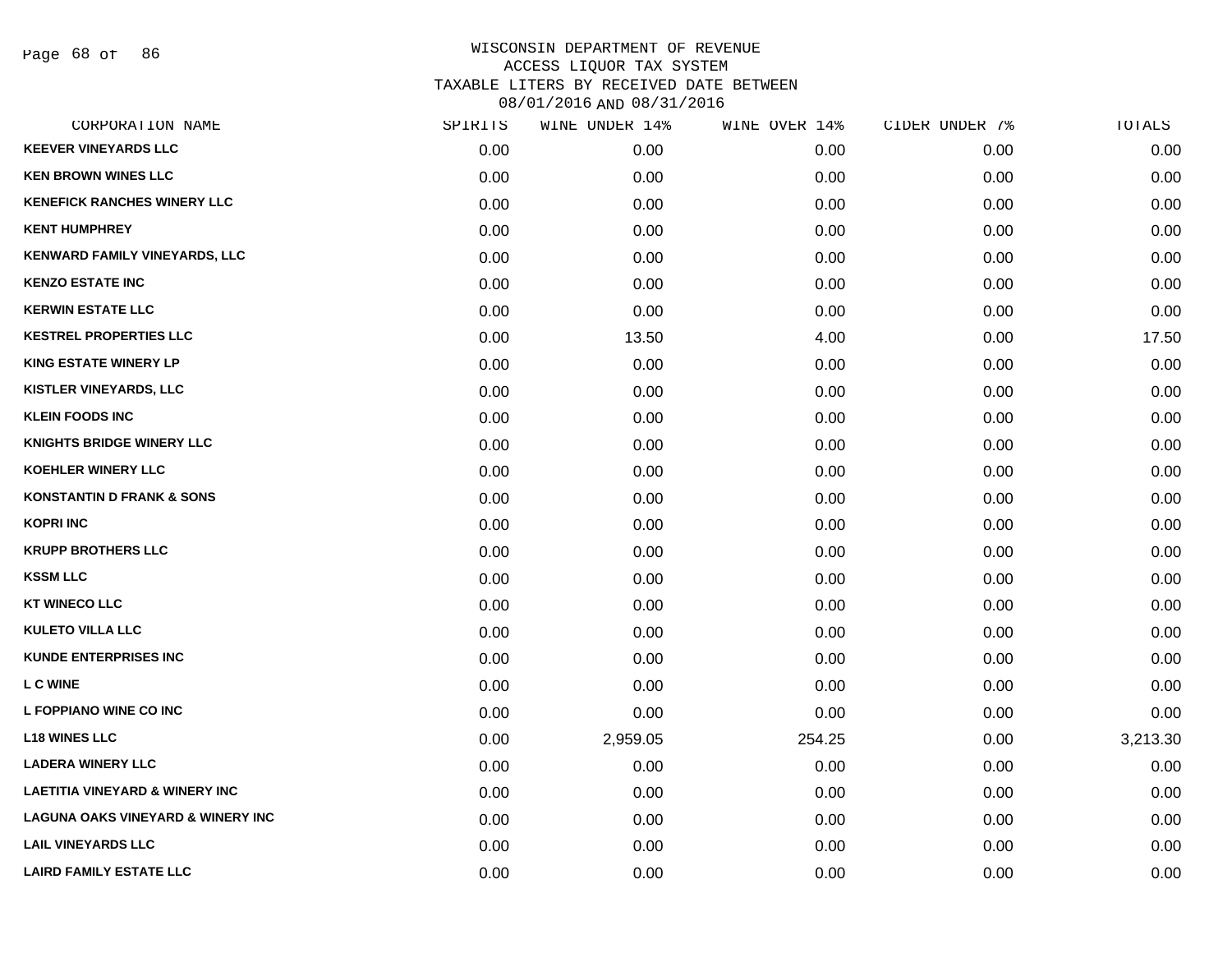| CORPORATION NAME                                  | SPIRITS | WINE UNDER 14% | WINE OVER 14% | CIDER UNDER 7% | TOTALS |
|---------------------------------------------------|---------|----------------|---------------|----------------|--------|
| <b>LAKE NOKOMIS CRANBERRIES INC</b>               | 0.00    | 0.00           | 0.00          | 0.00           | 0.00   |
| <b>LAMBERT BRIDGE WINERY INC</b>                  | 0.00    | 0.00           | 0.00          | 0.00           | 0.00   |
| <b>LANCASTER ESTATE VINEYARD &amp; WINERY LLC</b> | 0.00    | 0.00           | 0.00          | 0.00           | 0.00   |
| <b>LANCASTER VINEYARDS INC</b>                    | 0.00    | 0.00           | 0.00          | 0.00           | 0.00   |
| <b>LANGE WINERY LLC</b>                           | 0.00    | 0.00           | 0.00          | 0.00           | 0.00   |
| <b>LANGETWINS WINE CO INC</b>                     | 0.00    | 0.00           | 0.00          | 0.00           | 0.00   |
| <b>LARKMEAD VINEYARDS INC</b>                     | 0.00    | 0.00           | 0.00          | 0.00           | 0.00   |
| <b>LARSON &amp; LARSON</b>                        | 0.00    | 0.00           | 0.00          | 0.00           | 0.00   |
| <b>LARSON FAMILY WINERY INC</b>                   | 0.00    | 0.00           | 0.00          | 0.00           | 0.00   |
| <b>LATITUDE BEVERAGE COMPANY</b>                  | 0.00    | 0.00           | 0.00          | 0.00           | 0.00   |
| LAUTENBACH'S ORCHARD COUNTRY INC                  | 0.00    | 0.00           | 0.00          | 0.00           | 0.00   |
| <b>LAVA SPRINGS INC</b>                           | 0.00    | 0.00           | 0.00          | 0.00           | 0.00   |
| <b>LAW ESTATE WINES</b>                           | 0.00    | 0.00           | 0.00          | 0.00           | 0.00   |
| <b>LAWER FAMILY WINERY INC</b>                    | 0.00    | 0.00           | 0.00          | 0.00           | 0.00   |
| LE CEP II INC                                     | 0.00    | 0.00           | 0.00          | 0.00           | 0.00   |
| <b>LEDGE STONE VINEYARDS LLC</b>                  | 0.00    | 0.00           | 0.00          | 0.00           | 0.00   |
| LEFT COAST CELLARS LLC                            | 0.00    | 0.00           | 0.00          | 0.00           | 0.00   |
| <b>LEMELSON WINERY LLC</b>                        | 0.00    | 0.00           | 0.00          | 0.00           | 0.00   |
| <b>LEONARDINI FAMILY WINERY LLC</b>               | 0.00    | 0.00           | 0.00          | 0.00           | 0.00   |
| <b>LEONESSE CELLARS LLC</b>                       | 0.00    | 0.00           | 0.00          | 0.00           | 0.00   |
| <b>LEVIATHAN WINE COMPANY LLC</b>                 | 0.00    | 0.00           | 0.00          | 0.00           | 0.00   |
| LIFE IS SHORT! LLC                                | 0.00    | 0.00           | 0.00          | 0.00           | 0.00   |
| <b>LION NATHAN USA INC</b>                        | 0.00    | 0.00           | 0.00          | 0.00           | 0.00   |
| <b>LIONS PEAK</b>                                 | 0.00    | 0.00           | 0.00          | 0.00           | 0.00   |
| <b>LLOYD W DAVIS</b>                              | 0.00    | 0.00           | 0.00          | 0.00           | 0.00   |
| <b>LOBO WINES LLC</b>                             | 0.00    | 0.00           | 0.00          | 0.00           | 0.00   |
| <b>LONG MEADOW RANCH WINERY INC</b>               | 0.00    | 0.00           | 0.00          | 0.00           | 0.00   |
| <b>LONG SHADOWS VINTNERS LLC</b>                  | 0.00    | 0.00           | 0.00          | 0.00           | 0.00   |
|                                                   |         |                |               |                |        |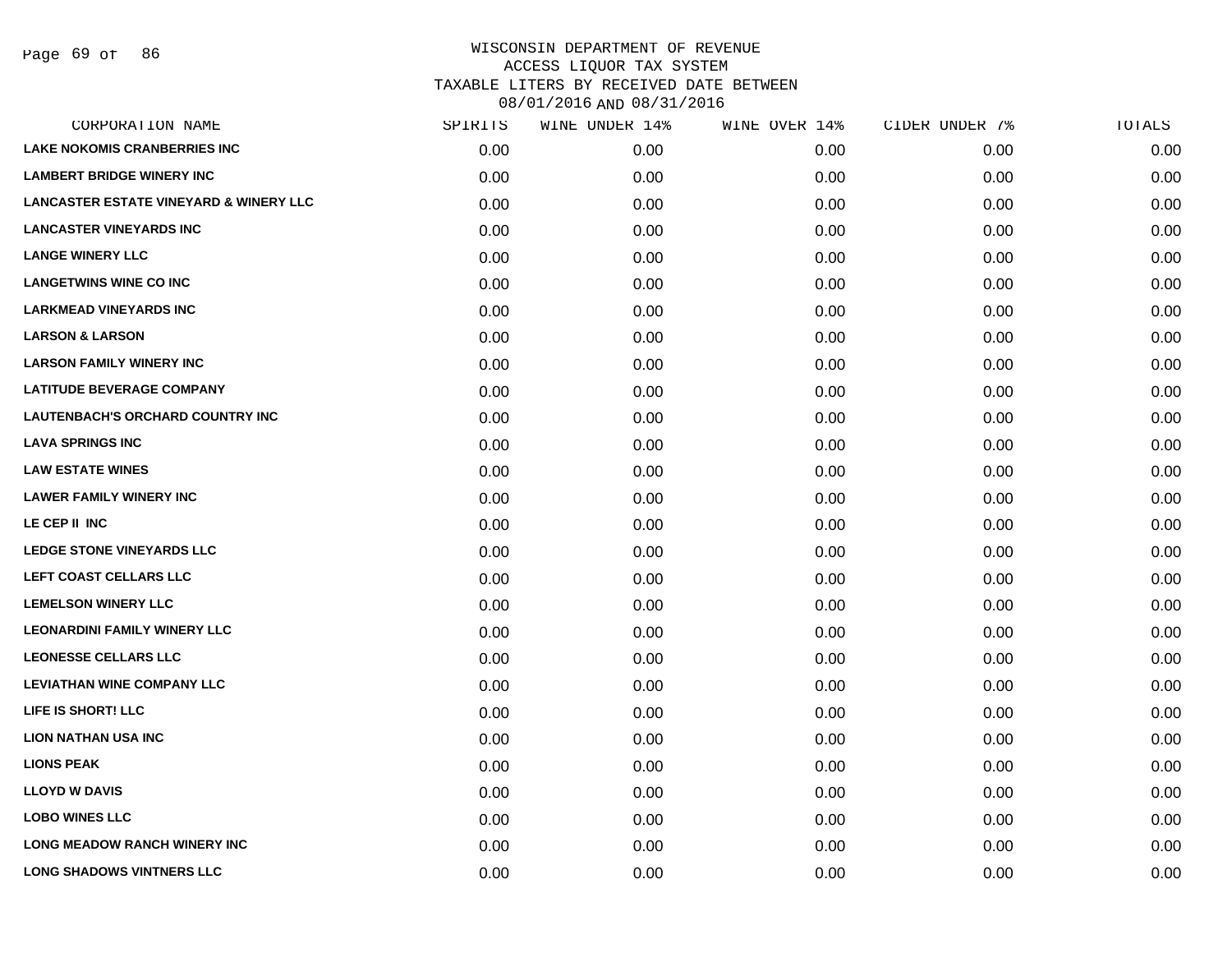| CORPORATION NAME                               | SPIRITS | WINE UNDER 14% | WINE OVER 14% | CIDER UNDER 7% | TOTALS |
|------------------------------------------------|---------|----------------|---------------|----------------|--------|
| <b>LONGBOARD VINEYARDS LLC</b>                 | 0.00    | 0.00           | 0.00          | 0.00           | 0.00   |
| <b>LONGORIA &amp; LONGORIA</b>                 | 0.00    | 0.00           | 0.00          | 0.00           | 0.00   |
| <b>LORIMAR WINERY INC</b>                      | 0.00    | 0.00           | 0.00          | 0.00           | 0.00   |
| <b>LOST ISLAND WINE LLC</b>                    | 0.00    | 0.00           | 0.00          | 0.00           | 0.00   |
| <b>LOUIDAR LLC</b>                             | 0.00    | 0.00           | 0.00          | 0.00           | 0.00   |
| <b>LOWDEN SCHOOLHOUSE CORPORATION</b>          | 0.00    | 0.00           | 0.00          | 0.00           | 0.00   |
| <b>LUCAS &amp; LEWELLEN VINEYARDS INC</b>      | 0.00    | 0.00           | 0.00          | 0.00           | 0.00   |
| <b>LUNA VINEYARDS INC</b>                      | 0.00    | 0.00           | 0.00          | 0.00           | 0.00   |
| <b>LYNFRED WINERY INC</b>                      | 0.00    | 0.00           | 0.00          | 0.00           | 0.00   |
| <b>LYNMAR WINERY LLC</b>                       | 0.00    | 0.00           | 0.00          | 0.00           | 0.00   |
| <b>M.A.C. WINES, LLC</b>                       | 0.00    | 0.00           | 0.00          | 0.00           | 0.00   |
| <b>MADISON VINEYARD HOLDINGS LLC</b>           | 0.00    | 0.00           | 0.00          | 0.00           | 0.00   |
| <b>MADRIGAL FAMILY WINERY LLC</b>              | 0.00    | 0.00           | 0.00          | 0.00           | 0.00   |
| <b>MADRONA VINEYARDS LP</b>                    | 0.00    | 0.00           | 0.00          | 0.00           | 0.00   |
| <b>MAKK WINE LLC</b>                           | 0.00    | 0.00           | 0.00          | 0.00           | 0.00   |
| <b>MANO'S INC</b>                              | 0.00    | 0.00           | 0.00          | 0.00           | 0.00   |
| <b>MARGERUM WINE COMPANY INC</b>               | 0.00    | 0.00           | 0.00          | 0.00           | 0.00   |
| MARIA A KLEIN                                  | 0.00    | 0.00           | 0.00          | 0.00           | 0.00   |
| <b>MARIETTA CELLARS INC</b>                    | 0.00    | 0.00           | 0.00          | 0.00           | 0.00   |
| <b>MARION J WEGLARZ AND MARLYS A BOCK PTRS</b> | 0.00    | 0.00           | 0.00          | 0.00           | 0.00   |
| <b>MARK HEROLD</b>                             | 0.00    | 0.00           | 0.00          | 0.00           | 0.00   |
| <b>MARKHAM VINEYARDS</b>                       | 0.00    | 0.00           | 0.00          | 0.00           | 0.00   |
| <b>MARTIN E SELL</b>                           | 0.00    | 0.00           | 0.00          | 0.00           | 0.00   |
| <b>MARTIN RAY WINERY INC</b>                   | 0.00    | 0.00           | 0.00          | 0.00           | 0.00   |
| <b>MARTINELLI WINERY INC</b>                   | 0.00    | 0.00           | 0.00          | 0.00           | 0.00   |
| <b>MATHY WINERY LLC</b>                        | 0.00    | 0.00           | 0.00          | 0.00           | 0.00   |
| <b>MATTHEW RICK</b>                            | 0.00    | 0.00           | 0.00          | 0.00           | 0.00   |
| MATTHIAS A PIPPIG & JAMIE M KINSER             | 0.00    | 0.00           | 0.00          | 0.00           | 0.00   |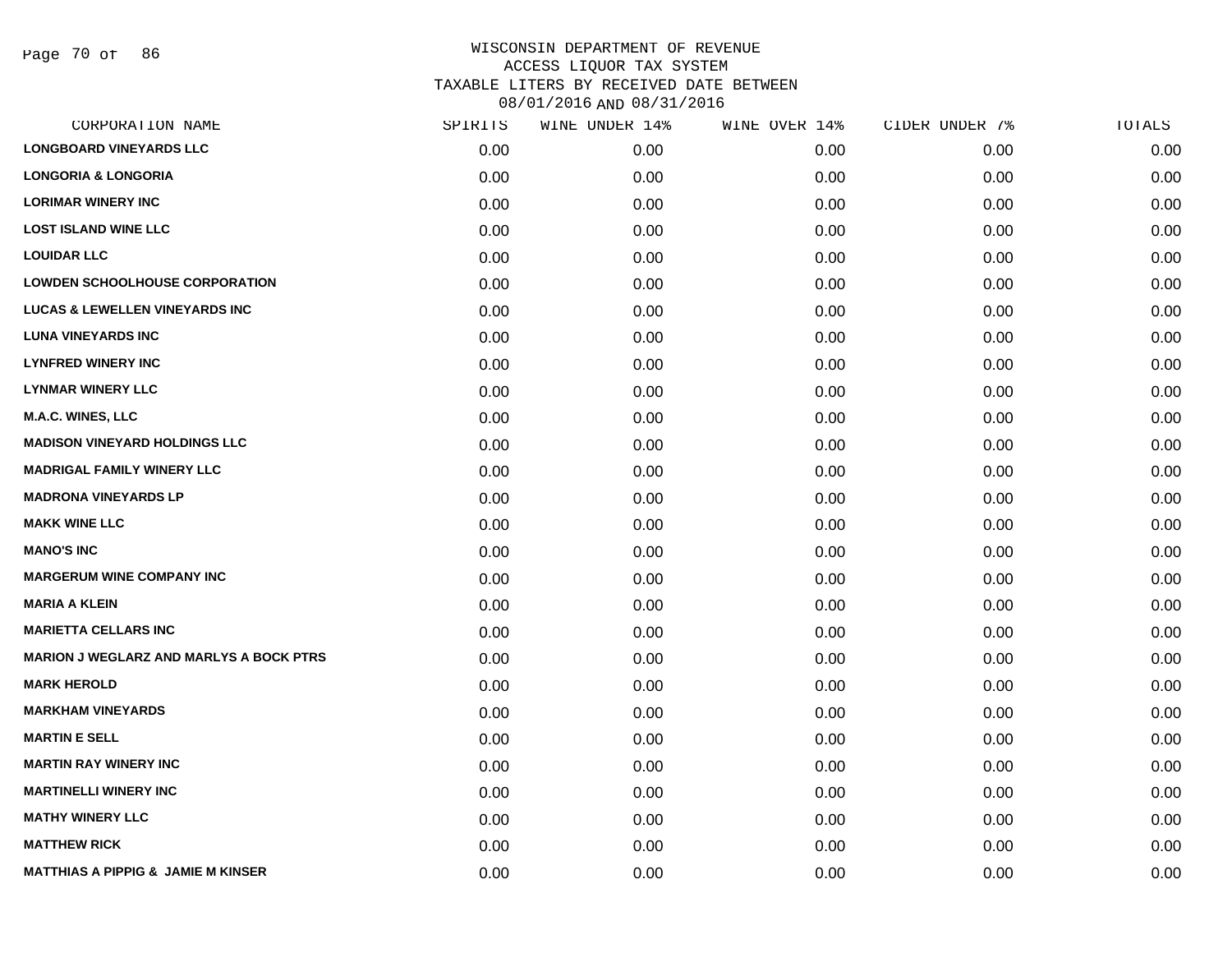Page 71 of 86

| <b>MAUI WINE LTD</b><br>0.00<br>0.00<br>0.00<br>0.00<br><b>MAURITSON FAMILY WINERY</b><br>0.00<br>0.00<br>0.00<br>0.00<br><b>MAYACAMAS VINEYARDS</b><br>0.00<br>0.00<br>0.00<br>0.00<br><b>MAYNARD J KEENAN</b><br>0.00<br>0.00<br>0.00<br>0.00<br><b>MCILQUHAM LLC</b><br>0.00<br>0.00<br>0.00<br>0.00<br><b>MCKAHN FAMILY CELLARS, LLC</b><br>0.00<br>0.00<br>0.00<br>0.00<br><b>MCNAB RIDGE WINERY LLC</b><br>0.00<br>0.00<br>0.00<br>0.00<br><b>MELROSE CELLARS LLC</b><br>0.00<br>0.00<br>0.00<br>0.00<br><b>MELVILLE VINEYARDS SOUTH LLC</b><br>0.00<br>0.00<br>0.00<br>0.00<br><b>MENDOCINO WINE GROUP LLC</b><br>0.00<br>0.00<br>0.00<br>0.00<br><b>MER ET SOLEIL LLC</b><br>0.00<br>0.00<br>0.00<br>0.00<br><b>MERCER WINE ESTATES LLC</b><br>0.00<br>0.00<br>0.00<br>0.00<br><b>MEREDITH VINEYARD ESTATE INC</b><br>0.00<br>0.00<br>0.00<br>0.00<br><b>MERRYVALE VINEYARDS LLC</b><br>0.00<br>0.00<br>0.00<br>0.00<br><b>MERSHONIAN CIDERY LLC</b><br>0.00<br>0.00<br>0.00<br>0.00<br><b>METROPOLITAN WINES LLC</b><br>0.00<br>0.00<br>0.00<br>0.00<br><b>MEV CORPORATION</b><br>0.00<br>0.00<br>0.00<br>0.00<br><b>MEYER CELLARS LLC</b><br>0.00<br>0.00<br>0.00<br>0.00<br><b>MICHEAL DASHE</b><br>0.00<br>0.00<br>0.00<br>0.00<br><b>MIDDLETON FAMILY WINES LLC</b><br>0.00<br>0.00<br>0.00<br>0.00<br><b>MIDNIGHT CELLARS INC</b><br>0.00<br>0.00<br>0.00<br>0.00<br><b>MILDARA BLASS INC</b><br>0.00<br>0.00<br>0.00<br>0.00<br><b>MILLBROOK WINERY INC</b><br>0.00<br>0.00<br>0.00<br>0.00<br><b>MINER FAMILY WINERY LLC</b><br>0.00<br>0.00<br>0.00<br>0.00<br>MINNESOTAS FINEST FERMENTED PRODUCTS<br>0.00<br>0.00<br>0.00<br>0.00<br><b>MIRA WINERY LLC</b><br>0.00<br>0.00<br>0.00<br>0.00<br><b>MIRASOL WINE LLC</b><br>0.00<br>0.00<br>0.00<br>0.00<br><b>MIXOLOSEUM LLC</b><br>0.00<br>0.00<br>0.00<br>0.00 | CORPORATION NAME | SPIRITS | WINE UNDER 14% | WINE OVER 14% | CIDER UNDER 7% | TOTALS |
|------------------------------------------------------------------------------------------------------------------------------------------------------------------------------------------------------------------------------------------------------------------------------------------------------------------------------------------------------------------------------------------------------------------------------------------------------------------------------------------------------------------------------------------------------------------------------------------------------------------------------------------------------------------------------------------------------------------------------------------------------------------------------------------------------------------------------------------------------------------------------------------------------------------------------------------------------------------------------------------------------------------------------------------------------------------------------------------------------------------------------------------------------------------------------------------------------------------------------------------------------------------------------------------------------------------------------------------------------------------------------------------------------------------------------------------------------------------------------------------------------------------------------------------------------------------------------------------------------------------------------------------------------------------------------------------------------------------------------------------------------------------------------------------------------------------------------------|------------------|---------|----------------|---------------|----------------|--------|
|                                                                                                                                                                                                                                                                                                                                                                                                                                                                                                                                                                                                                                                                                                                                                                                                                                                                                                                                                                                                                                                                                                                                                                                                                                                                                                                                                                                                                                                                                                                                                                                                                                                                                                                                                                                                                                    |                  |         |                |               |                | 0.00   |
|                                                                                                                                                                                                                                                                                                                                                                                                                                                                                                                                                                                                                                                                                                                                                                                                                                                                                                                                                                                                                                                                                                                                                                                                                                                                                                                                                                                                                                                                                                                                                                                                                                                                                                                                                                                                                                    |                  |         |                |               |                | 0.00   |
|                                                                                                                                                                                                                                                                                                                                                                                                                                                                                                                                                                                                                                                                                                                                                                                                                                                                                                                                                                                                                                                                                                                                                                                                                                                                                                                                                                                                                                                                                                                                                                                                                                                                                                                                                                                                                                    |                  |         |                |               |                | 0.00   |
|                                                                                                                                                                                                                                                                                                                                                                                                                                                                                                                                                                                                                                                                                                                                                                                                                                                                                                                                                                                                                                                                                                                                                                                                                                                                                                                                                                                                                                                                                                                                                                                                                                                                                                                                                                                                                                    |                  |         |                |               |                | 0.00   |
|                                                                                                                                                                                                                                                                                                                                                                                                                                                                                                                                                                                                                                                                                                                                                                                                                                                                                                                                                                                                                                                                                                                                                                                                                                                                                                                                                                                                                                                                                                                                                                                                                                                                                                                                                                                                                                    |                  |         |                |               |                | 0.00   |
|                                                                                                                                                                                                                                                                                                                                                                                                                                                                                                                                                                                                                                                                                                                                                                                                                                                                                                                                                                                                                                                                                                                                                                                                                                                                                                                                                                                                                                                                                                                                                                                                                                                                                                                                                                                                                                    |                  |         |                |               |                | 0.00   |
|                                                                                                                                                                                                                                                                                                                                                                                                                                                                                                                                                                                                                                                                                                                                                                                                                                                                                                                                                                                                                                                                                                                                                                                                                                                                                                                                                                                                                                                                                                                                                                                                                                                                                                                                                                                                                                    |                  |         |                |               |                | 0.00   |
|                                                                                                                                                                                                                                                                                                                                                                                                                                                                                                                                                                                                                                                                                                                                                                                                                                                                                                                                                                                                                                                                                                                                                                                                                                                                                                                                                                                                                                                                                                                                                                                                                                                                                                                                                                                                                                    |                  |         |                |               |                | 0.00   |
|                                                                                                                                                                                                                                                                                                                                                                                                                                                                                                                                                                                                                                                                                                                                                                                                                                                                                                                                                                                                                                                                                                                                                                                                                                                                                                                                                                                                                                                                                                                                                                                                                                                                                                                                                                                                                                    |                  |         |                |               |                | 0.00   |
|                                                                                                                                                                                                                                                                                                                                                                                                                                                                                                                                                                                                                                                                                                                                                                                                                                                                                                                                                                                                                                                                                                                                                                                                                                                                                                                                                                                                                                                                                                                                                                                                                                                                                                                                                                                                                                    |                  |         |                |               |                | 0.00   |
|                                                                                                                                                                                                                                                                                                                                                                                                                                                                                                                                                                                                                                                                                                                                                                                                                                                                                                                                                                                                                                                                                                                                                                                                                                                                                                                                                                                                                                                                                                                                                                                                                                                                                                                                                                                                                                    |                  |         |                |               |                | 0.00   |
|                                                                                                                                                                                                                                                                                                                                                                                                                                                                                                                                                                                                                                                                                                                                                                                                                                                                                                                                                                                                                                                                                                                                                                                                                                                                                                                                                                                                                                                                                                                                                                                                                                                                                                                                                                                                                                    |                  |         |                |               |                | 0.00   |
|                                                                                                                                                                                                                                                                                                                                                                                                                                                                                                                                                                                                                                                                                                                                                                                                                                                                                                                                                                                                                                                                                                                                                                                                                                                                                                                                                                                                                                                                                                                                                                                                                                                                                                                                                                                                                                    |                  |         |                |               |                | 0.00   |
|                                                                                                                                                                                                                                                                                                                                                                                                                                                                                                                                                                                                                                                                                                                                                                                                                                                                                                                                                                                                                                                                                                                                                                                                                                                                                                                                                                                                                                                                                                                                                                                                                                                                                                                                                                                                                                    |                  |         |                |               |                | 0.00   |
|                                                                                                                                                                                                                                                                                                                                                                                                                                                                                                                                                                                                                                                                                                                                                                                                                                                                                                                                                                                                                                                                                                                                                                                                                                                                                                                                                                                                                                                                                                                                                                                                                                                                                                                                                                                                                                    |                  |         |                |               |                | 0.00   |
|                                                                                                                                                                                                                                                                                                                                                                                                                                                                                                                                                                                                                                                                                                                                                                                                                                                                                                                                                                                                                                                                                                                                                                                                                                                                                                                                                                                                                                                                                                                                                                                                                                                                                                                                                                                                                                    |                  |         |                |               |                | 0.00   |
|                                                                                                                                                                                                                                                                                                                                                                                                                                                                                                                                                                                                                                                                                                                                                                                                                                                                                                                                                                                                                                                                                                                                                                                                                                                                                                                                                                                                                                                                                                                                                                                                                                                                                                                                                                                                                                    |                  |         |                |               |                | 0.00   |
|                                                                                                                                                                                                                                                                                                                                                                                                                                                                                                                                                                                                                                                                                                                                                                                                                                                                                                                                                                                                                                                                                                                                                                                                                                                                                                                                                                                                                                                                                                                                                                                                                                                                                                                                                                                                                                    |                  |         |                |               |                | 0.00   |
|                                                                                                                                                                                                                                                                                                                                                                                                                                                                                                                                                                                                                                                                                                                                                                                                                                                                                                                                                                                                                                                                                                                                                                                                                                                                                                                                                                                                                                                                                                                                                                                                                                                                                                                                                                                                                                    |                  |         |                |               |                | 0.00   |
|                                                                                                                                                                                                                                                                                                                                                                                                                                                                                                                                                                                                                                                                                                                                                                                                                                                                                                                                                                                                                                                                                                                                                                                                                                                                                                                                                                                                                                                                                                                                                                                                                                                                                                                                                                                                                                    |                  |         |                |               |                | 0.00   |
|                                                                                                                                                                                                                                                                                                                                                                                                                                                                                                                                                                                                                                                                                                                                                                                                                                                                                                                                                                                                                                                                                                                                                                                                                                                                                                                                                                                                                                                                                                                                                                                                                                                                                                                                                                                                                                    |                  |         |                |               |                | 0.00   |
|                                                                                                                                                                                                                                                                                                                                                                                                                                                                                                                                                                                                                                                                                                                                                                                                                                                                                                                                                                                                                                                                                                                                                                                                                                                                                                                                                                                                                                                                                                                                                                                                                                                                                                                                                                                                                                    |                  |         |                |               |                | 0.00   |
|                                                                                                                                                                                                                                                                                                                                                                                                                                                                                                                                                                                                                                                                                                                                                                                                                                                                                                                                                                                                                                                                                                                                                                                                                                                                                                                                                                                                                                                                                                                                                                                                                                                                                                                                                                                                                                    |                  |         |                |               |                | 0.00   |
|                                                                                                                                                                                                                                                                                                                                                                                                                                                                                                                                                                                                                                                                                                                                                                                                                                                                                                                                                                                                                                                                                                                                                                                                                                                                                                                                                                                                                                                                                                                                                                                                                                                                                                                                                                                                                                    |                  |         |                |               |                | 0.00   |
|                                                                                                                                                                                                                                                                                                                                                                                                                                                                                                                                                                                                                                                                                                                                                                                                                                                                                                                                                                                                                                                                                                                                                                                                                                                                                                                                                                                                                                                                                                                                                                                                                                                                                                                                                                                                                                    |                  |         |                |               |                | 0.00   |
|                                                                                                                                                                                                                                                                                                                                                                                                                                                                                                                                                                                                                                                                                                                                                                                                                                                                                                                                                                                                                                                                                                                                                                                                                                                                                                                                                                                                                                                                                                                                                                                                                                                                                                                                                                                                                                    |                  |         |                |               |                | 0.00   |
|                                                                                                                                                                                                                                                                                                                                                                                                                                                                                                                                                                                                                                                                                                                                                                                                                                                                                                                                                                                                                                                                                                                                                                                                                                                                                                                                                                                                                                                                                                                                                                                                                                                                                                                                                                                                                                    |                  |         |                |               |                | 0.00   |
|                                                                                                                                                                                                                                                                                                                                                                                                                                                                                                                                                                                                                                                                                                                                                                                                                                                                                                                                                                                                                                                                                                                                                                                                                                                                                                                                                                                                                                                                                                                                                                                                                                                                                                                                                                                                                                    |                  |         |                |               |                | 0.00   |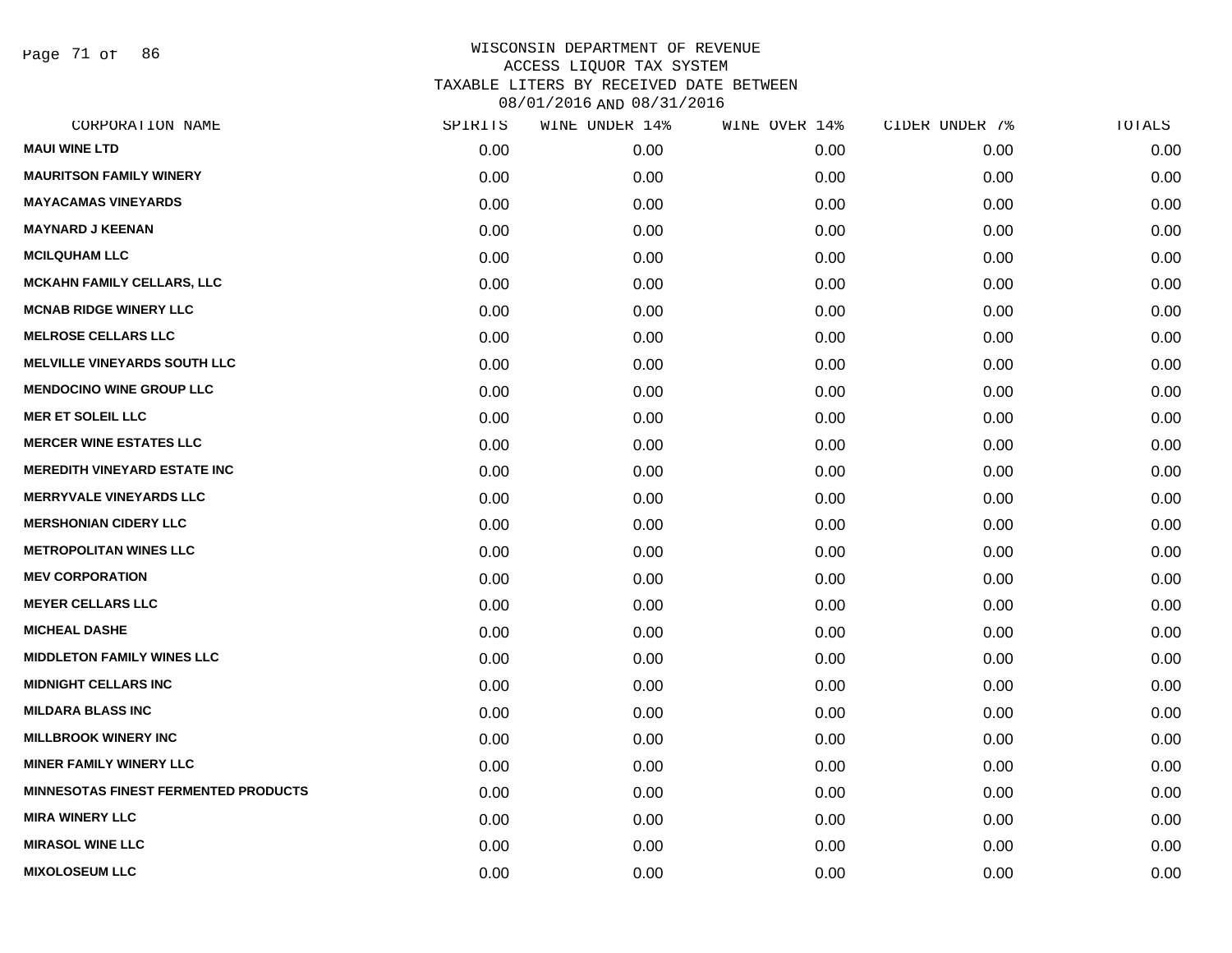Page 72 of 86

|      |         |                |               | TOTALS         |
|------|---------|----------------|---------------|----------------|
| 0.00 | 0.00    | 0.00           | 0.00          | 0.00           |
| 0.00 | 0.00    | 0.00           | 0.00          | 0.00           |
| 0.00 | 0.00    | 0.00           | 0.00          | 0.00           |
| 0.00 | 0.00    | 0.00           | 0.00          | 0.00           |
| 0.00 | 0.00    | 0.00           | 0.00          | 0.00           |
| 0.00 | 0.00    | 0.00           | 0.00          | 0.00           |
| 0.00 | 0.00    | 0.00           | 0.00          | 0.00           |
| 0.00 | 0.00    | 0.00           | 0.00          | 0.00           |
| 0.00 | 0.00    | 0.00           | 0.00          | 0.00           |
| 0.00 | 0.00    | 0.00           | 0.00          | 0.00           |
| 0.00 | 2.25    | 0.75           | 0.00          | 3.00           |
| 0.00 | 0.00    | 0.00           | 0.00          | 0.00           |
| 0.00 | 0.00    | 0.00           | 0.00          | 0.00           |
| 0.00 | 0.00    | 0.00           | 0.00          | 0.00           |
| 0.00 | 0.00    | 0.00           | 0.00          | 0.00           |
| 0.00 | 0.00    | 0.00           | 0.00          | 0.00           |
| 0.00 | 0.00    | 0.00           | 0.00          | 0.00           |
| 0.00 | 0.00    | 0.00           | 0.00          | 0.00           |
| 0.00 | 0.00    | 0.00           | 0.00          | 0.00           |
| 0.00 | 0.00    | 0.00           | 0.00          | 0.00           |
| 0.00 | 0.00    | 0.00           | 0.00          | 0.00           |
| 0.00 | 0.00    | 0.00           | 0.00          | 0.00           |
| 0.00 | 0.00    | 0.00           | 0.00          | 0.00           |
| 0.00 | 0.00    | 0.00           | 0.00          | 0.00           |
| 0.00 | 0.00    | 0.00           | 0.00          | 0.00           |
| 0.00 | 0.00    | 0.00           | 0.00          | 0.00           |
| 0.00 | 0.00    | 0.00           | 0.00          | 0.00           |
| 0.00 | 0.00    | 0.00           | 0.00          | 0.00           |
|      | SPIRITS | WINE UNDER 14% | WINE OVER 14% | CIDER UNDER 7% |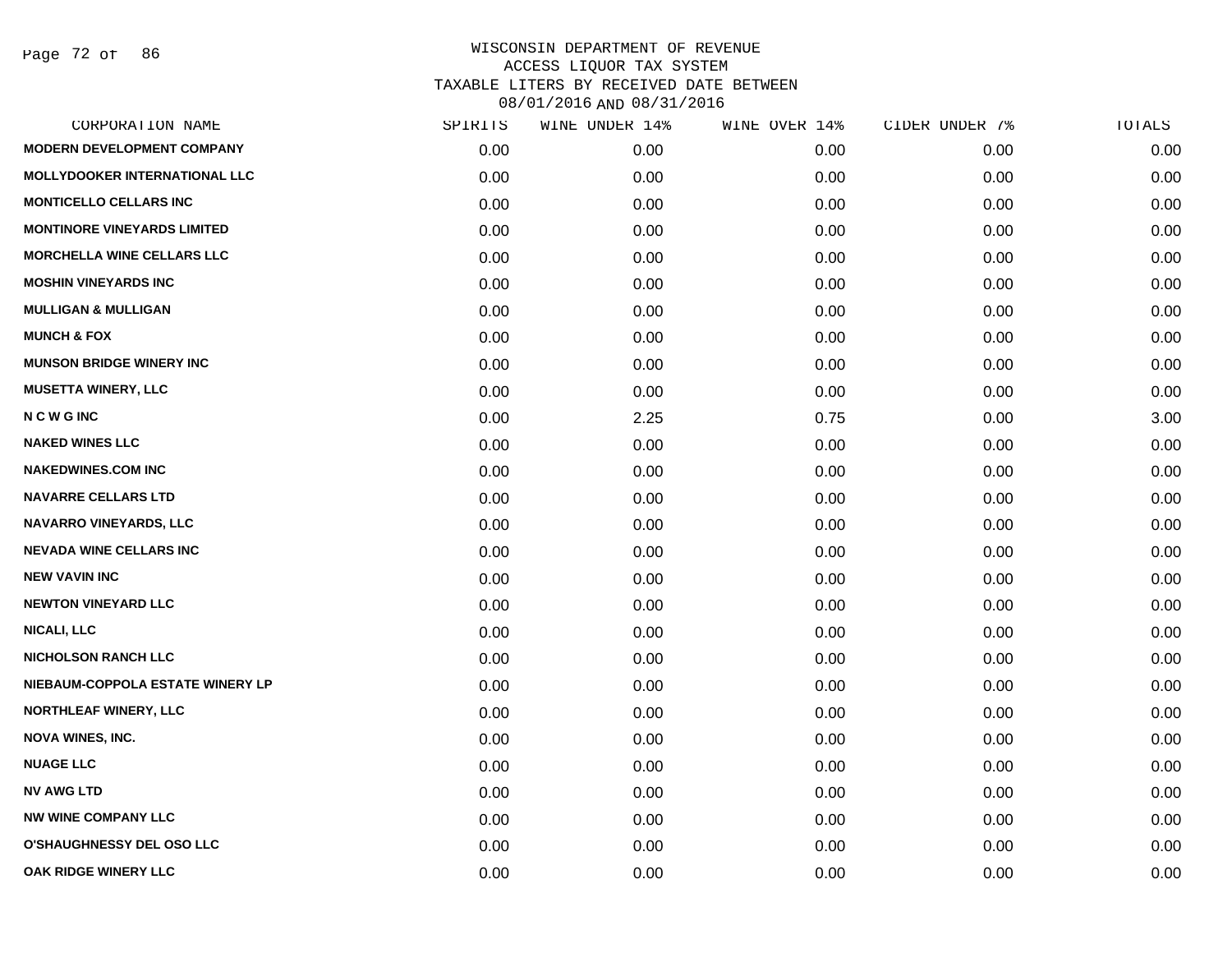| CORPORATION NAME                               | SPIRITS | WINE UNDER 14% | WINE OVER 14% | CIDER UNDER 7% | TOTALS |
|------------------------------------------------|---------|----------------|---------------|----------------|--------|
| OAKVILLE HILLS CELLARS INC                     | 0.00    | 0.00           | 0.00          | 0.00           | 0.00   |
| <b>OAKVILLE RANCH WINERY INC</b>               | 0.00    | 0.00           | 0.00          | 0.00           | 0.00   |
| <b>OAT HILL CORPORATION</b>                    | 0.00    | 0.00           | 0.00          | 0.00           | 0.00   |
| <b>OBRIEN FAMILY VINEYARD LLC</b>              | 0.00    | 0.00           | 0.00          | 0.00           | 0.00   |
| <b>OGB PARTNERS LLC</b>                        | 0.00    | 0.00           | 0.00          | 0.00           | 0.00   |
| OLD VINE WINE PARTNERS LLC                     | 0.00    | 0.00           | 0.00          | 0.00           | 0.00   |
| <b>OLIVER WINE COMPANY INC</b>                 | 0.00    | 0.00           | 0.00          | 0.00           | 0.00   |
| <b>OPOLO WINES LP</b>                          | 0.00    | 0.00           | 0.00          | 0.00           | 0.00   |
| OPUS ONE WINERY LLC                            | 0.00    | 0.00           | 0.00          | 0.00           | 0.00   |
| ORCA PROPERTIES LLC                            | 0.00    | 0.00           | 0.00          | 0.00           | 0.00   |
| OREGON WINE SERVICES AND STORAGE LLC           | 0.00    | 0.00           | 0.00          | 0.00           | 0.00   |
| <b>ORFILA VINEYARDS INC</b>                    | 0.00    | 0.00           | 0.00          | 0.00           | 0.00   |
| ORIN SWIFT CELLARS LLC                         | 0.00    | 0.00           | 0.00          | 0.00           | 0.00   |
| <b>OWEN ROE LLC</b>                            | 0.00    | 0.00           | 0.00          | 0.00           | 0.00   |
| <b>PAHLMEYER LLC</b>                           | 0.00    | 0.00           | 0.00          | 0.00           | 0.00   |
| PALI WINE COMPANY LP                           | 0.00    | 0.00           | 0.00          | 0.00           | 0.00   |
| PALOMA VINEYARD LLC                            | 0.00    | 0.00           | 0.00          | 0.00           | 0.00   |
| PARAGON VINEYARD CO INC                        | 0.00    | 0.00           | 0.00          | 0.00           | 0.00   |
| <b>PARALLEL 44 VINEYARD &amp; WINERY, INC.</b> | 0.00    | 0.00           | 0.00          | 0.00           | 0.00   |
| <b>PARKER STATION INC</b>                      | 0.00    | 0.00           | 0.00          | 0.00           | 0.00   |
| <b>PATEL WINERY LLC</b>                        | 0.00    | 0.00           | 0.00          | 0.00           | 0.00   |
| <b>PATRICIA A HOOVER</b>                       | 0.00    | 0.00           | 0.00          | 0.00           | 0.00   |
| <b>PATRICK A RONEY</b>                         | 0.00    | 0.00           | 0.00          | 0.00           | 0.00   |
| <b>PATRICK ARNDT</b>                           | 0.00    | 0.00           | 0.00          | 0.00           | 0.00   |
| <b>PATZ &amp; HALL WINE COMPANY INC</b>        | 0.00    | 0.00           | 0.00          | 0.00           | 0.00   |
| <b>PAUL D ASPER</b>                            | 0.00    | 0.00           | 0.00          | 0.00           | 0.00   |
| <b>PAUL G BLOMMEL</b>                          | 0.00    | 0.00           | 0.00          | 0.00           | 0.00   |
| PAUL HOBBS WINERY LP                           | 0.00    | 0.00           | 0.00          | 0.00           | 0.00   |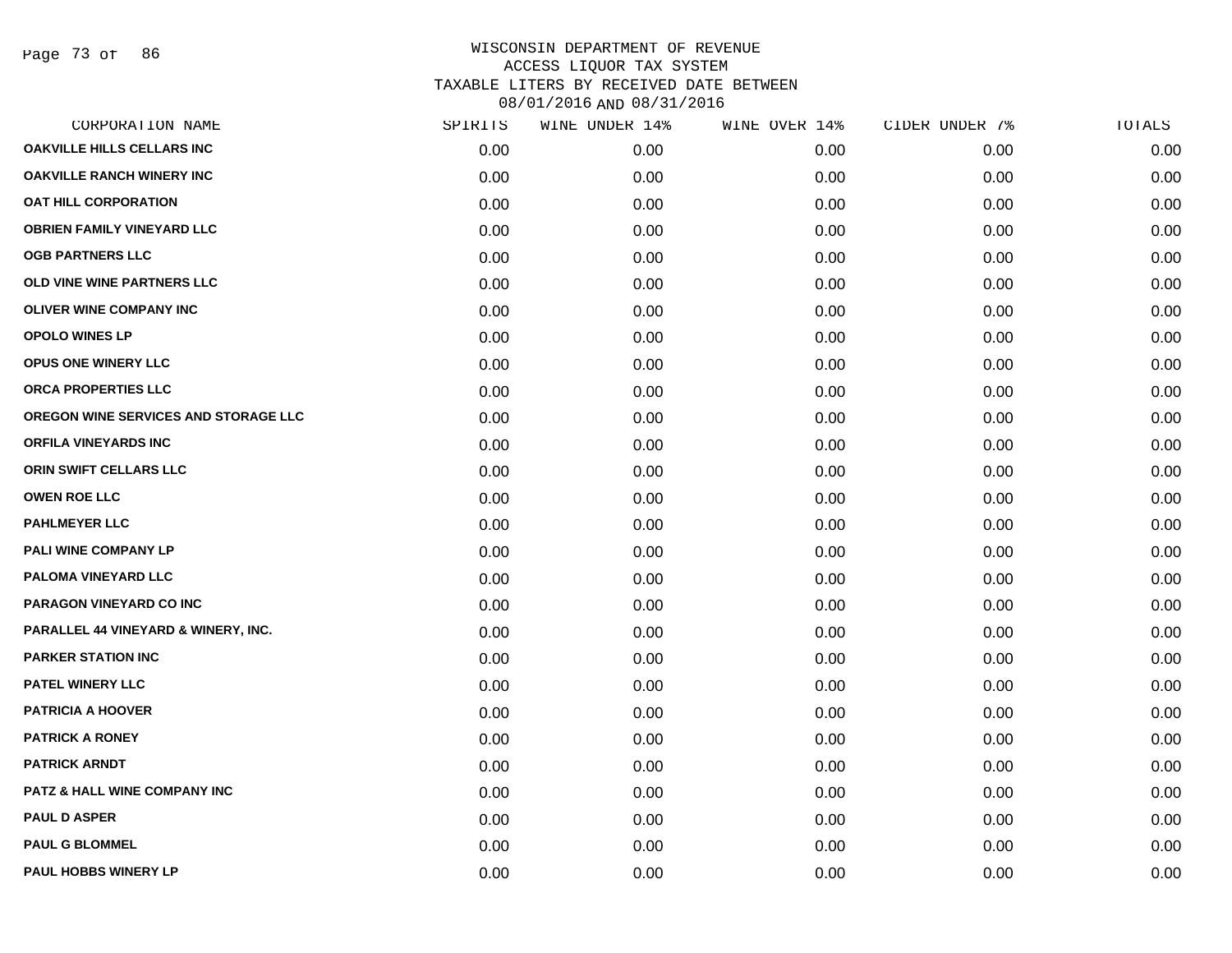Page 74 of 86

| CORPORATION NAME                     | SPIRITS | WINE UNDER 14% | WINE OVER 14% | CIDER UNDER 7% | TOTALS |
|--------------------------------------|---------|----------------|---------------|----------------|--------|
| PAUL J FRANZEN                       | 0.00    | 0.00           | 0.00          | 0.00           | 0.00   |
| <b>PAVI WINES LLC</b>                | 0.00    | 0.00           | 0.00          | 0.00           | 0.00   |
| PCJ, INC.                            | 0.00    | 0.00           | 0.00          | 0.00           | 0.00   |
| PEACHY CANYON WINERY                 | 0.00    | 0.00           | 0.00          | 0.00           | 0.00   |
| PEAR VALLEY VINEYARD, INC.           | 0.00    | 0.00           | 0.00          | 0.00           | 0.00   |
| <b>PEAY VINEYARDS LLC</b>            | 0.00    | 0.00           | 0.00          | 0.00           | 0.00   |
| PEJU FAMILY OPERATING PARTNERSHIP LP | 0.00    | 0.00           | 0.00          | 0.00           | 0.00   |
| PELLEGRINI RANCHES INC               | 0.00    | 0.00           | 0.00          | 0.00           | 0.00   |
| PENROSE LANE LIMITED                 | 0.00    | 0.00           | 0.00          | 0.00           | 0.00   |
| PEPPER BRIDGE WINERY LLC             | 0.00    | 0.00           | 0.00          | 0.00           | 0.00   |
| PERNOD RICARD KENWOOD HOLDING LLC    | 0.00    | 0.00           | 0.00          | 0.00           | 0.00   |
| <b>PERNOD RICARD USA LLC</b>         | 0.00    | 0.00           | 0.00          | 0.00           | 0.00   |
| PETER FRANUS WINE COMPANY INC        | 0.00    | 0.00           | 0.00          | 0.00           | 0.00   |
| PETER HOEHN                          | 0.00    | 0.00           | 0.00          | 0.00           | 0.00   |
| PETER MICHAEL WINERY                 | 0.00    | 0.00           | 317.25        | 0.00           | 317.25 |
| PETRONI VINEYARDS LLC                | 0.00    | 0.00           | 0.00          | 0.00           | 0.00   |
| PHILIP TOGNI VINEYARD LP             | 0.00    | 0.00           | 0.00          | 0.00           | 0.00   |
| <b>PHILLIPS FARMS LLC</b>            | 0.00    | 0.00           | 0.00          | 0.00           | 0.00   |
| <b>PIEPERTK LLC</b>                  | 0.00    | 0.00           | 0.00          | 0.00           | 0.00   |
| <b>PINA CELLARS LP</b>               | 0.00    | 0.00           | 0.00          | 0.00           | 0.00   |
| <b>PINE RIDGE WINERY LLC</b>         | 0.00    | 0.00           | 0.00          | 0.00           | 0.00   |
| <b>PJK WINERY LLC</b>                | 0.00    | 0.00           | 0.00          | 0.00           | 0.00   |
| POPE VALLEY WINERY LLC               | 0.00    | 0.00           | 0.00          | 0.00           | 0.00   |
| PORTER FAMILY VINEYARDS LLC          | 0.00    | 0.00           | 0.00          | 0.00           | 0.00   |
| PRAGER WINERY & PORT WORKS, INC.     | 0.00    | 0.00           | 0.00          | 0.00           | 0.00   |
| <b>PRAIRIE BERRY LLC</b>             | 0.00    | 0.00           | 0.00          | 0.00           | 0.00   |
| <b>PRECEPT BRANDS LLC</b>            | 0.00    | 0.00           | 0.00          | 0.00           | 0.00   |
| <b>PREMIUM VINTNERS LLC</b>          | 0.00    | 0.00           | 0.00          | 0.00           | 0.00   |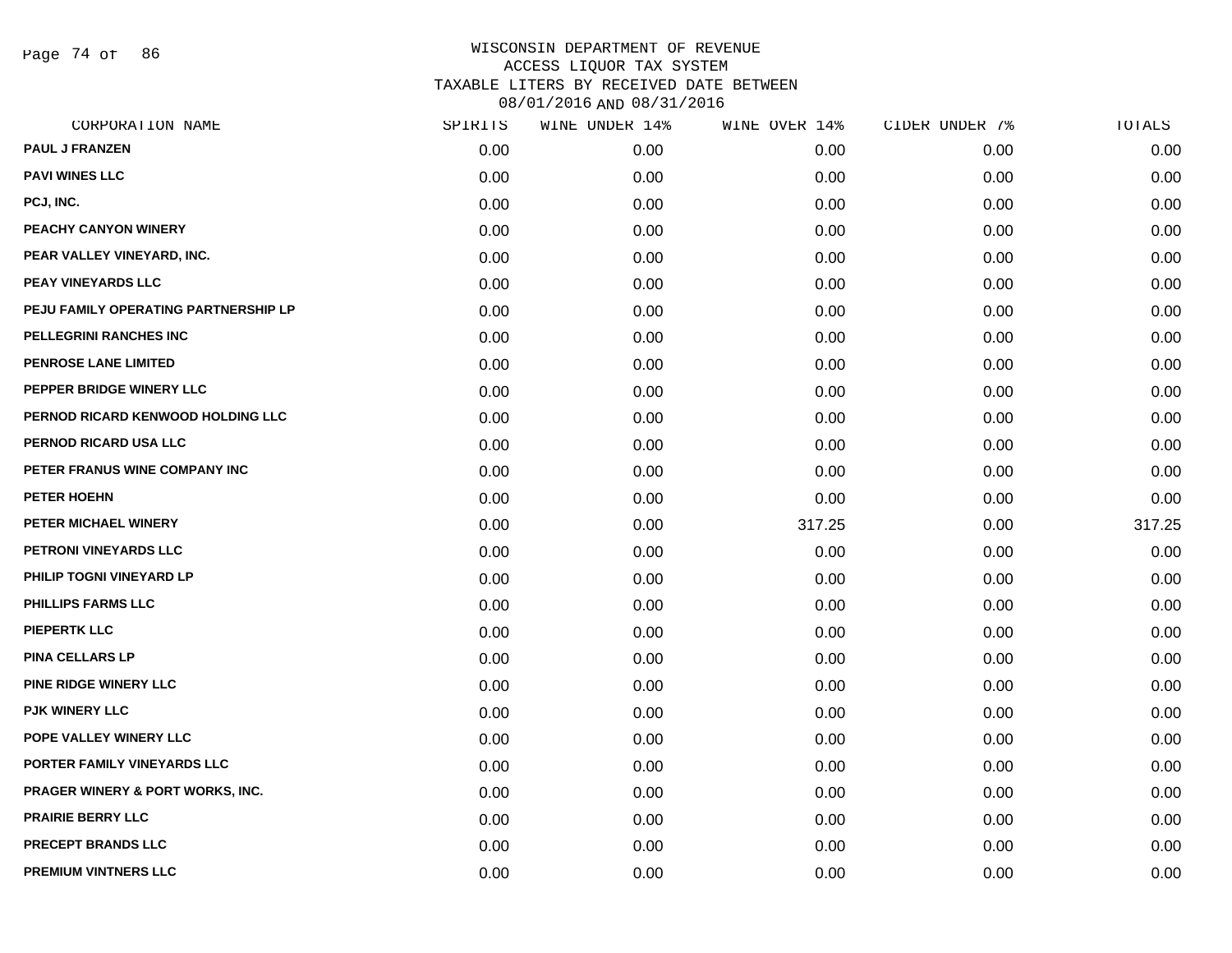|      | WINE UNDER 14% |        | CIDER UNDER 7% | TOTALS |
|------|----------------|--------|----------------|--------|
| 0.00 | 0.00           | 0.00   | 0.00           | 0.00   |
| 0.00 | 0.00           | 0.00   | 0.00           | 0.00   |
| 0.00 | 0.00           | 0.00   | 0.00           | 0.00   |
| 0.00 | 0.00           | 0.00   | 0.00           | 0.00   |
| 0.00 | 0.00           | 0.00   | 0.00           | 0.00   |
| 0.00 | 0.00           | 147.75 | 0.00           | 147.75 |
| 0.00 | 0.00           | 0.00   | 0.00           | 0.00   |
| 0.00 | 0.00           | 0.00   | 0.00           | 0.00   |
| 0.00 | 0.00           | 0.00   | 0.00           | 0.00   |
| 0.00 | 0.00           | 0.00   | 0.00           | 0.00   |
| 0.00 | 0.00           | 0.00   | 0.00           | 0.00   |
| 0.00 | 0.00           | 0.00   | 0.00           | 0.00   |
| 0.00 | 0.00           | 0.00   | 0.00           | 0.00   |
| 0.00 | 0.00           | 0.00   | 0.00           | 0.00   |
| 0.00 | 0.00           | 0.00   | 0.00           | 0.00   |
| 0.00 | 0.00           | 0.00   | 0.00           | 0.00   |
| 0.00 | 0.00           | 0.00   | 0.00           | 0.00   |
| 0.00 | 13.50          | 45.75  | 0.00           | 59.25  |
| 0.00 | 0.00           | 0.00   | 0.00           | 0.00   |
| 0.00 | 0.00           | 0.00   | 0.00           | 0.00   |
| 0.00 | 0.00           | 0.00   | 0.00           | 0.00   |
| 0.00 | 0.00           | 0.00   | 0.00           | 0.00   |
| 0.00 | 0.00           | 37.50  | 0.00           | 37.50  |
| 0.00 | 0.00           | 0.00   | 0.00           | 0.00   |
| 0.00 | 0.00           | 0.00   | 0.00           | 0.00   |
| 0.00 | 0.00           | 0.00   | 0.00           | 0.00   |
| 0.00 | 0.00           | 0.00   | 0.00           | 0.00   |
| 0.00 | 0.00           | 0.00   | 0.00           | 0.00   |
|      | SPIRITS        |        | WINE OVER 14%  |        |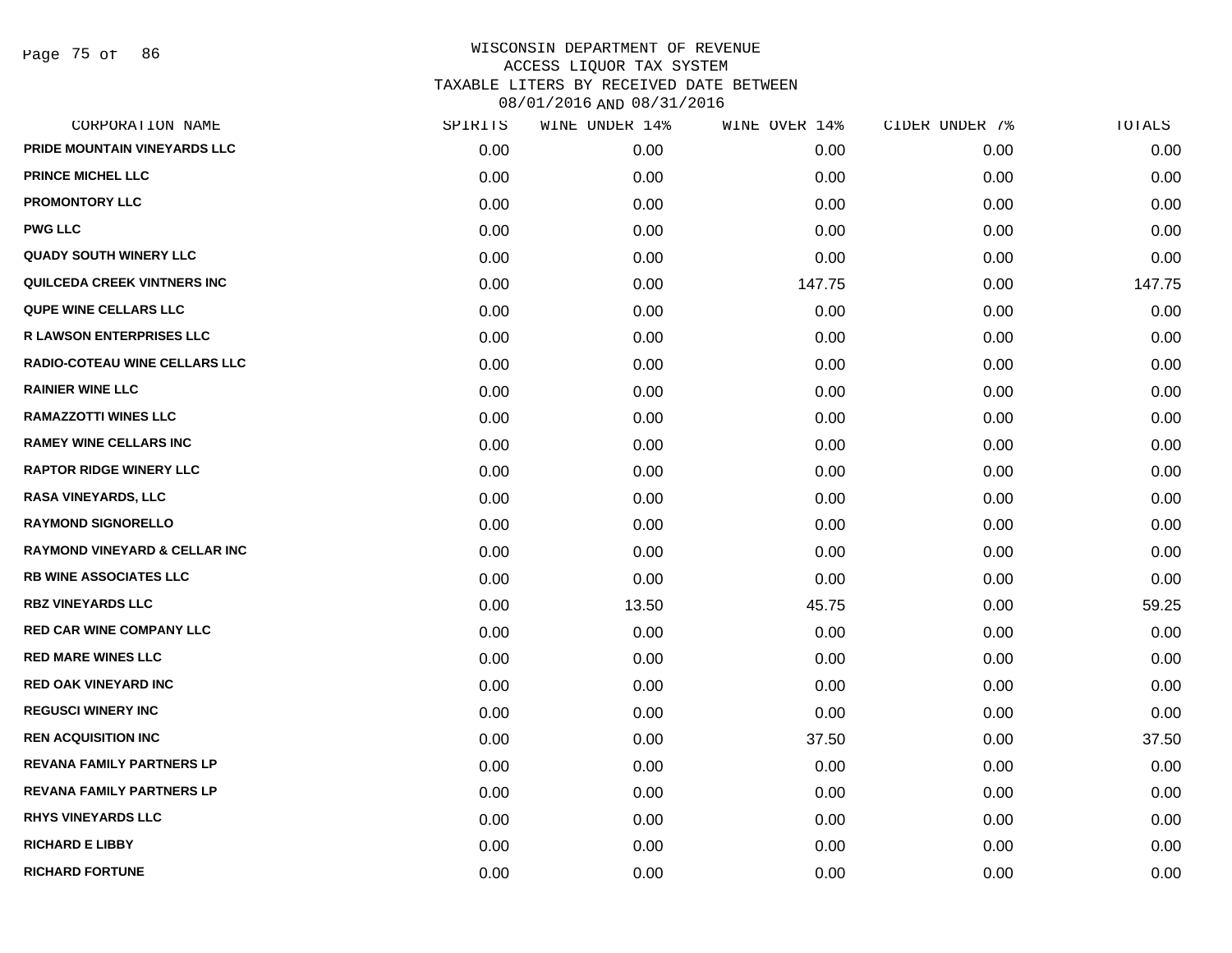Page 76 of 86

| CORPORATION NAME                       | SPIRITS | WINE UNDER 14% | WINE OVER 14% | CIDER UNDER 7% | TOTALS |
|----------------------------------------|---------|----------------|---------------|----------------|--------|
| <b>RIDGE VINEYARDS INC</b>             | 0.00    | 0.00           | 0.00          | 0.00           | 0.00   |
| <b>RIGHT SIDE LLC</b>                  | 0.00    | 0.00           | 0.00          | 0.00           | 0.00   |
| RIVER BEND VINEYARD & WINERY LLC       | 0.00    | 0.00           | 0.00          | 0.00           | 0.00   |
| RIVER VALLEY VINEYARD INC              | 0.00    | 0.00           | 0.00          | 0.00           | 0.00   |
| <b>RIVERBENCH LLC</b>                  | 0.00    | 0.00           | 0.00          | 0.00           | 0.00   |
| <b>ROBERT BORUCKI</b>                  | 0.00    | 0.00           | 0.00          | 0.00           | 0.00   |
| <b>ROBERT CRAIG WINERY LP</b>          | 0.00    | 0.00           | 0.00          | 0.00           | 0.00   |
| <b>ROBERT FOLEY LLC</b>                | 0.00    | 0.00           | 0.00          | 0.00           | 0.00   |
| <b>ROBERT HALL WINERY LLC</b>          | 0.00    | 0.00           | 0.00          | 0.00           | 0.00   |
| <b>ROBERT MUELLER CELLARS</b>          | 0.00    | 0.00           | 3.75          | 0.00           | 3.75   |
| ROBERT YOUNG ESTATE WINERY LLC         | 0.00    | 0.00           | 0.00          | 0.00           | 0.00   |
| ROCCA FAMILY VINEYARDS INC             | 0.00    | 0.00           | 0.00          | 0.00           | 0.00   |
| <b>ROCK N WOOL WINERY LLC</b>          | 0.00    | 0.00           | 0.00          | 0.00           | 0.00   |
| ROCK WALL WINE COMPANY INC             | 0.00    | 0.00           | 0.00          | 0.00           | 0.00   |
| <b>ROEDERER ESTATE INC</b>             | 0.00    | 0.00           | 0.00          | 0.00           | 0.00   |
| <b>ROMBAUER VINEYARDS INC</b>          | 0.00    | 0.00           | 0.00          | 0.00           | 0.00   |
| <b>RONALD L FENOLIO</b>                | 0.00    | 0.00           | 0.00          | 0.00           | 0.00   |
| <b>RONALD T RUBIN</b>                  | 0.00    | 0.00           | 0.00          | 0.00           | 0.00   |
| <b>ROUND POND ESTATE LLC</b>           | 0.00    | 0.00           | 0.00          | 0.00           | 0.00   |
| <b>ROWLEY ESTATES LLC</b>              | 0.00    | 0.00           | 0.00          | 0.00           | 0.00   |
| <b>RRJ REAL PROPERTIES LLC</b>         | 0.00    | 0.00           | 0.00          | 0.00           | 0.00   |
| <b>RSB VINEYARDS LLC</b>               | 0.00    | 0.00           | 0.00          | 0.00           | 0.00   |
| <b>RUDD WINES INC</b>                  | 0.00    | 0.00           | 0.00          | 0.00           | 0.00   |
| <b>RUDIUS WINES, LLC</b>               | 0.00    | 0.00           | 0.00          | 0.00           | 0.00   |
| <b>RUSHFORD MEADERY AND WINERY LLC</b> | 0.00    | 0.00           | 0.00          | 0.00           | 0.00   |
| RUTHERFORD HILL WINERY LLC             | 0.00    | 0.00           | 0.00          | 0.00           | 0.00   |
| <b>RYAN PRELLWITZ</b>                  | 0.00    | 0.00           | 0.00          | 0.00           | 0.00   |
| <b>SAINTSBURY LLC</b>                  | 0.00    | 0.00           | 0.00          | 0.00           | 0.00   |
|                                        |         |                |               |                |        |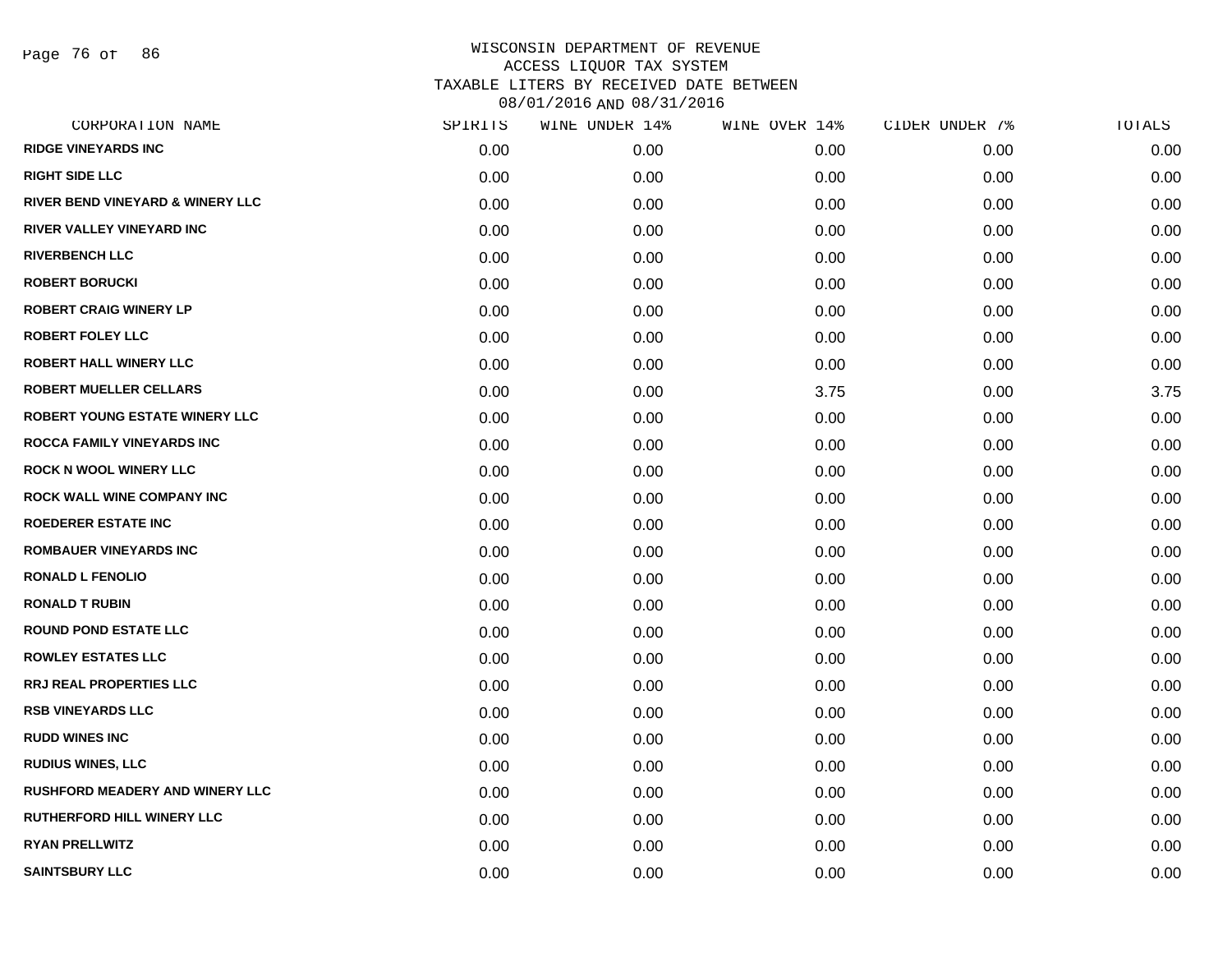Page 77 of 86

| CORPORATION NAME                                 | SPIRITS | WINE UNDER 14% | WINE OVER 14% | CIDER UNDER 7% | TOTALS |
|--------------------------------------------------|---------|----------------|---------------|----------------|--------|
| <b>SANDHI WINES LLC</b>                          | 0.00    | 0.00           | 0.00          | 0.00           | 0.00   |
| <b>SANDSTONE RIDGE VINEYARD &amp; WINERY LLC</b> | 0.00    | 0.00           | 0.00          | 0.00           | 0.00   |
| <b>SANFORD WINERY COMPANY LP</b>                 | 0.00    | 0.00           | 0.00          | 0.00           | 0.00   |
| <b>SARACINA VINEYARDS LLC</b>                    | 0.00    | 0.00           | 0.00          | 0.00           | 0.00   |
| SAVANNAH CHANELLE VINEYARDS INC                  | 0.00    | 0.00           | 0.00          | 0.00           | 0.00   |
| <b>SAVIAH ROSE WINERY LLC</b>                    | 0.00    | 0.00           | 0.00          | 0.00           | 0.00   |
| <b>SAXUM VINEYARDS INC</b>                       | 0.00    | 0.00           | 0.00          | 0.00           | 0.00   |
| <b>SBRAGIA FAMILY VINEYARDS LLC</b>              | 0.00    | 0.00           | 0.00          | 0.00           | 0.00   |
| <b>SCHEID VINEYARDS CALIFORNIA INC</b>           | 0.00    | 0.00           | 0.00          | 0.00           | 0.00   |
| <b>SCHRADER CELLARS LLC</b>                      | 0.00    | 0.00           | 0.00          | 0.00           | 0.00   |
| <b>SCHRAMSBERG VINEYARDS CO INC</b>              | 0.00    | 0.00           | 0.00          | 0.00           | 0.00   |
| <b>SCHUG WINERY LLC</b>                          | 0.00    | 0.00           | 0.00          | 0.00           | 0.00   |
| <b>SCREAMING EAGLE LLC</b>                       | 0.00    | 0.00           | 0.00          | 0.00           | 0.00   |
| <b>SEAVER VINEYARDS LLC</b>                      | 0.00    | 0.00           | 0.00          | 0.00           | 0.00   |
| <b>SEAVEY VINEYARD LP</b>                        | 0.00    | 0.00           | 0.00          | 0.00           | 0.00   |
| <b>SEBASTOPOL VINEYARDS &amp; WINERY CORP</b>    | 0.00    | 0.00           | 0.00          | 0.00           | 0.00   |
| <b>SELBY ENTERPRISES INC</b>                     | 0.00    | 0.00           | 0.00          | 0.00           | 0.00   |
| <b>SEQUOIA GROVE VINEYARDS LP</b>                | 0.00    | 0.00           | 0.00          | 0.00           | 0.00   |
| <b>SEVEN STONES WINERY LLC</b>                   | 0.00    | 0.00           | 0.00          | 0.00           | 0.00   |
| <b>SHADY LADIES LLC</b>                          | 0.00    | 0.00           | 0.00          | 0.00           | 0.00   |
| <b>SHAFER VINEYARDS INC</b>                      | 0.00    | 0.00           | 0.00          | 0.00           | 0.00   |
| <b>SHANNON RIDGE INC</b>                         | 0.00    | 0.00           | 0.00          | 0.00           | 0.00   |
| <b>SHARON L PINGEL</b>                           | 0.00    | 0.00           | 0.00          | 0.00           | 0.00   |
| <b>SHELTON-MACKENZIE WINE COMPANY</b>            | 0.00    | 0.00           | 0.00          | 0.00           | 0.00   |
| SHERWIN FAMILY VINEYARDS LLC                     | 0.00    | 0.00           | 0.00          | 0.00           | 0.00   |
| <b>SIERRA SUNRISE VINEYARDS</b>                  | 0.00    | 0.00           | 0.00          | 0.00           | 0.00   |
| <b>SILVER OAK WINE CELLARS LP</b>                | 0.00    | 0.00           | 0.00          | 0.00           | 0.00   |
| SILVER TRIDENT WINERY LLC                        | 0.00    | 0.00           | 0.00          | 0.00           | 0.00   |
|                                                  |         |                |               |                |        |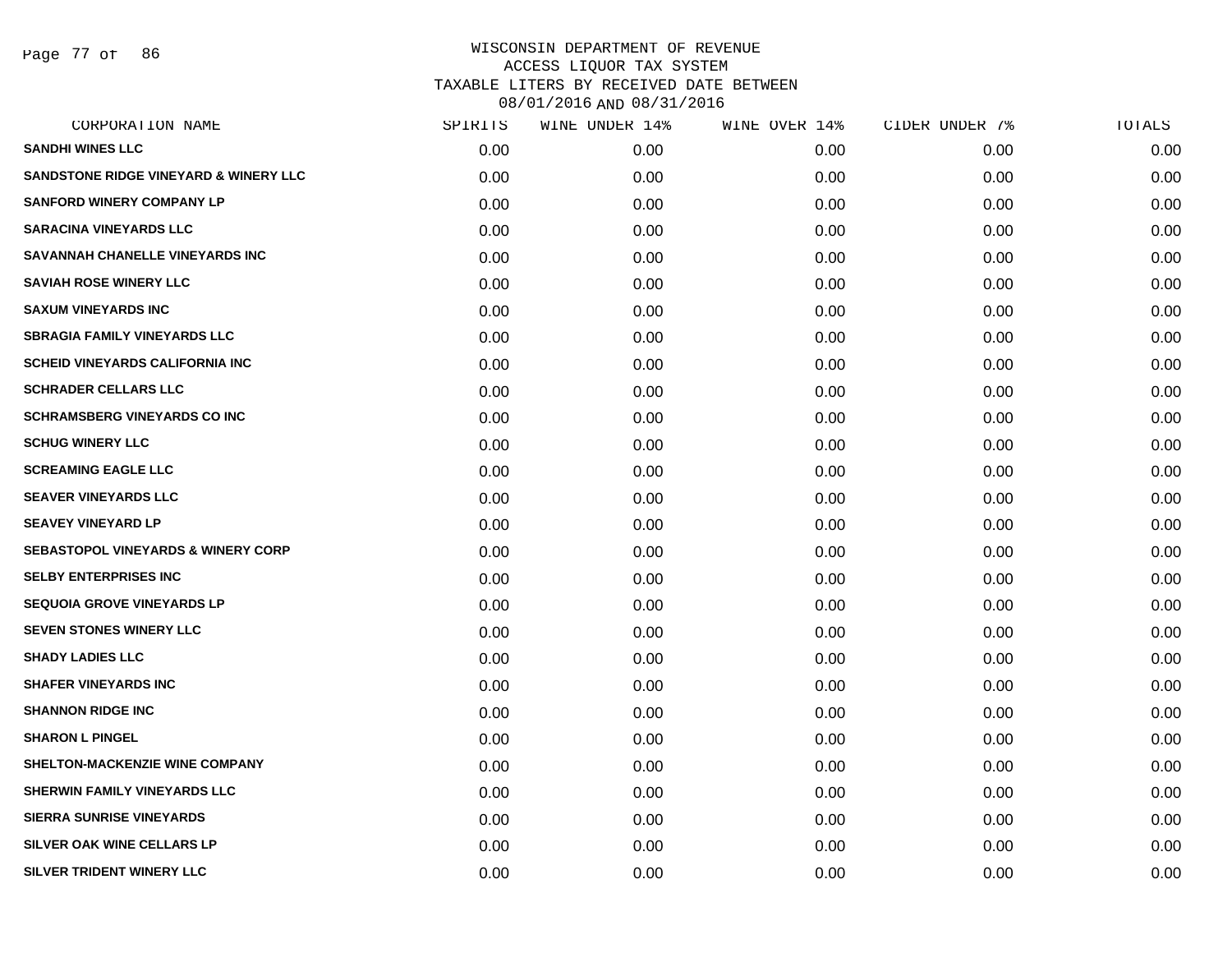Page 78 of 86

| CORPORATION NAME                           | SPIRITS | WINE UNDER 14% | WINE OVER 14% | CIDER UNDER 7% | TOTALS |
|--------------------------------------------|---------|----------------|---------------|----------------|--------|
| <b>SINE QUA NON INC</b>                    | 0.00    | 0.00           | 0.00          | 0.00           | 0.00   |
| SINNIPEE VALLEY VINEYARD LLC               | 0.00    | 0.00           | 0.00          | 0.00           | 0.00   |
| <b>SINSKEY VINEYARDS INC</b>               | 0.00    | 0.00           | 0.00          | 0.00           | 0.00   |
| <b>SISYPHUS LLC</b>                        | 0.00    | 0.00           | 0.00          | 0.00           | 0.00   |
| <b>SIX SIGMA WINERY LLC</b>                | 0.00    | 0.00           | 0.00          | 0.00           | 0.00   |
| <b>SMALL VINES WINES INC</b>               | 0.00    | 0.00           | 0.00          | 0.00           | 0.00   |
| <b>SMITH &amp; HOOK WINERY</b>             | 0.00    | 0.00           | 0.00          | 0.00           | 0.00   |
| <b>SMITH &amp; SMITH</b>                   | 0.00    | 0.00           | 0.00          | 0.00           | 0.00   |
| SMITH ANDERSON ENTERPRISES INC             | 0.00    | 0.00           | 0.00          | 0.00           | 0.00   |
| <b>SOKOL BLOSSER LTD</b>                   | 0.00    | 0.00           | 0.00          | 0.00           | 0.00   |
| <b>SOMERSTON WINE COMPANY, LLC</b>         | 0.00    | 0.00           | 0.00          | 0.00           | 0.00   |
| SONOMA-CUTRER VINEYARDS INC                | 0.00    | 0.00           | 0.00          | 0.00           | 0.00   |
| SOUTH COAST WINERY INC                     | 0.00    | 0.00           | 0.00          | 0.00           | 0.00   |
| <b>SP GROSSNICKLE LLC</b>                  | 0.00    | 0.00           | 0.00          | 0.00           | 0.00   |
| <b>SPANOS BERBERIAN WINERY LLC</b>         | 0.00    | 0.00           | 0.00          | 0.00           | 0.00   |
| <b>SPARKLING OREGON LLC</b>                | 0.00    | 0.00           | 0.00          | 0.00           | 0.00   |
| <b>SPIRITS OF NORWAY VINEYARD LLC</b>      | 0.00    | 0.00           | 0.00          | 0.00           | 0.00   |
| <b>SPOTTSWOODE WINERY INC</b>              | 0.00    | 0.00           | 0.00          | 0.00           | 0.00   |
| <b>SPRECHER BREWING COMPANY, INC.</b>      | 0.00    | 0.00           | 0.00          | 0.00           | 0.00   |
| <b>SPRING MOUNTAIN VINEYARD INC</b>        | 0.00    | 0.00           | 0.00          | 0.00           | 0.00   |
| <b>SPURGEON VINEYARDS &amp; WINERY LLC</b> | 0.00    | 0.00           | 0.00          | 0.00           | 0.00   |
| <b>ST HELENA ESTATE LLC</b>                | 0.00    | 0.00           | 0.00          | 0.00           | 0.00   |
| <b>ST JAMES WINERY INC</b>                 | 0.00    | 0.00           | 0.00          | 0.00           | 0.00   |
| ST JULIAN WINE COMPANY INC                 | 0.00    | 0.00           | 0.00          | 0.00           | 0.00   |
| <b>ST SUPERY INC</b>                       | 0.00    | 0.00           | 0.00          | 0.00           | 0.00   |
| ST. FRANCIS WINERY & VINEYARD L.P.         | 0.00    | 0.00           | 0.00          | 0.00           | 0.00   |
| <b>STAG'S LEAP WINE CELLARS LLC</b>        | 0.00    | 0.00           | 0.00          | 0.00           | 0.00   |
| <b>STAGLIN FAMILY VINEYARD LLC</b>         | 0.00    | 0.00           | 0.00          | 0.00           | 0.00   |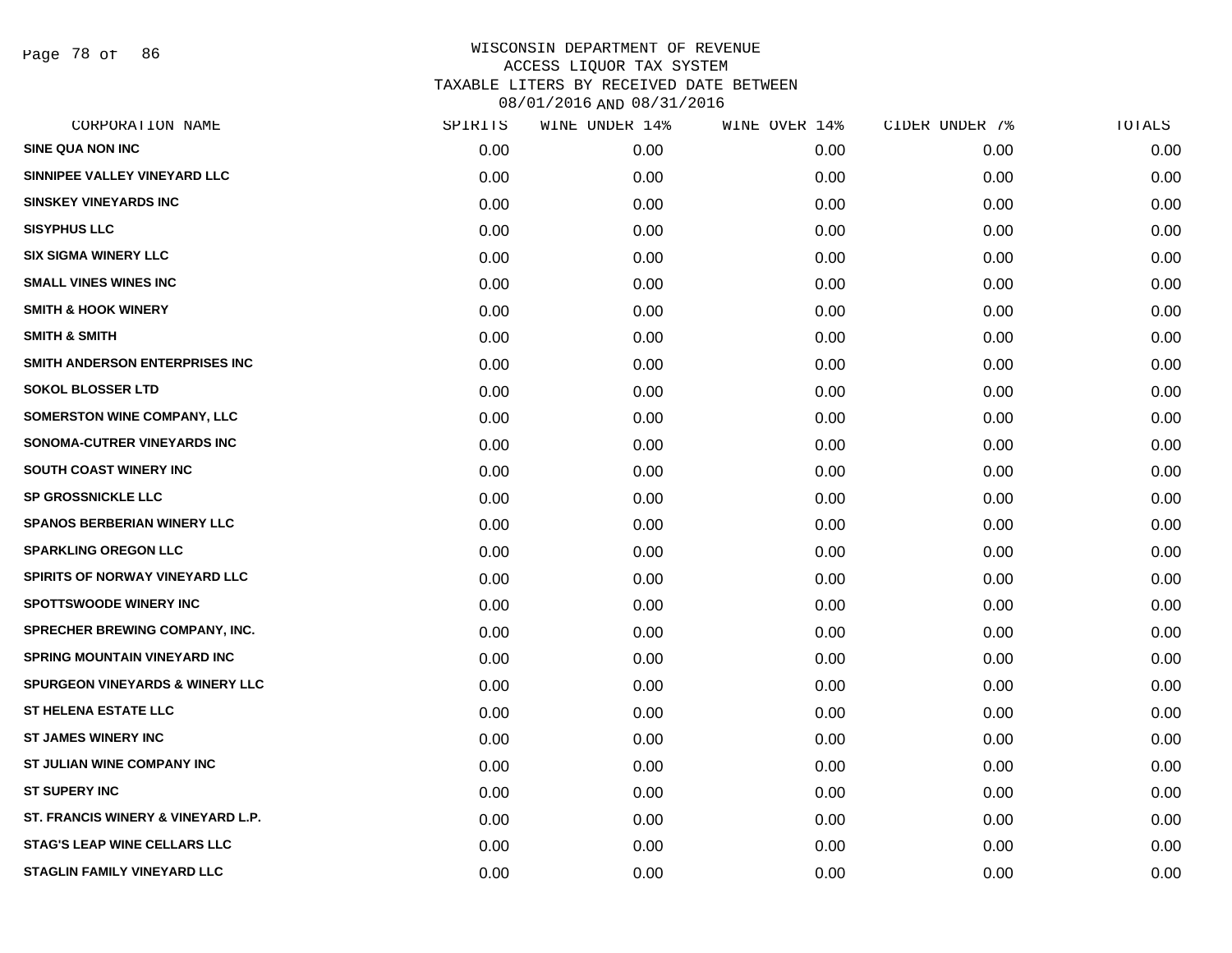Page 79 of 86

| CORPORATION NAME                           | SPIRITS | WINE UNDER 14% | WINE OVER 14% | CIDER UNDER 7% | TOTALS   |
|--------------------------------------------|---------|----------------|---------------|----------------|----------|
| <b>STANDING JOURNEY LLC</b>                | 0.00    | 0.00           | 0.00          | 0.00           | 0.00     |
| <b>STE MICHELLE WINE ESTATES LTD</b>       | 0.00    | 0.00           | 0.00          | 0.00           | 0.00     |
| <b>STEPHAN VINEYARD INC</b>                | 0.00    | 0.00           | 0.00          | 0.00           | 0.00     |
| <b>STEPHEN M KENNEDY</b>                   | 0.00    | 0.00           | 0.00          | 0.00           | 0.00     |
| <b>STEPHEN M REUSTLE</b>                   | 0.00    | $-19.50$       | $-9.00$       | 0.00           | $-28.50$ |
| STEPHEN W. PARRY AND SUSAN F. PARRY        | 0.00    | 0.00           | 0.00          | 0.00           | 0.00     |
| <b>STEVEN J DE BAKER</b>                   | 0.00    | 0.00           | 0.00          | 0.00           | 0.00     |
| <b>STEVEN KENT LLC</b>                     | 0.00    | 0.00           | 0.00          | 0.00           | 0.00     |
| STEVEN M & JUDITH A JACOBSON LLC           | 0.00    | 0.00           | 0.00          | 0.00           | 0.00     |
| <b>STEVEN N LEDSON</b>                     | 0.00    | 0.00           | 0.00          | 0.00           | 0.00     |
| <b>STOLLER VINEYARDS INC</b>               | 0.00    | 0.00           | 0.00          | 0.00           | 0.00     |
| <b>STOLPMAN VINEYARDS LLC</b>              | 0.00    | 0.00           | 0.00          | 0.00           | 0.00     |
| <b>STONE EDGE WINERY LLC</b>               | 0.00    | 0.00           | 0.00          | 0.00           | 0.00     |
| <b>STONE HILL WINE CO INC</b>              | 0.00    | 0.00           | 0.00          | 0.00           | 0.00     |
| <b>STONECUSHION INC</b>                    | 0.00    | 0.00           | 0.00          | 0.00           | 0.00     |
| STONEHAUS WINERY, INC.                     | 0.00    | 0.00           | 0.00          | 0.00           | 0.00     |
| <b>STONY HILL VINEYARD INC</b>             | 0.00    | 12.00          | 0.00          | 0.00           | 12.00    |
| STORYBOOK MOUNTAIN WINERY INC              | 0.00    | 0.00           | 0.00          | 0.00           | 0.00     |
| <b>STRYKER SONOMA WINERY LLC</b>           | 0.00    | 0.00           | 0.00          | 0.00           | 0.00     |
| SULLIVAN VINEYARDS CORPORATION             | 0.00    | 0.00           | 0.00          | 0.00           | 0.00     |
| <b>SULPHUR SPRINGS WINERY LLC</b>          | 0.00    | 0.00           | 0.00          | 0.00           | 0.00     |
| <b>SUMMERS WINERY LLC</b>                  | 0.00    | 0.00           | 0.00          | 0.00           | 0.00     |
| <b>SUMMERWOOD WINERY &amp; INN INC</b>     | 0.00    | 0.00           | 0.00          | 0.00           | 0.00     |
| <b>SUNSET POINT WINERY LLC</b>             | 0.00    | 0.00           | 0.00          | 0.00           | 0.00     |
| <b>SUNSTONE VINEYARDS &amp; WINERY INC</b> | 0.00    | 0.00           | 0.00          | 0.00           | 0.00     |
| <b>SUSAN M BOSWELL</b>                     | 0.00    | 0.00           | 0.00          | 0.00           | 0.00     |
| <b>SUTTER HOME WINERY INC</b>              | 0.00    | 0.00           | 0.00          | 0.00           | 0.00     |
| <b>SWEAZEY WINERY INVESTMENT LLC</b>       | 0.00    | 0.00           | 0.00          | 0.00           | 0.00     |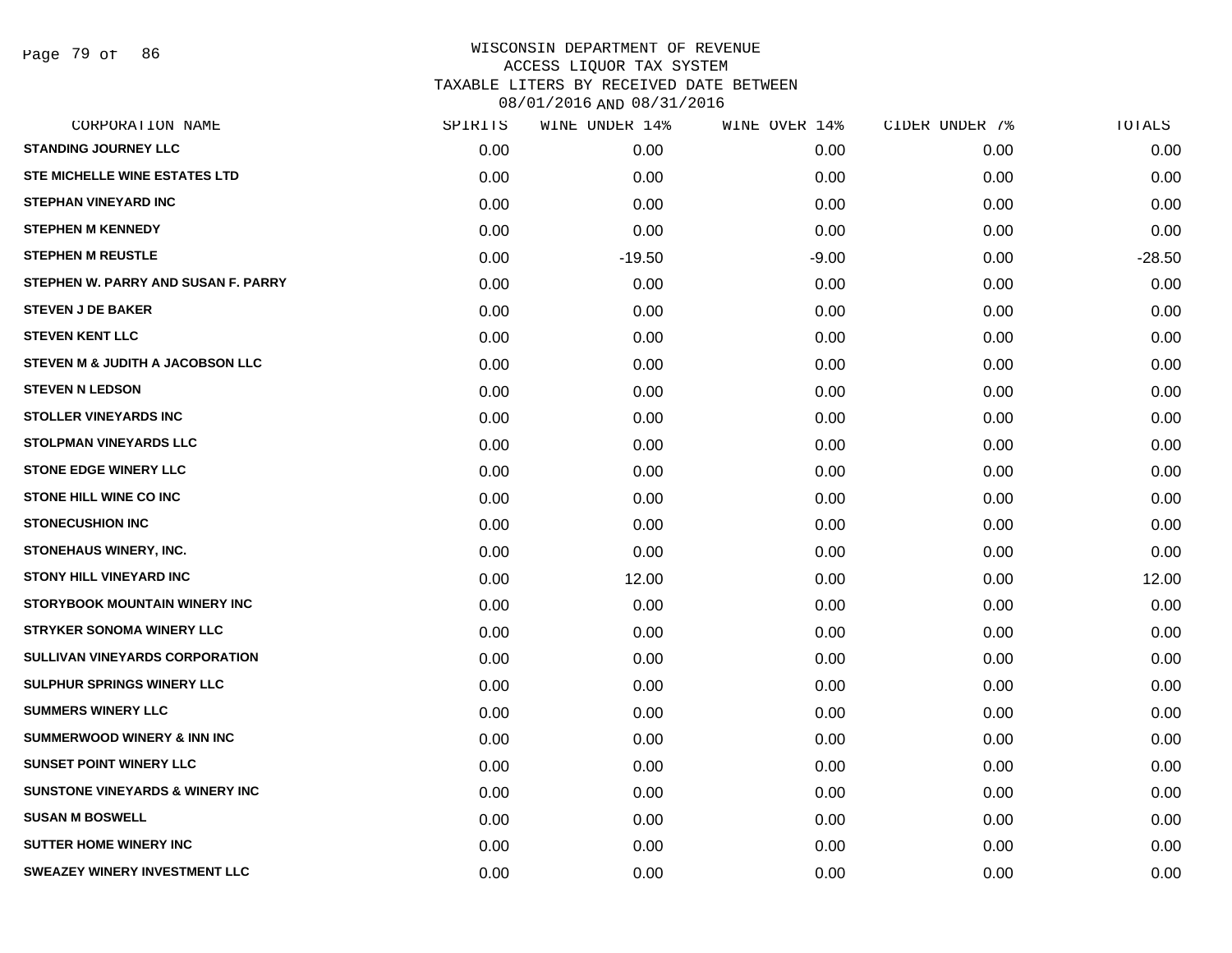Page 80 of 86

| CORPORATION NAME                  | SPIRITS | WINE UNDER 14% | WINE OVER 14% | CIDER UNDER 7% | TOTALS |
|-----------------------------------|---------|----------------|---------------|----------------|--------|
| <b>SWEET CHEEKS VINEYARDS INC</b> | 0.00    | 0.00           | 0.00          | 0.00           | 0.00   |
| <b>TABLAS CREEK VINEYARD LP</b>   | 0.00    | 0.00           | 0.00          | 0.00           | 0.00   |
| <b>TAFT STREET INC</b>            | 0.00    | 0.00           | 0.00          | 0.00           | 0.00   |
| <b>TAKARA SAKE USA INC</b>        | 0.00    | 0.00           | 0.00          | 0.00           | 0.00   |
| <b>TALLEY VINEYARDS INC</b>       | 0.00    | 0.00           | 0.00          | 0.00           | 0.00   |
| <b>TAMBER BEY VINEYARDS LLC</b>   | 0.00    | 0.00           | 0.00          | 0.00           | 0.00   |
| <b>TANDEM WINES LLC</b>           | 0.00    | 0.00           | 0.00          | 0.00           | 0.00   |
| <b>TARA BELLA WINERY LLC</b>      | 0.00    | 0.00           | 0.00          | 0.00           | 0.00   |
| <b>TEALE CREEK ASSOCIATES</b>     | 0.00    | 0.00           | 0.00          | 0.00           | 0.00   |
| <b>TENBA RIDGE WINERY LLC</b>     | 0.00    | 0.00           | 0.00          | 0.00           | 0.00   |
| <b>TERRA SPRINGS LLC</b>          | 0.00    | 0.00           | 0.00          | 0.00           | 0.00   |
| <b>TERRA VINUM LLC</b>            | 0.00    | 0.00           | 0.00          | 0.00           | 0.00   |
| <b>TERRAVANT WINE COMPANY LLC</b> | 0.00    | 0.00           | 0.00          | 0.00           | 0.00   |
| <b>TESTAROSSA VINEYARDS LLC</b>   | 0.00    | 0.00           | 0.00          | 0.00           | 0.00   |
| THE BIALE ESTATE                  | 0.00    | 0.00           | 0.00          | 0.00           | 0.00   |
| THE BRANDER VINEYARD              | 0.00    | 0.00           | 0.00          | 0.00           | 0.00   |
| THE HESS COLLECTION WINERY        | 0.00    | 0.00           | 0.00          | 0.00           | 0.00   |
| THE HOGUE CELLARS LTD             | 0.00    | 0.00           | 0.00          | 0.00           | 0.00   |
| THE INFINITE MONKEY THEOREM INC   | 0.00    | 0.00           | 0.00          | 0.00           | 0.00   |
| THE LITTORAI WINES                | 0.00    | 0.00           | 0.00          | 0.00           | 0.00   |
| THE MEEKER VINEYARD               | 0.00    | 0.00           | 0.00          | 0.00           | 0.00   |
| THE MORLET SELECTION INC          | 0.00    | 0.00           | 0.00          | 0.00           | 0.00   |
| THE RUM TREE, INC.                | 0.00    | 0.00           | 0.00          | 0.00           | 0.00   |
| THE SHORES OF FAIRHAVEN INC       | 0.00    | 0.00           | 0.00          | 0.00           | 0.00   |
| THE SILVERADO VINEYARDS           | 0.00    | 0.00           | 0.00          | 0.00           | 0.00   |
| THE WILLIAMSBURG WINERY LTD       | 0.00    | 0.00           | 0.00          | 0.00           | 0.00   |
| THE WINE GROUP INC                | 0.00    | 0.00           | 0.00          | 0.00           | 0.00   |
| THE WINE VINEYARD LLC             | 0.00    | 0.00           | 0.00          | 0.00           | 0.00   |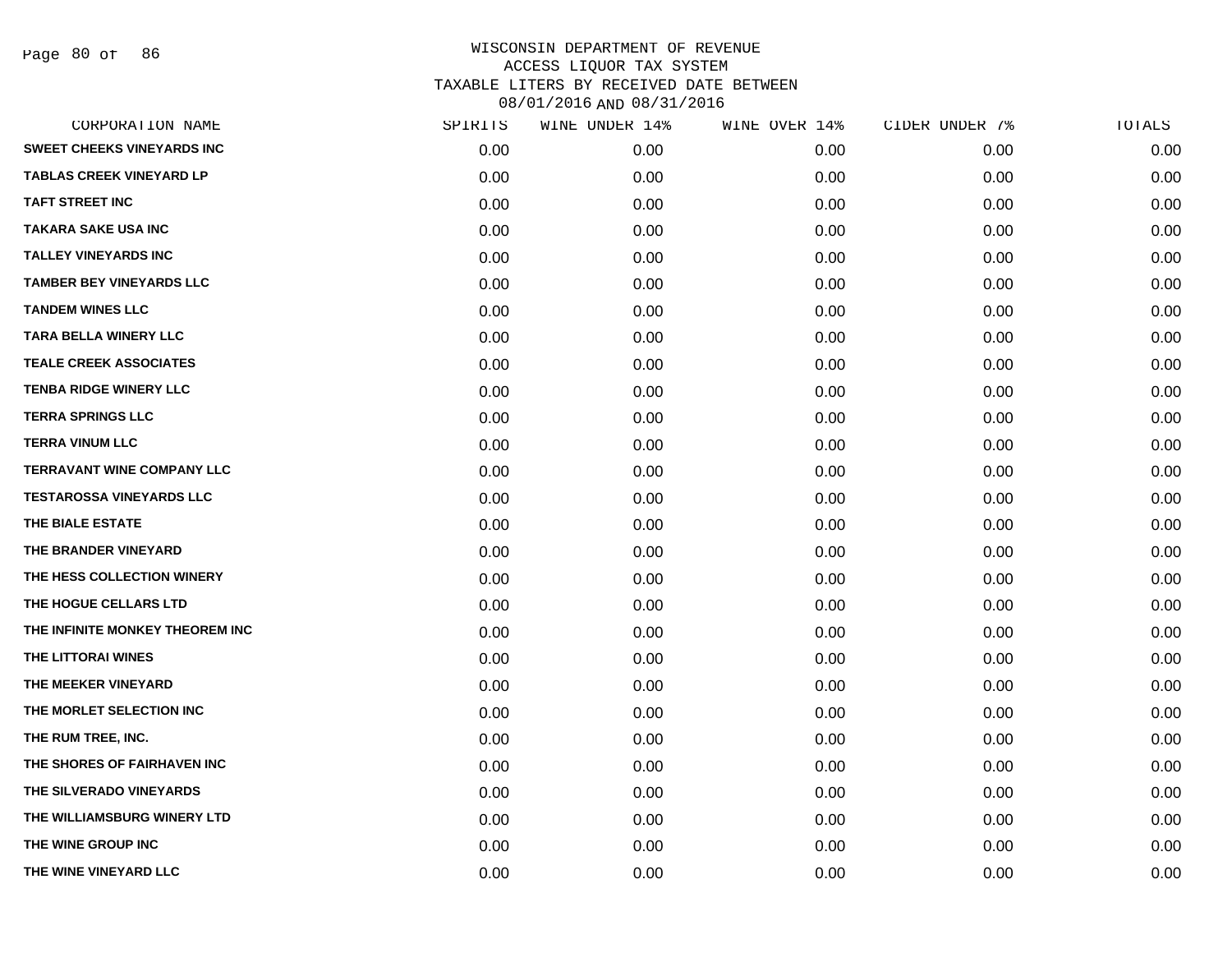Page 81 of 86

| CORPORATION NAME                              | SPIRITS | WINE UNDER 14% | WINE OVER 14% | CIDER UNDER 7% | TOTALS |
|-----------------------------------------------|---------|----------------|---------------|----------------|--------|
| THE WOODLAND TRAIL BEVERAGE COMPANY, INC.     | 0.00    | 0.00           | 0.00          | 0.00           | 0.00   |
| THIS REALM LLC                                | 0.00    | 0.00           | 0.00          | 0.00           | 0.00   |
| <b>THOMAS C HOFFMAN</b>                       | 0.00    | 0.00           | 0.00          | 0.00           | 0.00   |
| THOMAS FOGARTY WINERY LLC                     | 0.00    | 0.00           | 0.00          | 0.00           | 0.00   |
| <b>THURMAN J RODGERS</b>                      | 0.00    | 0.00           | 0.00          | 0.00           | 0.00   |
| TI BEVERAGE GROUP LTD                         | 0.00    | 0.00           | 0.00          | 0.00           | 0.00   |
| TIM BLUE WINES LLC                            | 0.00    | 0.00           | 0.00          | 0.00           | 0.00   |
| TMR WINE COMPANY LLC                          | 0.00    | 0.00           | 0.00          | 0.00           | 0.00   |
| TOAD HOLLOW VINEYARDS INC                     | 0.00    | 0.00           | 0.00          | 0.00           | 0.00   |
| <b>TOBIN JAMES CELLARS</b>                    | 0.00    | 0.00           | 0.00          | 0.00           | 0.00   |
| <b>TODD ANDERSON</b>                          | 0.00    | 0.00           | 0.00          | 0.00           | 0.00   |
| <b>TOLLIVER RANCH BRANDS LLC</b>              | 0.00    | 0.00           | 0.00          | 0.00           | 0.00   |
| <b>TOM MEADOWCROFT</b>                        | 0.00    | 0.00           | 0.00          | 0.00           | 0.00   |
| <b>TOMMYS TOO HIGH WINES LLC</b>              | 0.00    | 0.00           | 0.00          | 0.00           | 0.00   |
| <b>TORII MOR WINERY LLC</b>                   | 0.00    | 22.50          | 0.00          | 0.00           | 22.50  |
| <b>TREANA WINERY LLC</b>                      | 0.00    | 0.00           | 0.00          | 0.00           | 0.00   |
| <b>TREASURY CHATEAU &amp; ESTATES</b>         | 0.00    | 0.00           | 0.00          | 0.00           | 0.00   |
| <b>TREASURY WINE ESTATES AMERICAS COMPANY</b> | 0.00    | 0.00           | 0.00          | 0.00           | 0.00   |
| <b>TREFETHEN VINEYARDS WINERY INC</b>         | 0.00    | 0.00           | 0.00          | 0.00           | 0.00   |
| <b>TRENTADUE WINERY LLC</b>                   | 0.00    | 0.00           | 0.00          | 0.00           | 0.00   |
| TRINITAS CELLARS LLC                          | 0.00    | 0.00           | 0.00          | 0.00           | 0.00   |
| <b>TRIONE VINEYARDS LLC</b>                   | 0.00    | 0.00           | 0.00          | 0.00           | 0.00   |
| <b>TROY LANDWEHR</b>                          | 0.00    | 0.00           | 0.00          | 0.00           | 0.00   |
| <b>TSG LLC</b>                                | 0.00    | 0.00           | 0.00          | 0.00           | 0.00   |
| <b>TURLEY WINE CELLARS INC</b>                | 0.00    | 0.00           | 0.00          | 0.00           | 0.00   |
| <b>TURNBULL WINE CELLARS</b>                  | 0.00    | 0.00           | 0.00          | 0.00           | 0.00   |
| <b>TWIN PEAKS WINERY INC</b>                  | 0.00    | 0.00           | 0.00          | 0.00           | 0.00   |
| <b>TWIN RIDGE ESTATES LLC</b>                 | 0.00    | 0.00           | 0.00          | 0.00           | 0.00   |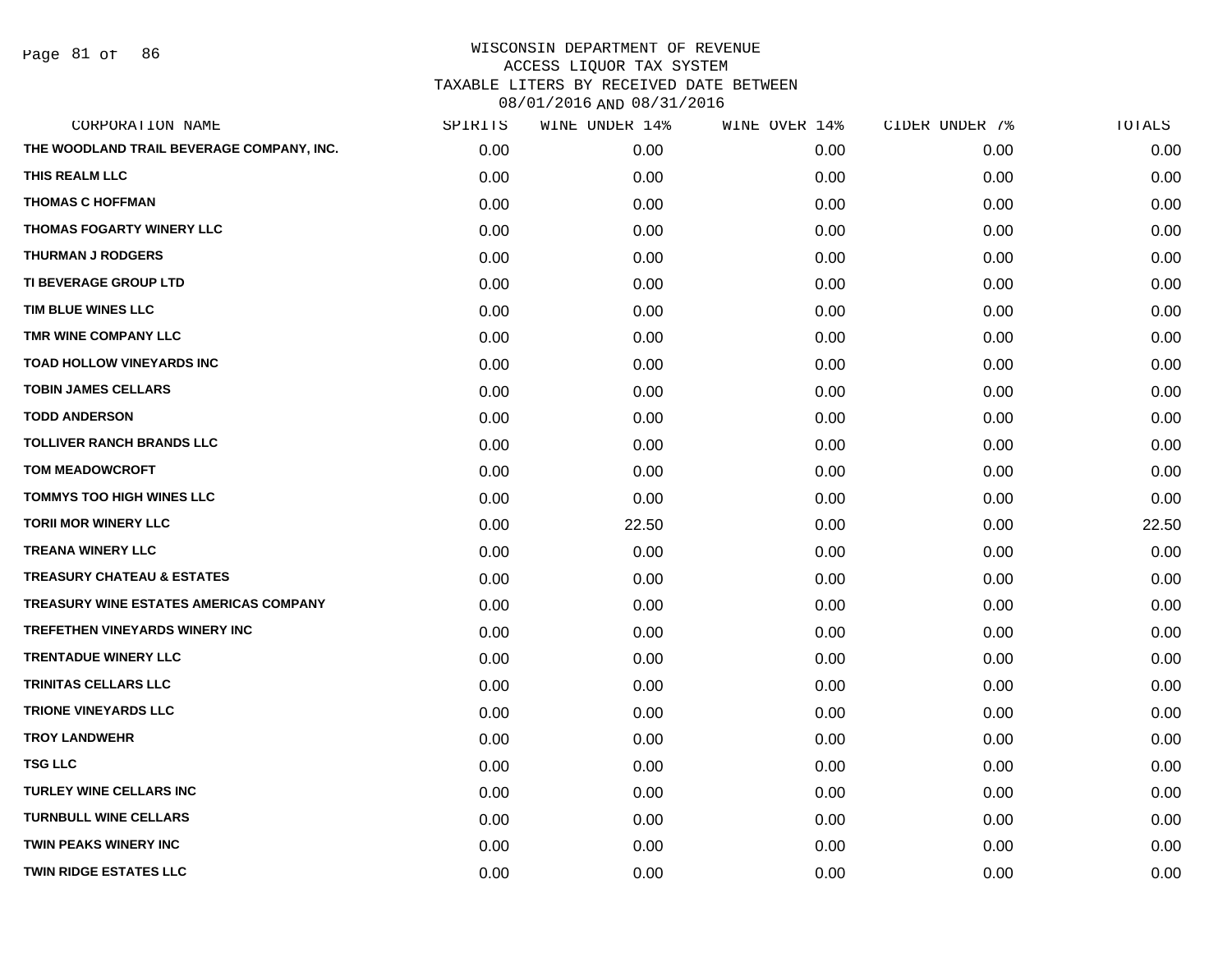Page 82 of 86

| CORPORATION NAME                      | SPIRITS | WINE UNDER 14% | WINE OVER 14% | CIDER UNDER 7% | TOTALS |
|---------------------------------------|---------|----------------|---------------|----------------|--------|
| <b>TWISTED OAK WINERY LLC</b>         | 0.00    | 0.00           | 0.00          | 0.00           | 0.00   |
| <b>TWO LADS LLC</b>                   | 0.00    | 0.00           | 0.00          | 0.00           | 0.00   |
| <b>TWOMEY CELLARS LLC</b>             | 0.00    | 0.00           | 0.00          | 0.00           | 0.00   |
| UNTI WINE CO LLC                      | 0.00    | 0.00           | 0.00          | 0.00           | 0.00   |
| <b>URBAN CELLARS LLC</b>              | 0.00    | 0.00           | 0.00          | 0.00           | 0.00   |
| V & C LLC                             | 0.00    | 0.00           | 0.00          | 0.00           | 0.00   |
| <b>V SATTUI WINERY INC</b>            | 0.00    | 0.00           | 0.00          | 0.00           | 0.00   |
| VAN RUITEN FAMILY WINERY LLC          | 0.00    | 0.00           | 0.00          | 0.00           | 0.00   |
| VAN WYCHEN WINES INC.                 | 0.00    | 0.00           | 0.00          | 0.00           | 0.00   |
| <b>VENTANA VINTNERS LLC</b>           | 0.00    | 0.00           | 0.00          | 0.00           | 0.00   |
| <b>VERMEIL WINE GROUP LLC</b>         | 0.00    | 0.00           | 0.00          | 0.00           | 0.00   |
| <b>VERMONT HARD CIDER COMPANY LLC</b> | 0.00    | 0.00           | 0.00          | 0.00           | 0.00   |
| <b>VERNON VINEYARDS LTD</b>           | 0.00    | 0.00           | 0.00          | 0.00           | 0.00   |
| <b>VETRO WINERY LLC</b>               | 0.00    | 0.00           | 0.00          | 0.00           | 0.00   |
| <b>VICINI ENTERPRISES LLC</b>         | 0.00    | 0.00           | 0.00          | 0.00           | 0.00   |
| <b>VIGNETTE WINERY LLC</b>            | 0.00    | 0.00           | 0.00          | 0.00           | 0.00   |
| <b>VILLA AMOROSA INC</b>              | 0.00    | 0.00           | 0.00          | 0.00           | 0.00   |
| <b>VILLA ENCINAL PARTNERS LP</b>      | 0.00    | 0.00           | 0.00          | 0.00           | 0.00   |
| <b>VILLA TOSCANO INC</b>              | 0.00    | 0.00           | 0.00          | 0.00           | 0.00   |
| <b>VIN DE ZO LLC</b>                  | 0.00    | 0.00           | 0.00          | 0.00           | 0.00   |
| <b>VINA ROBLES INC</b>                | 0.00    | 0.00           | 0.00          | 0.00           | 0.00   |
| <b>VINCENT ARROYO WINERY INC</b>      | 0.00    | 0.00           | 0.00          | 0.00           | 0.00   |
| <b>VINE &amp; SUN LLC</b>             | 0.00    | 0.00           | 0.00          | 0.00           | 0.00   |
| <b>VINE CLIFF WINERY INC</b>          | 0.00    | 0.00           | 0.00          | 0.00           | 0.00   |
| <b>VINEBURG LLC</b>                   | 0.00    | 0.00           | 0.00          | 0.00           | 0.00   |
| <b>VINEOAKS LLC</b>                   | 0.00    | 28.50          | 33.75         | 0.00           | 62.25  |
| <b>VINES TO CELLAR, INC.</b>          | 0.00    | 0.00           | 0.00          | 0.00           | 0.00   |
| <b>VINEYARD 29 LLC</b>                | 0.00    | 0.00           | 0.00          | 0.00           | 0.00   |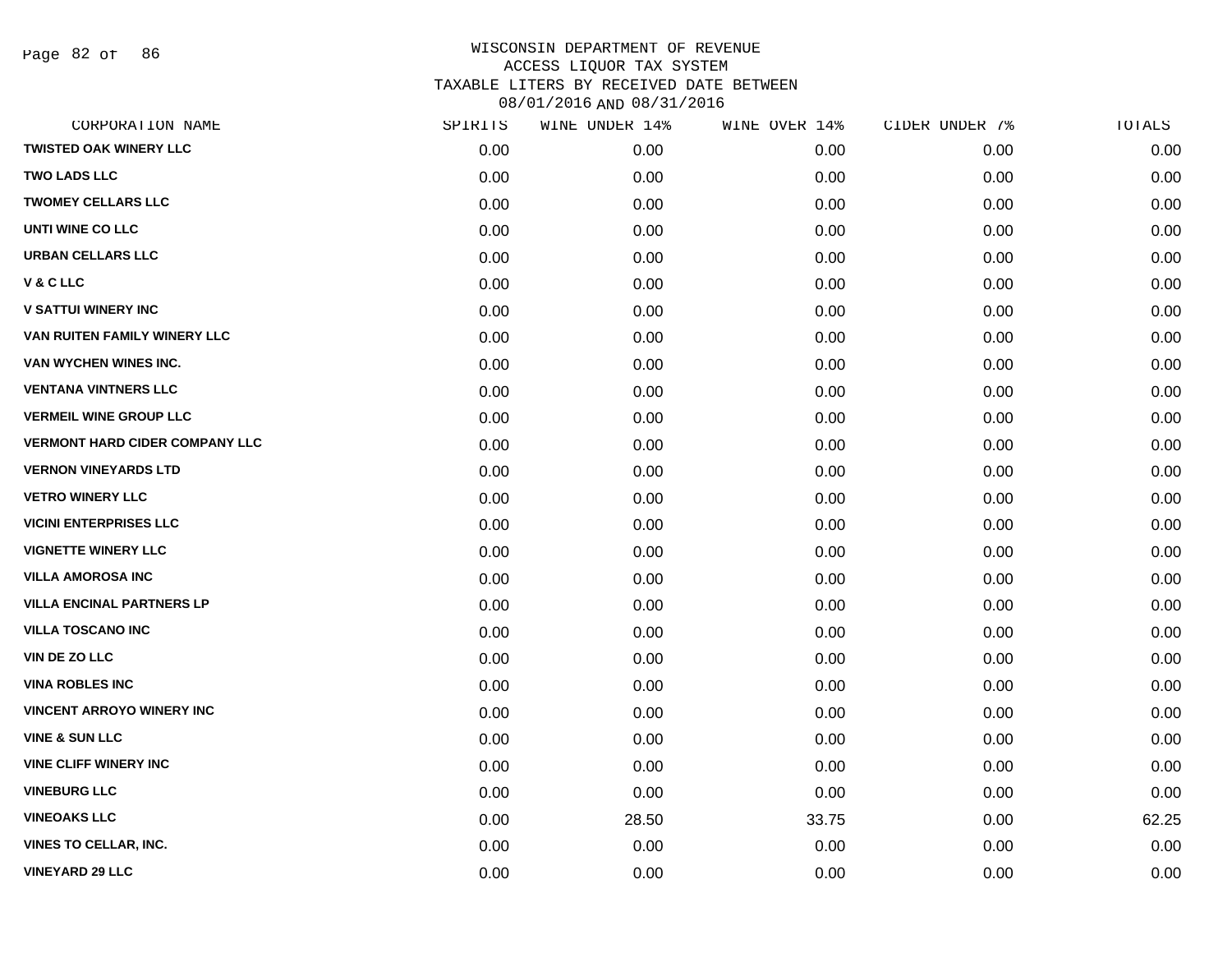Page 83 of 86

| CORPORATION NAME                                   | SPIRITS | WINE UNDER 14% | WINE OVER 14% | CIDER UNDER 7% | TOTALS |
|----------------------------------------------------|---------|----------------|---------------|----------------|--------|
| <b>VINTAGE WINE ESTATES, INC.</b>                  | 0.00    | 0.00           | 0.00          | 0.00           | 0.00   |
| <b>VINTAGE WINE ESTATES, INC.</b>                  | 0.00    | 0.00           | 0.00          | 0.00           | 0.00   |
| <b>VINTAGE WINE ESTATES, INC.</b>                  | 0.00    | 0.00           | 0.00          | 0.00           | 0.00   |
| <b>VINTAGE WINE ESTATES, INC.</b>                  | 0.00    | 0.00           | 0.00          | 0.00           | 0.00   |
| <b>VINTAGE WINE ESTATES, INC.</b>                  | 0.00    | 0.00           | 0.00          | 0.00           | 0.00   |
| <b>VINUM CELLARS INC</b>                           | 0.00    | 0.00           | 0.00          | 0.00           | 0.00   |
| <b>VON STIEHL WINERY LTD.</b>                      | 0.00    | 0.00           | 0.00          | 0.00           | 0.00   |
| W G BEST WEINKELLEREI INC                          | 0.00    | 0.00           | 0.00          | 0.00           | 0.00   |
| <b>W J DEUTSCH &amp; SONS LTD</b>                  | 0.00    | 0.00           | 0.00          | 0.00           | 0.00   |
| <b>WAITS-MAST FAMILY CELLARS LLC</b>               | 0.00    | 3.75           | 3.75          | 0.00           | 7.50   |
| <b>WASHINGTON VINTNERS LLC</b>                     | 0.00    | 0.00           | 0.00          | 0.00           | 0.00   |
| <b>WEIBEL INCORPORATED</b>                         | 0.00    | 0.00           | 0.00          | 0.00           | 0.00   |
| <b>WELLINGTON VINEYARDS, INC.</b>                  | 0.00    | 0.00           | 0.00          | 0.00           | 0.00   |
| <b>WENTE BROS</b>                                  | 0.00    | 0.00           | 0.00          | 0.00           | 0.00   |
| <b>WEST COAST WINE PARTNERS LLC</b>                | 0.00    | 0.00           | 0.00          | 0.00           | 0.00   |
| <b>WEST PRAIRIE WINERY LLC</b>                     | 0.00    | 0.00           | 0.00          | 0.00           | 0.00   |
| <b>WESTFALL WINERY LLC</b>                         | 0.00    | 0.00           | 0.00          | 0.00           | 0.00   |
| <b>WESTON WINERIES LLC</b>                         | 0.00    | 0.00           | 0.00          | 0.00           | 0.00   |
| <b>WESTPORT WINERY LLC</b>                         | 0.00    | 0.00           | 0.00          | 0.00           | 0.00   |
| <b>WHEELER WINERY INC</b>                          | 0.00    | 0.00           | 0.00          | 0.00           | 0.00   |
| <b>WHETSTONE WINE CELLARS LLC</b>                  | 0.00    | 0.00           | 0.00          | 0.00           | 0.00   |
| <b>WHISPERING BLUFFS VINEYARD &amp; WINERY LTD</b> | 0.00    | 0.00           | 0.00          | 0.00           | 0.00   |
| <b>WHISPERING WINDS WINERY LLC</b>                 | 0.00    | 0.00           | 0.00          | 0.00           | 0.00   |
| <b>WHITE BEAR SPIRITS LLC</b>                      | 0.00    | 0.00           | 0.00          | 0.00           | 0.00   |
| <b>WHITE OAK VINEYARDS &amp; WINERY LLC</b>        | 0.00    | 0.00           | 0.00          | 0.00           | 0.00   |
| WHITE WINTER WINERY INC                            | 0.00    | 0.00           | 0.00          | 0.00           | 0.00   |
| <b>WIENS CELLARS LLC</b>                           | 0.00    | 0.00           | 0.00          | 0.00           | 0.00   |
| <b>WILD MOUNTAIN WINERY INC</b>                    | 0.00    | 0.00           | 0.00          | 0.00           | 0.00   |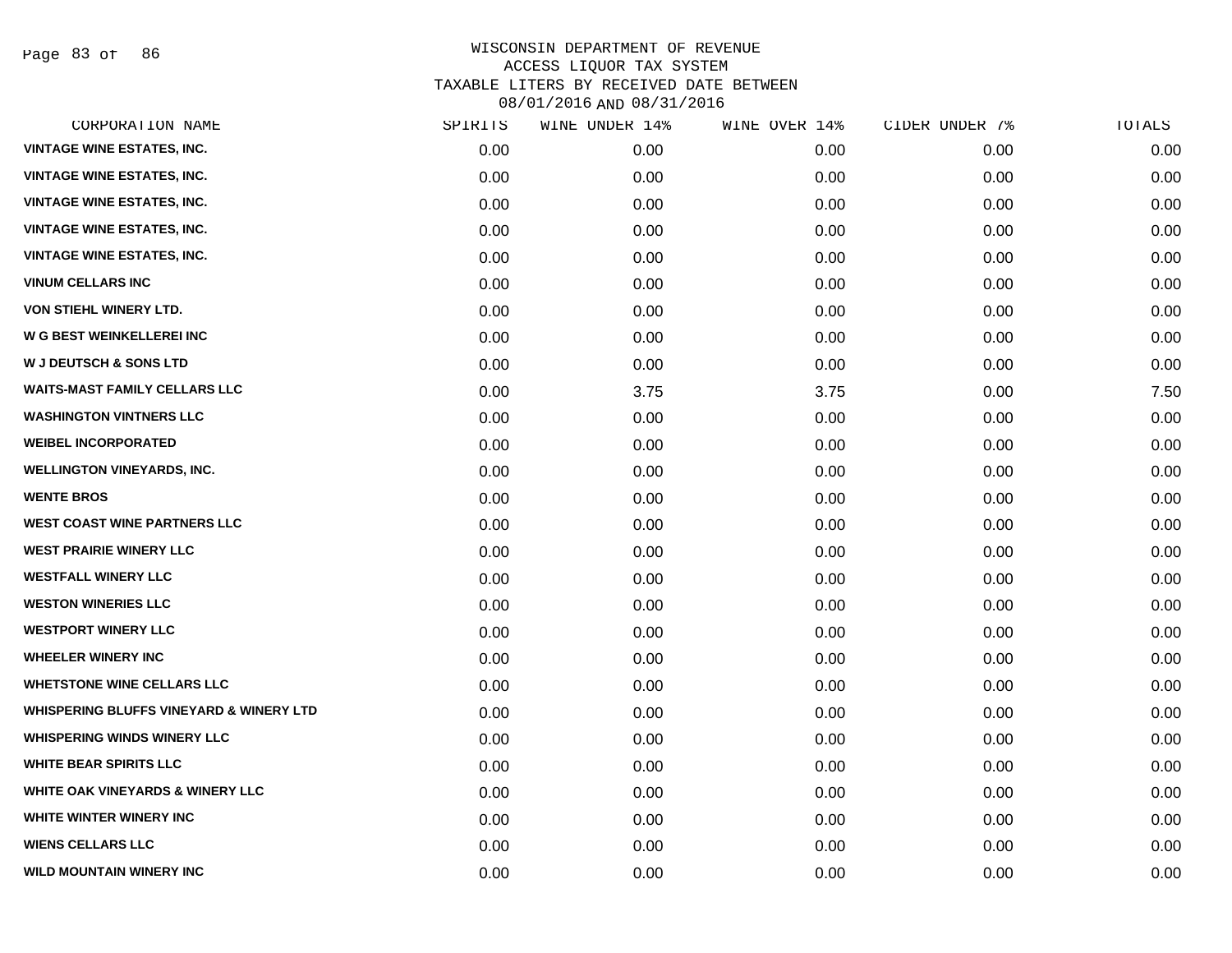| CORPORATION NAME                                  | SPIRITS | WINE UNDER 14% | WINE OVER 14% | CIDER UNDER 7% | TOTALS |
|---------------------------------------------------|---------|----------------|---------------|----------------|--------|
| <b>WILDEROTTER WINERY LLC</b>                     | 0.00    | 0.00           | 0.00          | 0.00           | 0.00   |
| <b>WILLAKENZIE ESTATE INC</b>                     | 0.00    | 0.00           | 0.00          | 0.00           | 0.00   |
| <b>WILLAMETTE VALLEY VINEYARDS INC</b>            | 0.00    | 0.00           | 0.00          | 0.00           | 0.00   |
| <b>WILLIAM F BLUHM</b>                            | 0.00    | 0.00           | 0.00          | 0.00           | 0.00   |
| <b>WILLIAM K PARSONS &amp; MARY ELLEN PARSONS</b> | 0.00    | 0.00           | 0.00          | 0.00           | 0.00   |
| <b>WILLIAM MOSBY</b>                              | 0.00    | 0.00           | 0.00          | 0.00           | 0.00   |
| <b>WILLIAMS &amp; SELYEM LLC</b>                  | 0.00    | 0.00           | 0.00          | 0.00           | 0.00   |
| <b>WILRONA LLC</b>                                | 0.00    | 0.00           | 0.00          | 0.00           | 0.00   |
| <b>WILSON CREEK WINERY &amp; VINEYARDS INC</b>    | 0.00    | 0.00           | 0.00          | 0.00           | 0.00   |
| <b>WIND GAP WINES LLC</b>                         | 0.00    | 0.00           | 0.00          | 0.00           | 0.00   |
| <b>WINDERLEA WINE COMPANY LLC</b>                 | 0.00    | 0.00           | 0.00          | 0.00           | 0.00   |
| <b>WINDWARD VINEYARD LLC</b>                      | 0.00    | 0.00           | 0.00          | 0.00           | 0.00   |
| <b>WINE BY JOE LLC</b>                            | 0.00    | 0.00           | 0.00          | 0.00           | 0.00   |
| WINE OF THE MONTH CLUB, INC.                      | 0.00    | 0.00           | 0.00          | 0.00           | 0.00   |
| <b>WINE ROAD VINTNERS LLC</b>                     | 0.00    | 0.00           | 0.00          | 0.00           | 0.00   |
| <b>WINE STATION HUDSON LLC</b>                    | 0.00    | 0.00           | 0.00          | 0.00           | 0.00   |
| <b>WINEGREETING.COM INC</b>                       | 0.00    | 0.00           | 0.00          | 0.00           | 0.00   |
| <b>WINERY AT BLACK STAR FARMS LLC</b>             | 0.00    | 0.00           | 0.00          | 0.00           | 0.00   |
| <b>WINERY EXCHANGE, INC.</b>                      | 0.00    | 0.00           | 0.00          | 0.00           | 0.00   |
| <b>WINERY FULFILLMENT SERVICES LLC</b>            | 0.00    | 0.00           | 0.00          | 0.00           | 0.00   |
| <b>WINESITTER BREWHOUSE LLC</b>                   | 0.00    | 0.00           | 0.00          | 0.00           | 0.00   |
| <b>WINNESHIEK WILDBERRY WINERY LLC</b>            | 0.00    | 0.00           | 0.00          | 0.00           | 0.00   |
| <b>WINSIDE USA INC</b>                            | 0.00    | 0.00           | 0.00          | 0.00           | 0.00   |
| <b>WOLFF VINEYARD LLC</b>                         | 0.00    | 0.00           | 0.00          | 0.00           | 0.00   |
| <b>WOLLERSHEIM WINERY, INC.</b>                   | 0.00    | 0.00           | 0.00          | 0.00           | 0.00   |
| WOLLERSHEIM WINERY, INC.                          | 0.00    | 0.00           | 0.00          | 0.00           | 0.00   |
| <b>WOODWARD CANYON WINERY INC</b>                 | 0.00    | 0.00           | 0.00          | 0.00           | 0.00   |
| <b>WORLD'S END LLC</b>                            | 0.00    | 0.00           | 0.00          | 0.00           | 0.00   |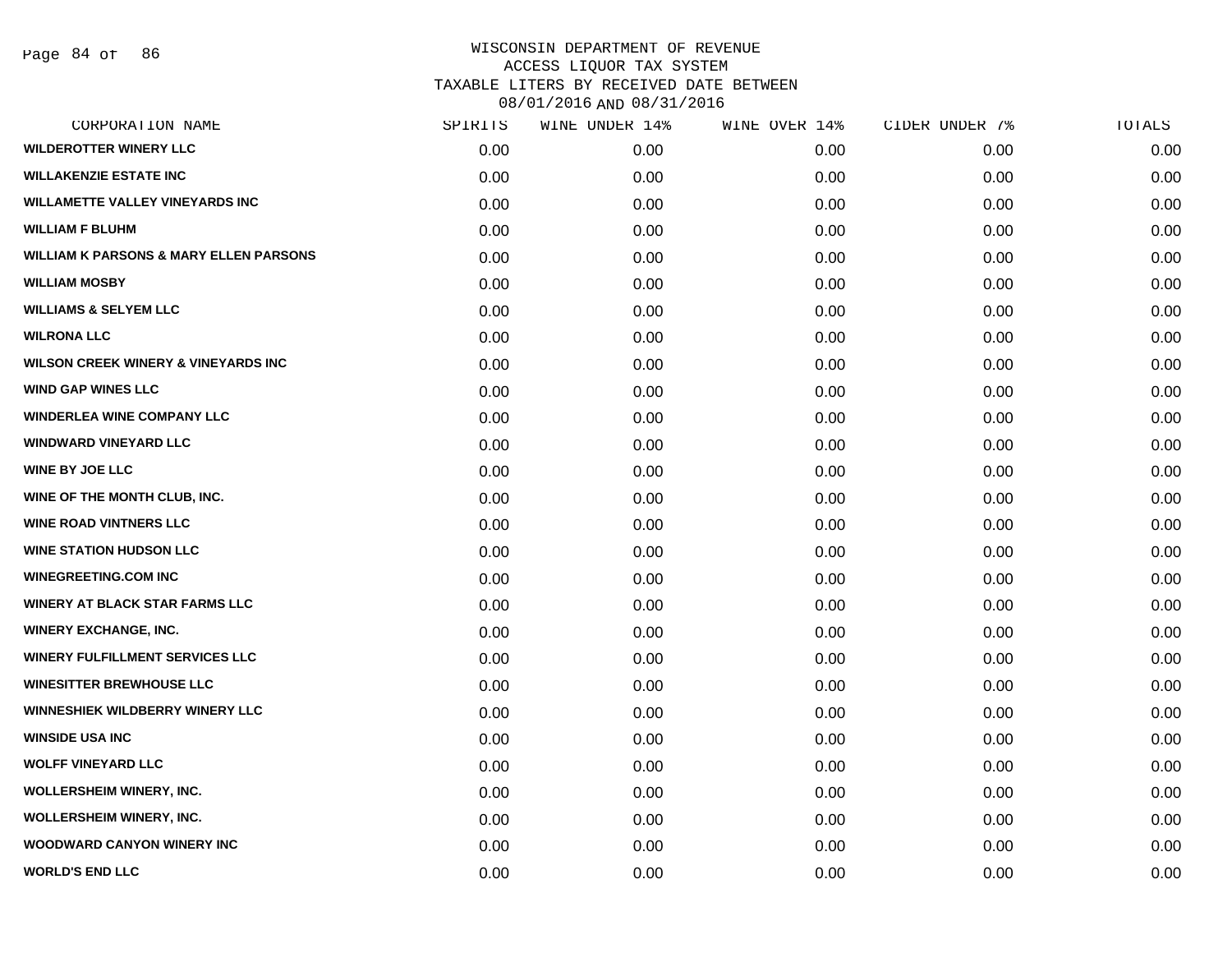Page 85 of 86

| CORPORATION NAME             | SPIRITS | WINE UNDER 14% | WINE OVER 14% | CIDER UNDER 7% | TOTALS   |
|------------------------------|---------|----------------|---------------|----------------|----------|
| <b>WRH PARTNERS LLC</b>      | 0.00    | 0.00           | 0.00          | 0.00           | 0.00     |
| YORKVILLE CELLARS INC        | 0.00    | 0.00           | 0.00          | 0.00           | 0.00     |
| <b>ZD WINES LLC</b>          | 0.00    | 0.00           | 0.00          | 0.00           | 0.00     |
| <b>ZERO LINK MARKETS INC</b> | 0.00    | 0.00           | 0.00          | 0.00           | 0.00     |
| TOTAL LITERS FOR 8/31/2016   | 0.00    | 3,872.55       | 1,997.38      | 0.00           | 5,869.93 |